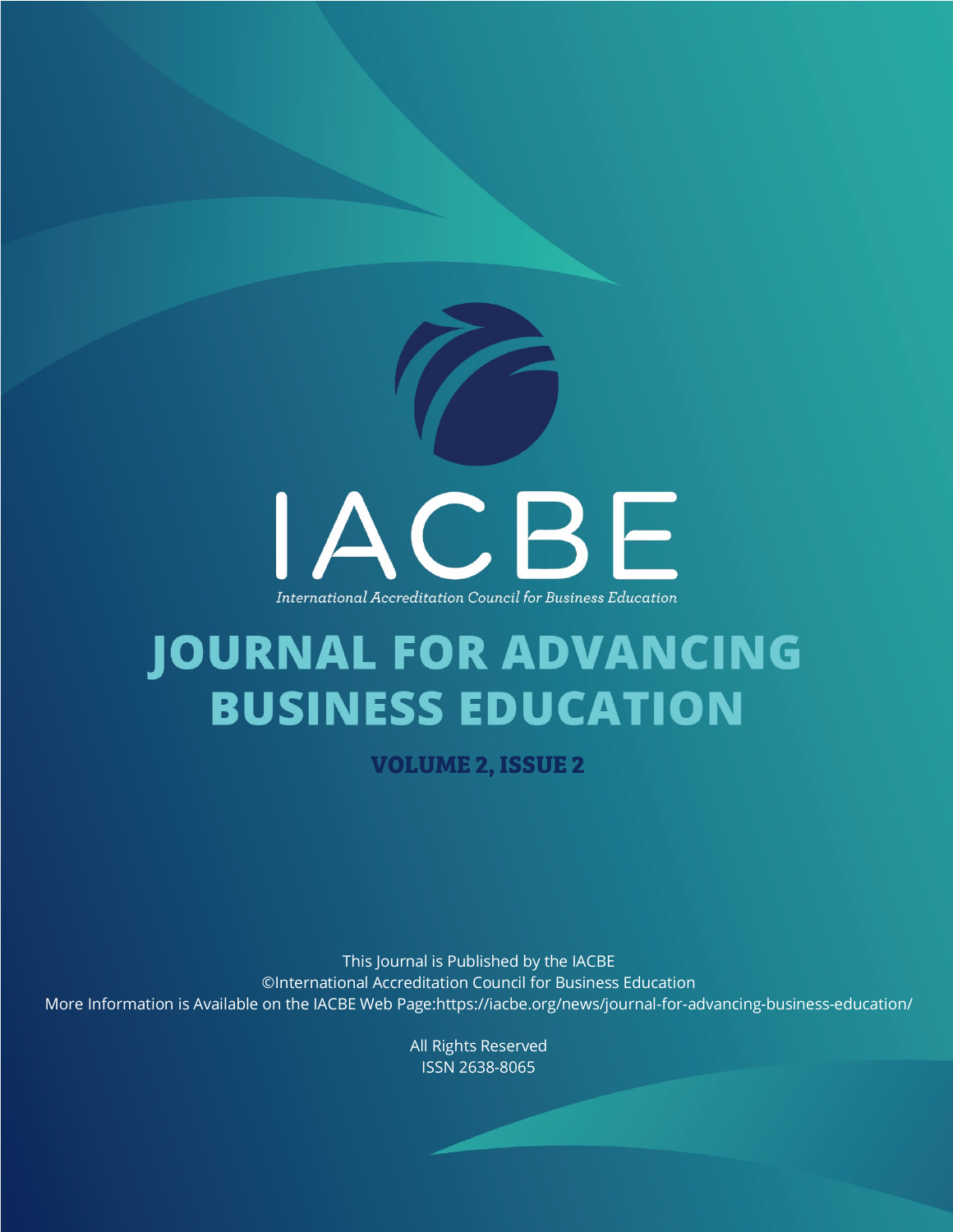#### International Accreditation Council for Business Education (IACBE) 11374 Strang Line Road, Lenexa, Kansas 66215 USA Journal for Advancing Business Education

 $\mathcal{L}_\text{max}$  and  $\mathcal{L}_\text{max}$  and  $\mathcal{L}_\text{max}$  and  $\mathcal{L}_\text{max}$  and  $\mathcal{L}_\text{max}$  and  $\mathcal{L}_\text{max}$ 

Volume 2 / Issue 2 December 2020

#### **TABLE OF CONTENTS**

- 3 **About the Journal**
- 4 **Editorial Team**
- 5 **From the Editor**
- 7 **Student, Alumni, and Employer Perspectives: Learning Outcomes for Business Majors**

Maureen Andrade, Ronald Mellado Miller, & Morgan Ogden

- 26 **Are Universities Promoting Networking Opportunities in Online MBA Programs, and Should They Be?** Timothy Veach
- 42 **Constructivist Learning and Reciprocal Teaching: Fostering Non-Law Students' Reading Comprehension of Complex Text in Online Courses** Jennifer Schneider
- 57 **The Evolution of Human Resource Development: Strategic HRD to Transform Organizations Into High-Performance Organizations** Katherine N. Yamamoto & Salvador G. Villegas
- 71 **Game On! Using Technology Tools to Increase Student Engagement and Motivation** Cathy Robb & Jervaise McDaniel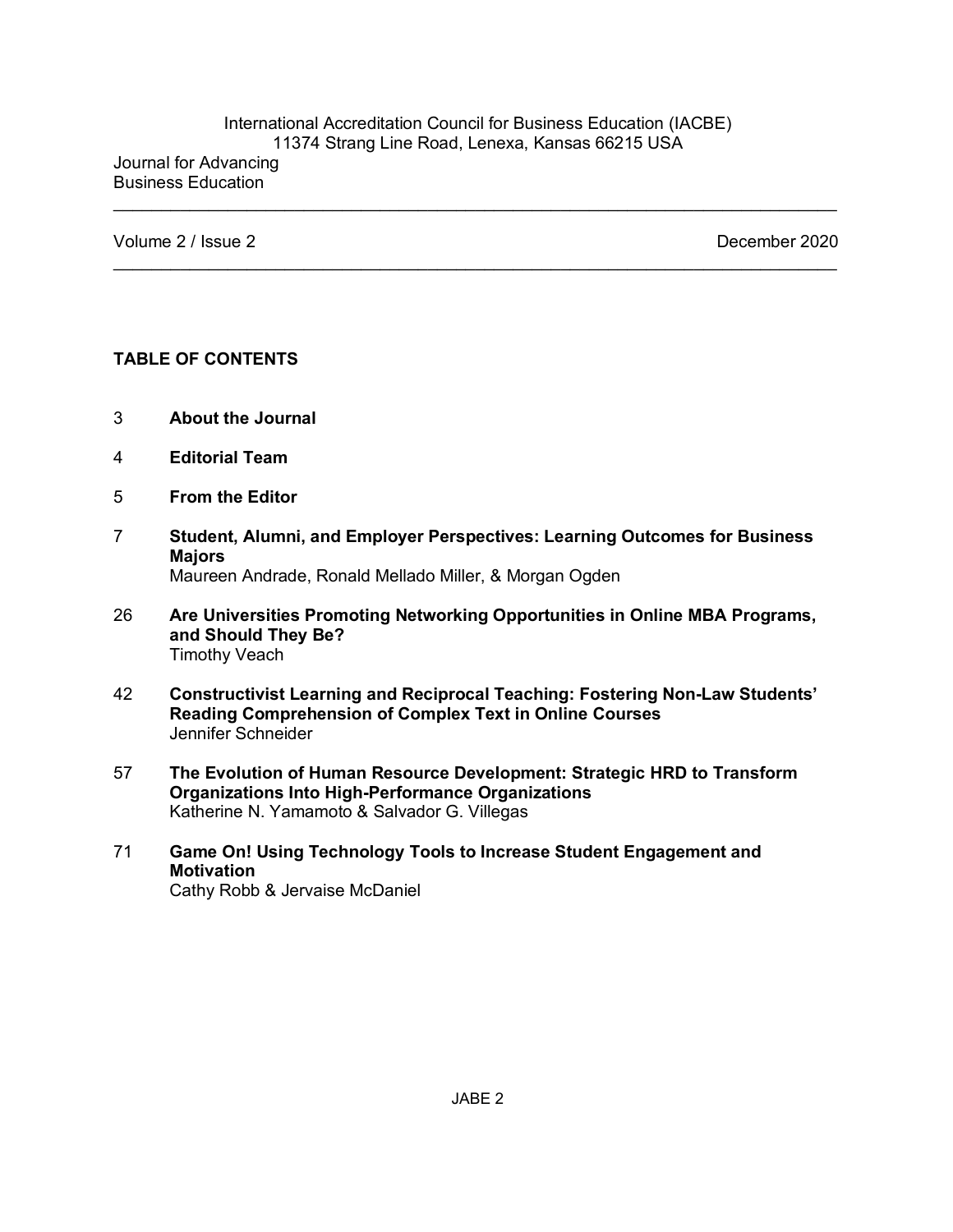## **ABOUT:**

The Journal for Advancing Business Education is a practitioner and scholarly journal that publishes the best work in the field of business education to enhance teaching, achieve student learning outcomes, and meet program goals. The Journal follows the general IACBE theme of "Moving. Forward. Together." All submissions are subject to a double-blind peer review process. The Journal is an online journal and accessible on the IACBE Web page. The Journal for Advancing Business Education is a biannual publication.

#### **MISSION:**

The mission of the Journal for Advancing Business Education is to publish best practices and scholarship in business and business-related fields to improve business education and society.

#### **DISCLAIMER:**

Facts and opinions in articles published in the Journal for Advancing Business Education (JABE) are solely the personal statements of respective authors and do not necessarily reflect the views of the Journal, the editors, the editorial board or the International Accreditation Council for Business Education (IACBE). Authors are responsible for all contents in their article(s) including accuracy of the facts and statements, citation of resources, etc. JABE and its editors disclaim any liability for violations of other parties' rights, or any damage incurred as a consequence from use or application of any of the contents of JABE. The editors consider in good faith that authors have full permission to publish every part of the submitted material(s) including illustrations.

#### **Sample Recommended Citation for Articles Featured in JABE:**

APA Style

Fedor, J.A. (2019). Learning in a cohort: Adapting content to women's learning styles*. Journal for Advancing Business Education*, *1*(1), 16-36.

JABE is Accessible on the IACBE Web Page at https://iacbe.org/news/journal-for-advancingbusiness-education/ **EDITORIAL TEAM**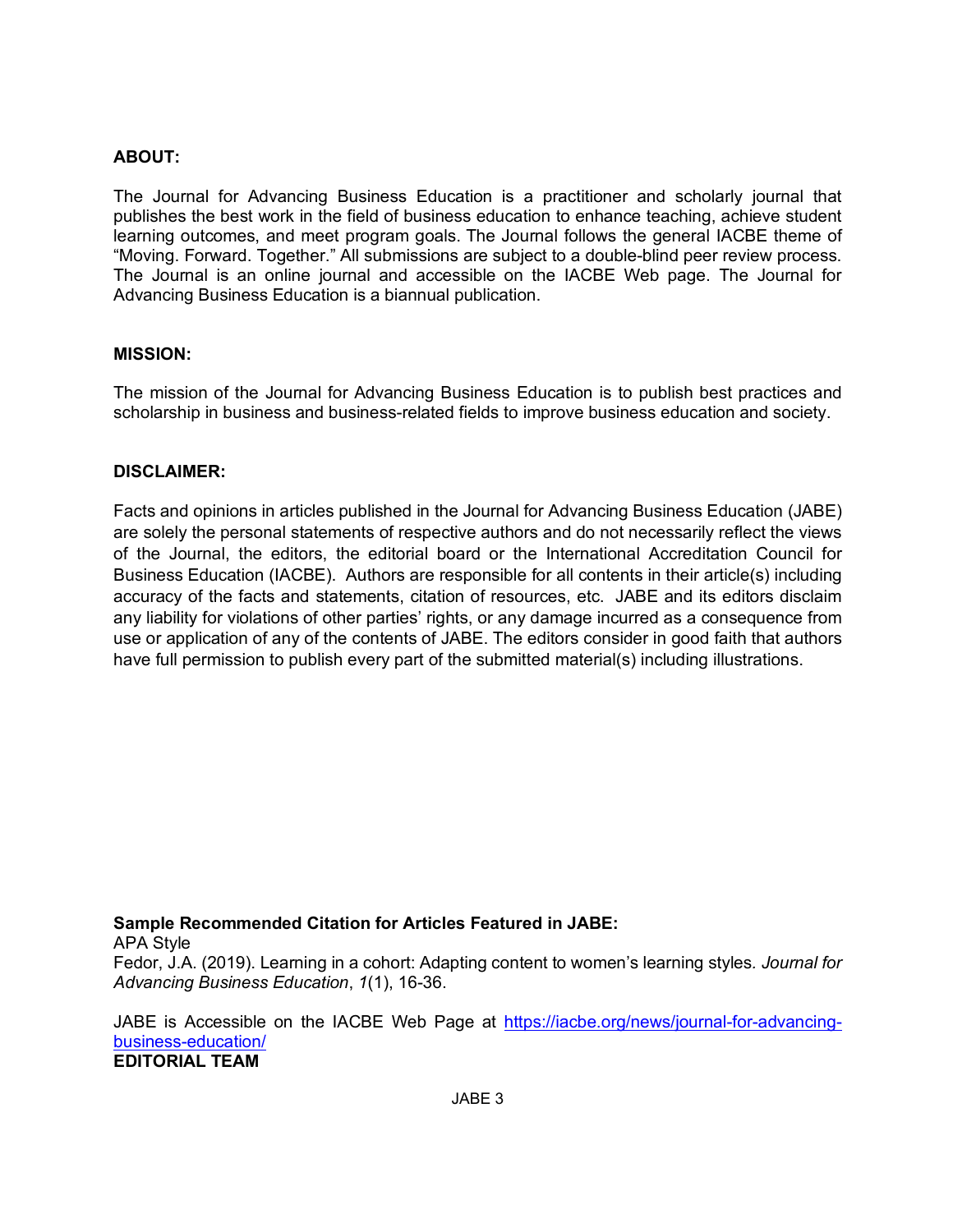## **Managing Editor:**

Dr. Christian Gilde, University of Montana Western

## **Associate Editors:**

- Dr. Janice Fedor, Elms College
- Dr. Patrick Hafford, Felician University
- Dr. Laurie Yates, Oregon Institute of Technology

## **Editorial Board:**

- Dr. Fredrick Chilson, Lewis-Clark State College
- Dr. Janice Fedor, Elms College
- Dr. Christian Gilde, University of Montana Western
- Dr. Patrick Hafford, Felician University
- Dr. Anubha Singh, Alliance University
- Dr. Laurie Yates, Oregon Institute of Technology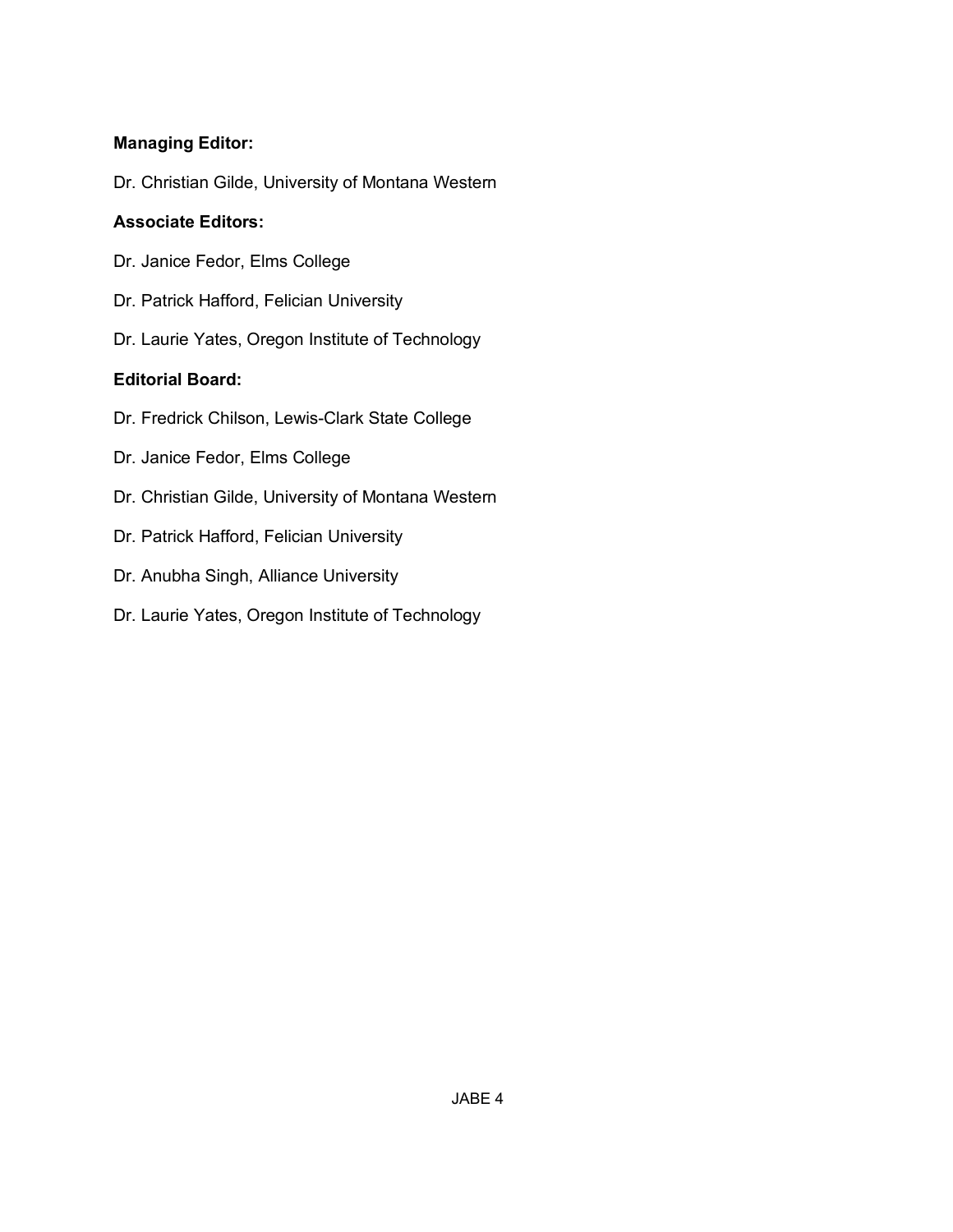## **FROM THE EDITOR**

#### Dear Reader,

We are delighted to present the second volume issue two of the Journal for Advancing Business Education. In this editorial we thought it might be important to reflect on the recent disruption that happened to business education and, therefore, the opportunity to reinvent the business education landscape.

Today we are facing surreal circumstances. Our world looks very different than a couple of months ago, or even a couple of weeks ago. Last year, at this time, we were still going to our offices and university students were still attending lectures. But, in a matter of days almost everything was shut down and we had to go online. The pandemic has done the more or less impossible: it has changed the way we teach and learn overnight.

How will business education look like in the near future? How will teaching look like in the near future? How will research look like in the near future? Business education was disrupted, and we now have an unprecedented opportunity to reinvent business education.

With these questions we want to spark a wider conversation about business education and education, in general. It will be interesting to see how institutions and educators make the education system more resilient. It will be also interesting to explore how learners adapt and take more ownership over their own learning. Up to this point our educational system was an efficient machine; a machine that was too efficient. In addition, we are too much used to the way things are so that we have a difficult time reimagine them. However, the good news is that we know what we have to do, because the pandemic has shown us that we can change, and so can the educational system.

In order to reinvent education, we have to explore what educational model would work best; is it an online model, an experiential model, a liberal arts model, or an institutional partnership model; or is it a combination thereof? As long as the model that will be developed is clear about the expectations, engages the learners, and holds the stakeholders accountable, I think we will be in pretty good shape. And, as long as the model of higher education encourages learners to be creative, think critically, be collaborative, and communicate effectively, I think business education will thrive in a post-pandemic world.

Thank you!

Christian Gilde Managing Editor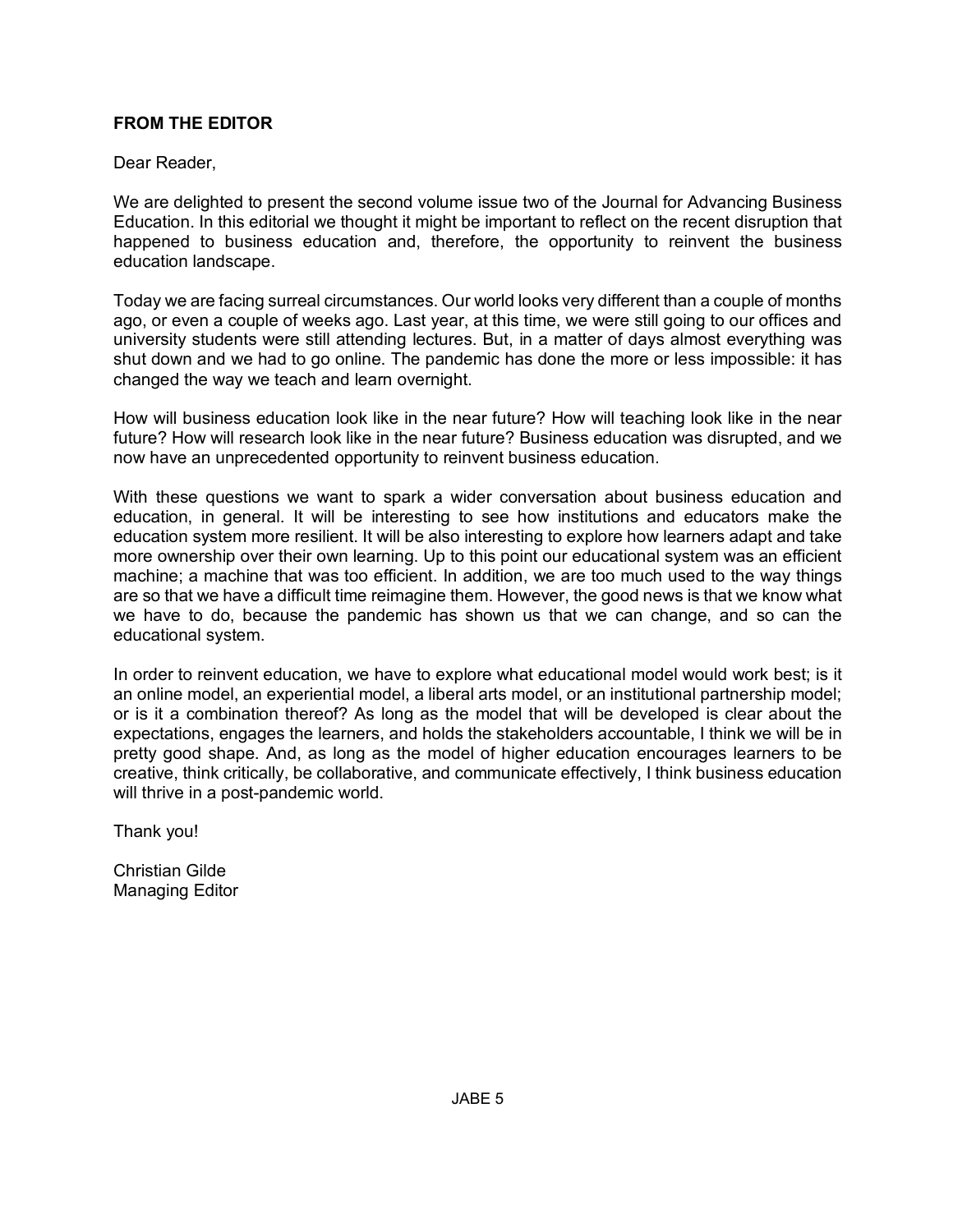## Journal for Advancing Business Education

VOLUME 2, ISSUE 2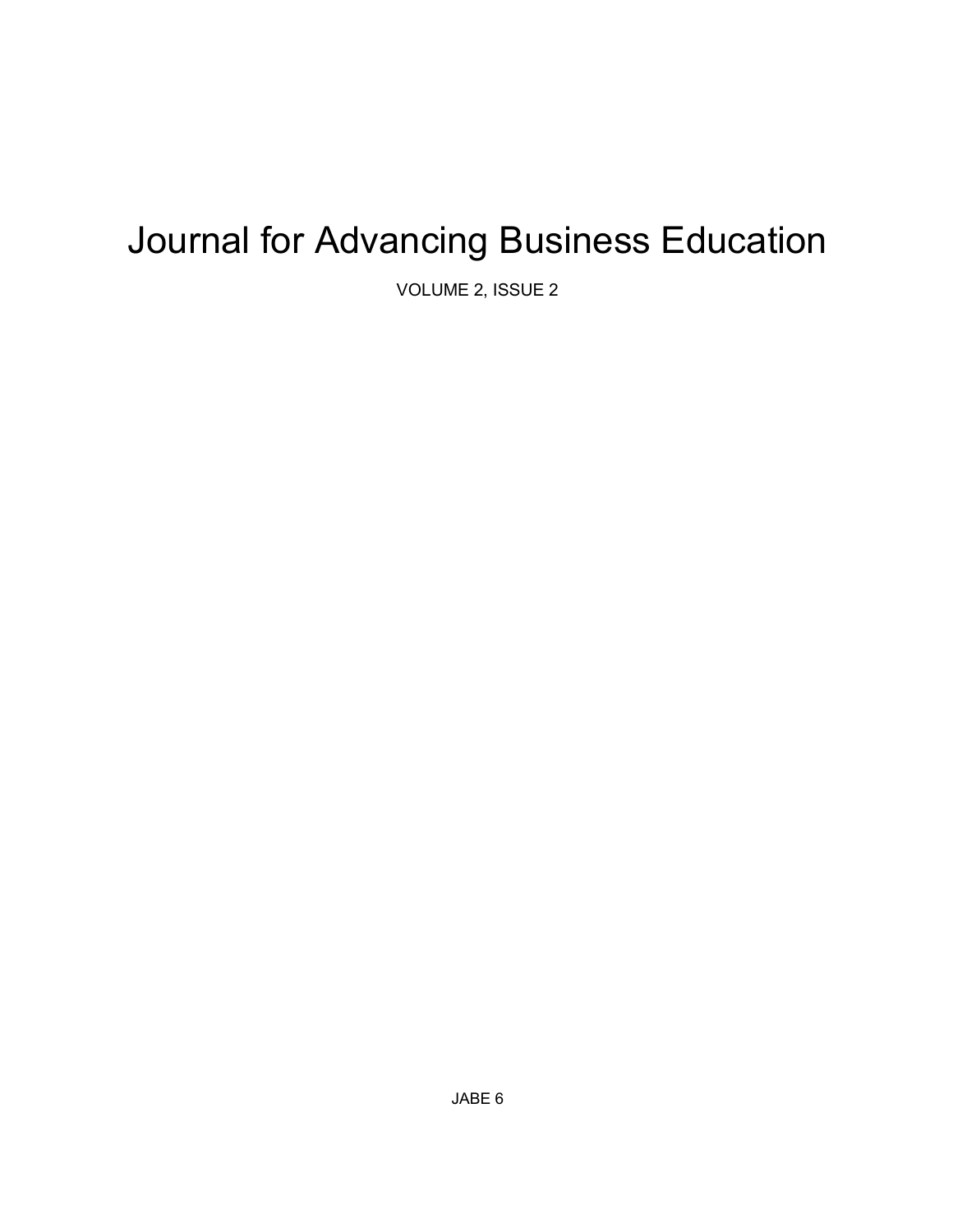## **STUDENT, ALUMNI, AND EMPLOYER PERSPECTIVES: LEARNING OUTCOMES FOR BUSINESS MAJORS**

Maureen Andrade, EdD Professor Utah Valley University 800 West University Parkway Orem, UT 84058 maureen.andrade@uvu.edu

Ronald Mellado Miller, PhD Professor Utah Valley University ronald.miller@uvu.edu

> Morgan Ogden mogden@gmail.com

## **ABSTRACT**

Employers expect recent college graduates to possess a broad range of skills such as communication, critical thinking, teamwork, and ethical decision-making in addition to jobspecific skills. They also feel that graduates are unprepared in these areas. The objective of this study was to determine the extent to which graduating business majors, business major alumni, and alumni employers felt that these outcomes were achieved and to compare their perspectives. Findings indicated that participants were positive in their views of outcomes having been achieved and that there were few differences for business and non-business majors, indicating that major may have little relevancy to employment success.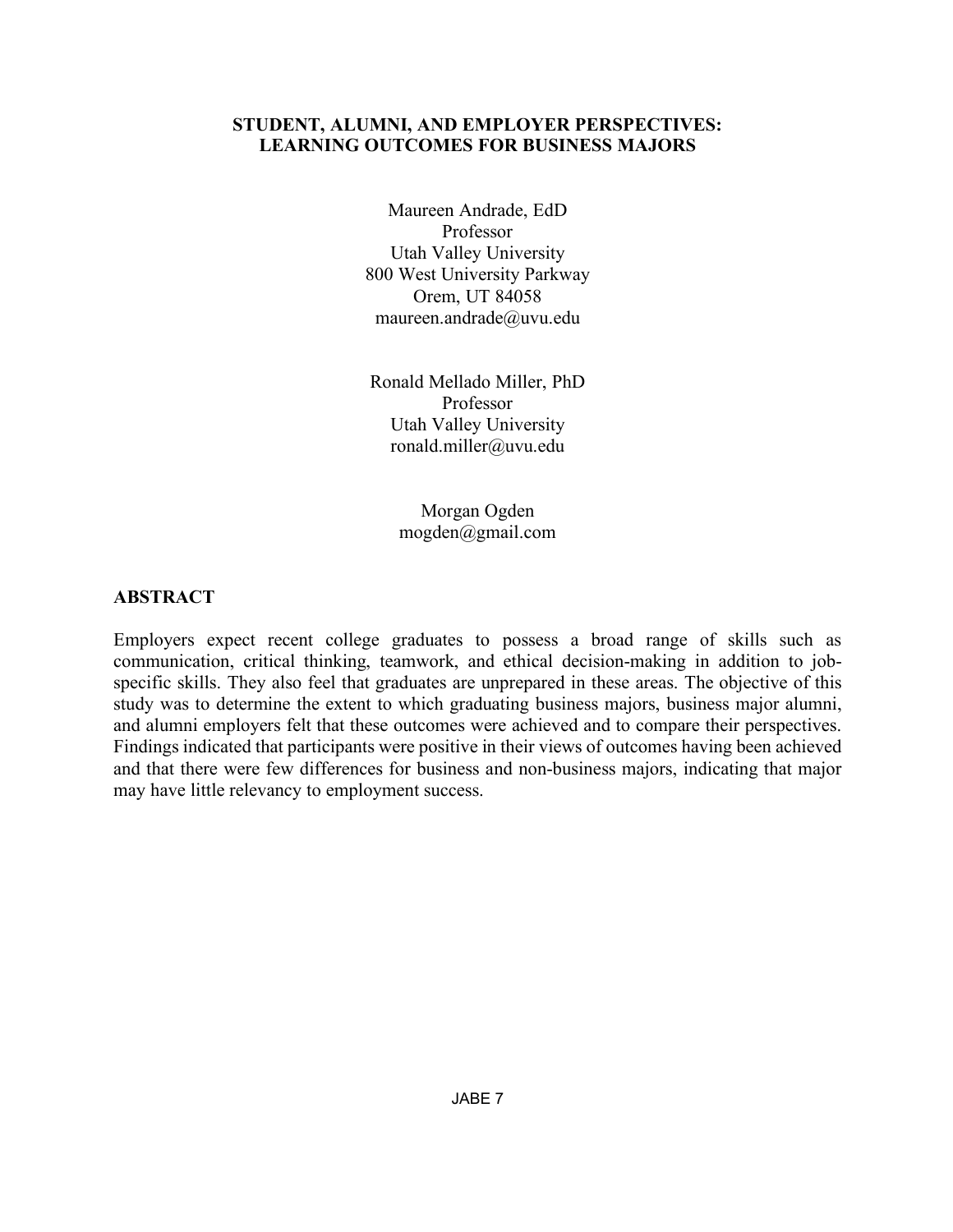Today's college graduates are expected to possess a broad range of cross-cutting skills (traditionally called soft skills; also, referred to as boundary-crossing skills or essential learning outcomes/ELOs) in addition to discipline-specific expertise. Skills such as oral and written communication, problem-solving, teamwork, decision-making abilities, and analytical reasoning are highly valued by employers (Association of American Colleges & Schools [AAC&U], 2011, 2015; Hart Research Associates, 2015; Schneider, 2015), and viewed as enabling graduates to enjoy "long-term success" (Hart Research Associates, 2015, p. 2). Employers and college students agree on the importance of these skills with 60% and 63% respectively indicating the importance of both discipline-specific knowledge and cross-cutting skills; however, employers also indicate that the latter are more important to success in a company than the former (Hart Research Associates, 2015).

Typically, cross-cutting skills are introduced in general education courses and reinforced in major courses, which specifically emphasize technical skills and knowledge. Although the extent to which this occurs is difficult to quantify, most regional accrediting bodies in the United Sates require accountability for these skills. For example, the Northwest Commission of Colleges and Universities indicates the following:

Consistent with its mission, the institution establishes and assesses, across all associate and bachelor level programs or within a General Education curriculum, institutional learning outcomes and/or core competencies. Examples of such learning outcomes and competencies include, but are not limited to, effective communication skills, global awareness, cultural sensitivity, scientific and quantitative reasoning, critical analysis and logical thinking, problem solving, and/or information literacy (NWCCU, 2020, p. 13).

Additionally, the LEAP (Liberal Education and America's Promise) States Initiative, sponsored by AAC&U, is a collaboration across 14 higher education state systems, all of which are committed to "advancing essential learning outcomes, high-impact practices, and assessment for general and liberal education" (AAC&U, n.d., para. 1). Additionally, 82% of provosts representing 811 U.S. institutions reported having such learning outcomes at their institutions (Jankowski et al., 2018).

Universities seek accreditation to demonstrate their commitment to quality and continual improvement as well as to show public accountability. Learning outcomes assessment and ensuing improvements play a significant role in accreditation processes. National, regional and professional accrediting bodies require institutions to not only identify what students *should* learn and what they *have* learned but provide evidence of enhancements in teaching and learning as the result of learning outcomes assessment. AACSB International—The Association to Advance Collegiate Schools of Business refers to this process as assurance of learning.

AACSB-accredited schools of business are decreasing their use of indirect measures of learning (e.g., surveys of graduating students, alumni, and employers) (Kelley et al., 2010; Martel & Calderon, 2005; Pringle & Michel, 2007; Wheeling et al., 2015). In 2005, 81% of business school deans indicated surveying graduating students (Martel & Calderon, 2005). In 2007, only 46% of deans reported that they surveyed graduating students (Pringle & Michel, 2007) while in 2010 and 2015, only 39% and 40% respectively reported this method of assessment (Kelley et al., 2010; Wheeling et al., 2015). Similar trends were found for the use of alumni and employer surveys. The study did not examine themes resulting from surveys specifically, but rather noted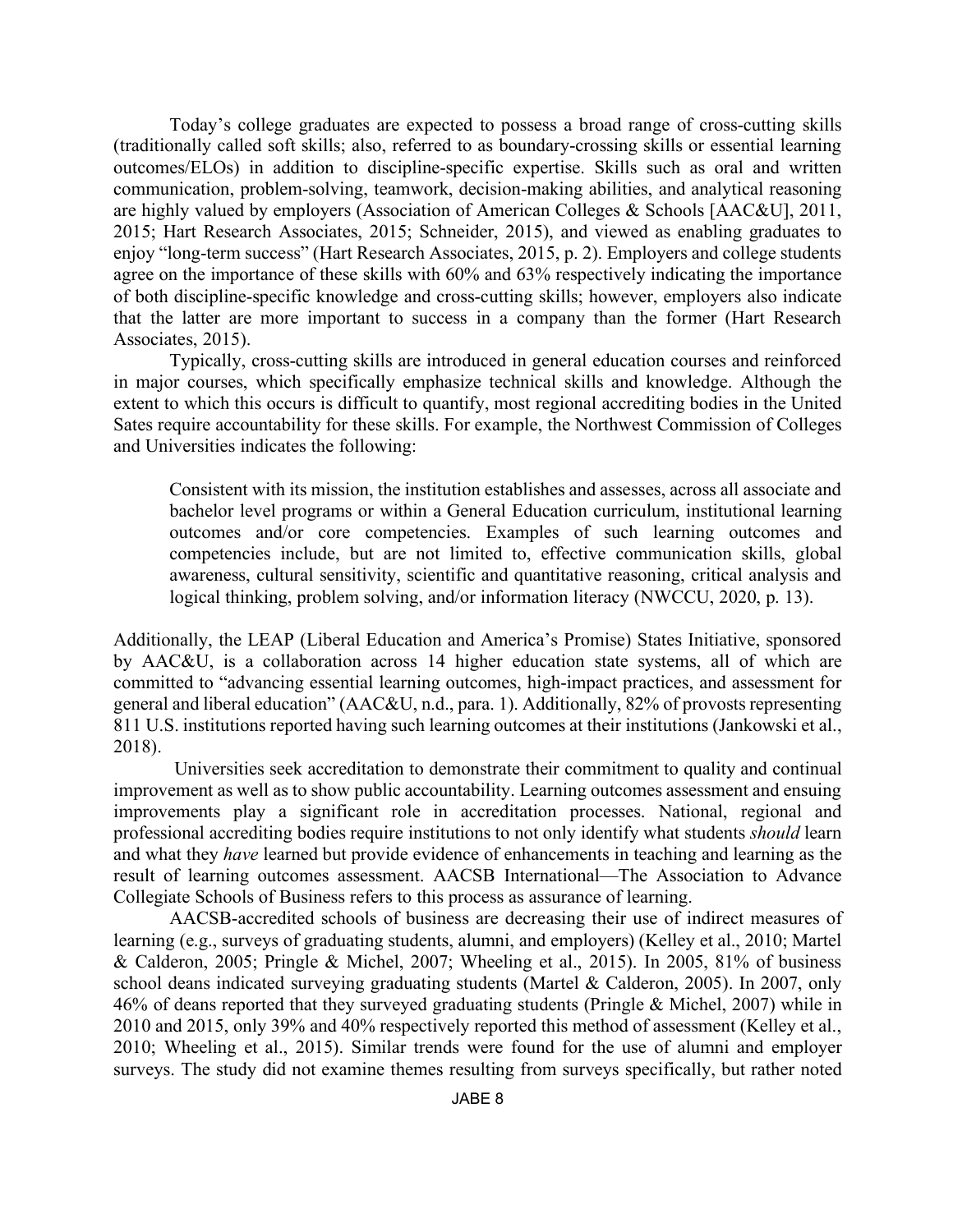that the most frequent outcome of assessment activities was curricular changes to address gaps, which involved increasing coverage of topics, changing prerequisites, or adding courses.

One explanation for a decrease in the use of indirect measures, or those asking for reflections on learning or opinions about academic experiences or level of preparation, is that direct measures of learning, in which actual skills and knowledge are assessed, are preferred (Wheeling et al., 2015). This trend has been attributed to public criticism related to costs of higher education and return on investment, accreditation standards, and competition among higher education institutions (Wheeling et al., 2015). While direct measures are important, schools of business also need to know how their graduates are faring in the world of work. Without the perspectives of graduating students, alumni, and employers, schools of business are limited in measuring their effectiveness in preparing students for their future professions and identifying needed improvements. Additionally, with significant attention focusing on cross-cutting skills, particularly their importance to employers, data on the degree to which these are achieved is critical. This study examines stakeholder views of learning outcomes achievement through three different lenses—those of graduating students, alumni, and supervisors of alumni, and compares business and non-business majors. The research questions are as follows:

- 1. How do graduating business and non-business majors compare in their views of growth in cross-cutting skills?
- 2. How do business and non-business major alumni compare in their views of the value and impact of cross-cutting skills?
- 3. How do supervisors of alumni view the preparation of business and non-business graduates in terms of needed knowledge, skills, and abilities?

## **LITERATURE REVIEW**

Learning outcomes assessment is an expectation in higher education although it may not yet be fully engrained in institutional cultures. A survey of provosts found that 82% had established common learning outcomes for all undergraduate students and majors with about 50% indicating that these were aligned with department learning outcomes (Jankowski et al., 2018). The majority indicated that regional accreditation followed by program accreditation and then institutional commitment to improve were the drivers for assessment. They also reported increasing use of rubrics, classroom-based assessments and alumni feedback and decreasing use of general measures of knowledge. The biggest need identified—by 51% of provosts responding to the survey—was greater use of results by faculty, suggesting that assessment practice must continue to improve in order to fulfill its intended purpose.

Learning outcomes assessment typically involves the integration of learning across courses and programs and may include co-curricular experiences (Garfolo & L'Huillier, 2015; Parscale et al., 2015; Prøitz, 2010). The general process can be described as follows:

- "Develop specific, actionable learning outcomes statements.
- Connect goals with actual student assignments and work.
- Collaborate with the relevant stakeholders, beginning with faculty.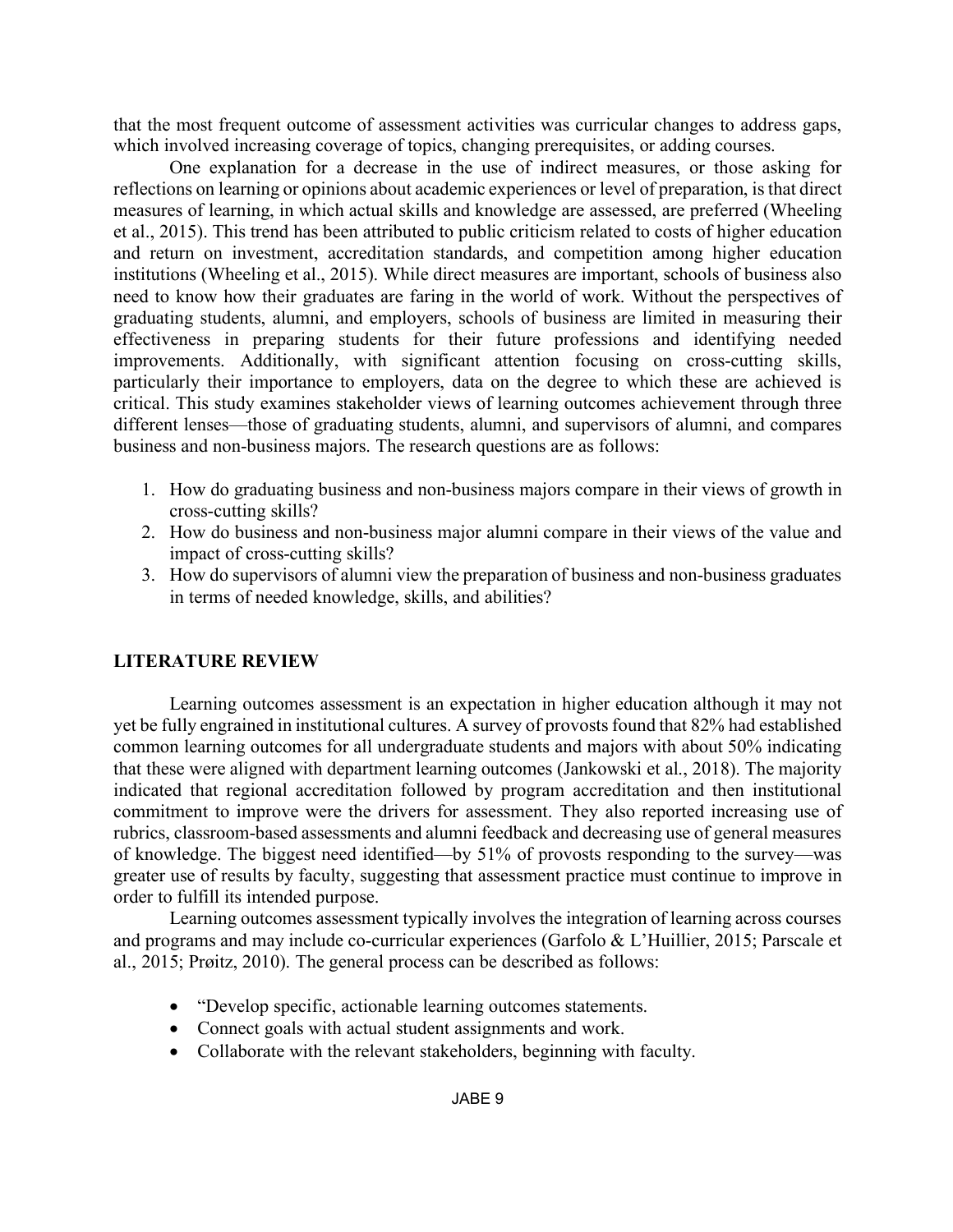- Design assessment approaches that generate actionable evidence about student learning that key stakeholders can understand and use to improve student and institutional performance.
- Focus on *improvement,* and *compliance* will take care of itself" (National Institute for Learning Outcomes Assessment [NILOA], 2016, pp. 3-6).

The literature is replete with studies regarding how to apply these principles, specifically what to assess, how to assess, and how to make assessment meaningful. Assessment practices are largely governed by accreditation standards (Garfolo & L'Huillier, 2015), may involve benchmarking and comparisons (Douglass et al., 2012), and above all, depend on faculty involvement (Nasrallah, 2014). A brief listing of key issues and trends follows with an emphasis on schools of business.

- Meeting AACSB standards the importance of faculty-led management of assessment processes (Attaway et al., 2011); the use of checklists focused on AACSB requirements (Kundu & Bairi, 2016); ensuring mission fulfillment (Attaway et al., 2011)
- Determining what and how to assess emphasis on cross-cutting skills such as critical thinking, global awareness, and ethics (Balotsky et al., 2016; NILOA, 2016); the use of direct measures such as course-embedded or rubric-scored written and oral assignments (Gibson, 2011; Kelley et al., 2010; Wheeling et al., 2015); preference for embedded assignments over external, standardized exams (AACSB, 2020; Kelley et al., 2010; Pringle & Michel 2007; Wheeling et al., 2015); the use of multiple measures (NILOA, 2016); the need for external validation of business program curricula from external stakeholders (Gundersen et al., 2011).
- Implementing innovations in teaching and learning the use of signature assignments involving long-term, high-interest projects (Garfolo et al., 2016; Schneider, 2015); real-world management projects (Weldy & Turnipseed, 2010); experiential learning (Kosnik et al., 2013); team-taught capstone courses (Balotsky et al., 2016); internships (Grose, 2017), service learning (Rutti et al., 2016).
- Developing a culture of assessment faculty ownership of course competencies, learning goals, and assessment measures (Gibson et al., 2013); faculty collaboration on results and action plans (Attaway et al., 2011; Kelley et al., 2010; Pringle & Michel, 2007); valuing improvement over compliance (Bennett, Smart, & Kumar, 2016; Wheeling et al., 2015); the use of change models to address resistance, change processes, and realign structures (Bennett et al., 2017).
- Identifying impact common outcomes from assessment (clarify reference) such as curricular modifications, course objective revisions, changes in pedagogy and teaching style, improved coordination across sections (Kelley et al., 2010; Pringle & Michel, 2007); curricular alignment (Hutchings, 2016); new courses or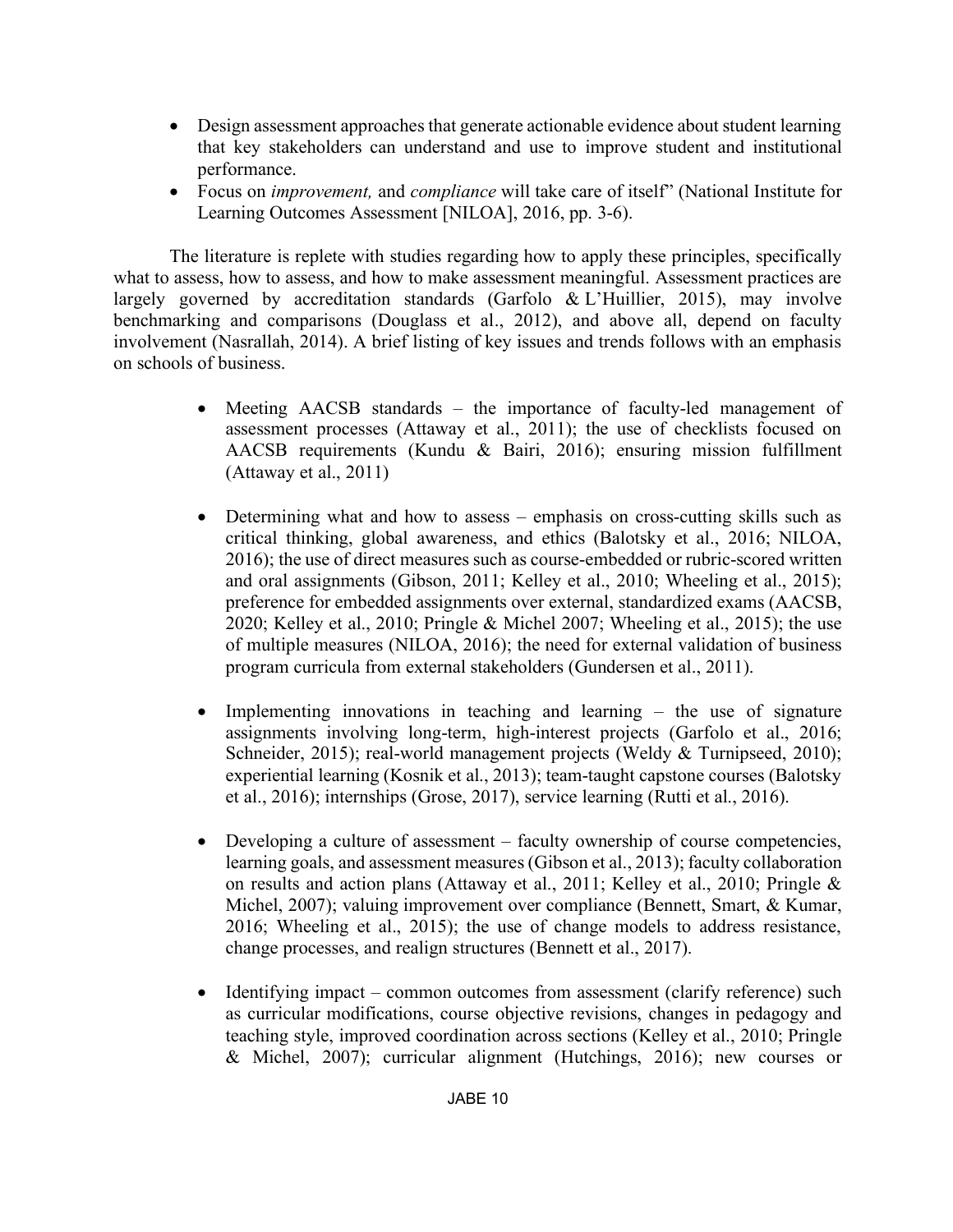prerequisite changes (Wheeling et al., 2015); greater emphasis on topics such as diversity, globalization, and ethics (Wheeling et al., 2015).

Certainly, higher education institutions are making strides forward in their assessment practices as evidenced by the research in this area and the encouraging statistics cited at the beginning of this section. In addition to the majority of institutions reporting a common set of learning outcomes across majors, other aspects of assessment practice are also demonstrating improvement. One of the biggest concerns has been faculty involvement. In 2009, 66% of provosts responding to a national survey indicated this was a need, in 2013, the percentage decreased to 38%, and in 2017 to 23% (Jankowski et al., 2018). However, multiple perspectives are needed to determine the true impact of outcomes learning assessment. We turn to these next.

#### **STAKEHOLDERS**

Key stakeholders in assessment practice include students, alumni, and employers. Based on the findings of the literature review, limited research has focused on the views and experiences of these populations pertaining to learning outcomes, and as established earlier, the use of stakeholder surveys are decreasing (Kelley et al., 2010; Martel & Calderon, 2005; Pringle & Michel, 2007; Wheeling et al., 2015). While the student experience has been studied generally in terms of factors impacting learning, the overall student experience, gender-based perceptions, quality improvement, and satisfaction, these studies have emphasized aspects of higher education such as academic processes, support services, teaching approaches, and opportunities for involvement (Tan, 2016).

Employer views and corresponding student perspectives on learning outcomes have been examined at the national level with employers being less confident that students are graduating with needed cross-cutting skills than are students themselves (AAC&U, 2018; Hart Research Associates, 2006a, 2006b, 2008, 2010, 2015, 2018). The majority of business schools no longer collect such information from students, alumni, and employers, and when they do, findings are likely shared only internally (Andrade, 2017; Andrade et al., 2014, 2015, 2016, 2020; Kelley et al., 2010; Martel & Calderon, 2005; Pringle & Michel, 2007; Wheeling et al., 2015). As such, this is a topic needing further investigation.

#### **METHODS**

The institution which is the context for this study has learning outcomes reflective of the broad skills valued by employers (AAC&U, 2011; Hart Research Associates, 2015). Departments have curriculum maps that link institutional learning outcomes to program learning outcomes which indicate where outcomes are introduced, reinforced, and measured. This practice is particularly salient for the school of business, which is accredited by AACSB and must meet assurance of learning standards. Based on assessment results, the faculty determines how to address gaps in students' knowledge and skills.

In addition to direct measures of learning at the program level, indirect measures, including surveys of graduating students, alumni, and supervisors of alumni, are collected at the institutional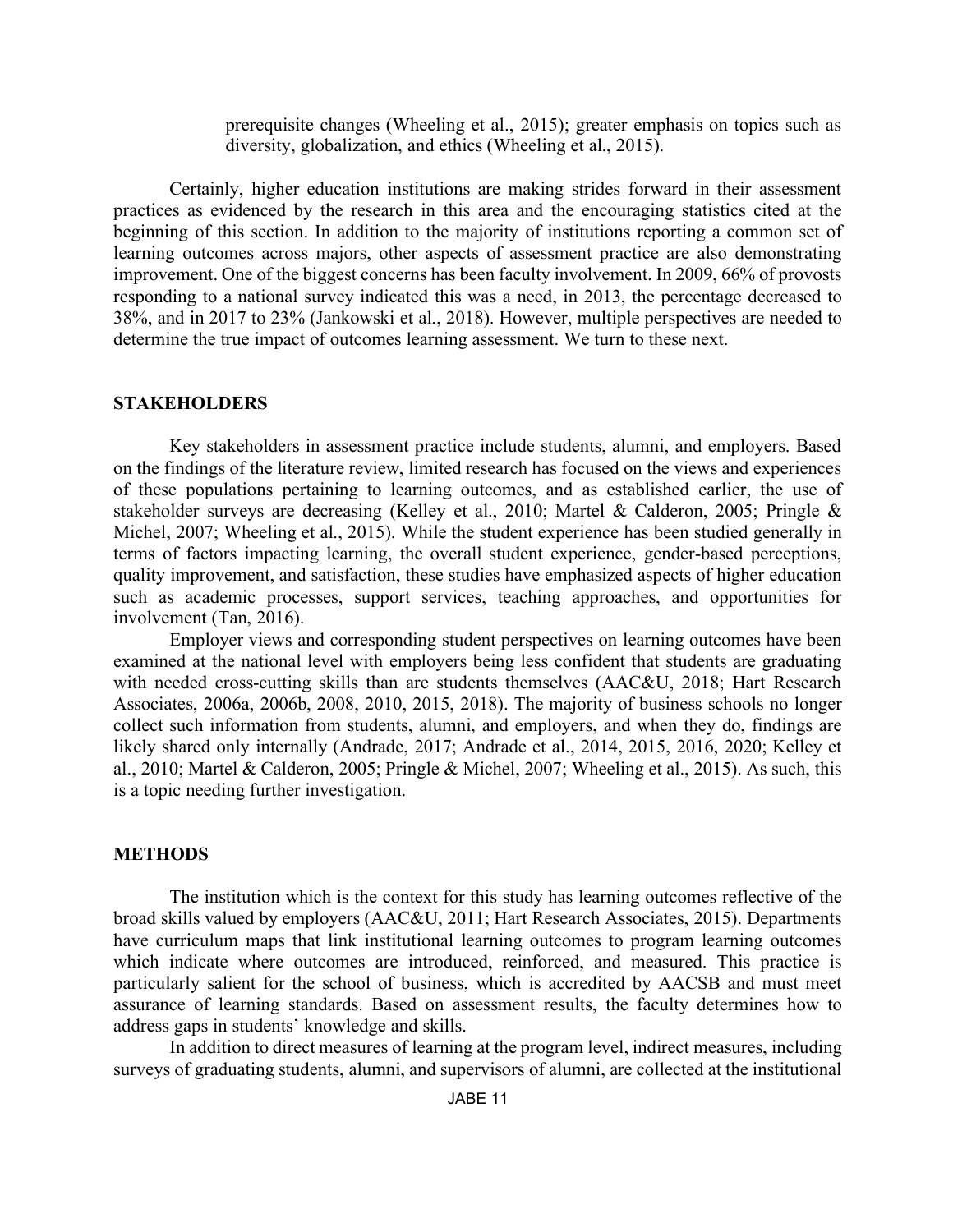level. The graduating student survey is sent to all graduating students as part of their application for graduation. The alumni and supervisor surveys are conducted by phone by the institutional research office. Using these surveys, this study examined the perspectives of the three stakeholder groups.

While the questions across the instruments are not an exact match due to being focused on different audiences to whom questions were tailored each has questions related to cross-cutting skills. Only questions that were similar across two or more surveys were included in the study. These focused on the following: disciplinary knowledge, mathematical skills leadership and team management, oral and written communication, interpersonal skills, understanding diversity (people and cultures), global perspective, community involvement, and lifelong learning. See Table 1. A word of explanation may be needed for the last item in the table. Desire for lifelong learning is appropriate to graduating students while growth in intellectual abilities is appropriate to alumni. The latter responded to the question, "Have you used the knowledge and skills gained at the university in any of the following areas?" In other words, they are indicating the degree to which their education contributed to growth in intellectual abilities after they left the university. This shows evidence of learning post-graduation or lifelong learning.

The graduating student survey asked participants to rate how much their education contributed to growth in each of the areas using a scale of 1-4 from great contribution to no contribution. The alumni phone survey involved respondents indicating with a yes or no if they had used the knowledge and skills indicated since their graduation. Supervisors rated the knowledge and skills of the university's alumni in their employ on each area using a scale from 1- 5 with 1 being inadequate and 5 being ideal. Table 1 indicates the number of respondents and response rates for each survey for the questions that were the focus of this study as well as the number of business and non-business majors who responded to these questions. Note that respondents did not answer every question on the survey.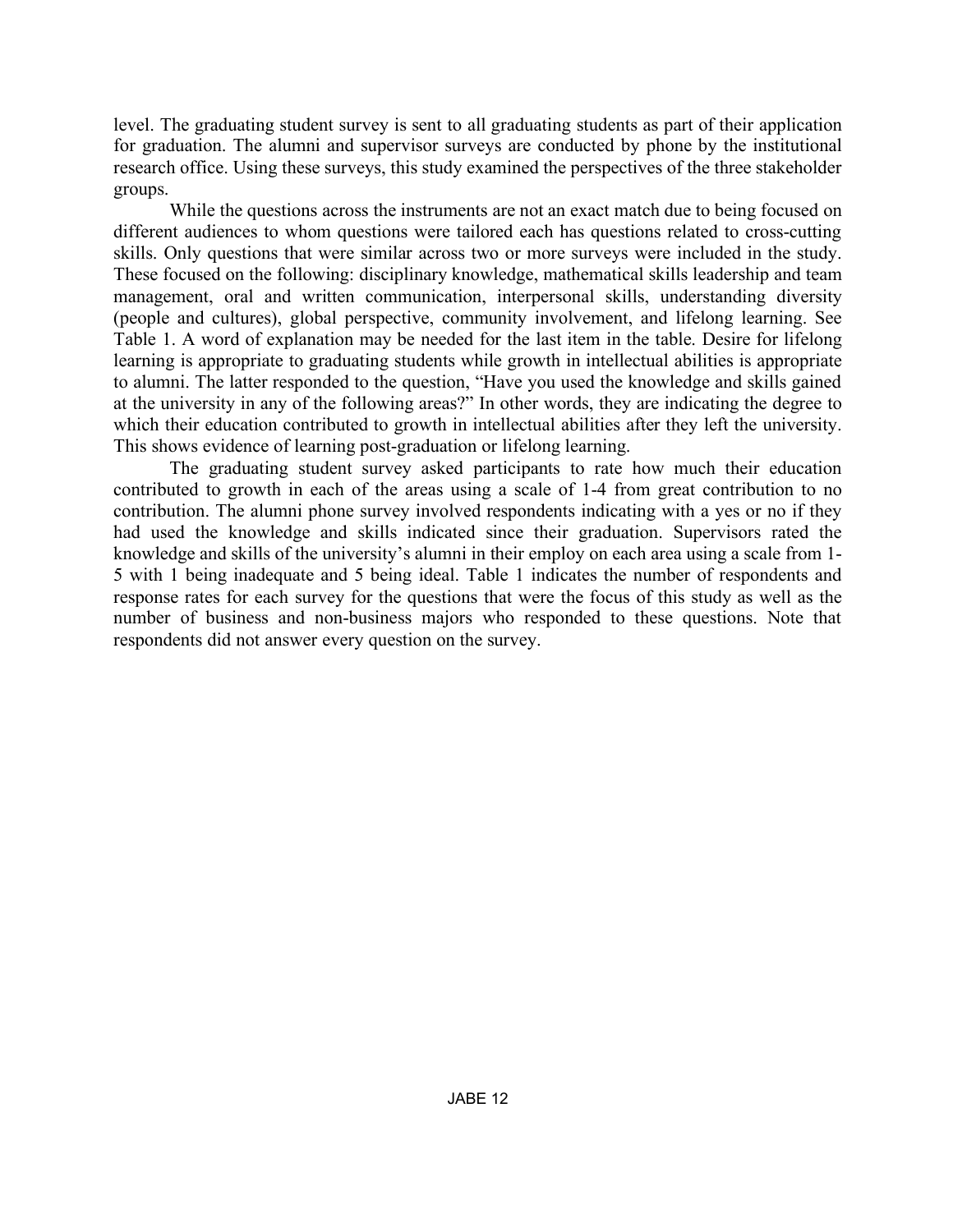#### **Table 1**

*Respondents and Response Rates* 

| Instrument                          | Number of Respondents                                                                                                                                              | <b>Response Rate</b> |
|-------------------------------------|--------------------------------------------------------------------------------------------------------------------------------------------------------------------|----------------------|
| <b>Graduating Student</b><br>Survey | 4,782 - 4,797 out of 4,918 responded to<br>questions for this study.                                                                                               | 97.2-97.5%           |
|                                     | Business major responses ranged from 682 -<br>686 out of a total of 700.                                                                                           | 97.4%-98.0%          |
|                                     | Non-business major responses ranged from<br>4,097-4,111 out of a total of 4,218                                                                                    | 97.1%-97.5%          |
| Alumni Survey                       | 13,336-13,401 out of 17,335 responded to<br>questions for this study.                                                                                              | 77.3-76.9%%          |
|                                     | Business major responses ranged from 2,027-<br>2,035 out of a total of 2,631.                                                                                      | 77%-77.3%            |
|                                     | Non-business major responses ranged from<br>309-11,366 out of a total of 14,704.                                                                                   | 2%-77.2%             |
| <b>Supervisor Survey</b>            | 482 out of 586 responded.                                                                                                                                          | 82.3%                |
|                                     | 42-192 responded to questions for this study.<br>Of these, 47 were supervisors of business<br>majors (24.4%) and 146 supervised non-<br>business-majors $(75.6\%)$ |                      |
|                                     | Business major supervisor responses ranged<br>from 9-47.                                                                                                           | 19%-100%             |
|                                     | Non-business major supervisor responses<br>ranged from 33-145.                                                                                                     | 22.6%-99.3%          |

## **ANALYSIS**

The results of the learning outcomes questions for business and non-business majors were compared across the surveys. The number of responses to individual questions varied; those that were left blank were not included. Surveys were analyzed using statistical software IBM SPSS version 25 with an alpha of 0.05. For the graduating student and supervisor surveys, a Univariate Analysis of Variance (ANOVA) test was used to compare the mean ratings between business majors and other majors for each of the selected questions. For the alumni survey, a Chi-Squared test of Independence was used to examine the relationship between being a business major and the use of learning outcomes. The results of this analysis are explained in the next section.

## **RESULTS**

For the majority of areas, no significant difference was found between business majors and non-business majors. For the supervisor survey, no significant difference between the two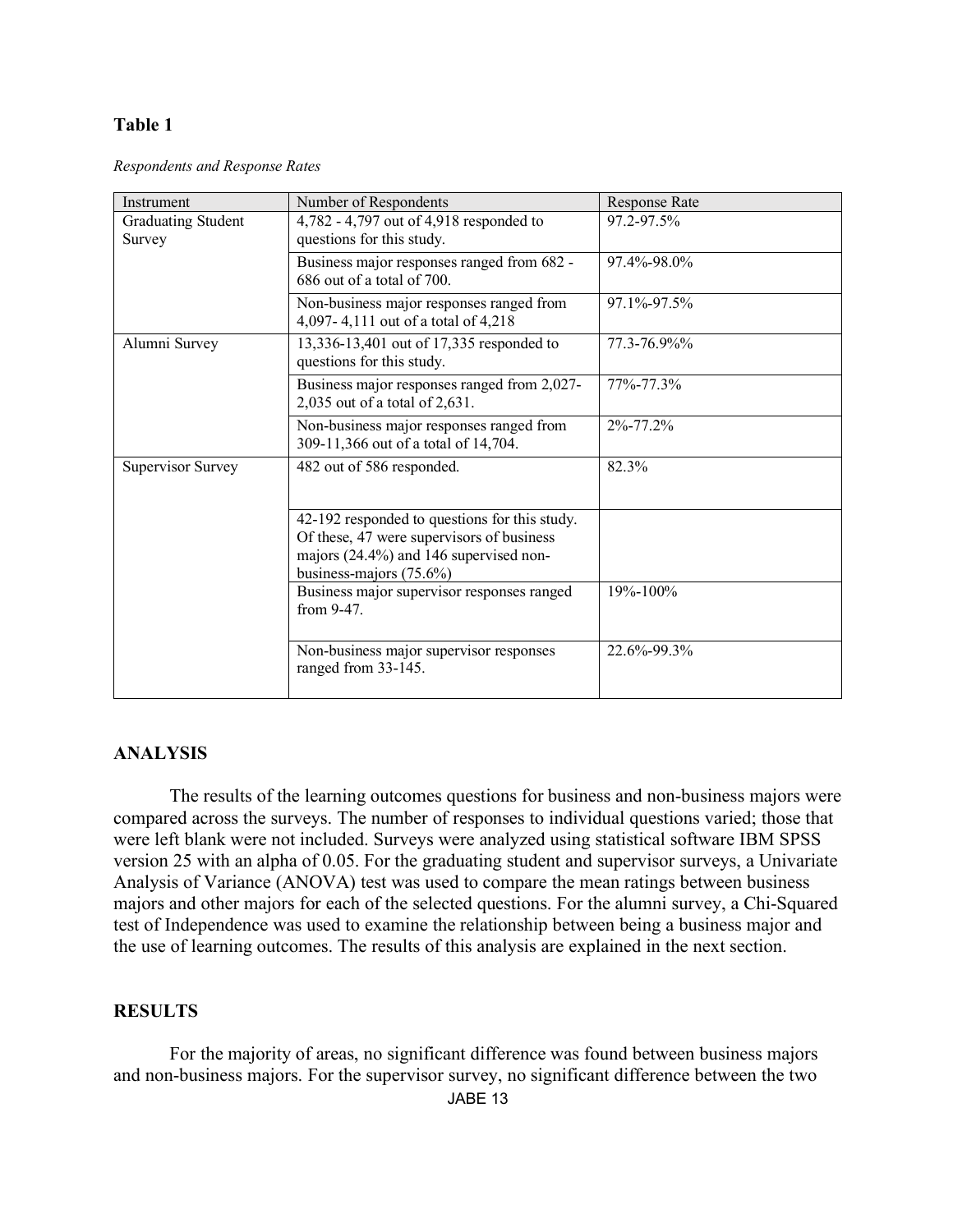groups was found for any of the items examined. On the graduating student survey, three areas were significantly different. Business majors reported significantly more growth in mathematical skills,  $F(1, 4782) = 53.77$ ,  $p < .001$ , as well as leadership,  $F(1, 4788) = 25.90$ ,  $p < .001$ . Nonbusiness majors grew significantly more in community involvement  $F(1, 4784) = 11.02$ ,  $p =$ .001. For the alumni survey, a significant relationship occurred in two areas: understanding other people and cultures (diversity),  $\chi^2 = 14.49$ ,  $p < .001$ , and community involvement,  $\chi^2 = 37.76$ ,  $p <$ .001. Table 2 shows the descriptive results for the selected questions for each survey. The bluecolored cells demonstrate results that favored non-business majors; those in green had results favoring business majors while the white cells indicate inconsistent results.

## **Table 2**

| Item                    | Graduating students –    | Alumni – proportion that | Supervisors – means (out of |
|-------------------------|--------------------------|--------------------------|-----------------------------|
|                         | means (out of 4)         | indicated use.           | 5)                          |
| Disciplinary knowledge  | Business 3.60            | N/A                      | Business 3.81               |
|                         | Non-business 3.58        |                          | Non-business 4.21           |
| Job skills              | N/A                      | N/A                      | Business 3.88*              |
|                         |                          |                          | Non-business 3.96           |
| Mathematical skills     | <b>Business 3.17</b>     | N/A                      | Business 4.0*               |
|                         | <b>Non-business 2.90</b> |                          | Non-business 3.76           |
| Communication           | Business 3.40            | Business 90%             | Business 4.26               |
|                         | Non-business 3.35        | Non-business 89%         | Non-business 4.25           |
| Leadership & team       | <b>Business 3.30</b>     | N/A                      | Business 4.0*               |
| management              | Non-business 3.13        |                          | Non-business 3.86           |
| Interpersonal skills    | Business 3.27            | N/A                      | Business 4.36               |
|                         | Non-business 3.21        |                          | Non-business 4.26           |
| Diversity – people $\&$ | Business 3.05            | <b>Business 79%</b>      | Business 3.63               |
| cultures                | Non-business 3.14        | Non-business 83%         | Non-business 4.01           |
| Global perspective      | Business 2.96            | N/A                      | Business 3.57*              |
|                         | Non-business 3.00        |                          | Non-business 3.64           |
| Community involvement   | <b>Business 2.70</b>     | <b>Business 42%</b>      | N/A                         |
|                         | Non-business 2.82        | Non-business 50%         |                             |
| Lifelong learning       | Business 3.32            | Business 93%             | N/A                         |
|                         | Non-business 3.36        | Non-business 94%         |                             |

*Results Comparison*

*Note.* Values different on a statistically significant level are in **bold.** *\*n* < 20

As can be seen, while many areas do not differ on a statistically significant level, there does appear to be a pattern across the surveys. Business majors appear to perform better in the more managerial-focused skills (math, communication, interpersonal skills, leadership), while non-business majors seem to perform better in areas outside of the office environment (cultural and global knowledge, community involvement). Non-business majors also held higher ratings for lifelong learning and job skills, though the latter was only evaluated in the supervisor survey.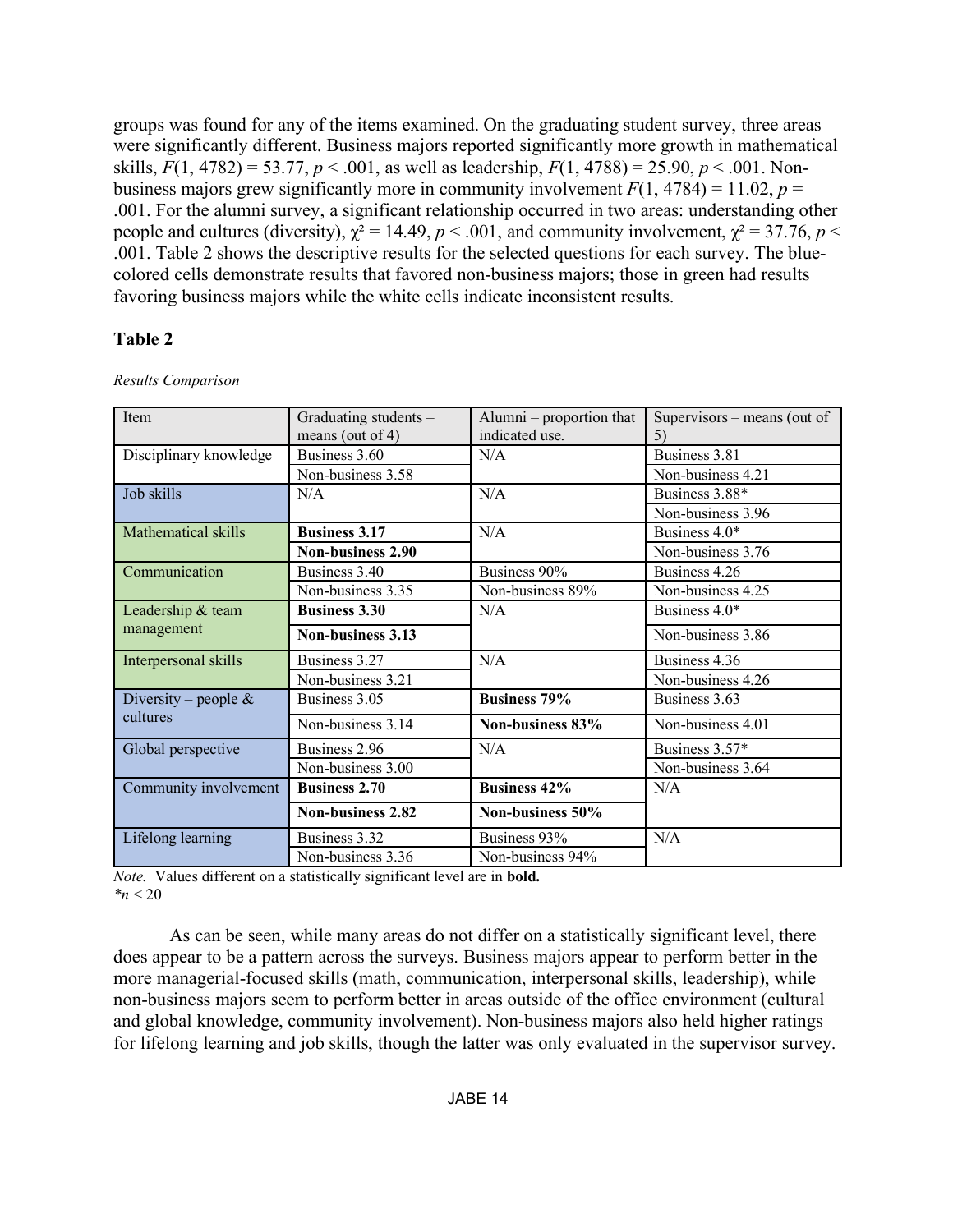Even these consistent areas, however, can be called into question due to the small margin separating business majors and non-business majors for most of the cells. For example, ratings for global perspective on the graduate survey are as follows: business majors, 2.96 (out of 4), and non-business majors, 3.00. While non-business majors did fare better, the degree of the actual advantage is small.

This is the case with the majority of the areas. In fact, the largest difference between the two group averages was only six-tenths of a scale point (.6). The same can be said for the alumni survey. The proportions of skill utilization between business majors and non-business majors were similar, even for the areas that were different on a statistically significant level. Thus, the case can be made that there is no meaningful difference between the two groups rating-wise.

Effect sizes further affirmed the small level of the differences. Cohen's d values made for the supervisor and graduate surveys overall ranged from being very small to moderate (.02 to .51). The majority (67%) of the values fell below .2. Odd's ratios compiled for the alumni survey remained close to 1. All areas were skewed negatively, signifying an overall positive response from all students and supervisors. A full list of all descriptive statistics for each survey can be found in the appendix.

It should be noted that, for some of the ELO areas, the research had a low sample size of business major supervisors in the supervisor survey. For example, we only had nine business major supervisors evaluate mathematical skills,  $n = 9$ . While this does lower statistical validity when evaluating the supervisor survey, we found that the results of these low *n* areas are similar in nature to other areas in the supervisor survey that did have a higher sample size, in that the ratings were skewed negatively, and there was little difference in means between business and non-business majors. Results also followed the trends set by the alumni and graduating student surveys. Therefore, we still took these low *n* results into consideration. We next discuss the meaning of these results.

#### **DISCUSSION**

Both non-business and business majors, along with their supervisors, rated the outcomes of their education positively overall. The discrepancy between the two groups appears nonsignificant at first glance. However, patterns that would be expected between the two emerged. Business majors showed more results in management kinds of areas, while non-business majors gravitated towards humanities and cultural areas. In the future, more sensitive scales should be employed to further explore and identify differences between these two groups.

Overall, there is no convincing evidence of differences between business majors and nonbusiness majors regarding the growth and use of cross-cutting learning outcomes. However, this finding is critically important as it not only supports the views of employers that graduates must possess both cross-cutting skills and technical skills for their field of work, but also that a graduate's specific major may have little relevancy to success (AAC&U, 2011, 2015; Hart Research Associates, 2015). In fact, research consistently indicates that "employers place the greatest value on demonstrated proficiency in skills and knowledge that cut across all majors," and also "that these cross-cutting skills are more important to an individual's success at their company than his or her undergraduate major" (Hart Research Associates, 2015, p. 1; Hart Research Associates, 2006a, 2006b, 2008, 2010, 2013, 2015, 2018).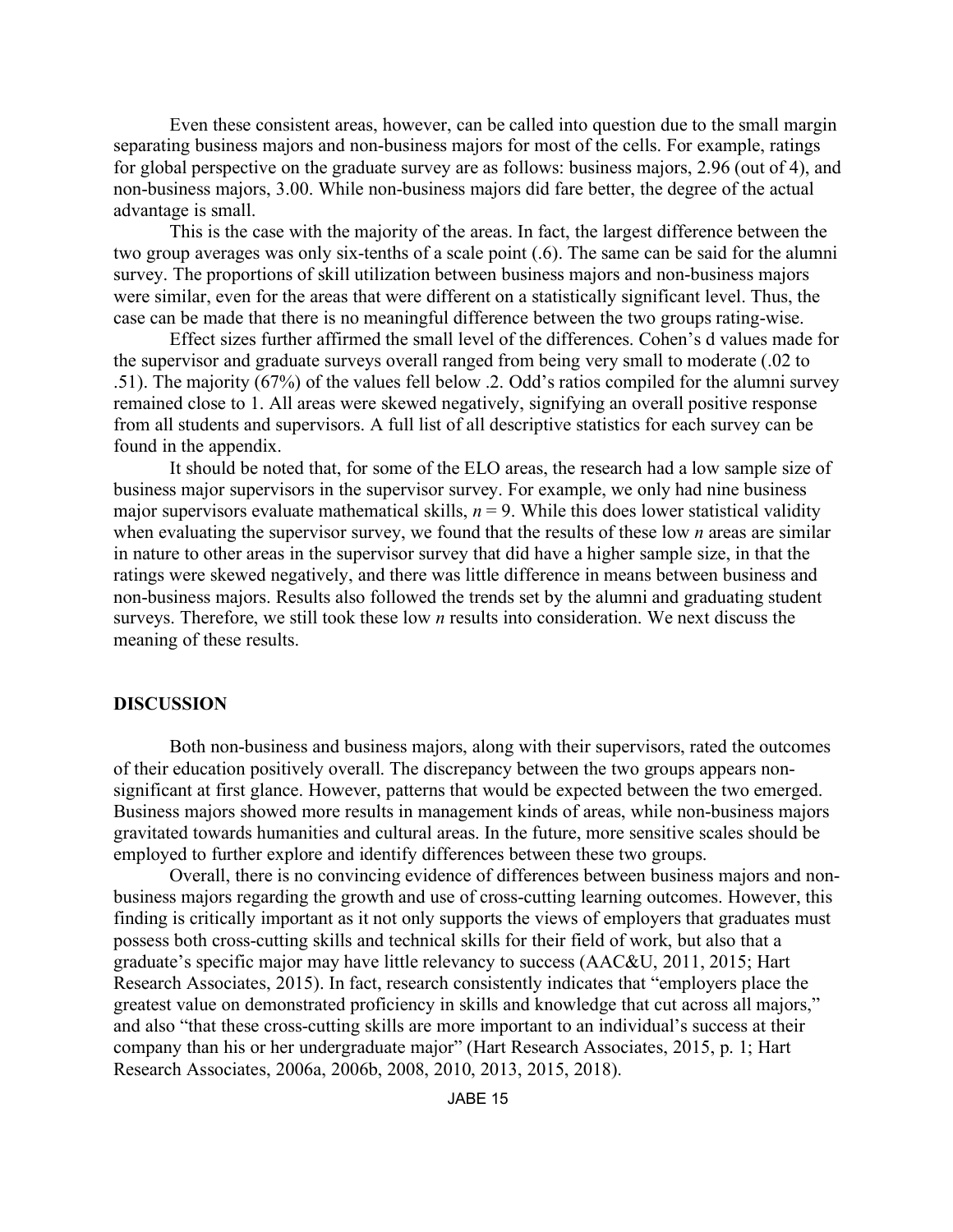Certainly, technical skills are required for some positions, but the fact that previous research indicates the importance of cross-cutting skills over major, and the findings of this study demonstrate that major does not play a significant role in the development of these skills, presents some interesting issues. Foremost of these is to consider the value of a business major in preparing students for the world of work. What should the curriculum consist of? To what degree are cross-cutting skills emphasized? What takes priority in the minds of faculty? How can disciplinary content be integrated with the development of cross-cutting skills? What training is needed in order for faculty to adopt relevant pedagogical approaches?

While there were no real differences in outcomes across majors and responses were positive in terms of both business majors and non-business majors attaining these skills from their own perspective and those of employers, additional research is critically needed in this area. Further research could compare direct and indirect measures of learning to explore the degree to which how actual learning differs from perceptions of learning. This study had limitations in that the questions examining cross-cutting skills were inconsistent across instruments and not all questions were asked of all groups. Additional questions and more detailed questions might be added to gain greater insights. Furthermore, the use of a broader measurement scale is recommended as the low variability within groups found in this study may be partly due to the survey scales (e.g., a scale of 1-4 rather than a scale of 1-10).

While findings did not differ to any extent for business and non-business majors, those that favored one group over another bear some consideration. For instance, graduating business majors rated themselves higher on math skills but lower on leadership and teamwork compared to non-business majors. Inconsistently, however, supervisors rated business majors higher than non-business majors on leadership. Interpersonal skills, community involvement, and lifelong learning also did not show consistency from survey to survey. As many business courses require teamwork, teach teamwork skills, and provide structure for effective teamwork, it is surprising that this would not be rated higher for business majors across the three surveys. The same is true of leadership and community involvement. The former is taught as part of most business programs and community-based projects or service learning, similar to teamwork, are often required components of a business degree.

Inconsistencies in findings need further explanation in order to expand understanding of the development and role of cross-cutting skills in both educational and work settings. With rigorous standards for teaching and learning in place at AASCB-accredited business schools, it is somewhat concerning that these schools are decreasing their use of stakeholder assessments to understand the degree to which they are preparing students for their futures (Kelley et al., 2010; Martel & Calderon, 2005; Pringle & Michel, 2007; Wheeling et al., 2015). The current study indicates a significant need for the collection and analysis of such data. Only then will we have an in-depth understanding of what business schools really offer to students and their future employers.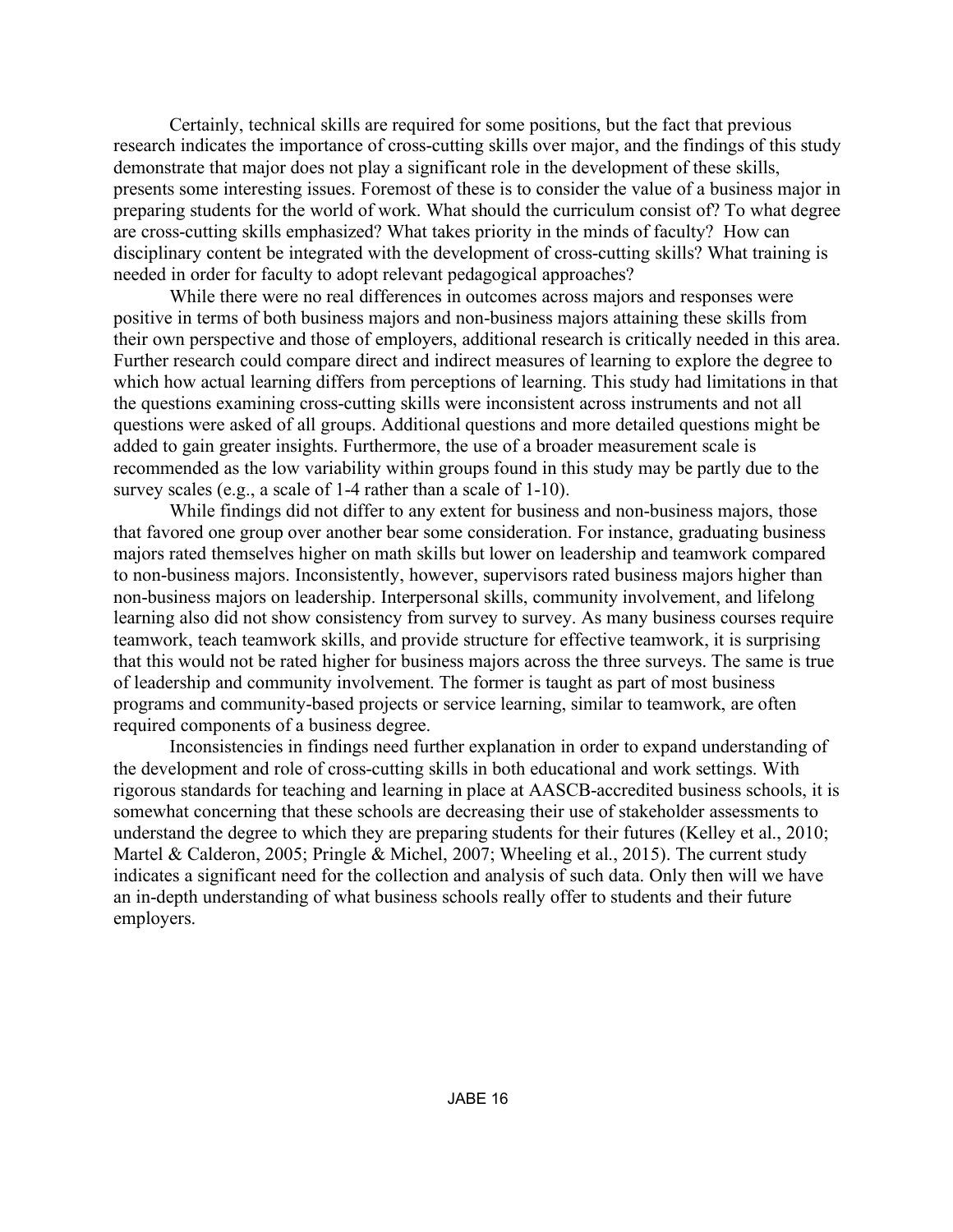## **REFERENCES**

- Andrade, M. S. (2017). Institutional policies and practices for admitting, assessing, and tracking international students [Editorial]. *Journal of International Students*, *7*(1), i–vi. https://jistudents.org/2017vol71/
- Andrade, M. S., Evans, N. W., & Hartshorn, K. J. (2014). Linguistic support for non-native English speakers: Higher education practices in the United States. *Journal of Student Affairs Research and Practice*, *51*(2), 207–221. http://dx.doi.org/10.1515/jsarp-2014-0020
- Andrade, M. S., Evans, N. W., & Hartshorn, J. (2015). Perceptions and realities of ESL students in higher education: An overview of institutional practices. In N. W. Evans, N. J. Anderson, & W. G. Eggington (Eds.), *ESL readers and writers in higher education: Understanding challenges, providing support* (pp. 18–35). Routledge.
- Andrade, M. S., Evans, N. W., & Hartshorn, J. (2016). Internationalizing higher education: English language policy and practice. In B. Krishna, & C. Foster (Eds.), (pp. 188–208). *Campus support services, programs, and policies for international students.* IGI Global.
- Andrade, M. S., Evans, N. W., & Hartshorn, K. J. (2020). Understanding diversity Perspectives from university departments hosting global learners. *Journal of Higher Education Theory & Practice, 20*(1). https://doi.org/10.33423/jhetp.v20i1.2774
- Association of American Colleges & Universities. (n.d.). *LEAP states initiative*. https://www.aacu.org/leap/states
- Association of American Colleges and Universities. (2011). *The LEAP vision for learning: Outcomes, practices, impact, and employers' views.* Association of American Colleges and Universities. https://www.aacu.org/sites/default/files/files/LEAP/leap\_vision\_summary.pdf
- Association of American Colleges and Universities. (2015). *The LEAP challenge: Education for a world of unscripted problems*. Association of American Colleges and Universities. https://www.aacu.org/sites/default/files/files/LEAP/LEAPChallengeBrochure.pdf
- Association of American Colleges and Universities. (2018). Fulfilling the American dream: Liberal education and the future of work. https://www.aacu.org/public-opinion-research
- Association to Advance Collegiate Schools of Business (AACSB). (2020). *2020 standards for AACSB business accreditation*, https://www.aacu.org/public-opinion-research
- Attaway, A. N., Chandra, S., Dos Santos, B. L., Thatcher, M. E., & Wright, A.L. (2011). An approach to meeting AACSB assurance of learning standards in an IS core course. *Journal of Information Systems Education, 22*(4), 355–366.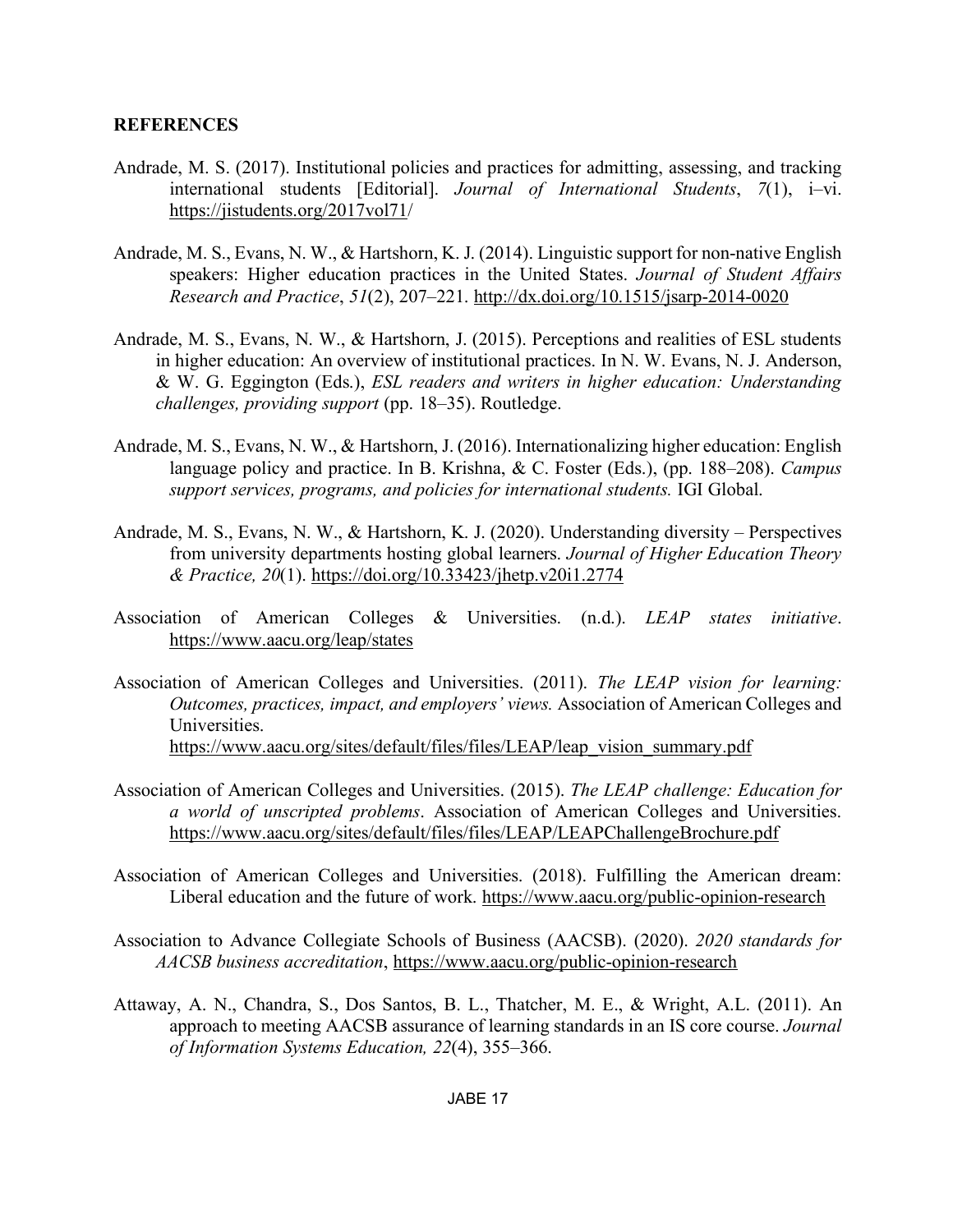- Balotsky, E. R., Stagliano, A. J., & Haub, E. K. (2016). How accreditation engenders pedagogical improvements through the assurance of learning process—A case study from a strategic management course. *Academy of Business Journal, 1*(2), 75–95.
- Bennett, M. M., Smart, K. L., & Kumar, A. (2016). Assurance of learning: Moving from a compliance to an improvement culture. American Journal of Business, 32(3/4), 152–170. https://doi.org/10.1108/AJB-12-2016-0038
- Douglass, J. A., Thomson, G., & Zhao, C. M. (2012). The learning outcomes race: The value of self-reported gains in large research universities. *Higher Education, 65*, 317–335. https://doi.org/10.1007/s10734-011-9496-x
- Garfolo, G. T., & L'Huillier, B. (2015). Demystifying assessment: The road to accreditation. *Journal of College Teaching & Learning, 12*(4), 151–170.
- Garfolo, G. T., Kelpsh, E. P., Phelps, Y., & Kelpsh, L. (2016). The use of course embedded signature assignments and rubrics in programmatic assessment. *Academy of Business Journal, 1*(1), 8–20.
- Gibson, J. W. (2011). Measuring course competencies in a school of business: The use of standardized curriculum and rubrics. *American Journal of Business Education, 4*(8), 1–6.
- Gibson, J. W., Greenwood, R. A., Mujtaba, B. G., Robbins, S. R., Teahen, J. A., & Tesone, D. (2013). Meeting the challenge of assurance of learning: Perspective from four business schools. *American Journal of Management, 13*(2), 79–92.
- Grose, A. W. (2017, July). Internships, Integrative Learning and the Degree Qualifications Profile (DQP) (Occasional Paper No. 30). University of Illinois and Indiana University, National Institute for Learning Outcomes Assessment (NILOA). http://www.learningoutcomesassessment.org/documents/Occ%20paper%2030.pdf
- Gundersen, D. E., Jennings, S. E., Dunn, D., Fisher, W., Kouliavtsev, M., & Rogers, V. (2011). A pillar for successful business school accreditation: Conducting the curriculum review process—A systematic approach. *American Journal for Business Education, 4*(5), 39–48.
- Hart Research Associates. (2006a, December 28). *How should colleges prepare students to succeed in today's global economy?* Hart Research Associates. https://www.aacu.org/sites/default/files/files/LEAP/2007 full\_report\_leap.pdf
- Hart Research Associates. (2006b, January 31). *Report of findings based on focus groups among business executives*. Hart Research Associates. https://www.aacu.org/sites/default/files/files/LEAP/PrivateEmployersFindings.pdf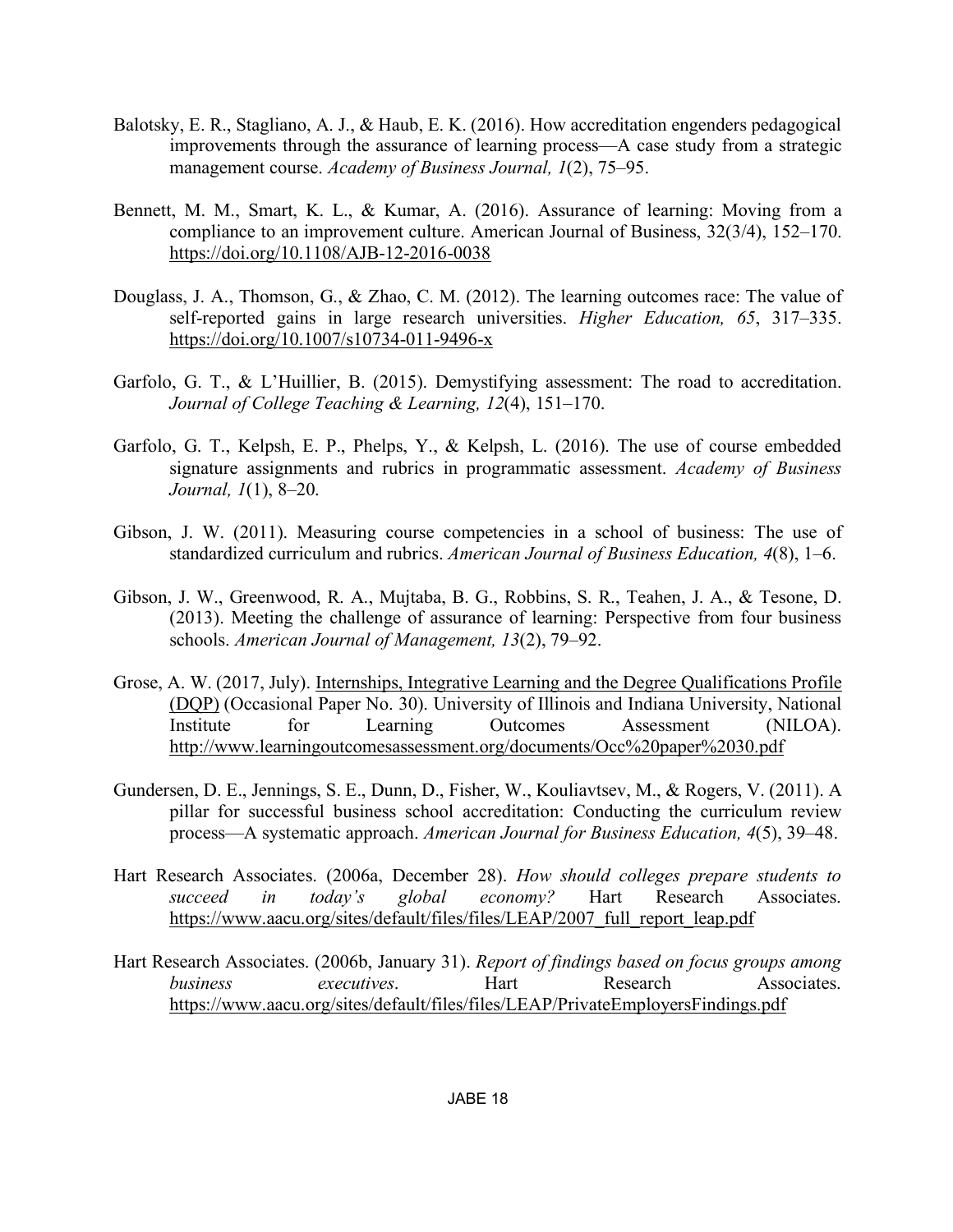- Hart Research Associates. (2008, January 22). *How should colleges assess and improve student learning? Employer views on the accountability challenge*. Hart Research Associates. https://www.aacu.org/sites/default/files/files/LEAP/2008\_Business\_Leader\_Poll.pdf
- Hart Research Associates. (2010, January 20). *Raising the bar. Employers' views on college learning in the wake of the economic downturn.* Hart Research Associates. https://www.aacu.org/sites/default/files/files/LEAP/2009\_EmployerSurvey.pdf
- Hart Research Associates. (2015, January 20). *Falling short? College learning and career success*. Hart Research **Research** Associates. https://www.aacu.org/sites/default/files/files/LEAP/2015employerstudentsurvey.pdf
- Hart Research Associates. (2018, July). *Fulfilling the American dream: Liberal education and the future of work*. Hart Research Associates. https://www.aacu.org/sites/default/files/files/LEAP/2018EmployerResearchReport.pdf
- Hutchings, P. (2016, January*). Aligning educational outcomes and practices.* (Occasional Paper No.26). University of Illinois and Indiana University, National Institute for Learning Outcomes Assessment (NILOA). http://learningoutcomesassessment.org/documents/Occasional%20Paper%2026.pdf
- Jankowski, N. A., Timmer, J. D., Kinzie, J., & Kuh, G. D. (2018, January). *Assessment that matters: Trending toward practices that document authentic student learning*. Urbana, IL: University of Illinois and Indiana University, National Institute for Learning Outcomes Assessment (NILOA).
- Kelley, C., Tong, P, & Choi, B. J. (2010). A review of assessment of student learning programs at AACSB schools: A dean's perspective. *Journal of Education for Business, 85*(5), 299–306. DOI: 10.1080/08832320903449519
- Kosnik, R. D., Tingle, J. K., & Blanton, E. L. (2013). Transformational learning in business education: The pivotal role of experiential learning projects. *American Journal of Business Education, 6*(6), 613–630.
- Kundu, G. K., & Bairi, J. (2016). A checklist for readiness evaluation of learning and teaching area of AACSB standards. *Journal of International Education in Business, 9*(2), 143–164. DOI 10.1108/JIEB-11-2015-0027
- Martel, K., & Calderon, T. (2005). Assessment in business schools: What it is, where we are at, and where we need to go now. In K. Martell & T. Calderon (Eds.), *Assessment of student learning in business schools: Best practices each step of the way* (Vol. 1, pp. 1–26). Association for Institutional Research.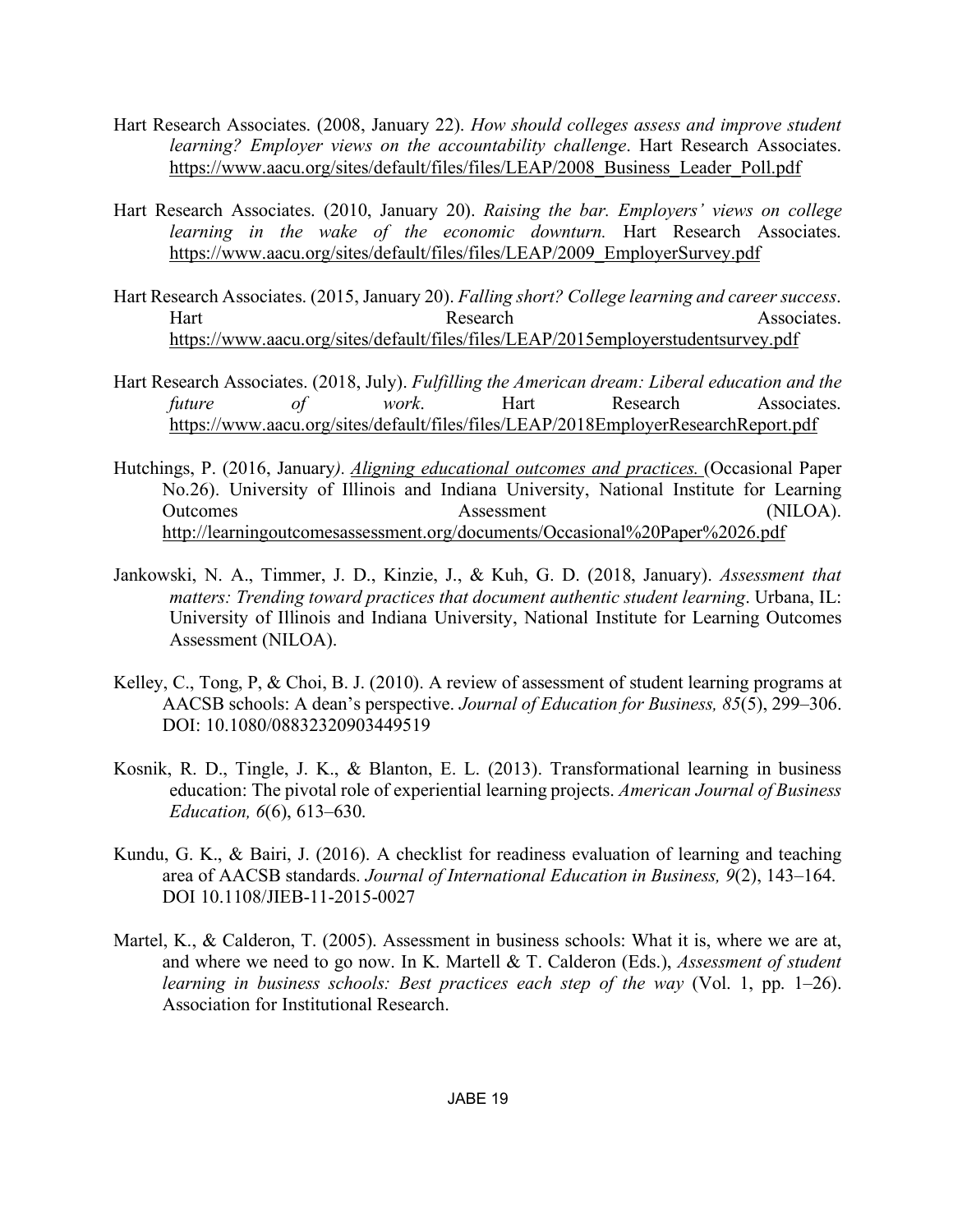- Northwest Commission of Colleges and Universities. (2020). Handbook of accreditation. https://www.nwccu.org/wpcontent/uploads/2020/03/NWCCUAccreditationHandbook2020.pdf
- National Institute for Learning Outcomes Assessment (2016, May). *Higher education quality: Why documenting learning matters.* University of Illinois and Indiana University. http://www.learningoutcomesassessment.org/documents/NILOA\_policy\_statement.pdf
- Nasrallah, R. (2014). Learning outcomes' role in higher education teaching. *Education, Business, and Society, 7*(4), 2014, 257–278.
- Parscale, S., Dumont, J. F., & Plessner, V. R. (2015). The effect on quality management theory on assessing student learning outcomes. *SAM Advanced Management Journal, 80*(4), 19–43.
- Pringle, C. & Michel, M. (2007). Assessment practices in AACSB-accredited business schools. *Journal of Education for Business, 82*(4), 202–211.
- Prøitz, T. S. (2010). Learning outcomes: What are they? Who defines them? When and where are they defined. *Educational Assessment Evaluation & Accountability, 22*(2), 119–137. https://doi.org/10.1007/s11092-010-9097-8
- Rutti, R. M., LaBonte, J., Helms, M. M., Hervani, A. A., & Sarkarat, S. (2016). The service learning projects: Stakeholder benefits and potential class topics. *Education & Training, 58*(4), 422–438.
- Schneider, C. G. (2015). The LEAP challenge: Transforming for students, essential for liberal education. *Liberal Education, 101*(1/2), 6–15.
- Tan, A. H. T. (2016). A systematic review of quality of student experience in higher education, *International Journal of Quality and Service Sciences, 8*(2), 209–228. https://doi.org/10.1108/IJQSS-08-2015-0058
- Weldy, T. G., & Turnipseed, D. L., (2010). Assessing and improving learning in business schools: Direct and indirect measures of learning. *Journal of Education for Business. 85*(5), 268–273. https://doi.org/10.1080/08832320903449535
- Wheeling, B. M., Miller, D. S., & Slocombe, T. E. (2015). Assessment at AACSB schools: A survey of deans. *Journal of Education for Business, 90*(1), 44–49. https://doi.org/10.1080/08832323.2014.973824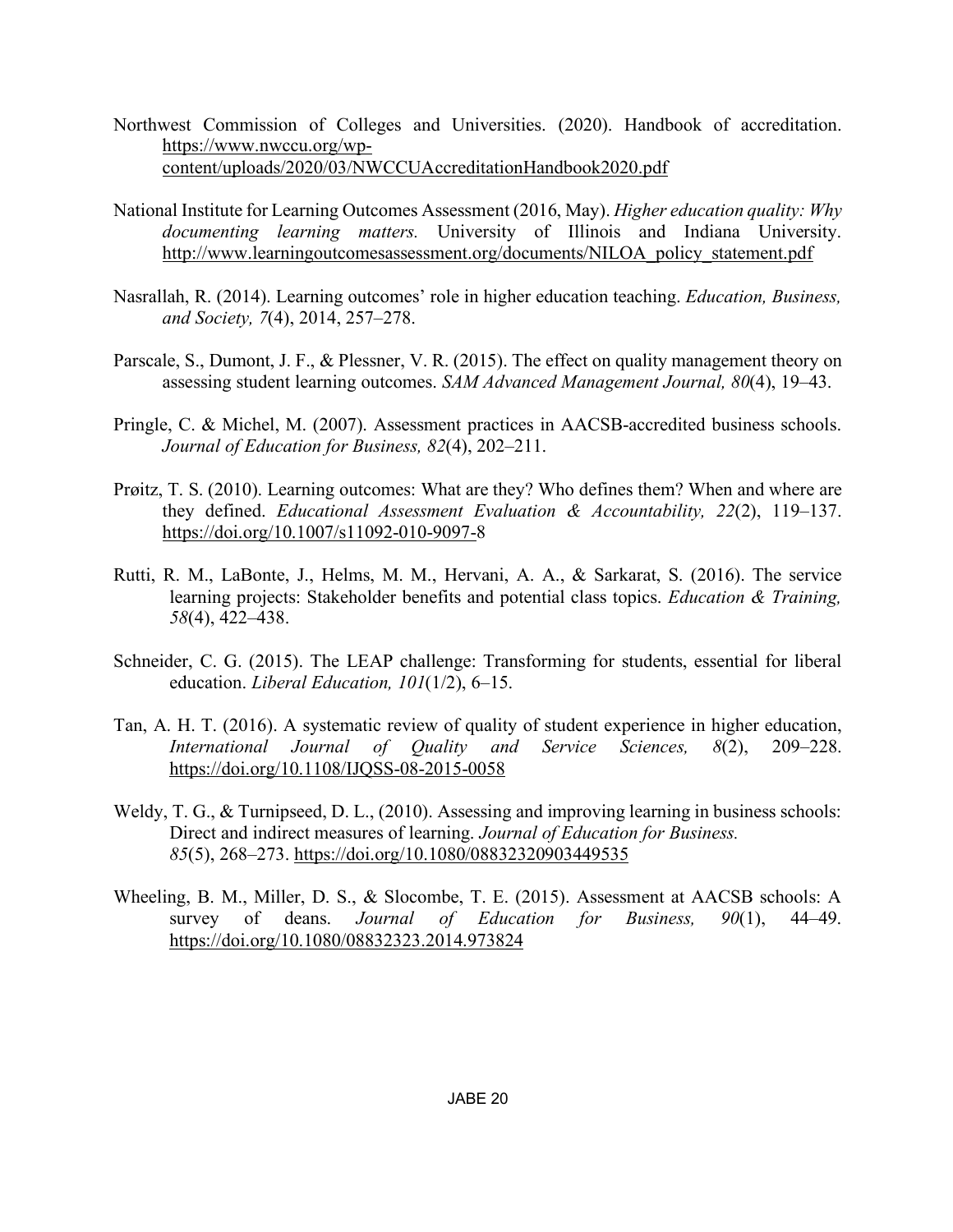## **APPENDIX**

## **Table 3**

*Descriptive Statistics – Graduating Student Survey*

|                                     |                        | $N_{\rm}$ | $\cal M$ | $\cal SD$ | Cohen's<br>d | df   | F                 |              |
|-------------------------------------|------------------------|-----------|----------|-----------|--------------|------|-------------------|--------------|
| Disciplinary<br>knowledge           | <b>Business Majors</b> | 686       | 3.60     | .57       | .02          | 4796 | 84                | 359          |
|                                     | Other Majors           | 4111      | 3.58     | .65       | $-.02$       |      |                   |              |
| Communication<br>skills             | <b>Business Majors</b> | 686       | 3.40     | .69       | .05          | 4782 | $2.\overline{03}$ | .155         |
|                                     | Other Majors           | 4097      | 3.35     | .73       | $-.05$       |      |                   |              |
| Mathematical skills Business Majors |                        | 684       | 3.17     | .79       | .23          | 4781 | 53.77             | $\leq .001*$ |
|                                     | Other Majors           | 4098      | 2.90     | .92       | $-.23$       |      |                   |              |
| Interpersonal skills                | <b>Business Majors</b> | 686       | 3.27     | .73       | .06          | 4782 | 3.96              | .047         |
|                                     | Other Majors           | 4097      | 3.21     | .78       | $-.06$       |      |                   |              |
| Leadership and<br>team management   | <b>Business Majors</b> | 684       | 3.30     | .75       | .14          | 4787 | 25.90             | $\leq .001*$ |
|                                     | Other Majors           | 4104      | 3.13     | .86       | $-.14$       |      |                   |              |
| Community and<br>civic involvement  | <b>Business Majors</b> | 682       | 2.70     | .90       | $-.11$       | 4783 | 11.02             | $.001*$      |
|                                     | Other Majors           | 4102      | 2.82     | .95       | .11          |      |                   |              |
| Global perspective                  | <b>Business Majors</b> | 684       | 2.96     | .87       | $-.03$       | 4783 | 1.37              | .242         |
|                                     | Other Majors           | 4100      | 3.00     | .90       | .03          |      |                   |              |

(Continued)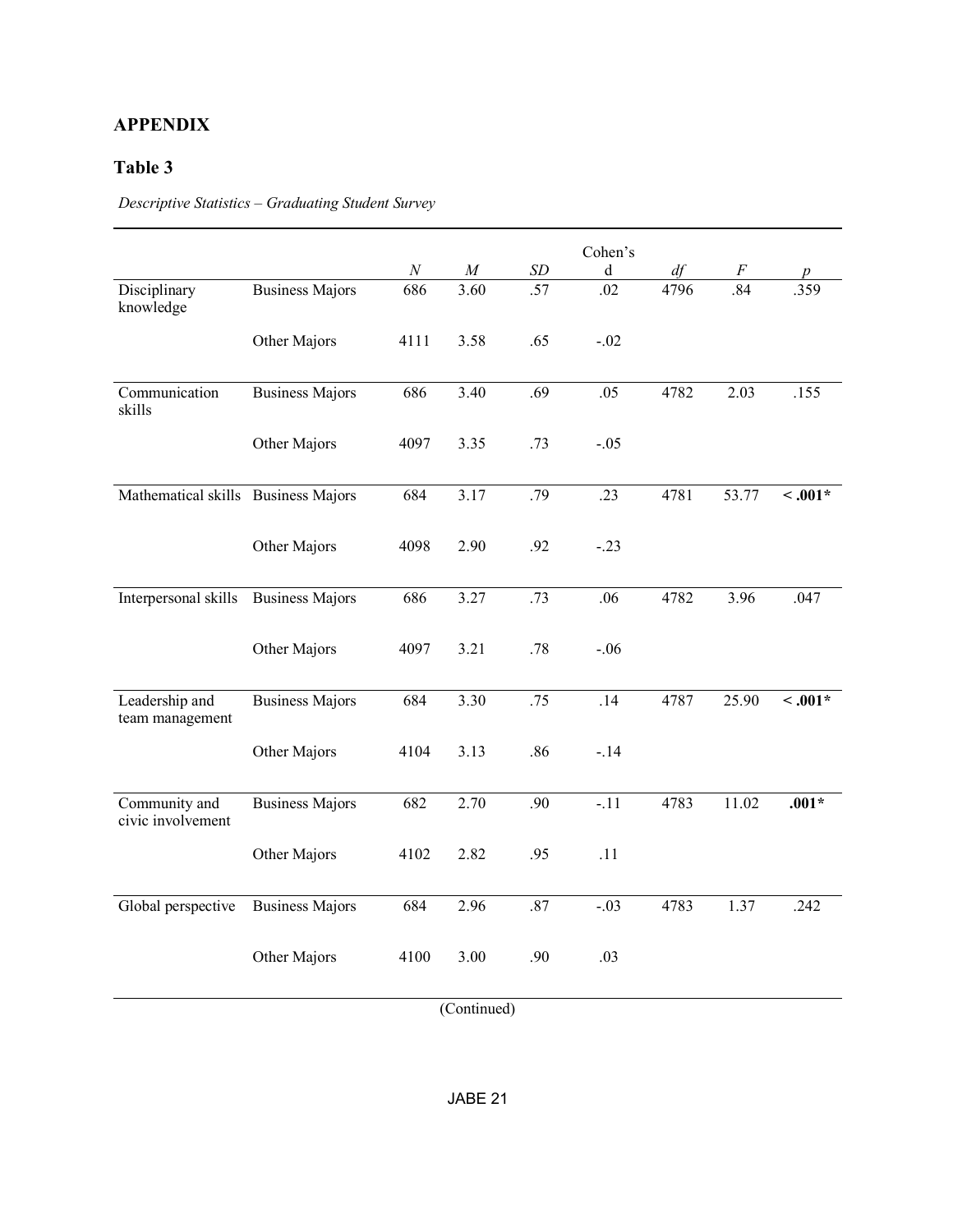## **Table 3** (Continued)

|                                                            |                        | $\overline{N}$ | M    | SD  | Cohen's<br>d | df   | $\overline{F}$ | <sub>n</sub> |
|------------------------------------------------------------|------------------------|----------------|------|-----|--------------|------|----------------|--------------|
| Understanding<br>diversity of other<br>people and cultures | <b>Business Majors</b> | 685            | 3.05 | .88 | $-.09$       | 4787 | 5.89           | .015         |
|                                                            | Other Majors           | 4103           | 3.14 | .89 | .09          |      |                |              |
| Desire for lifelong<br>learning                            | <b>Business Majors</b> | 683            | 3.32 | .79 | $-.04$       | 4785 | 1.69           | .194         |
|                                                            | Other Majors           | 4103           | 3.36 | .80 | .04          |      |                |              |

*\**Statistical significance is determined at the *p* < .003 level (Bonferroni adjusted).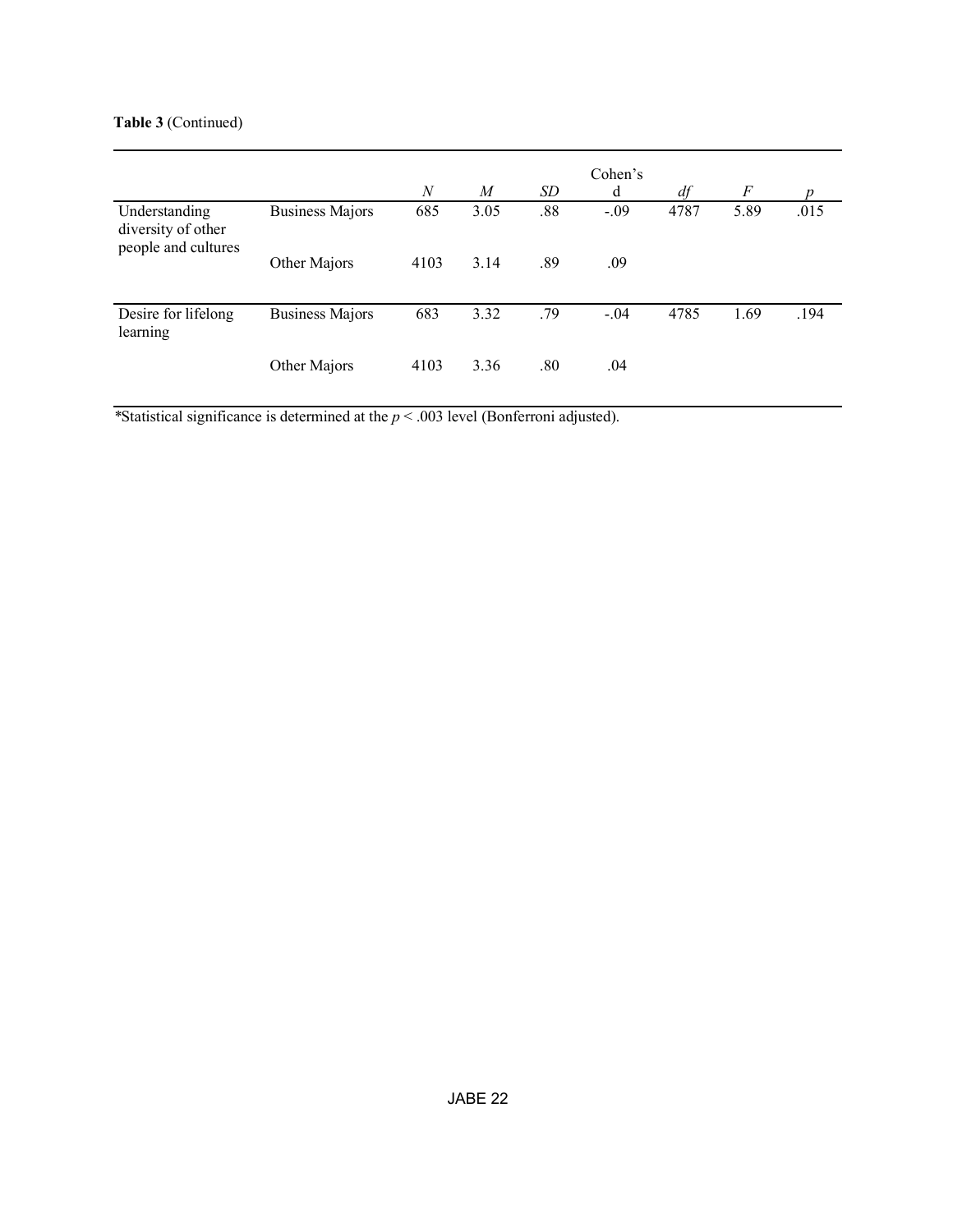## **Table 4**

*Chi-Square Tests – Alumni Survey*

|                                              |        | Have you used the knowledge or<br>skills that you gained at the<br>University in any of the following<br>areas?<br>Yes/No |                 |                |        |              |
|----------------------------------------------|--------|---------------------------------------------------------------------------------------------------------------------------|-----------------|----------------|--------|--------------|
|                                              | n      | <b>Business Majors</b>                                                                                                    | Other<br>Majors | $\mathbf{v}^2$ | $OR^a$ |              |
| Communicating or relating<br>to other people | 13,397 | 1830/204                                                                                                                  | 10117/1246      |                |        |              |
|                                              |        |                                                                                                                           |                 | 1.57           | 1.105  | .211         |
| Intellectual growth                          | 13,336 | 1890/137                                                                                                                  | 10590/719       |                |        |              |
|                                              |        |                                                                                                                           |                 | .46            | .937   | .498         |
| Community service                            | 13,400 | 860/1175                                                                                                                  | 5643/5723       |                |        |              |
|                                              |        |                                                                                                                           |                 | 37.76          | .742   | $\leq .001*$ |
| Understanding other people<br>and cultures   | 13,396 | 1608/424                                                                                                                  | 9392/1972       | 14.49          | .796   | $\leq .001*$ |

*\**Statistical significance is determined at the *p* < .004 level (Bonferroni adjusted).

<sup>a</sup>Odds ratios in this table are the ratios of business major's application over non-business major application. For example, the first listed OR of 1.105 indicates that business majors are 1.105 times as likely to use university developed skills in communicating or relating to other people than non-business majors.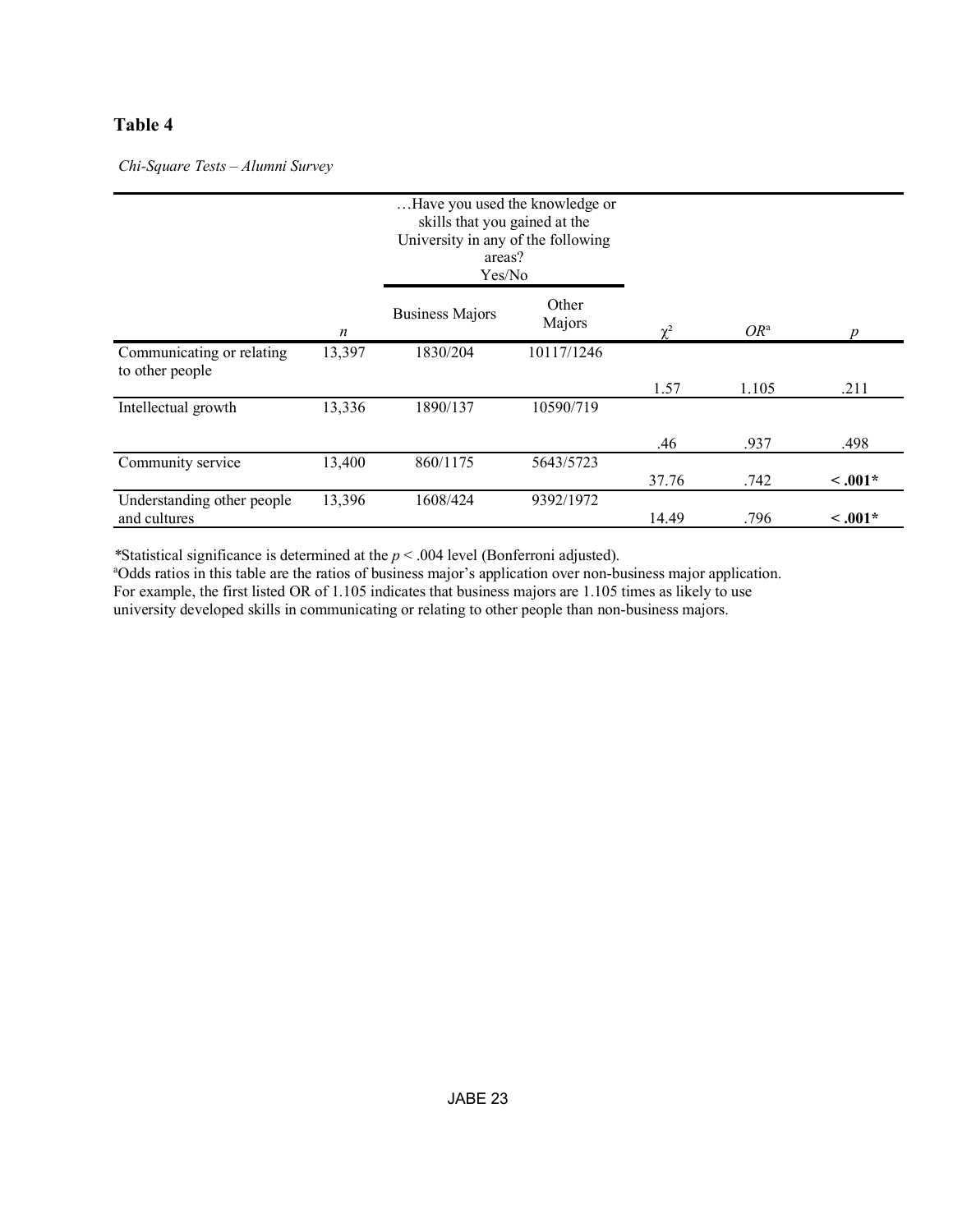## **Table 5**

*Descriptive Statistics – Supervisor Survey*

|                                            |                        | $\boldsymbol{N}$ | $\boldsymbol{M}$ | <b>SD</b> | Cohen's<br>d | df  | $\,F$   | p    |
|--------------------------------------------|------------------------|------------------|------------------|-----------|--------------|-----|---------|------|
| Written<br>Communication*                  | <b>Business Majors</b> | 47               | 4.17             | .87       | $-.03$       | 187 | .04     | .848 |
|                                            | Other Majors           | 141              | 4.20             | .88       | .03          |     |         |      |
| Oral communication*                        | <b>Business Majors</b> | 47               | 4.34             | .84       | .06          | 191 | .12     | .725 |
|                                            | Other Majors           | 145              | 4.29             | .87       | $-.06$       |     |         |      |
| Mathematical skills                        | <b>Business Majors</b> | 9                | 4.00             | .00.      | .51          | 41  | 1.18    | .283 |
|                                            | Other Majors           | 33               | 3.76             | .66       | $-.51$       |     |         |      |
| Leadership                                 | <b>Business Majors</b> | 15               | 4.00             | .00       | .38          | 56  | 1.11    | .296 |
|                                            | Other Majors           | 42               | 3.86             | .52       | $-.38$       |     |         |      |
| Essential substantive<br>knowledge for the | <b>Business Majors</b> | 47               | 3.81             | 1.04      | $-41$        | 189 | 6.49    | .012 |
| position                                   | Other Majors           | 143              | 4.21             | .90       | .41          |     |         |      |
| Interpersonal skills                       | <b>Business Majors</b> | 47               | 4.36             | .76       | .13          | 191 | .55     | .458 |
|                                            | Other Majors           | 145              | 4.26             | .81       | $-.13$       |     |         |      |
| Understanding of<br>Global Issues          | <b>Business Majors</b> | 14               | 3.57             | .85       | $-.09$       | 52  | $.08\,$ | .780 |
|                                            | Other Majors           | 39               | 3.64             | .78       | .09          |     |         |      |
| Awareness of cultural<br>differences       | <b>Business Majors</b> | 46               | 3.63             | 1.18      | .36          | 186 | 5.23    | .023 |
|                                            | Other Majors           | 141              | 4.01             | .92       | $-.36$       |     |         |      |

(Continued)

JABE 24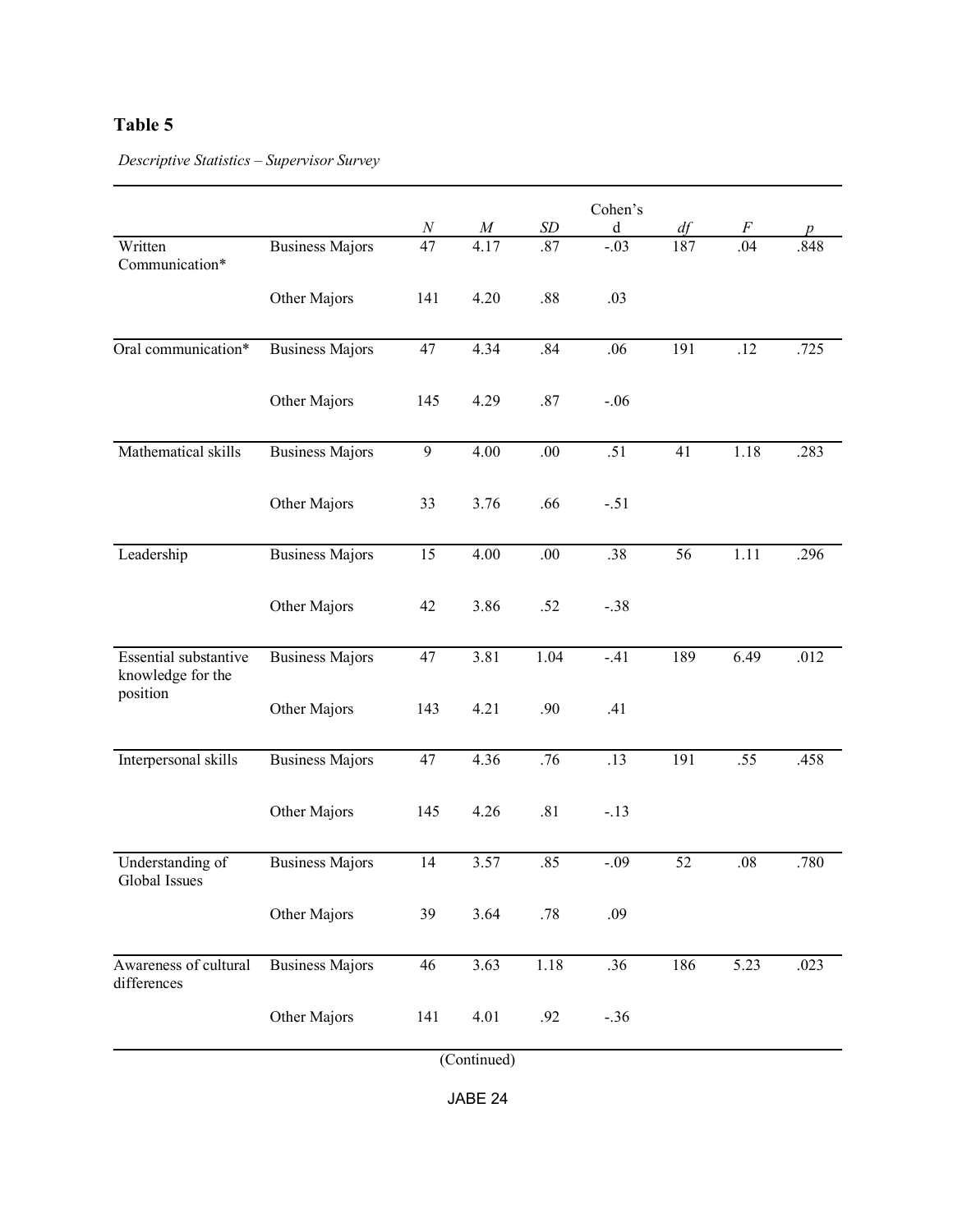#### **Table 5** (Continued)

|                                                     |              | N  | M    | SD  | Cohen's | df |     |      |
|-----------------------------------------------------|--------------|----|------|-----|---------|----|-----|------|
| Overall job knowledge Business Majors<br>and skills |              | 17 | 3.88 | .49 | $-.20$  | 64 | .59 | .444 |
|                                                     | Other Majors | 48 | 3.96 | .29 | .20     |    |     |      |

*Note.* The values for "communication" on Table 1 are derived from taking the mean values of a combined sum of Table 4's "written communication" and "oral communication."

Statistical significance is determined at the  $p < .003$  level (Bonferroni adjusted).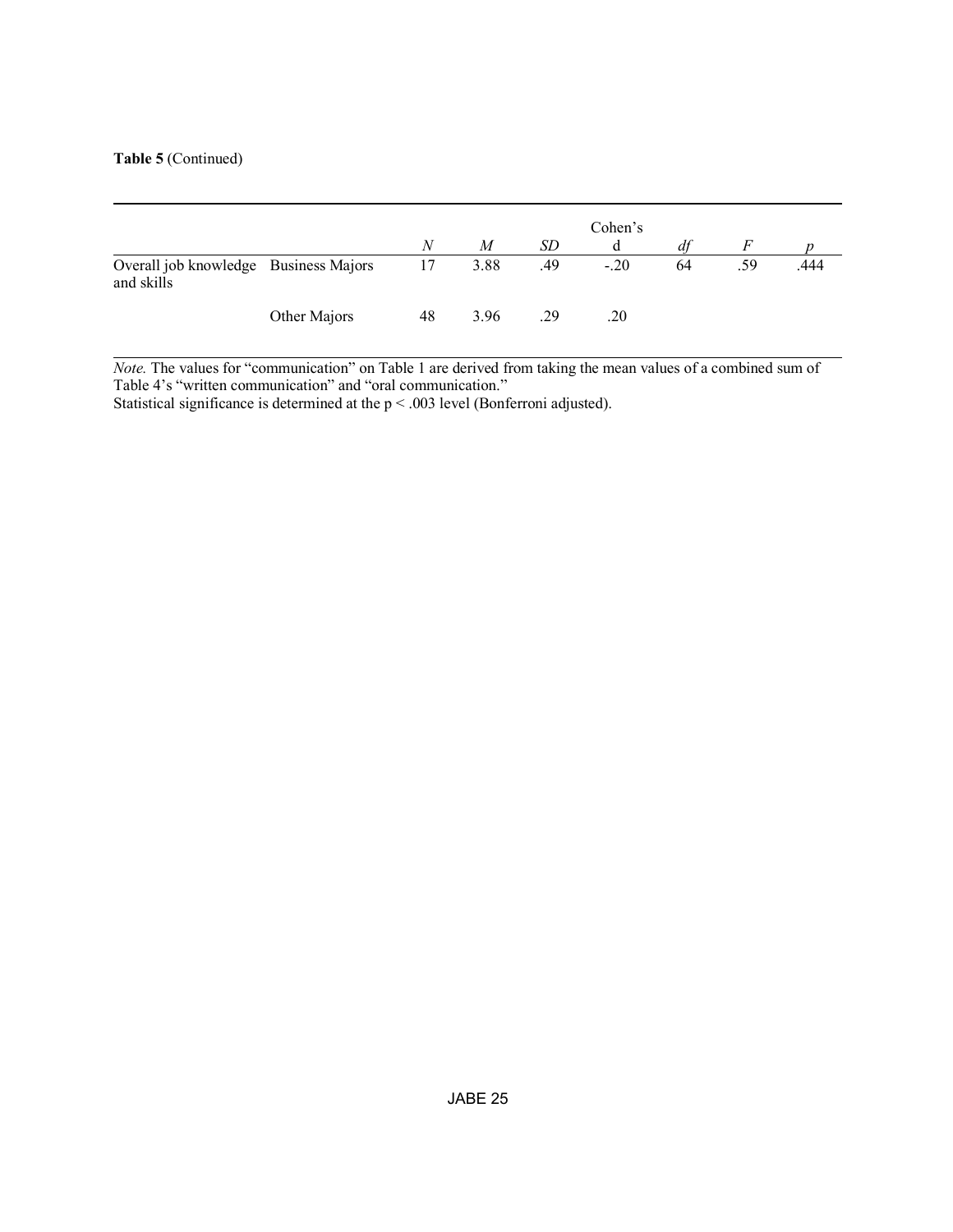## **ARE UNIVERSITIES PROMOTING NETWORKING OPPORTUNITIES IN ONLINE MBA PROGRAMS, AND SHOULD THEY BE?**

Timothy Veach, PhD Associate Professor of Business Bushnell University 828 East 11th Avenue Eugene, Oregon 97401 tveach@bushnell.edu

## **ABSTRACT**

This study explores promotion of peer/professional networking opportunities in online MBA programs as compared with on-campus MBA programs through content analysis of the landing pages of 152 accredited MBA programs. Results of statistical analysis suggest that online MBA program marketers are not promoting peer/professional networking and relying heavily on promotion of program flexibility and value. This prompts a discussion of whether online MBA program marketers should promote networking more aggressively, whether the meaning of networking as applied to today's business world needs to be revisited, or both.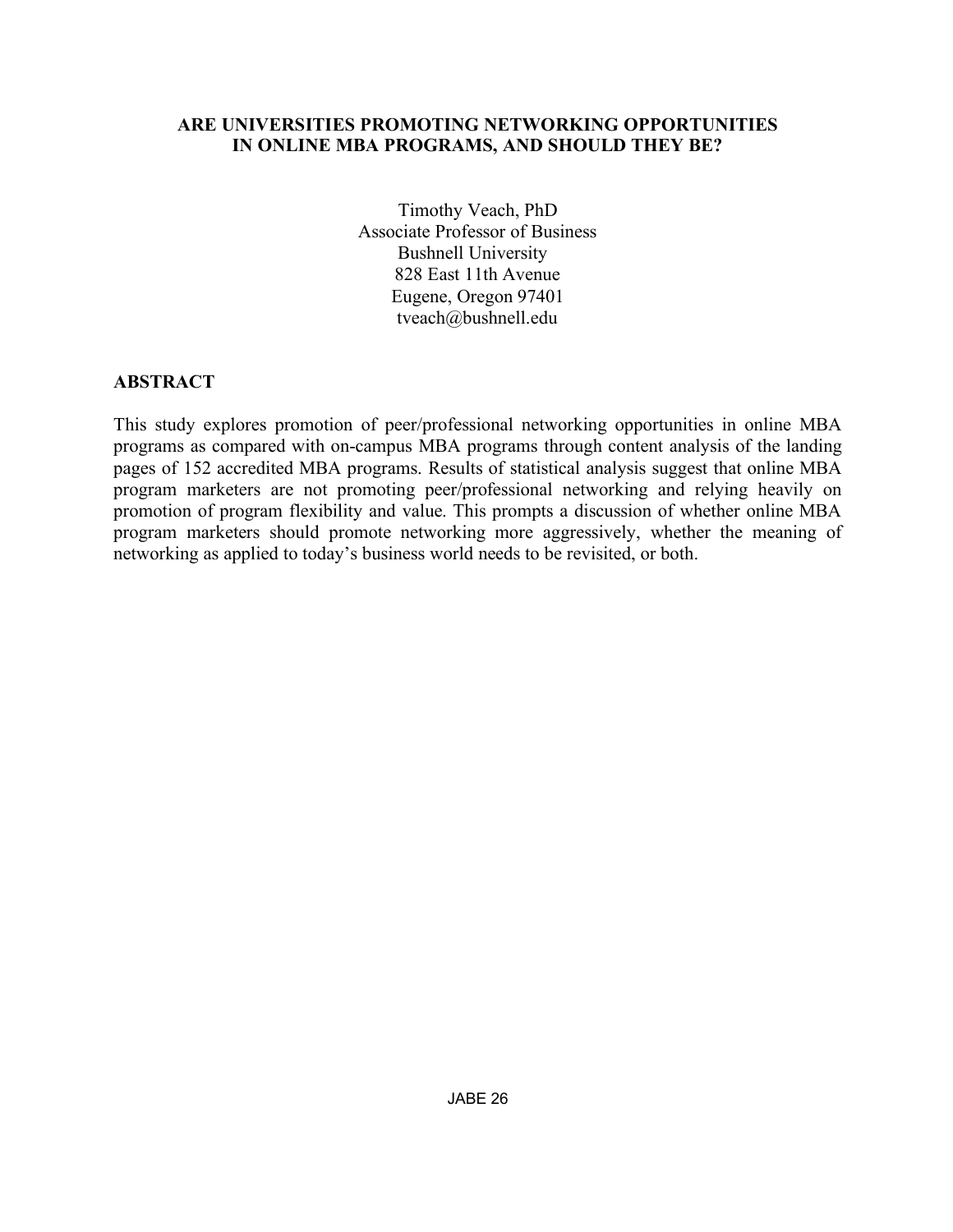#### **INTRODUCTION**

With advancements in integration of online platforms in higher education have come the emergence and growth of MBA programs delivered in online-only and blended (online + oncampus) formats (Gee, 2019; Rapert et al., 2004). The online delivery format for MBAs has become a popular higher education program of study. This creates a venue for increased competition among universities offering MBAs, leading to varying degrees of flexibility, innovative program delivery, and program quality (Gee, 2019; Kim et al., 2005; Rapert et al., 2004; Ponzurick et al., 2000).

Students often elect to enter into MBA programs with the expectation of not only gaining credentials and skills that will lead to higher remuneration in the marketplace, but also of networking with peers who are or will become influential professionals (Blackburn, 2011; Kim et al., 2005; Rapert et al., 2004). Batista (2014) posits that the success of MBA graduates can be tied to a university's integration of networking opportunities into the MBA program, hinting at the need for extensive promotion of networking opportunities by MBA program marketers in pursuit of student enrollment. Yet, in a digital education format, interpersonal engagement necessary for peer and professional networking can be limited by challenges associated with communities of practice (Wenger, 1998; Gherardi, 2009), connectivity (Siemans, 2008), and communication among geographically dispersed interrelations (Means et al., 2010).

In light of the efforts of institutions of higher education to increase MBA program enrollment in response to market demand (Kim et al., 2005), the question arises as to whether these institutions are promoting peer and professional networking opportunities for MBA programs delivered exclusively online. Moreover, a more pertinent question of whether institutions *should be* promoting networking for online MBA programs is worthy of deliberation.

This study aims to address these questions by exploring the marketing messages of MBA programs to identify evidence and to draw conclusions about the promotion of networking and other attributes of online MBA programs. This study first presents literature on online MBA delivery format, student expectations, and networking in MBA programs. The study's research methodology is then introduced, incorporating a discussion of the role of the online landing page in student perceptions and institutional positioning, as well as iterative categorization of the data retrieved from content analysis of the landing pages of 152 MBA programs. Results of quantitative analysis are then presented, followed by conclusions with implications for research and practice in the marketing of online MBA programs, with a specific consideration of information that may be applied in pursuit of a grounded antithesis to traditional perspectives on the role of networking in online MBAs.

#### **LITERATURE REVIEW**

#### *Online Higher Education and Online MBAs*

Online education has emerged as the current basis for distance education (Ponzurick et al., 2000). This phenomenon at the higher education level is often associated with pressures to tackle questions of scale to achieve lower per-student cost (House-Peters, Del Casino, & Brooks, 2019; Scruton, 2018; Heyman, 2010; Guri-Rosenblit, 2006; Kim et al., 2005). This is further represented in the importance of online MBA programs as sources of university revenue, emulating a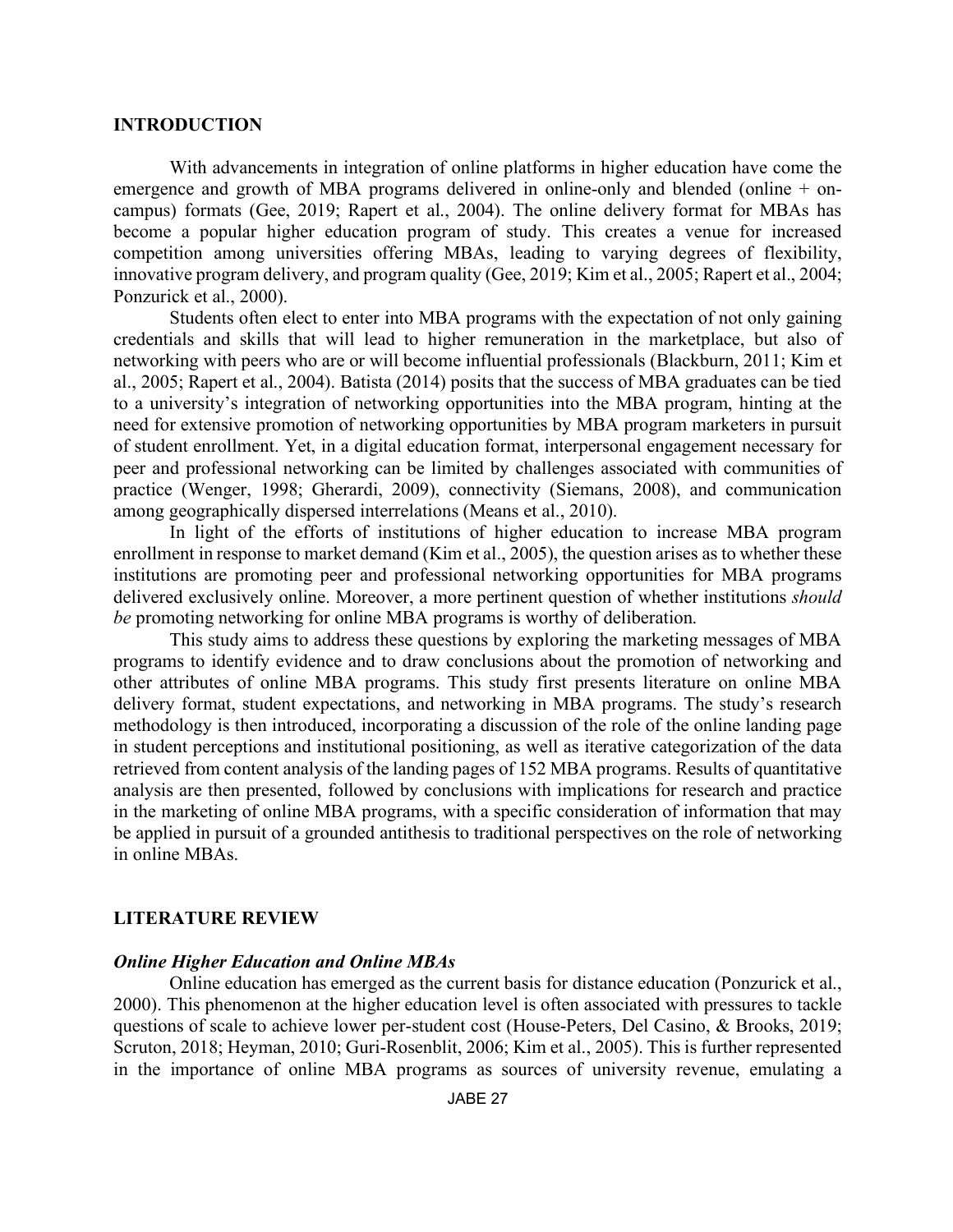customer-centric model where students' (as consumers) perceptions direct marketing messages relating to program quality factors such as delivery format (Rapert et al., 2004). US News & World Report (Usnews.com, n.d.) lists 301 U.S. institutions offering accredited MBA programs online in 2019. Thus, the prevalence of online-only or blended (online/on-campus) MBA programs is worthy of further exploration, specifically in relation to factors relating to student expectations.

#### *Student Expectations*

The importance of student expectations to the development, positioning and promotion of MBA programs is affirmed throughout the literature, with Rapert et al. (2004) suggesting that students "are the only direct, daily observers" of MBA program quality and, thus, the best source of judgment. Moreover, there are parallels between perceptions of a program and program satisfaction, such as skill orientation and participatory environment (Rapert et al., 2004). Indeed, students are the consumers of the programs, and, as such, student perceptions of program elements are central to MBA program positioning and promotion.

Primary expectations of students embarking on MBA education cited in the research generally center around employment, career advancement, and higher pay, along with additional expectations relating to social impact and self-actualization (Ramlall & Ramlall, 2016). Prospective students have noted the expectation that an MBA will lead to a career where one can make an impact or make a difference (GMAC, 2016). Scruton (2018) finds that employers, program directors, and students often perceive MBA programs as primarily focusing on fostering leadership and management skills (Scruton, 2018). Additionally, networking opportunities that may support professional effectiveness have been presented as relevant to the decision of many individuals to pursue MBA education (Blackburn, 2011), even to the effect that students selecting top MBA programs of study value "who you meet" more than "what you learn" in program selection (Gee, 2019). This is consistent with Rapert, et al.'s (2014) identified parallel between participatory environment and student satisfaction. Further exploration of networking as a salient attribute in a student's selection of MBA program is relevant to a comparative discussion of online and on-campus MBA programs.

#### *The Importance of Networking*

Networking in the context of MBA studies can be defined as "socializing in business school" and "membership in a learning community" (Batista, 2014); as "fostering social capital" (Tan & Ko, 2019); as forging "meaningful working relationships" and establishing "collaborative and long-lasting connections" (Niemi, 2016); and simply as "who you meet" in an exclusive program (Gee, 2019).

Batista (2014) suggests, after reviewing the MBA programs of universities that produce the most impactful graduates, that "the special advantage of an MBA program is the opportunity to develop leadership and interpersonal skills with a group of peers in a sequence of experiential courses informed by current research," as well as "membership in a learning community and a network of alumni;" further suggesting that the best MBA programs are those that prioritize the fostering of interpersonal skills. While the platform upon which this cohort of peers is not expressly described here, the obvious advantage of learning interpersonal skills alongside those peers in physical proximity appears to be implied.

Professional networking is especially relevant to today's competitive business environment with regards to "advancing a career, building relationships and getting knowledgeable about a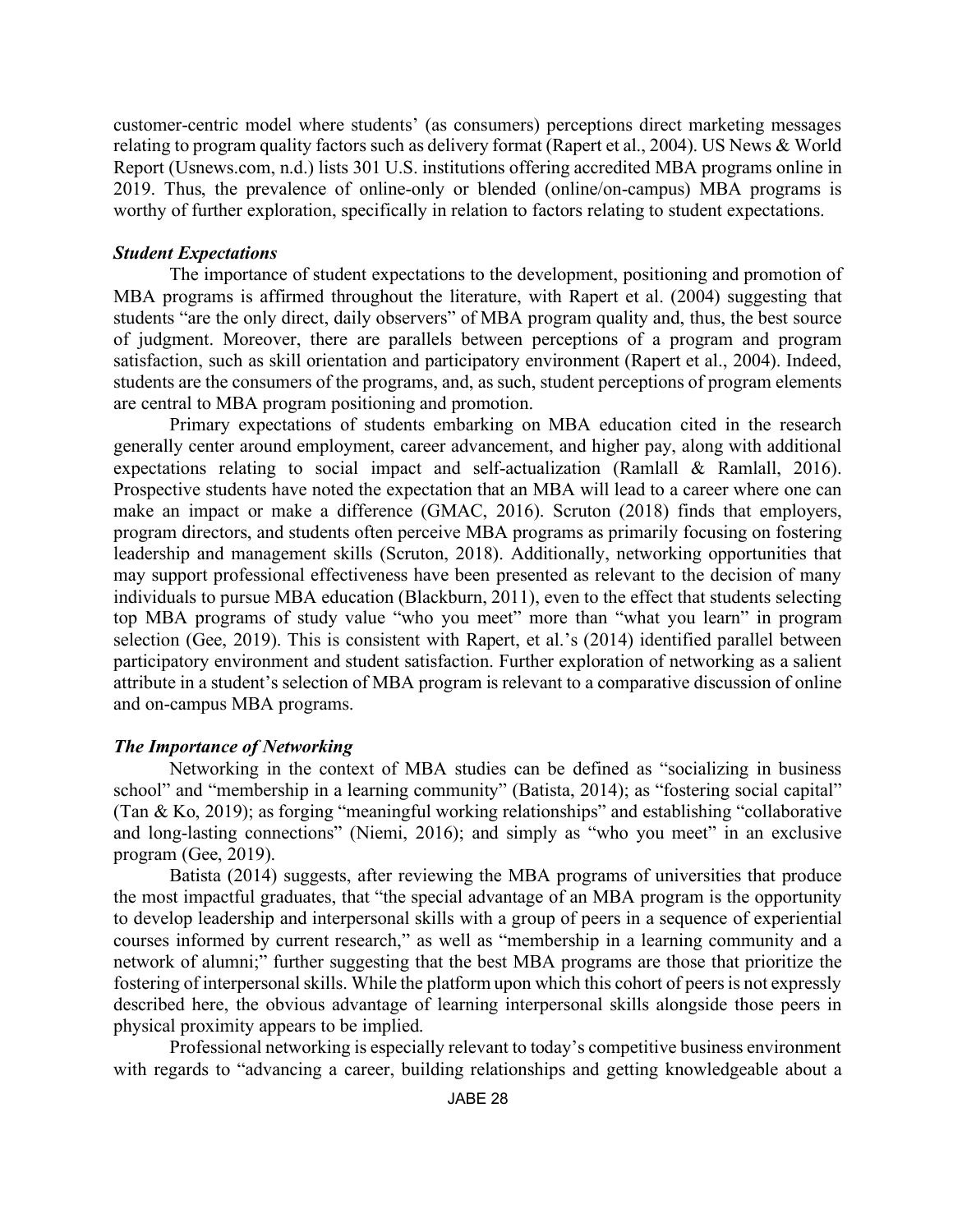range of subjects" (Ibarra 2018). Niemi (2016) summarizes a myriad of sources, describing the benefits of professional networking as leading to "more job and business opportunities, broader and deeper knowledge, improved capacity to innovate, faster advancement, and greater status and authority," as well as the benefit of improved quality of work and job satisfaction. Networking may also impact perceptions of connectedness and community (Ritter et al., 2010) and assessment of relatedness of similar or dissimilar business situations (Green & Smith, 2017).

Geographic limitations and psychological distance may be primary hindrances to the traditional approach to positioning, promoting (among institutions), and selecting (among students) online-only MBA programs with regard to the perceived opportunity to network with peers and professionals. House-Peter, Del Casino, and Brooks (2019) ask whether the purpose of distance education as a means of providing geographically and otherwise marginalized populations access to formal education is lost in the current online education model due to excessive focus on a cost-revenue model across universities. Furthermore, Scruton (2018) suggests that online MBAs are developed to mainly serve busy professionals who demand schedule flexibility, while Gee (2019) points to the growing affinity toward more flexible graduate business programs across the country, supporting the premise that geography constitutes a limitation to graduate business studies. Psychological distance may also stunt belief in the ability of online programs to provide a venue for membership in a learning community (Batista, 2014), successful communication (Means et al., 2010), meaningful collaboration (Niemi, 2016), or a participatory environment (Rapert et al., 2004). Psychological distance exists when a concept becomes abstract in an individual's mind due to perceived social, temporal, or spatial distance (Han & Gershoff, 2018). Thus, while the online delivery format allows participants to bridge spatial gaps (geographic limitations), without a concrete cognitive perception of proximity, an individual may perceive others in the online environment as non-participatory, distant, and, therefore, non-inclusive in the individual's network, creating, perhaps, the assumption that online MBA programs bestow students with a networking challenge.

Based on the literature, the question of whether students who choose online education demonstrate the assumed expectation of networking opportunities embedded in an MBA program is perhaps less relevant, therefore, then the question of whether institutions can and should rely on this expectation in positioning and promotion of MBA programs to attract students. A 2018 Statista survey finds scholarships/grants, year-round study option, self-paced courses, and faster course completion time to be the most relevant selection criteria for student enrollment in online academic programs, whereas academic engagement with other students is one of the least salient attributes (Clement, 2018). Peer/professional networking, however, is not included as a selection criterium in this survey, yet the results suggest that financial access/value, speed, and flexibility are primary benefits of the online delivery format. Niemi (2016) suggests that while most MBAs are cognizant of the value of networking, they find it "taxing and often distasteful." Further, Rubin and Dierdorff (2011) point to the "devaluing of management education" in MBA programs in favor of catering to student expectations (including networking opportunities).

In this vein, the current study explores an array of attributes, including flexibility/convenience and program value, in comparison to networking, to identify their relative importance in the positioning and promotion of online and on-campus MBA programs of US institutions. The following section introduces the methodology for this study.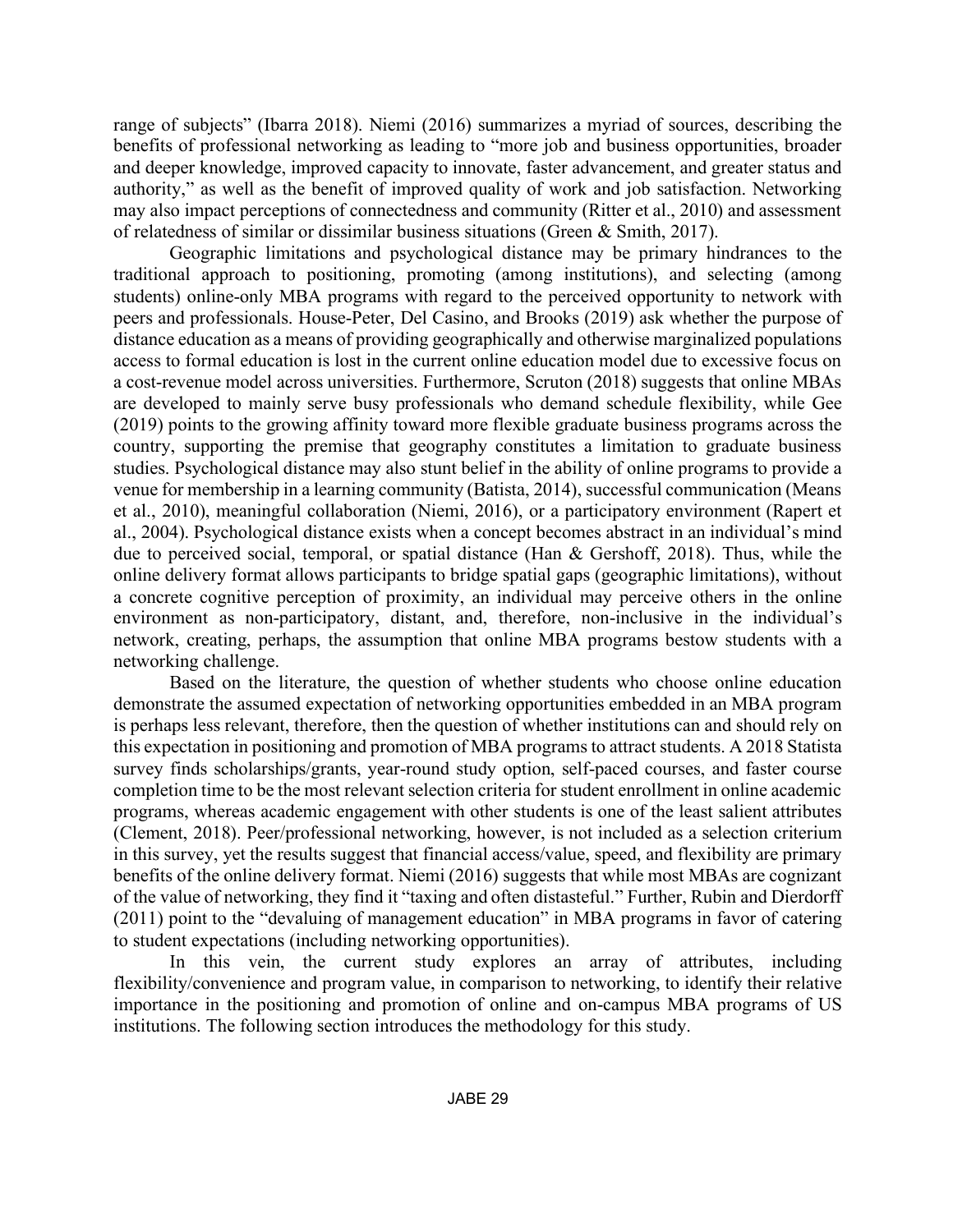#### **METHODS**

The primary research question involved in this study surrounds universities' response to assumed student expectations of networking opportunities in online-only, as compared to oncampus, MBA programs, as presented in messages identifying program promotion. Furthermore, this study questions the validity of the university response to student interest in peer and professional networking in online MBA programs through content analysis of promotional cues, framed based on Schreier's (2012) approach to concept-driven (defining concepts in advance, based on the literature) coding of content. Thus, institutions' reliance on the promise of networking in MBA program promotion constitutes the basis for this study's research question of whether there is a significant difference in promotional cues relating to networking among online and oncampus MBA programs and what implications are indicated thereof.

While there does not appear to exist a robust repository of primary data representing current MBA students' *perceptions* of the actual status of program benefits (such as networking), a robust exploration of the messages universities employ to recruit for MBA programs can be conducted vis-à-vis a comprehensive survey of MBA program websites. According to Ashburn (2007), universities employ their websites as tools for realistically and truthfully articulating MBA program content and status, as well as to attract prospective students. Institutional websites are intended to represent and communicate the identity and position of the university and academic programs to an unlimited number of individuals across an international landscape (Hoggatt, 2008), while prospective students take the information on the institution's website as the first, if not only, impression of the university/program and associated tangible qualities and content (Adelman, 2006; Schneider & Bruton, 2004). Institutional marketers, then, promote benefits on the program website to attract prospective students while program administrators attempt to deliver program content consistent with those promoted benefits. Consequently, with the objective of understanding potential differences in the promotion of peer and professional networking opportunities between online and on-campus MBA programs, this study analyzes the content expressed within the institutional websites of evaluated programs with a fair amount of confidence.

Therefore, this research aims to answer the following alternative hypothesis:

H1: There is a statistically significant difference in the prevalence of messages related to networking between online and on-campus MBA programs as presented on program websites.

This study engages data such that the evidence either satisfies the null condition where there does not exist a statistically significant difference, or fails to satisfy the null condition where a significant difference exists, therefore qualifying the use of networking messages in promotion of online MBA programs. In anticipation of the presence of common cues relating to attributes other than networking on program websites of online as compared with on-campus MBA programs, the following secondary alternative hypothesis is also explored:

H2: There is a statistically significant difference in the prevalence of messages related to other (non-networking related) attributes between online and on-campus MBA programs as presented on program websites.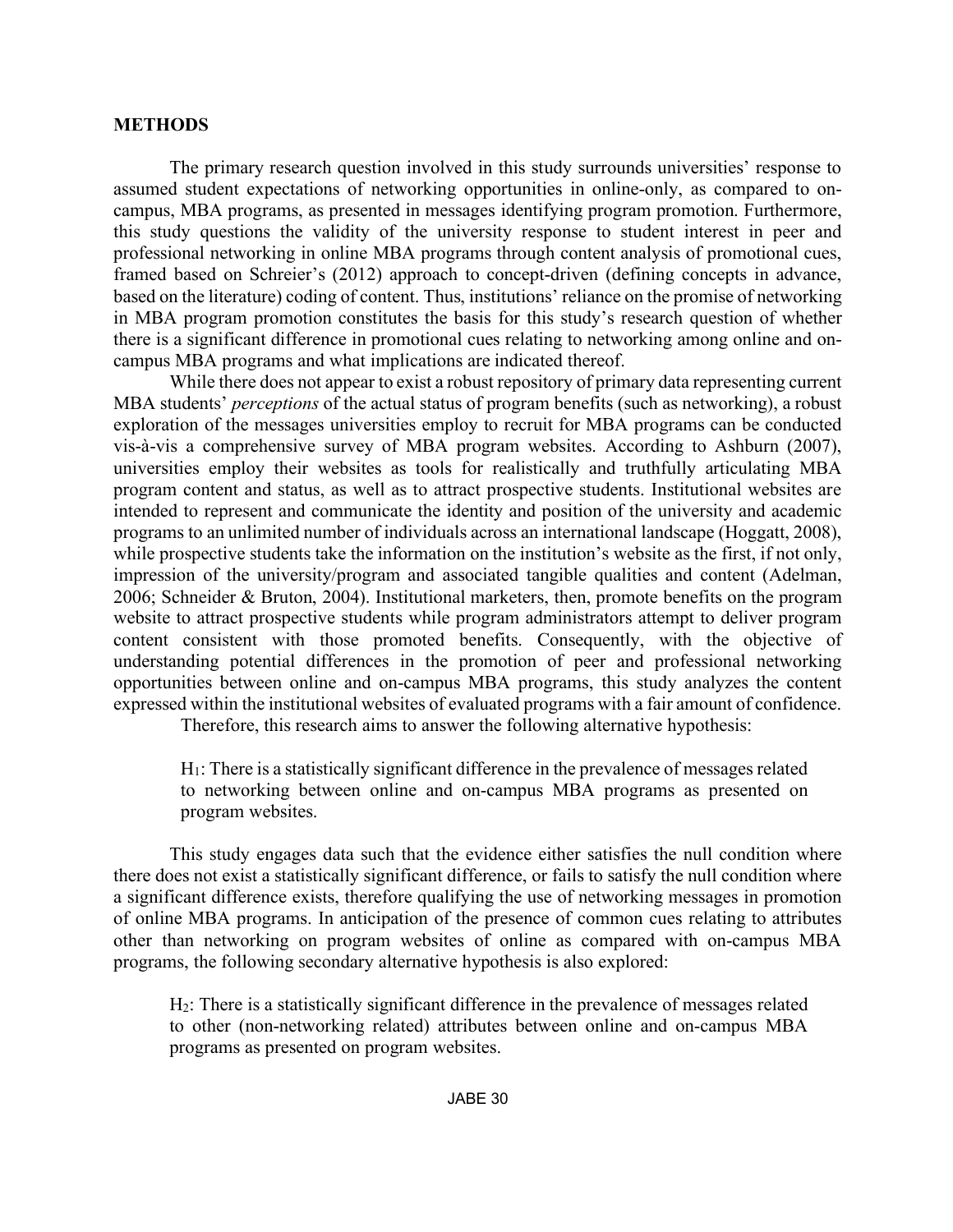Consistent access to messages (cues) relating to MBA program content is readily available on the online landing page for each university's MBA program, where networking and other program benefits are presented through broadly varying conceptualizations in text, images, video, and voice. This constitutes the need for qualitative exploration of these conceptualizations prior to coding cues relevant to networking (and other program benefits) for quantitative analysis. A mix of qualitative and quantitative approaches is optimal for studies exploring a latent construct like networking (Low-Choy et al., 2017). Specifically, this study applies the iterative categorization approach to support content analysis for greater consistency in coding for quantitative analysis (Neale, 2016).

Thus, the process engaged to identify data relating to this study's hypotheses is as follows: 1) Observe online landing page of MBA programs; 2) Employ iterative categorization to identify cues relating to peer and professional networking, as well as other potential program benefits; 3) Code the cues by online and on-campus MBA program for quantitative analysis; and 4) Engage quantitative analysis to identify statistical significance.

General statistics relating to graduate business programs were first gathered. MBA program legitimacy is best achieved through accreditation by one of the broadly recognized accrediting bodies for business education (Hunt, 2015). For this reason, only universities currently accredited by one of the three broadly accepted accrediting bodies (AACSB, ACBSP, and IACBE) for business schools and programs are included in this study. The current study includes accredited business programs in US universities only, constituting a potential limitation to the results. A review of the three accrediting bodies at the time of this study shows that in the United States, there are 529 universities with AACSB business schools (57% of total), 714 ACBSP programs representing 259 universities (28%), and 140 IACBE business departments/schools (15%), for a total of 928 U.S. universities with accredited business programs (AACSB.edu; ACBSPsearch.org; IACBE.org). Moreover, universities with accredited business programs are spread throughout the South (37%), Northeast (24%), Midwest (24%), and West (15%) regions of the United States (US Census Bureau Map, n.d.).

A robust sample was obtained by sorting the universities by accrediting body, region, and name, numbering the institutions, and then applying a random number generator algorithm without replacement to get a random sample of 152 institutions representing each accrediting body roughly consistent with proportion of institutions by accreditation. Universities that do not offer an MBA were excluded from the sample and replaced. The sample, therefore, includes 87 AACSB institutions (57%), 41 ACBSP institutions (27%), and 24 IACBE institutions (16%); representing 52 (34%) South, 39 (26%) Midwest, 34 (22%) Northeast, and 27 (18%) West region institutions.

The 152 institutions' online landing pages were scanned for cues in text, images, video, and audio. Furthermore, to maintain consistency while observing MBA landing pages, the landing pages were accessed from a single device, using a single web browser, by inputting: "XYZ University MBA" into the search field, and following the first listed hyperlink representing the university's captive (.edu) MBA landing page. Only text, images, video, and audio presented on the landing page of each university were evaluated in the iterative categorization process of this study. Framing of networking cues in this study follows Table 1 below.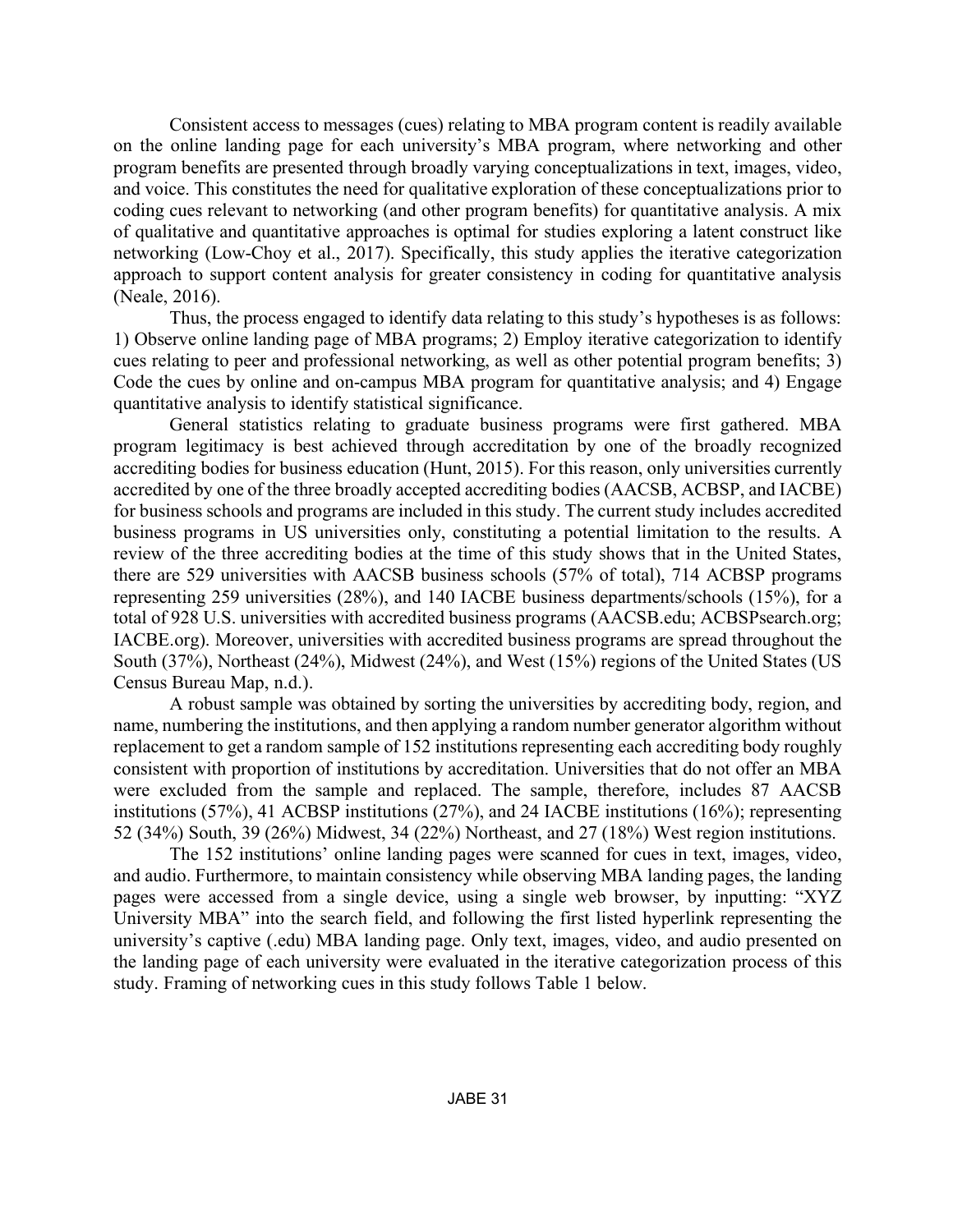| Search     | Source                   | Iteration         | <b>Basis</b>               |
|------------|--------------------------|-------------------|----------------------------|
| Researcher | Website text;            | "network $(s)$ "; | Batista (2014);            |
|            | Graphic-integrated text; | "networking";     | Niemi (2016);              |
|            | Website audio;           | "membership $[+]$ | Gee (2019);                |
|            | Website audio/video      | community";       | inferred intention of      |
|            |                          | "relationship(s); | iteration through          |
|            |                          | "meet":           | researcher's subjective    |
|            |                          | "connection(s)"   | evaluation of content      |
|            |                          |                   | [Although minimized to]    |
|            |                          |                   | avoid misinterpretation of |
|            |                          |                   | intention, subjective      |
|            |                          |                   | evaluation in this study   |
|            |                          |                   | represents a potential     |
|            |                          |                   | limitation]                |

**Table 1: Framing of Concepts**

Due to the randomness of the methodology's sample selection, the delivery format of the MBA program in each university in the sample was unknown prior to qualitative examination of the university's landing page. Delivery format of MBA programs is qualified as exclusively online (delineated in this study as "online MBA") or not exclusively online (delineated in this study as "on-campus MBA"). The on-campus MBA program delineation includes those programs delivered fully on campus or with a required on-campus residency component. Of 152 programs observed in the study, 94 are on-campus MBA programs (not exclusively online), and 58 represent online MBA programs (exclusively online). The relative imbalance between on-campus MBAs and online MBAs included in this study's sample is a potential limitation to the results.

## **RESULTS**

In this section, analysis and results of networking cues among universities in the sample, along with other explorations, are presented. To identify potential differences in networking messages (cues) among online MBA programs and on-campus MBA programs, iterative categorization was engaged by reviewing the online landing pages of 152 universities representing different U.S. regions and business program accrediting bodies. The following Table 2 is an overview of descriptive statistics from the data, presented by variable.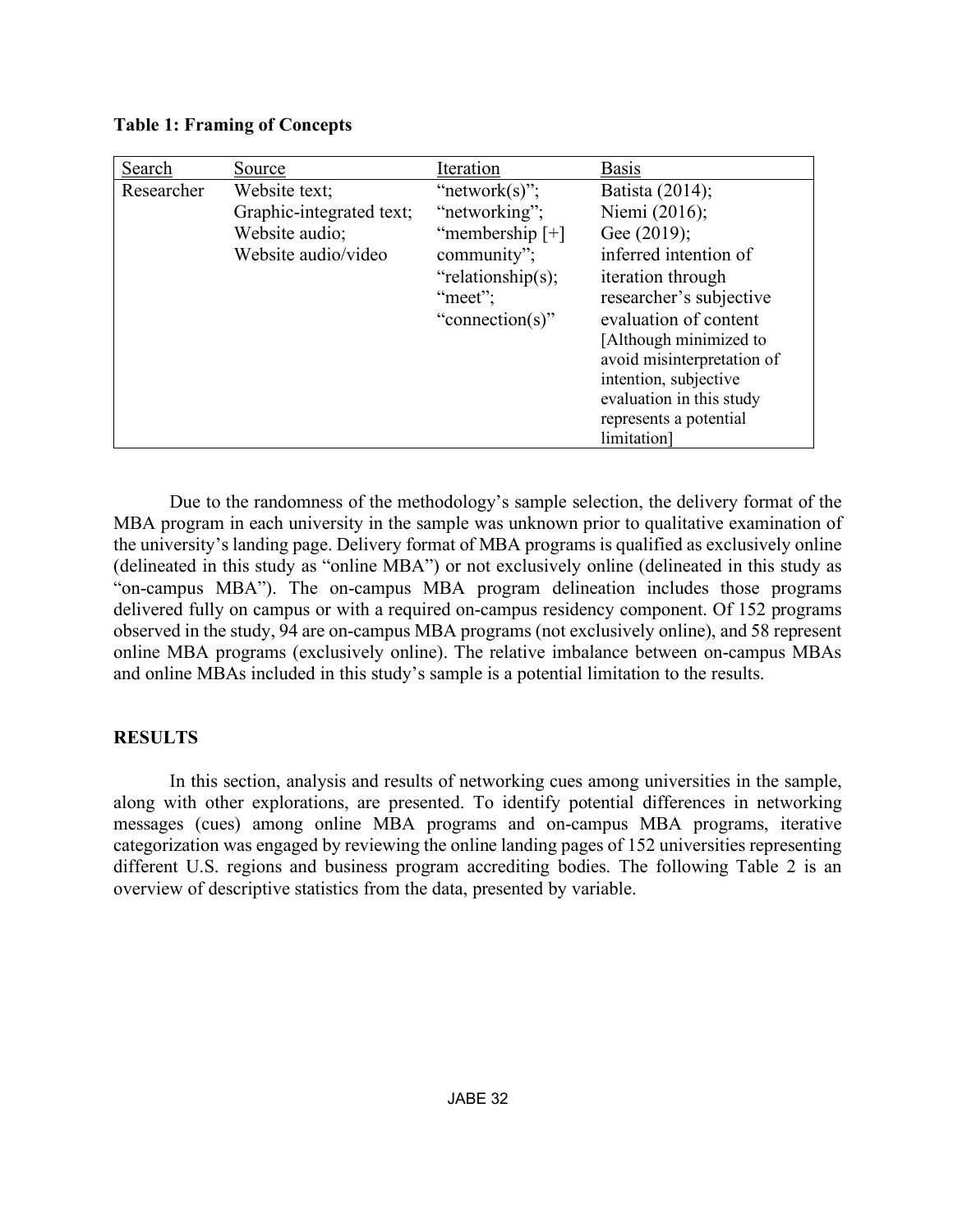|             | Online<br><b>Networking</b> | Online<br><b>Flexibility</b> | Online<br>Value | Online<br><b>Global</b> | $On-$<br>Campus<br><b>Networking</b> | $On-$<br>Campus<br>Flexibility | $On-$<br>Campus<br>Value | $On-$<br>Campus<br>Global |
|-------------|-----------------------------|------------------------------|-----------------|-------------------------|--------------------------------------|--------------------------------|--------------------------|---------------------------|
| N           | 58                          | 58                           | 58              | 58                      | 94                                   | 94                             | 94                       | 94                        |
| Sum         | 80                          | 178                          | 75              | 78                      | 238                                  | 160                            | 52                       | 178                       |
| Mean        | 1.38                        | 3.07                         | 1 29            | 1.34                    | 2.53                                 | 1.7                            | 0.553                    | 1.89                      |
| St.<br>Dev. | 1.73                        | 2.25                         | 1.89            | 1.99                    | 3 1 1                                | 1.94                           | 1.14                     | 2.99                      |
| Max         |                             | $\mathbf Q$                  | 8               | 8                       |                                      | 8                              | 6                        |                           |

**Table 2: Descriptive Statistics**

Among on-campus MBA programs, 238 cues relating to peer or professional networking were observed, with a mean of 2.53 (st. dev. 3.11) cues, where a maximum of 11 cues was observed on a single institution's landing page. Among online MBA programs, 80 networking cues were observed, with a mean of 1.38 (st. dev. 1.73) cues (max 7 cues).

A Student's t test to compare sample means of online MBAs (n=58) and on-campus MBAs (n=94) yields a statistically significant difference in mean scores of networking cues between

online MBAs ( $\bar{x}$ =1.38, s=1.73) and on-campus MBAs ( $\bar{x}$ =2.53, s=3.11), where the T stat (2.935) is well within the range of rejection in the t distribution when observing a two-tail critical t (1.976) at 99% confidence  $(p<0.01)$ . Thus, the null hypothesis is rejected, and we accept the alternative hypothesis that there is a statistically significant difference between the means – the instance of networking messages is significantly higher for on-campus MBA program landing pages than for online MBA program landing pages (see Table 3).

The results of initial statistical analysis confirming the alternative hypothesis provide significant evidence that on-campus MBAs promote networking to a greater extent than online MBAs. Furthermore, if the program web page is the primary source of prospective students' perceptions of a program's benefits (Adelman, 2006; Schneider & Bruton, 2004), then it is safe to say that these results provide sufficient evidence to suggest that on-campus MBA program marketers expect to attract prospective students with the promise of networking as compared with online MBA program marketers.

To further understand the results, consideration was given to the variance in networking cues based on a cross-study of accreditation and geography – factors potentially impacting the variance in means across online and on-campus MBAs. Tests of ANOVA to identify these differences reveal a significant difference in variation around the mean in networking cues across accrediting standards ( $F=5.43$ , critical  $F=3.06$ , 151df) at 99% confidence ( $p<.01$ ) in the model. This result likely arises from the relatively higher prominence of networking cues in MBA program landing pages of AACSB schools ( $\overline{x}=2.69$ ,  $\overline{s}=3.11$ , n=87) as compared with ACBSP schools ( $\overline{x}$ =1.43, s=2.06, n=41) and IACBE schools ( $\overline{x}$ =1, s=1.32, n=24). This is further evidenced by the fact that 46% of ACBSP and 46% of IACBE institutions observed offer online MBA programs, whereas only 32% of AACSB institutions observed offer online MBA programs. The broad variance (9.66) and standard deviation in networking cues included on AACSB institutions' landing pages, however, skews the results enough to suggest that accreditation *alone* is not a primary factor of differentiation surrounding the prominence of networking cues. Tests of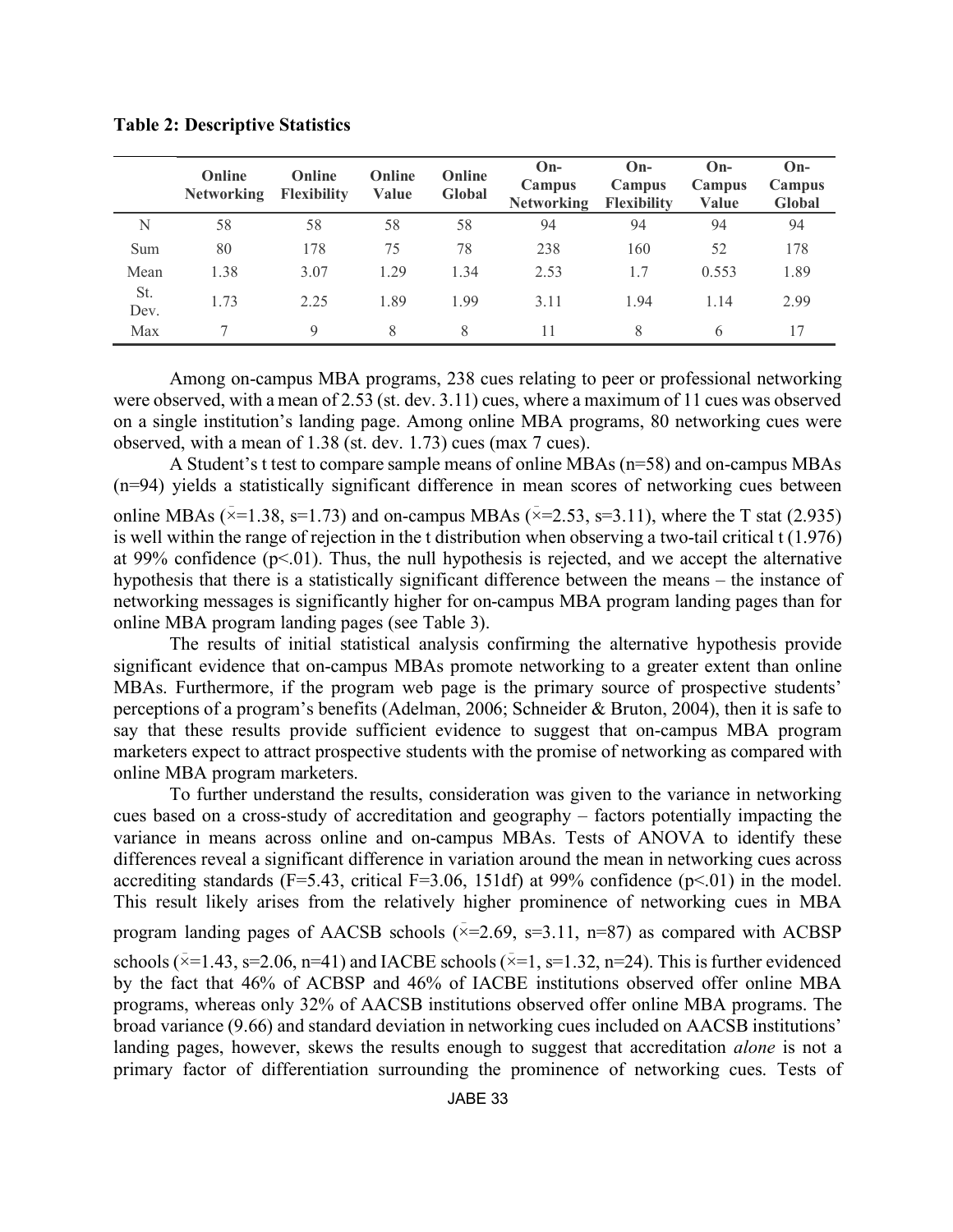ANOVA by geography show no significant variance by region  $(F=1.43$ , critical  $F=2.67$ ,  $p=0.238$ ), suggesting that the mean of networking cues does not vary significantly based on the geographic location of the institution within which the MBA program is offered. Thus, the results indicate that the statistical significance in the prominence of networking cues in online and on-campus MBA programs is not impacted by geography but is moderately impacted by accrediting standard, driven primarily by the dominance of on-campus programs offered at AACSB institutions.

Evidence of the continuing growth of online-only higher education, specifically at the graduate level (NCES, 2019), contradicts to some extent the degree of relevance of networking as a salient attribute in students' selection of MBA program. Furthermore, this study's initial results suggest this to be similarly true with online MBA programs. As such, further qualitative exploration was conducted to include non-networking related cues in iterative categorization, in accordance with the second hypothesis  $(H<sub>2</sub>)$  of this study. This exploration yielded common cues on institutions' landing pages, including cues relating to "global", "flexible (convenient)", and "good value", and their respective various iterations. Here, another limitation should be noted, in that the author assigned iterative categories to those cues which, in qualitative evaluation, are both used commonly across multiple institutions' landing pages and presented as appeals within landing page contents.

To identify differences in cues relating to global, flexible, and value in online and oncampus MBA programs, t-tests of differences in means were conducted with the quantitative data retrieved through the iterative categorization process.

Statistics summarizing t-tests for the four iterative categories identified in this study, including Networking, Global, Flexible, and Value, with means, T-stats, critical values of t, and two-tailed p-values presented in Table 3.

| <b>Iterative Category</b> | <b>On-Campus mean</b> | Online mean | T-Stat  | <b>Critical T</b> | D           |
|---------------------------|-----------------------|-------------|---------|-------------------|-------------|
| <b>Networking</b>         | 2.53                  | 1.38        | 2.94    | 1.98              | $p<.01**$   |
| <b>Flexibility</b>        | 1.70                  | 3.07        | $-3.84$ | 1.98              | $p<.001***$ |
| Value                     | 0.55                  | 1.29        | $-2.69$ | 199               | $p<01**$    |
| <b>Global Themes</b>      | . 89                  | 1.34        | 1.36    | 1.98              | $p=0.177$   |

#### **Table 3: T-Test Output**

Results of two-sample t-tests for means reveal a statistically significant difference in the means of cues relating to "flexible" ( $p$ <.001) and cues relating to "value" ( $p$ <.01), but no significant difference in cues relating to "global" across online and on-campus MBAs. The negative test statistics for the significant factors "flexible" and "value" (-3.835, -2.691, respectively) reflect on-campus MBA mean cues relating to flexible ( $\overline{x}$ =1.702, s=1.939) and value  $(\bar{x}=0.553, s=1.142)$  as compared to online MBA mean cues relating to flexible  $(\bar{x}=3.069, s=2.467)$ and value ( $\bar{x}$ =1.293, s=1.892).

In this vein, it can be said that program flexibility and value are salient attributes online MBA program marketers rely on to attract prospective students, whereas they are less important than networking in attracting students to on-campus MBA programs. In fact, iterations of flexibility appear more prominently (with a higher mean in online MBAs than networking cues in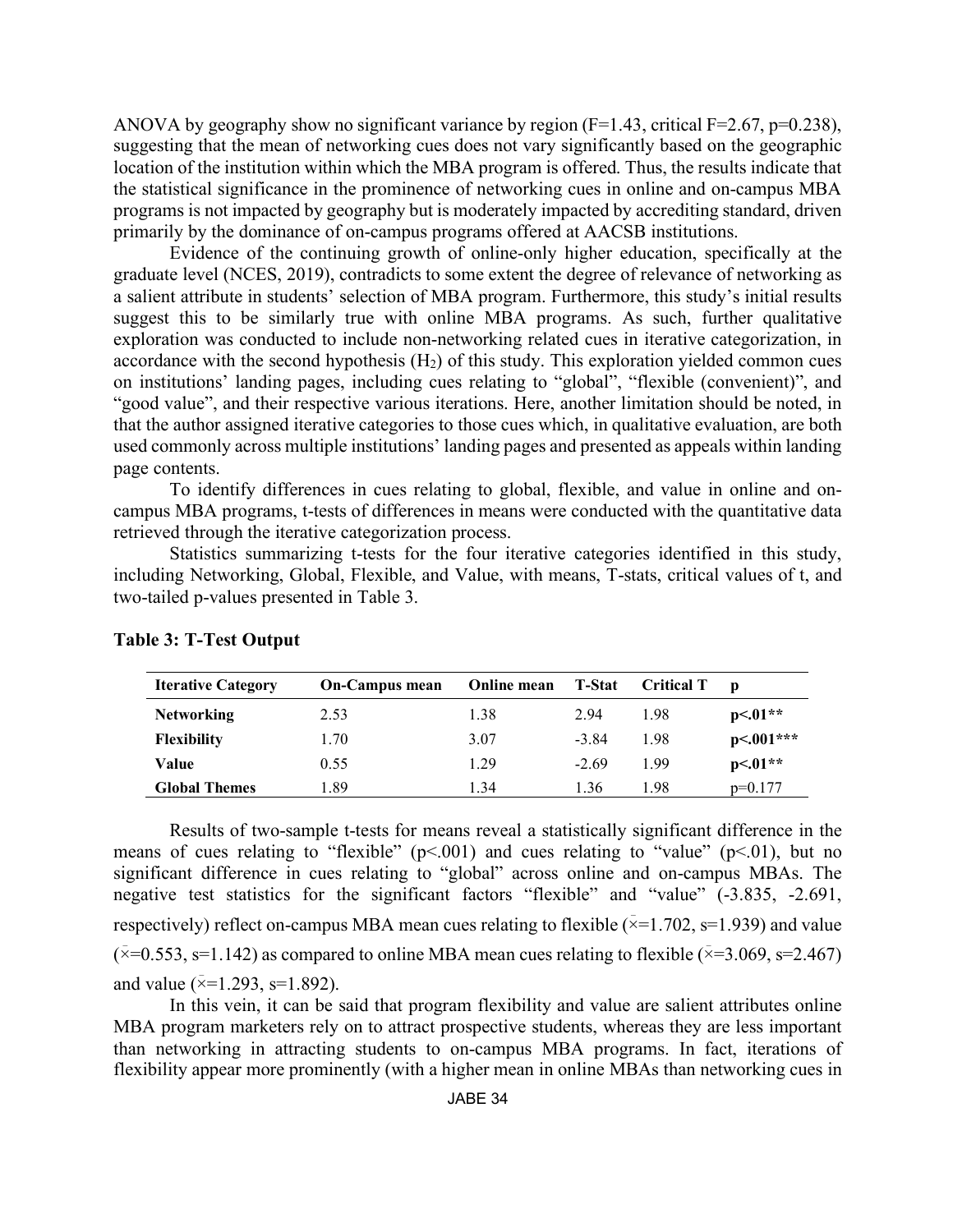on-campus MBAs) and more consistently (51 of 58 online MBA programs observed included flexibility cues) than all other factors considered. This is not a surprise, as an evident appeal to online MBA programs is the convenience and flexibility offered in an online-only delivery format.

Further, ANOVA was conducted on the significant variables Networking, Flexibility and Value within groups for online and on-campus MBA programs, yielding a significant difference in the means  $(p< 0.001)$  for both. This result provides further evidence of the heavy use of Networking cues over other cues on the landing pages of on-campus MBA programs, and the heavy use of Flexibility and Value cues over Networking cues on the landing pages of online MBA programs.

#### **DISCUSSION**

This study compares the relevance and prominence of peer/professional networking in the promotion of online and on-campus MBA programs through analysis of the landing pages of 152 accredited US MBA programs. Results provide sufficient evidence to suggest that there is a significantly greater use of networking cues in promotion of on-campus versus online MBA programs. Furthermore, statistical analysis identifies a significant difference in prominence of cues relating to flexibility and program value, indicating higher anticipated consumer use of these factors as appeals in online MBA program selection as compared to on-campus MBA program selection. Statistical analysis finds no significant difference in the mean use of cues relating to global themes, suggesting randomness of this variable across institutions within the sample.

The fact that results of statistical analysis indicate a significantly higher use of networking messages to promote on-campus MBA programs while simultaneously indicating a significantly higher use of messages relating to flexibility and value to promote online MBA programs leads to two conclusions.

First, it may be concluded that institutions offering online-only MBA programs face untapped potential in attracting students seeking peer and professional networking opportunities. It should be noted that the statistical significance relating to networking is impacted somewhat by the prominence of networking cues on the MBA program landing pages of AACSB accredited universities offering on-campus programs, which may be seen as an indicator of the confidence in the resources available to these universities allowing them to promote networking opportunities freely. According to (Hunt, 2015), both the ACBSP and IACBE accreditation standards were developed to qualify the educational standards of universities without the abundance of resources enjoyed by many AACSB institutions.

This conclusion is worthy of further exploration, as networking is considered an expected benefit of MBA programs (Tan & Ko, 2019; Gee, 2019; Niemi, 2016; Blackburn, 2011) and related to activities that foster the development of marketplace skills such as standing out, leadership, and the ability to respond to change (Joyner & Mann, 2011). Results of the current study provide some amount of evidence to support the need for business schools representing all accreditation standards to consider improving in the presentation of messages and, thus, program content relating to peer/professional networking opportunities of their online MBAs in order to compete with on-campus MBAs. Discourse on overcoming this challenge can be approached by exploring alternative methods of offering quality networking opportunities to a virtual community. These are presented below.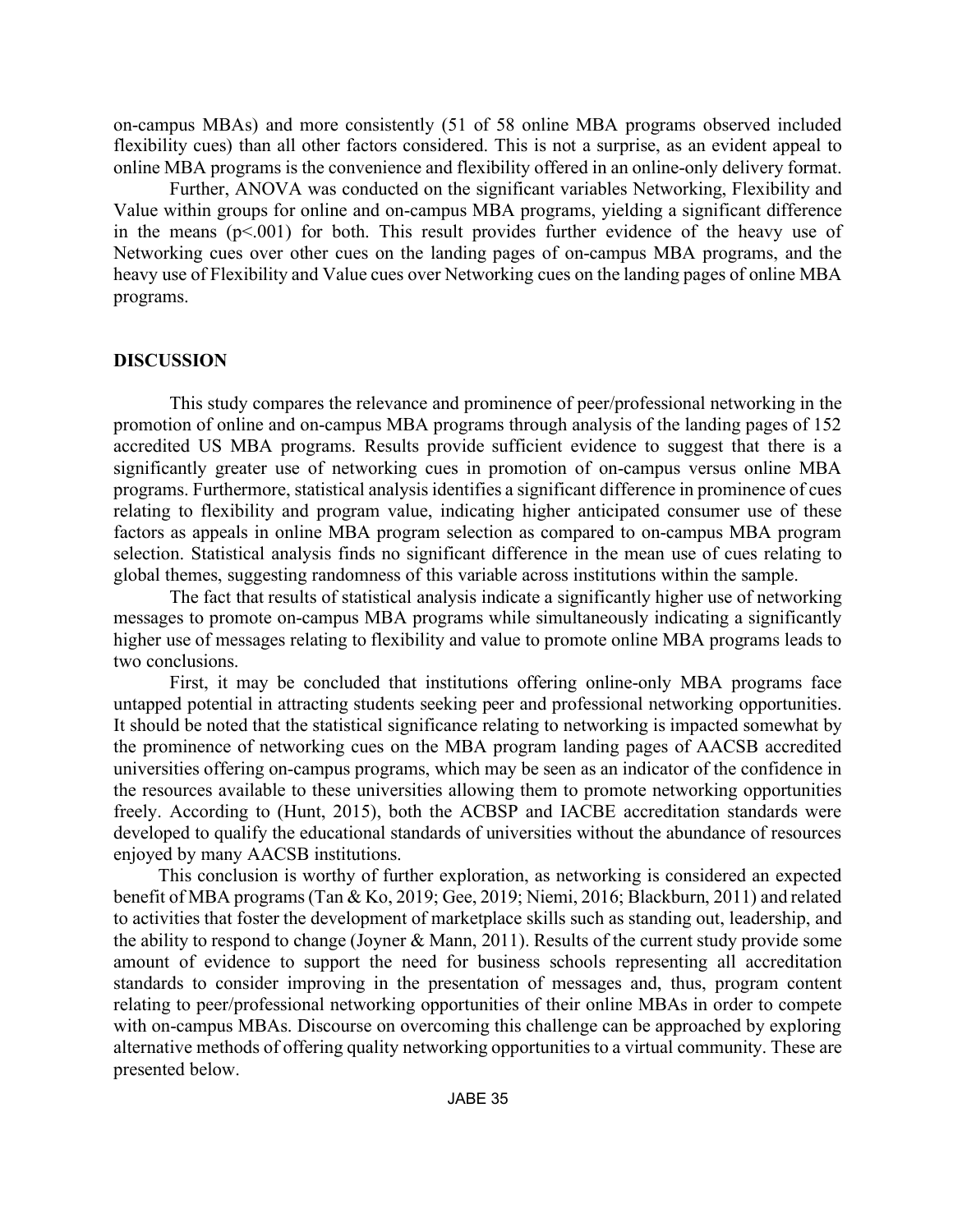*Virtual Teams* – Collaboration through virtual teams that include peers within the program (Ergulec, 2019), MBA students in sister institutions abroad (Neiva de Figueiredo & Mauri, 2013), or industry executives and professionals (Kim, Liu,  $\&$ Bonk, 2005) does not require geographic proximity and creates opportunities for students to expand peer and professional networks regionally and internationally. Universities should take care to make sure that working in virtual teams is perceived by students as promotional – relating to growth, advancement, and accomplishment, rather than simply obligatory (Niemi, 2016).

*Face-to-Face Elements* – Including face-to-face elements in online MBA programs may serve to create practical networking opportunities. Some institutions in this study incorporate varying modes of in-person networking with peers, such as through a preprogram or pre-graduation weekend on campus; and with professionals, such as through on-campus forums or invited guest speakers (which can be simultaneously web-cast). Some studies have found that a combination of online and face-to-face experiences leads to better learning outcomes among students without a perceived difference in learning quality (Means et al., 2010; Ritter et al., 2010).

*Virtual Networking Training* – Online MBA programs may benefit students by incorporating support for student training in the use of virtual networking tools. Camplejohn (2019) identifies a heavy majority of buyers, executives, and salespeople who depend fully on their savvy with the development of strong virtual networks to succeed – indeed, to survive – in the marketplace.

This could extend beyond the concept of networking and span other attributes identified as relevant to the success of current MBA graduates, such as strategic communication skills (Rennieet al., 2018), mindfulness (Kuechler & Stedham, 2018), or global competence. Within the 152 landing pages observed in this study's sample, an average of 1.78 cues relating to global themes is observed; and some institutions have more than 10 cues relating to global themes, with one institution including 17 messages promoting global themes in their MBA program. McCormick and Stephen (2016) suggests that graduate business students should be exposed to global and crosscultural issues through immersion, diversity of students and faculty, and program content, finding that graduate business students feel that they have necessary skills to succeed in a global business environment "after taking an internationally themed graduate course, or after participating in a study abroad program". While the factors online MBA programs depend on to attract students are heavily dependent on external advancements in technology (impacting flexibility) and the marketplace's price elasticity of demand (impacting value), global themes can be incorporated into MBA program content and promoted with adjustable impacts on program cost.

The second conclusion points to the question of whether the definition and associated value of networking needs to be re-visited, as the traditional concept of networking may have potentially less importance to prospective students of online MBA programs, assuming university marketers present messages on MBA landing pages reflecting consumer response. Students in online MBA programs may rely on their existing virtual networks to the extent that the valence of a network associated with an MBA program is less intense. Indeed, many universities are recognizing the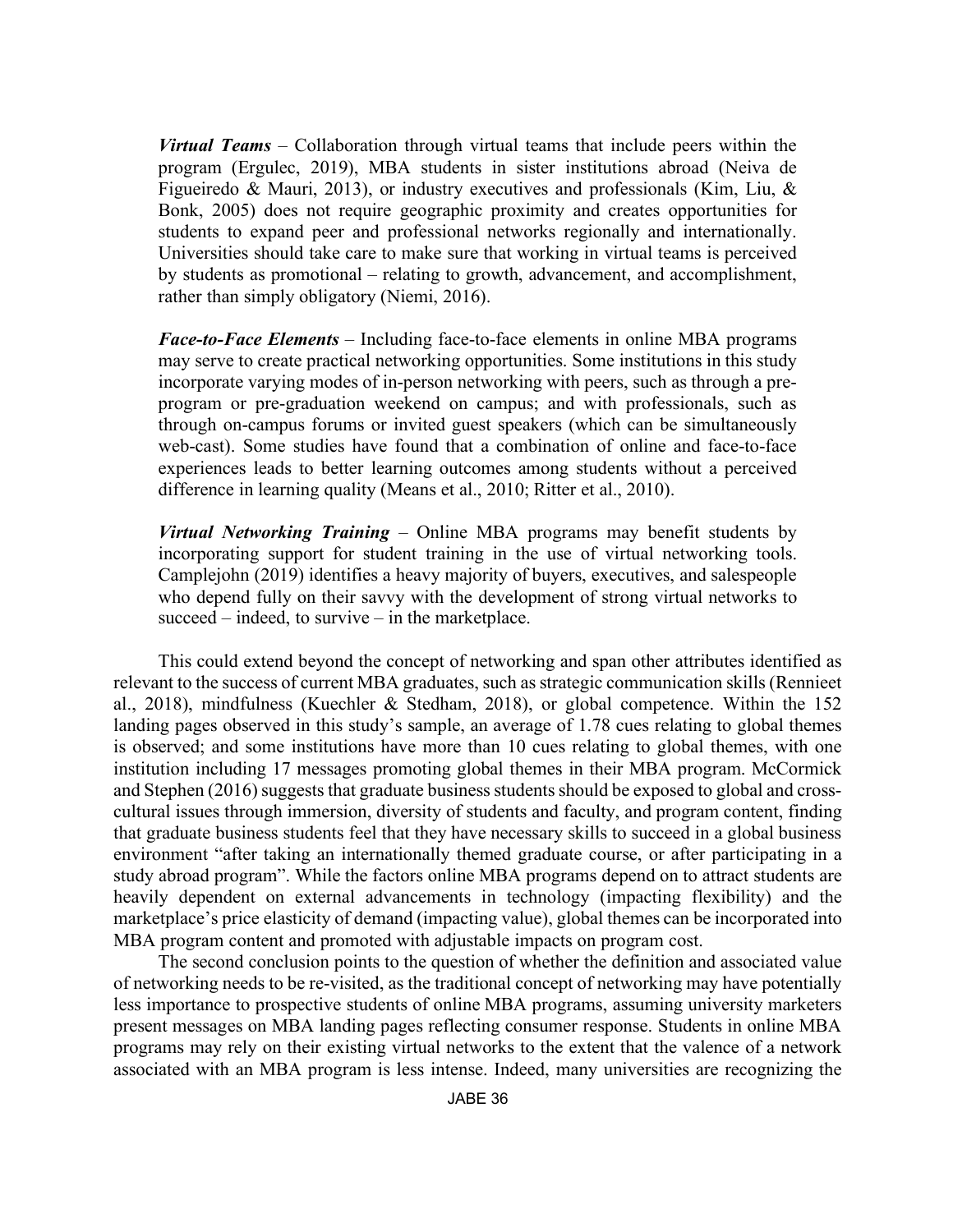value of recruiting students that already have extensive virtual networks, asking students to include recommendations via social media platforms in their business program applications (Peruta & Shields, 2017; C.S-W, 2015). Further research may be needed to determine the extent to which students who choose online programs have established virtual networks and/or value the connections made with an MBA cohort.

Additionally, exploration of the core definition of networking in the messages on MBA landing pages is warranted. On-campus programs may be promoting "old networking", defined more in the context of a more traditional approach; whereas, online MBA programs may not need to promote networking through messages referencing "old networking", but, rather, create the assumption of participation in "new networking" simply by way of the word "online".

Considering social capital in the modern context, in which bridges with those outside of a nuclear relationship group and links with people outside of one's current professional and social strata (Keeley, 2007) are augmented via social media-based networking. The emergence of Gen Z students as primary participants in MBA programs creates a new forum for catering to students who give ultimate weight to the prominence of social media in their perceptions of business program value (Giunta, 2015). Furthermore, the current generation uses social media in pursuit of more effective relational points of connection (Iheanyi-Igwe & Veach, 2018). While geographic proximity to social capital may continue to have high relevance in executive MBA programs (Han & Liang, 2015), a definition of networking in the context of activities relating to the development of social capital among non-executive MBA students by no means requires physical proximity of the actors (Tan & Ko, 2019). In this vein, online MBA program marketers should not promote networking in the traditional sense to attract prospective students.

Promotion of peer/professional networking as a benefit of MBA programs may simply continue as a distinguishing factor between on-campus MBA programs and online MBA programs, providing program marketers with a clear targeting strategy for prospective students. Thus, as to the question of whether networking *should* be promoted, and in response to trends in virtual networking and social capital, online MBA program marketers should incorporate evolving expressions of networking, rather than traditional definitions, in program marketing. The conclusion that evidence supports these two implications points to the need for further study in this area.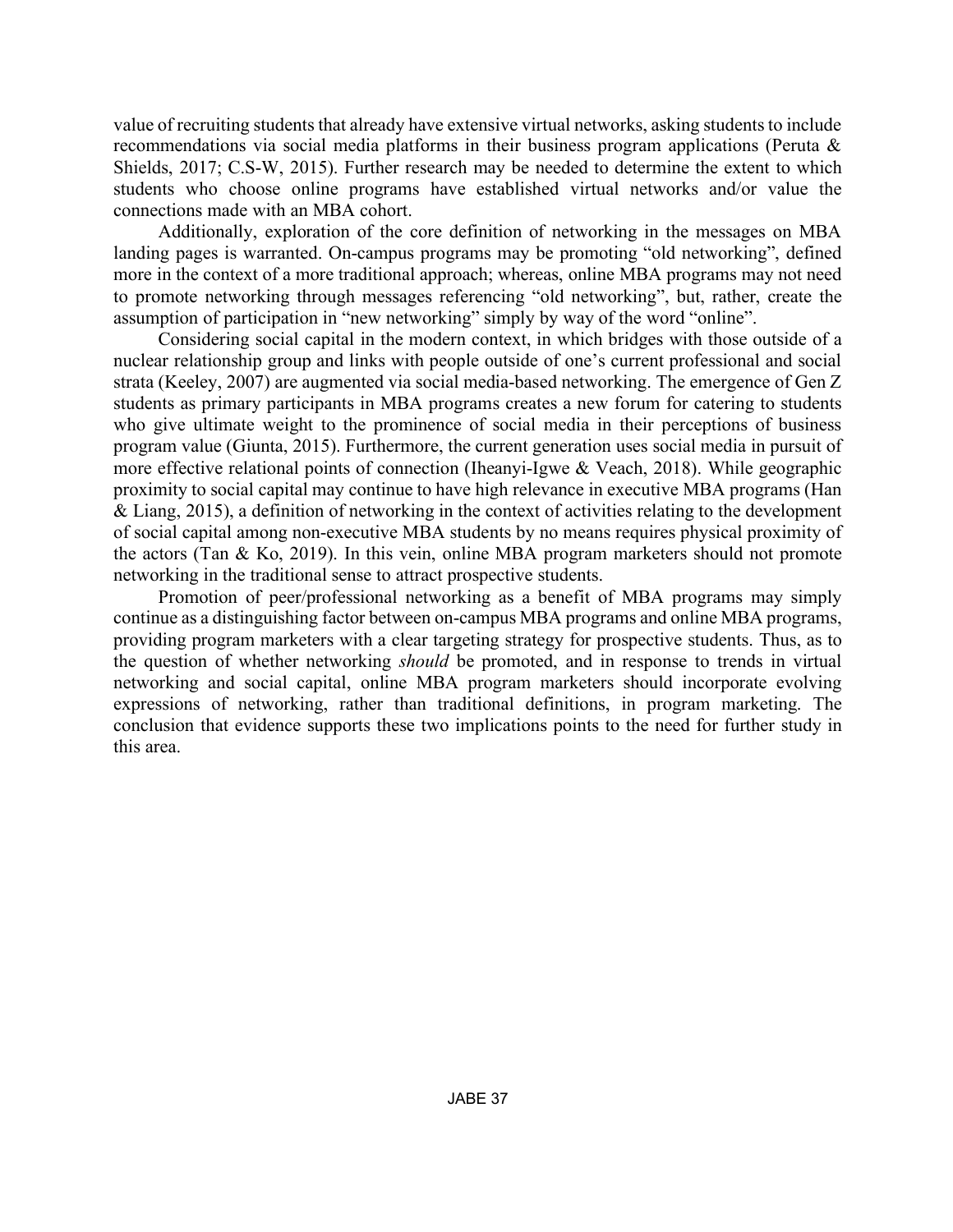#### **REFERENCES**

- AACSB-accredited universities and business schools (n.d.). https://www.aacsb.edu/accreditation/accredited-schools
- ACBSP accredited programs results (n.d.). https://acbspsearch.org/Home/Results
- Adelman, C. (2006). How to design a web site that welcomes prospective applicants. *Chronicle of Higher Education, 53(10)*, B26.
- Ashburn, E. (2007). Prospective students rely on campus visits and web sites to learn about colleges, report says. *Chronicle of Higher Education, 53*(38), 39.
- Batista, Ed (2014, Sep 4). Should you get an MBA? *Harvard Business Review: Career Planning*. https://hbr.org/2014/09/should-you-get-an-mba
- Blackburn, G. (2011). Which Master of Business Administration (MBA)? Factors influencing prospective students' choice of MBA programme - an empirical study. *Journal of Higher Education Policy & Management, 33*(5), 473-483. doi: 10.1080/1360080X.2011.605222
- Camplejohn, D. (2019, March 7). The best ways to use social media to expand your network. *Harvard Business Review: Social Platforms.* https://hbr.org/2019/03/the-best-ways-touse-social-media-to-expand-your-network
- Clement, J. (2018, Nov. 28). Which of the following specific features of some online programs are most important in your selection of a specific online program in which you want to enroll? *Education & Science: Statista*. Retrieved from https://www.statista.com/statistics/944963/online-learners-leading-program-features-usa
- Ergulec, F. (2019). Instructional strategies for forming online collaborative teams. *International Journal on E-Learning, 18*(4), 349-372.
- Gee, K. (2019, Jun 5). More universities shut down traditional MBA programs as popularity wanes. *Management: Wall Street Journal*. https://www.wsj.com/articles/moreuniversities-shut-down-traditional-m-b-a-programs-as-popularity-wanes-11559727000
- Gherardi, S. (2009). Community of Practice or Practices of a Community. In *Sage Handbook of Management, Learning, Education, and Development.* London: Sage, 514-530.
- Giunta, C. (2015). An emerging awareness of generation Z students for higher education professors. *Academy of Business Education Proceedings*, 1-19.
- Graduate Management Admission Council (GMAC). (2016). *MBA.com prospective students survey report*. https://www.gmac.com/market-intelligence-andresearch/researchlibrary/admissions-and-application-trends/2016-prospectivestudents-survey-report.aspx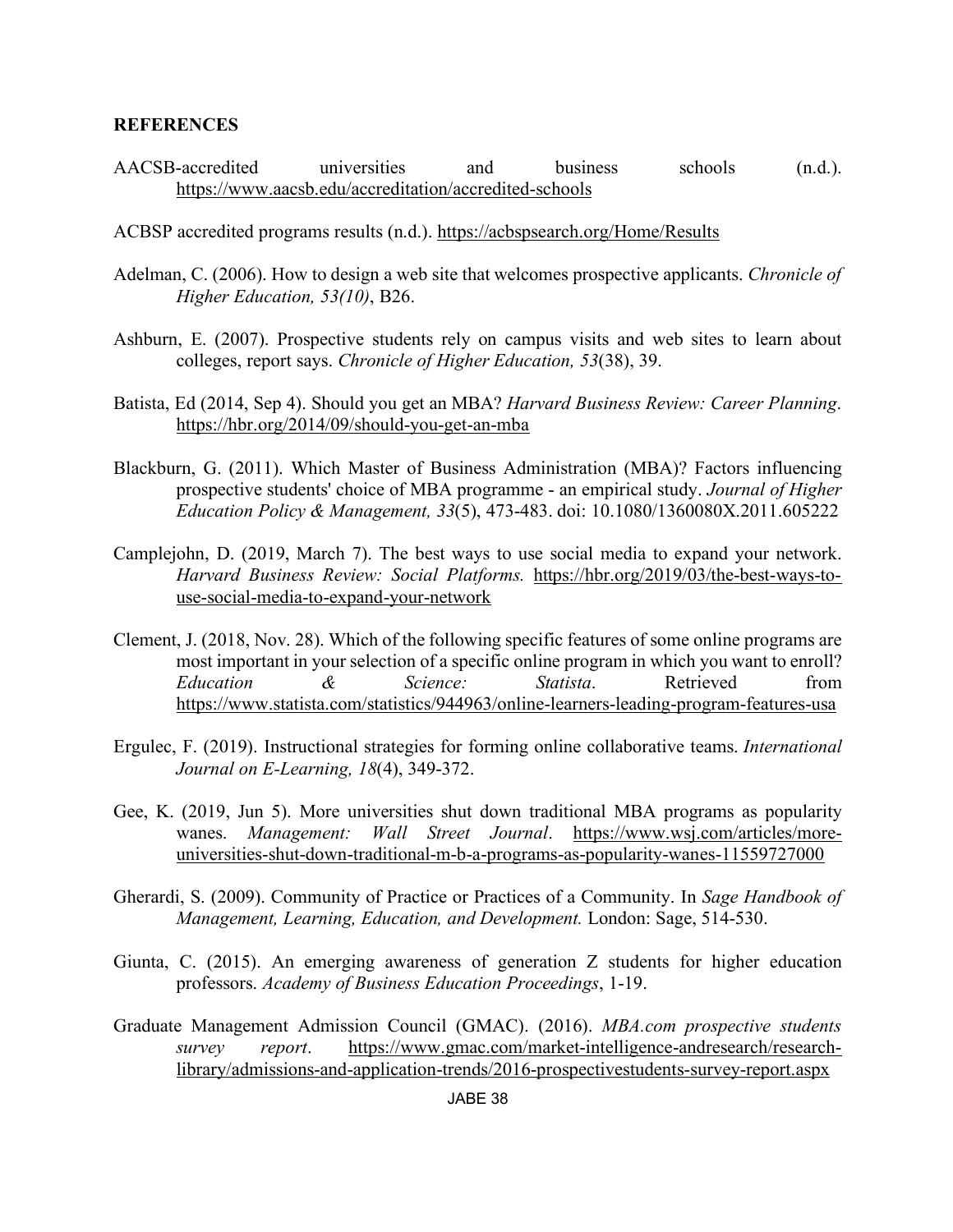- Green, K.M. & Smith, M.W. (2017). Analogies and students' understanding of similarities in business. *Journal of the Academy of Business Education, 18(Spring)*, 91-109.
- Guri-Rosenblit, S. (2006). Eight paradoxes in the implementation process of e-learning in higher education. *Distances Et Savoirs, 4*(2), 155-179. doi:10.3166/ds.4.155-179
- Han, J.J. & Gershoff, A.D. (2018). When good things feel closer and bad things feel farther: The role of perceived control on psychological distance perception. *Journal of Consumer Psychology, 28(4, Oct)*, 629-643.
- Han, J., & Liang, N. (2015). In their own eyes and voices: The value of an executive MBA program according to participants. *Journal of Management Education, 39*(6), 741–773. https://doi.org/10.1177/1052562915582268
- Heyman, E. (2010). Overcoming student retention issues in higher education online programs. *Online Journal of Distance Learning Administration, 13*(4), 1-11.
- Hoggatt, C. (2008, November). The diffusion of technology in public relations. Paper presented at the annual meeting of the NCA 94th Annual Convention, San Diego, CA. http://convention2.allacademic.com/one/nca/ncaO8
- Hunt, S.C. (2015). Research on the Value of AACSB Business Accreditation in Selected Areas: A Review and Synthesis. *American Journal of Business Education, 8*(1), 23-30.
- IACBE Membership Status Accredited Member (n.d.). https://iacbe.org/accreditation/memberstatusinformation/results/?BCountry=&BState=&BStatus=Accredited+Member&BAlpha=
- Ibarra, H. (2018, May 20). How Women Can Build Their Professional Networks. *The Wall Street Journal*. https://www.wsj.com/articles/how-women-can-build-their-professionalnetworks-1526868480
- Iheanyi-Igwe, A. & Veach, T. (2019). Business stakeholder trends as kingdom opportunities in a secularizing world. *Christian Business Academy Review, 14*(1), 77-86.
- Joyner, F.F. & Mann, D.T.Y. (2011). Developing emotional intelligence in MBA students: A case study of one program's success. *American Journal of Business Education, 4*(10), 59-72.
- Keeley, B. (2007). *Human capital: How what you know shapes your life*. OECD Insights. 102- 104.
- Kuechler, W., & Stedham, Y. (2018). Management education and transformational learning: The integration of mindfulness in an MBA course. *Journal of Management Education*, *42*(1), 8–33. https://doi.org/10.1177/1052562917727797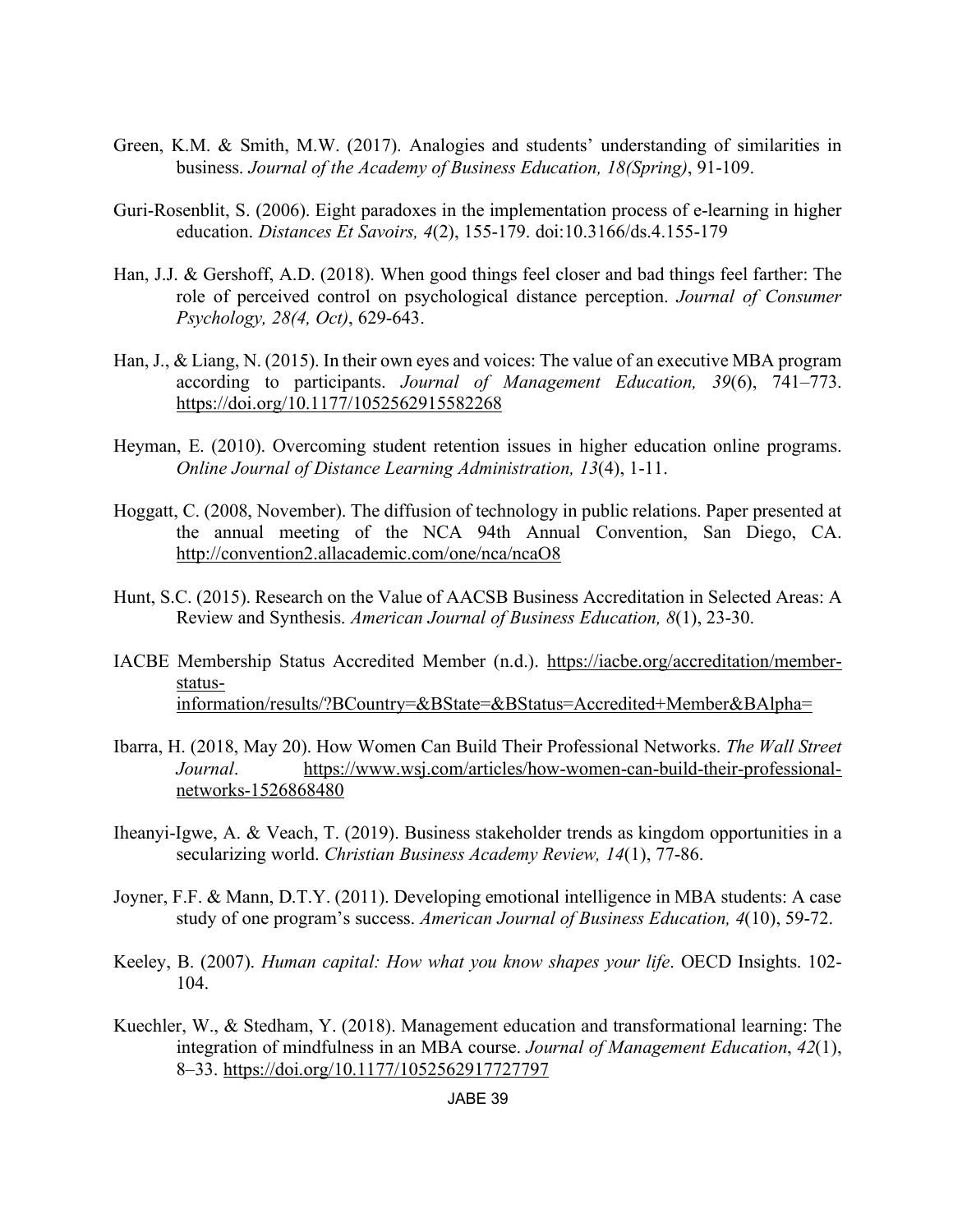- Kim, K.J., Liu, S.J. & Bonk, C.J. (2005). Online MBA students' perceptions of online learning: Benefits, challenges and suggestions. *Internet & Higher Education, 8(4),*335-344. doi: 10.1016/j.iheduc.2005.09.005
- Low-Choy, S., Riley, T. & Alston-Knox, C. (2017). Using Bayesian statistical modelling as a bridge between quantitative and qualitative analyses: Illustrated via analysis of an online teaching tool. *Education Media International, 54*(4), 317-359.
- McCormack, M. & Stephen, S.K. (2016). Are graduate b usiness students ready for the global business environment? *Journal of Higher Education Theory and Practice, 16(5)*, 25-35.
- Means, B., Toyama, Y., Murphy, R., Bakia, M., & Jones, K. (2010, Sep.). Evaluation of Evidence-Based Practices in Online Learning: A Meta-Analysis and Review of Online Learning Studies. *U.S. Department of Education Center for Technology in Learning*, Washington, D.C., USA.
- NCES (2019, May). Post-baccalaureate enrollment. *IES National Center for Education Statistics*. https://nces.ed.gov/programs/coe/indicator\_chb.asp
- Neale, J. (2016). Iterative categorization: a systematic technique for analyzing qualitative data. *Addiction, 111(6, June)*, 1096-1106.
- Niemi, Rami (2016). Learn to Love Networking. *Harvard Business Review, May*, 104-107.
- Neiva de Figueiredo, J., & Mauri, A. J. (2013). Developing international managerial skills through the cross-cultural assignment: Experiential learning by matching U.S.-based and international students. *Journal of Management Education*, *37*(3), 367-399. https://doi.org/10.1177/1052562912437335
- Peruta, A. & Shields, A.B. (2017). Social media in higher education: understanding how colleges and universities use Facebook. *Journal of Marketing for Higher Education, 27*(1), 131- 143.
- Ponzurick, T. G., France, K. R., & Logar, C. M. (2000). Delivering graduate marketing education: An analysis of face-to-face versus distance education. *Journal of Marketing Education, 22*(3), 180–187.
- Ramlall, S.J. & Ramlall, D.P. (2016). An effective MBA: Perspectives of students, faculty & employers. *Journal of Management and Strategy, 7(3)*, 18-22. doi:10.5430/jms.v7n3p18
- Rapert, M.I., Velliquette, A., Smith, S. & Garretson, J.A. (2004). The meaning of quality: Expectations of students in pursuit of an MBA. *Journal of Education for Business, Sep/Oct*, 17-24.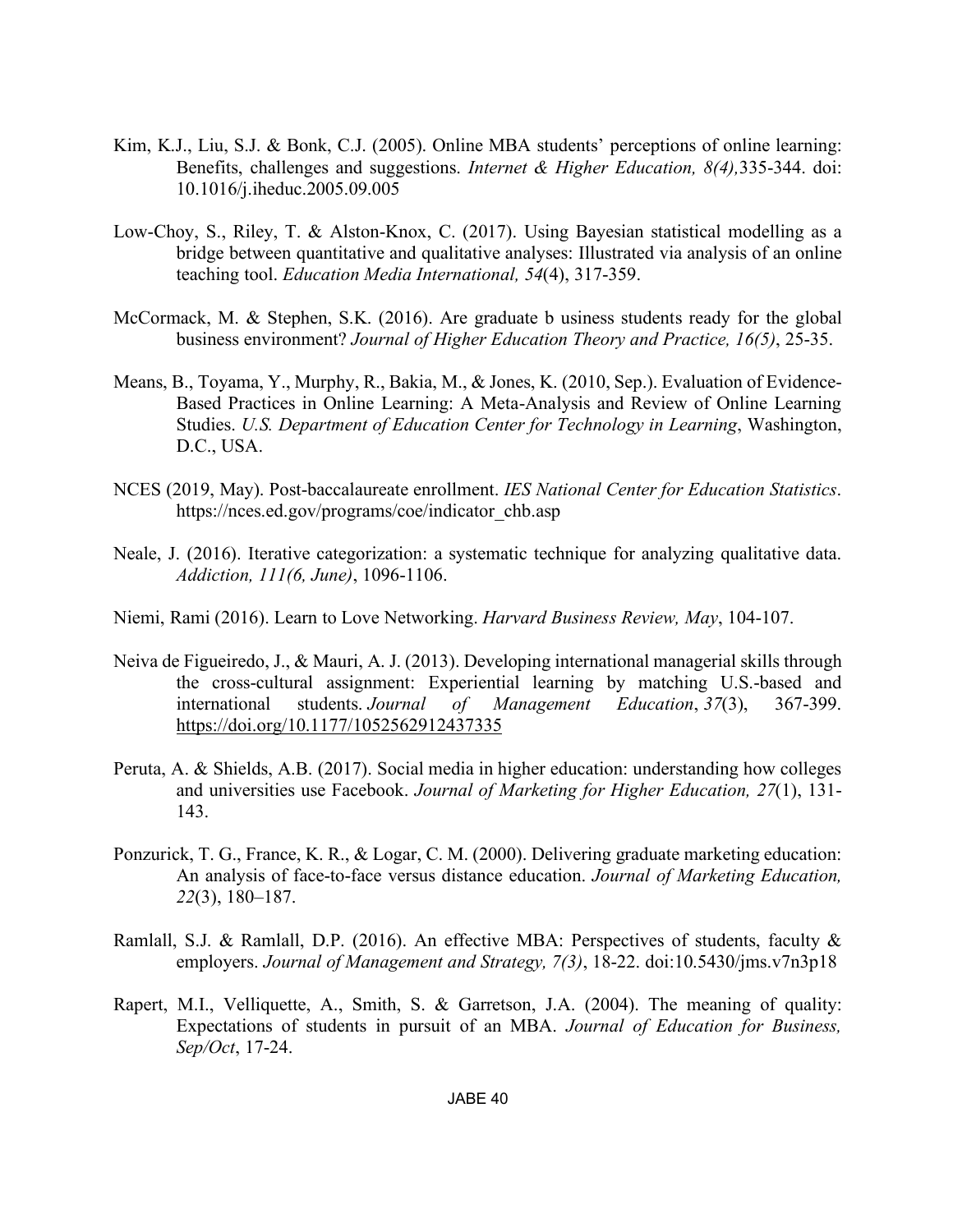- Rennie, K. D., Byrum, K., Tidwell, M., & Chitkara, A. K. (2018). Strategic communication in MBA curricula: A qualitative study of student outcomes. *Journal of Management Education*, *42*(5), 594–617. https://doi.org/10.1177/1052562918774593
- Ritter, C., Polnick, B., Fink, R., & Oescher, J. (2010). Classroom learning communities in educational leadership: A comparison study of three delivery options. *Internet & Higher Education, 13(1/2),* 96-100.
- Rubin, R. S., & Dierdorff, E. C. (2011). On the road to Abilene: Time to manage agreement about MBA curricular relevance. *Academy of Management Learning & Education, 10*(1), 148- 161.
- Schneider, G. P., & Bruton, C. M. (2004). Communicating with multiple stakeholders: Building effective university web sites. *Journal of Organizational Culture, Communications and Conflict, 8*(2), 73-80.
- Schreier, M. (2012). Qualitative content analysis in practice. Thousand Oaks, CA: Sage.
- Schumann, H.O. (2019). The use of student-copresented virtual guest speakers in entrepreneurial education. *Journal of Education for Business, 94*(6), 418-422.
- Scruton, I.G. (2018). *MBA Student Expectations: MBA Online and MBA Classroom Student Expectations for Leadership Skills Development in an MBA Program* (doctoral dissertation). St. John Fisher College, Rochester, New York. https://fisherpub.sjfc.edu/education\_etd/348
- Siemans, G. (2005). Connectivism: A learning theory for the digital age. *International Journal of Instructional Technology and Distance Learning, 2*(1), 3-10.
- S-W, C. (2015, August 26). Social Networking: The LinkedIn Effect. *The Economist.* https://www.economist.com/whichmba/social-networking-linkedin-effect
- Tan, B.S. & Ko, S. (2019). How relevant is the MBA: A revisit. *Journal of Education for Business, 94(1),* 64-69.
- US Census Bureau Maps (n.d.). https://www2.census.gov/geo/pdfs/mapsdata/maps/reference/us\_regdiv.pdf
- U.S. News.Com (n.d.). Best online MBA programs. *U.S. News & World Report.* Retrieved August 15, 2019 from https://www.usnews.com/education/online-education/mba/rankings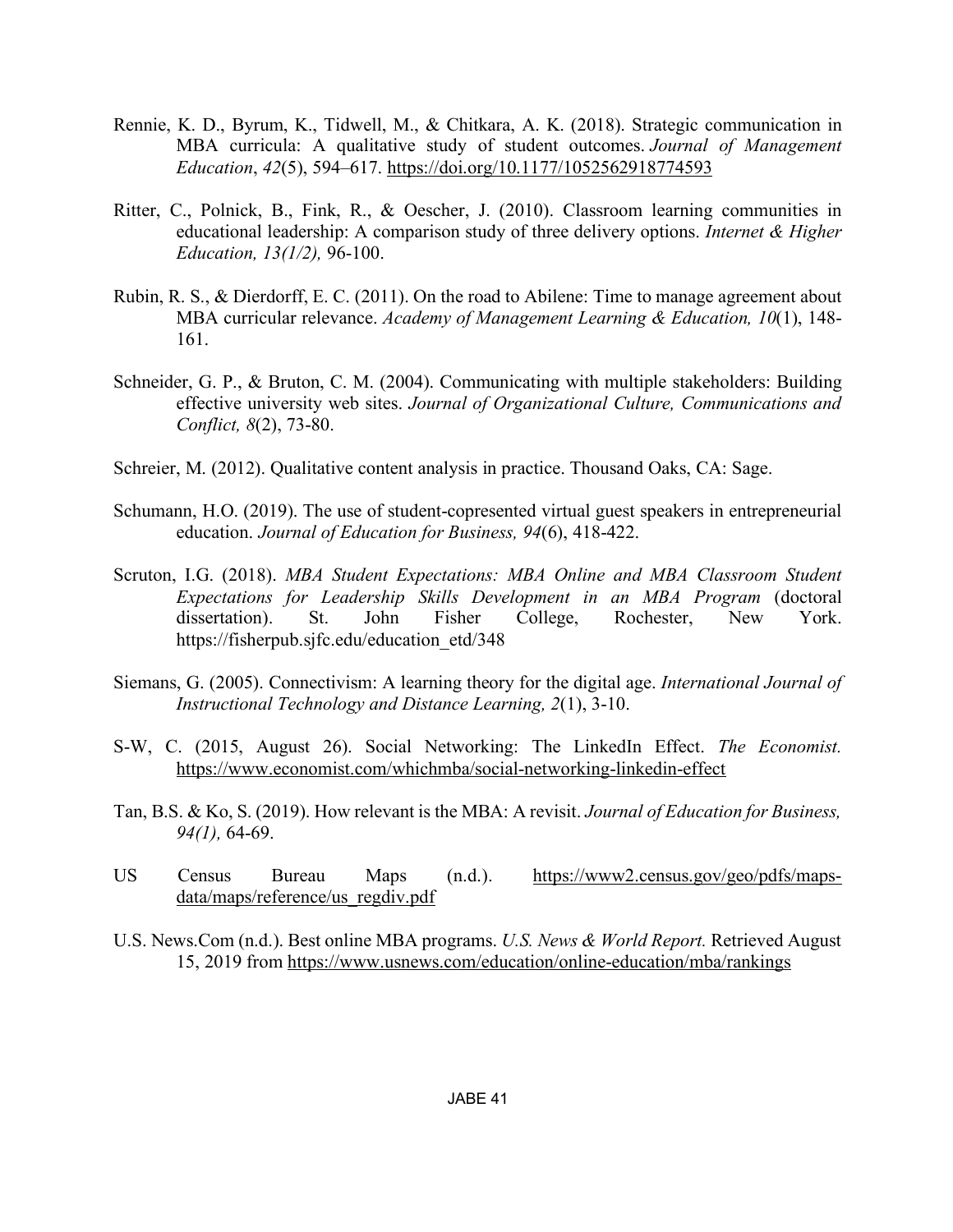# **CONSTRUCTIVIST LEARNING AND RECIPROCAL TEACHING: FOSTERING NON-LAW STUDENTS' READING COMPREHENSION OF COMPLEX TEXT IN ONLINE COURSES**

Jennifer Schneider, J.D., M.Ed., MS.CIN Assistant Professor The Community College of Philadelphia 1700 Spring Garden Street Philadelphia, PA 19130 jschneider@ccp.edu

# **ABSTRACT**

Online business students are often required to take legal environment and other law related courses. Many students struggle with the readings in these courses. A variety of instructional strategies help support student reading comprehension in higher education classrooms. Reciprocal teaching, derived from a constructivist theory on learning, is one such instructional strategy. However, constructivist reciprocal teaching has not been studied extensively in online learning environments. This paper describes constructivist reciprocal teaching and examines three case examples that apply reciprocal teaching in online learning environments. The analysis concludes with recommendations for incorporating reciprocal teaching in online higher education business classrooms.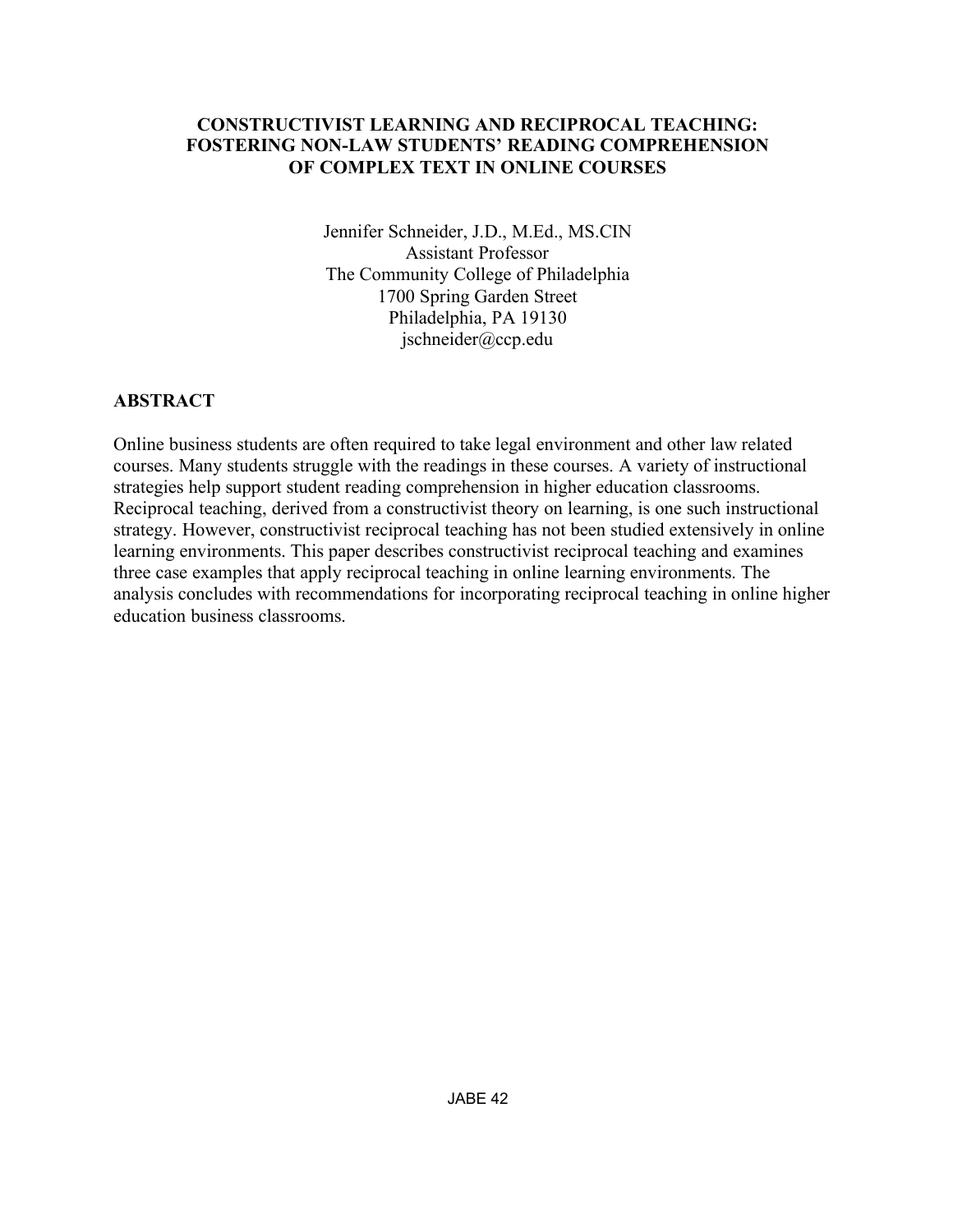*"The end of law is not to abolish or restrain, but to preserve and enlarge freedom: for in all the states of created beings capable of laws, where there is no law, there is no freedom" (Locke, 1690)*

Given the law's importance in most all facets of personal and professional life, legal studies are embedded throughout higher education curriculum in many disciplines. Students of varying majors often find themselves in courses that require extensive law-based reading and involve significant work with case law and other legal documents. For example, in many business programs, a legal environment course is required of all students (May, 2014; Miller & Crain, 2011; O'Brien, Powers, & Wesner, 2018). The law and associated legal documents(including the statutes and court decisions that are required reading in many non-law students' course work) are also extremely complex and written using unfamiliar terminology (Schwartz, 2017a; Understanding Legal Terminology, n.d.). As Schwartz (2017a) notes, "when it comes to drafting legal documents, the rule seems to be "legalese, please!" (p. 55). Legalese is a term commonly used to describe writing that relies not on plain language but on a plethora of redundancies, archaic language, complicated sentence structures, and legal jargon (Kimble & Prokop, 2014; Schwartz, 2017b).

The combination of complex, confusing writing and students' limited background with legal documents poses a variety of reading comprehension challenges for students in courses like the legal environment of business, business law, and employment law, for example. Many students struggle to comprehend their legal readings in their legal environment and similar courses (May, 2014). Most of these students have little background in the law and lack prior training on how to read complex legal documents. Students of all backgrounds, including those for whom English is their first language, struggle (Dove & Bryant, 2016). These challenges are not limited to legal courses. In fact, college students in all programs often struggle to apply reading comprehension and literacy skills that are required in order to succeed in higher education programs (Bettinger & Long, 2009; Gruenbaum, 2012; Huang & Yang, 2015; Snyder, Tan, & Hoffman, 2004).

Many of these students increasingly study in online environments (Koksal, 2020; Moules, 2020; Online Education Statistics, 2020). Over the past decade, online learning environments have become an increasingly popular and common learning modality for an increasingly diverse and global student population (Seaman et al., 2018). One recent study found that the number of students studying via online courses is over 6 million nationally (Online Learning Consortium, 2017). Online non-law students, including international students, enrolled in business law, legal environment of business, and other law-related courses face a variety of unique challenges comprehending the legal documents that are a critical part of their curriculum (Dove & Bryant, 2016). The combination of increasingly online learning environments and the prevalence of legal readings in non-law programs prompts a need for creative ways to support student learning and reading comprehension.

The challenge of increasingly global and online learning combined with difficulties students face reading complex text as part of required coursework also presents opportunities for instructors to enhance the reading and learning experience of all students (Dove & Bryant, 2016). For example, online learning environments and their inherent ability to simultaneously support both collaboration and interaction prompt intriguing opportunities for innovative teaching strategies, including with respect to reading comprehension (Chang & Lan, 2019). Research has found that "college students and professionals need a method to help them become proficient in reading in order to help them learn more effectively" (Lei et al., 2010, p. 36). Reciprocal teaching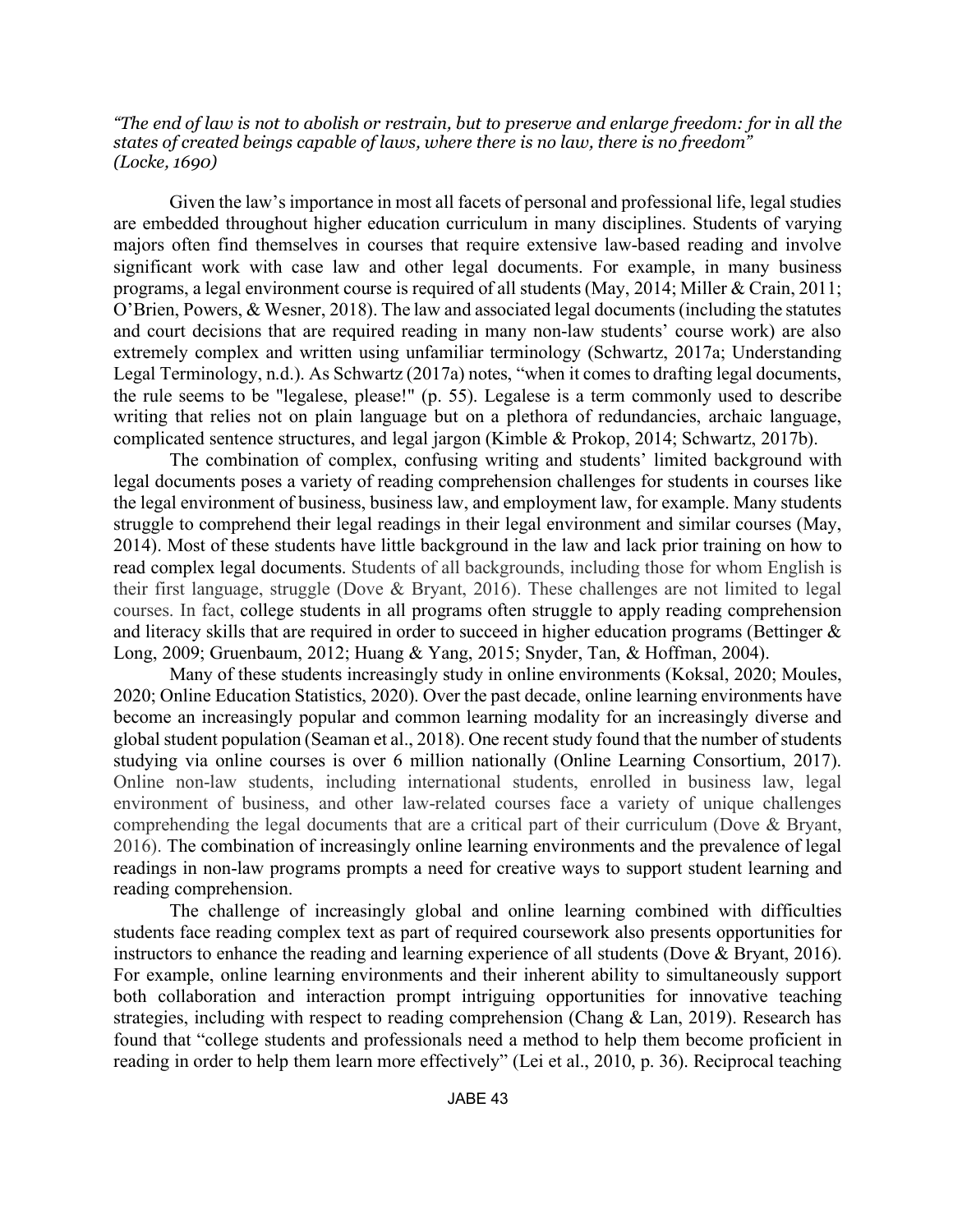(RT) is a strategy that has the potential to support reading comprehension in a variety of contexts, including online classrooms. This paper explores the potential application of RT in online learning environments, with a goal of applying the strategy to support online students (in legal and other courses) in their reading and understanding of complex writing and texts (legal or otherwise). The paper begins with an overview of RT as an instructional strategy grounded in a constructivist view of learning. Next, the paper explores cases in which RT was applied in online learning environments. Challenges encountered in these studies are evaluated and suggestions and recommendations for overcoming these challenges are shared. The paper concludes by sharing a variety of resources that readers interested in applying RT as a constructivist learning strategy to support reading comprehension in their own online courses might find beneficial.

### **CONSTRUCTIVIST LEARNING THEORY AND RECIPROCAL TEACHING**

The act of reading and reading comprehension is a complex, multi-faceted process (Huang & Yang, 2015; Jenkins, 2006; Sanchez et al., 2006; Tseng & Yeh, 2017). A variety of strategies need to be applied to support student reading and comprehension (Englert & Thomas, 1987; Roberts & Roberts, 2008; Winograd, 1984). RT, sometimes referred to as Reciprocal Learning, is a strategy that was originally developed by Palincsar and Brown (1984) and which originates in a constructivist theory of learning. RT is grounded in a number of instructional strategies, including guided learning, modeling, scaffolding, and cooperative learning (Huang & Yang, 2015). The following sections explore RT and its associated foundational learning theories (including constructivism, scaffolding, and Vygotsky's social constructivism, in particular) and then examine the four cognitive strategies which comprise RT applications in practice.

### **CONSTRUCTIVISM AND SOCIAL CONSTRUCTIVISM**

Constructivism is a broad teaching and learning theory that emphasizes the active and important role of individual learners in exploring, constructing knowledge, and socializing within unique learning environments (Bohlin et al., 2012; May, 2014; Mergel, 1998**).** Constructivists suggest that learners actively construct and create understanding by building upon existing knowledge bases (Bruner, 1966; Snowman & McCown, 2015). In learning environments built upon social constructivist principles, students and teachers work collaboratively in ways that support active dialogue, discovery, and movement from teachercentered to student-centered instruction (Bruner, 1966; Huang & Yang, 2015; Mergel, 1998). In constructivism, emphasis is placed on engaging a learner (or group of learners) in the use of tools, strategies, resources, and applications that are a critical component of real-world personal and professional interactions, context, simulations, and situations (Mergel, 1998).

Constructivism is beneficial to learners in a variety of contexts. For example, research has demonstrated that Vygotsky's social constructivist theory can be applied to adult learning, with significant success (Livingston, n.d.). Further, the realization that knowledge is actively constructed through experiences and social interactions is also increasingly recognized and appreciated in online learning environments (Bonk & King, 1998; Panko, 2002). Arguably, "[t]asks demanding high levels of processing" (such a reading comprehension associated with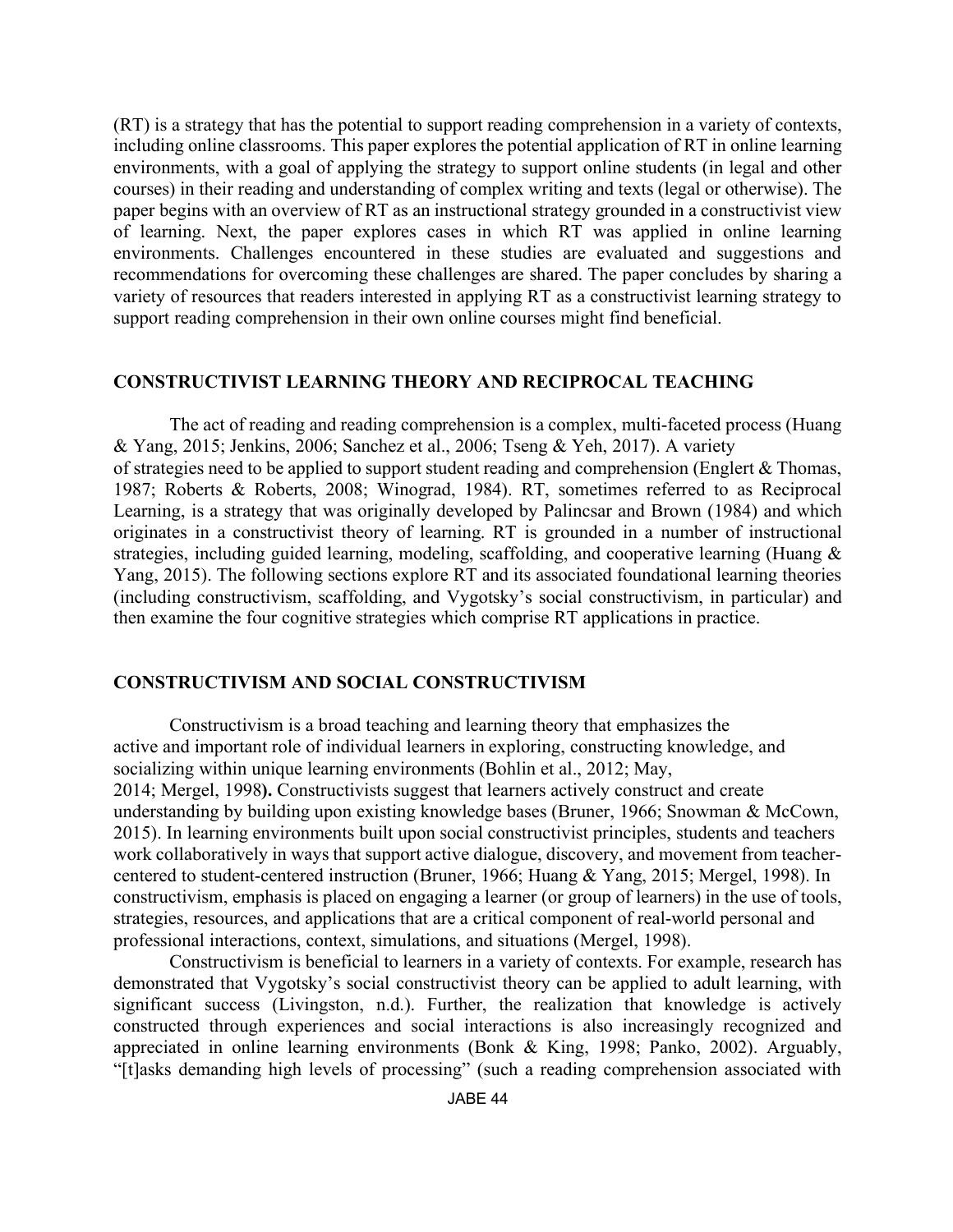complex texts and including in online learning) are often "best learned" through constructivist strategies (Ertmer & Newby, 1993, p. 22). RT embodies these principles in an effective manner with a goal of supporting student reading comprehension. The following sections explore how RT does so, through scaffolding, social interaction and dialogue, and specific cognitive strategies.

#### **SCAFFOLDING, VYGOTSKY, AND ZONES OF PROXIMAL DEVELOPMENT**

Scaffolding is a fundamental component of the active process of inquiry and knowledge building that defines constructivist theory (Foster & Rotoloni, 2005; Lee & Hannafin, 2016). Scaffolding is embedded in RT discussion techniques and strategies and refers to activities that intentionally build upon prior student knowledge with the goal of helping students actively internalize and comprehend new information (May, 2014; Oczkus, n.d.). Scaffolding and RT as teaching methods and tools both originate out of Lev Vygotsky's theory on learning and his zone of proximal development (May, 2014; Vygotsky; 1978). Vygotsky's zone of proximal development is a guided practice pursuant to which a teacher or expert first models reading strategies and then gradually transfers more responsibilities, through guided scaffolding, to students (Huang & Yang, 2015; Vygotsky, 1978).

#### **RECIPROCAL TEACHING COMPONENTS**

RT, developed by Palincsar and Brown (1984) in order to help support improved reading comprehension in students, is a cooperative learning strategy which incorporates scaffolding, supported discussion, and intentional cognitive strategies. RT has origins in Vygotsky's social constructivist perspective on learning whereby teachers and students collaboratively construct and create knowledge and meaning through interactions with content (Allen, 2003; Huang & Yang, 2015; May, 2014; Oczkus, n.d.). RT utilizes small groups where students develop reading skills through dialogue, shared thinking patterns, and collaborative construction of meaning (Allen, 2003; Foster & Rotoloni, 2005). RT has been shown to improve students' reading comprehension skills in both its original (reciprocal teaching alone) and modified (for example, explicit teaching before reciprocal teaching) forms (Huang & Yang, 2015; Palincsar et al., 1987).

Applying RT typically involves four unique components, each a specific cognitive strategy that is scaffolded and intentionally designed to improve students' reading comprehension experiences: (a) predicting events; (b) generating questions; (c) clarifying unclear portions; and (d) summarizing (Huang & Yang, 2015; May, 2014; Oczkus, n.d.; Palincsar & Brown, 1984). Each strategy (predicting, questioning, clarifying, summarizing) is taught to students in a collaborative classroom environment that is both rich in dialogue (in the vein of Vygotsky's social construction of knowledge) and that requires students to demonstrate strong reading comprehension skills (Huang & Yang, 2015; May, 2014).

Application of RT involves students supporting each other in the collective reading and understanding process (Foster & Rotoloni, 2005; Gilbert, 2018). RT begins with instructors first demonstrating and modeling RT reading strategies for the benefit of students (Gilbert, 2018 Palincsar & Brown, 1984). Next, students are encouraged to practice the demonstrated strategies (predicting, questioning, clarifying, summarizing) through a process of intentional (expert)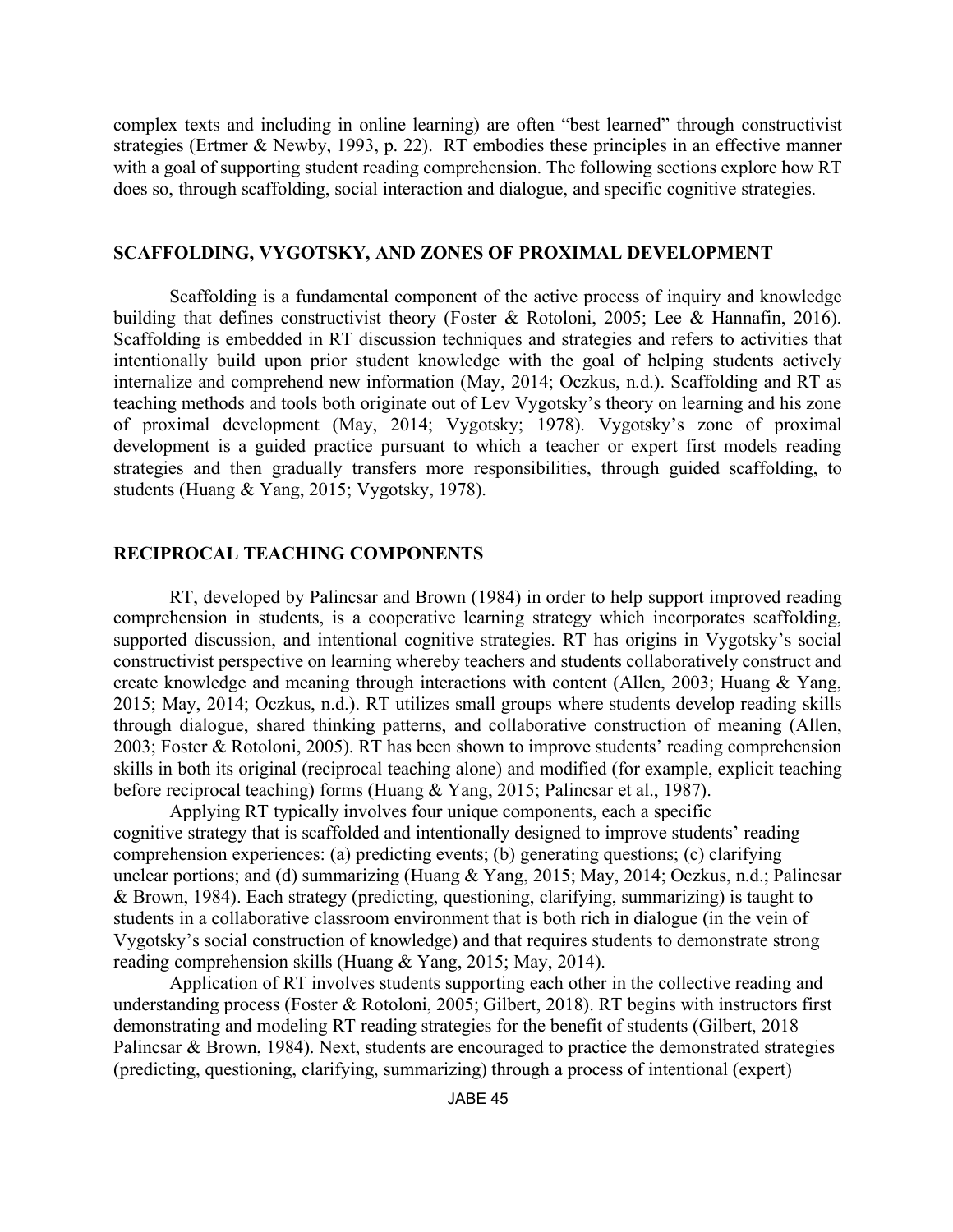scaffolding and guided discovery (Vygotsky, 1978). As student competency and confidence develop and increase, students initiate and adopt various expert roles as they work to demonstrate proper use of the shared strategies. In this way, students actively experience the process of knowledge sharing and construction along with their peers (Palincsar & Brown, 1984).

#### **RECIPROCAL TEACHING AND ONLINE CLASSROOMS**

Although the existing research is limited, RT has been applied in online higher education classrooms with promising degrees of success and potential applications across disciplines. The following section explores several illustrative and related case studies in online environments. A review of these cases can yield valuable insights into future applications of RT in online, higher education law courses that are heavily enrolled by non-law students and which require students interact with complex legal readings.

## **CASES OF RECIPROCAL TEACHING IN ONLINE, HIGHER EDUCATION CLASSROOMS**

The three case studies presented in this section highlight how RT can be applied in online higher education classrooms. These cases were selected because of their potential to shed light on the potential utility and application of RT in online, higher education learning environments as well as the possible use of RT in online legal courses for non-law students. The three cases include participants that are English language learners. This population shares many common characteristics with non-law students in legal courses where, for many, introduction to the law is like "learning a new language" (May, 2014, p. 234).

### **ONLINE RECIPROCAL TEACHING TO SUPPORT COLLEGE REMEDIAL READING INSTRUCTION**

In the first case, Huang and Yang (2015) examine the impact of two online remedial intervention programs introduced to support 36 low-achieving students. The first intervention adopted an explicit teaching (ET) before RT model. The second intervention provided direct instruction (DI). A 10-unit online remedial English reading program for a technical university was designed based on Palincsar et al.'s ET-RT model (2015). Huang and Yang (2015) believed that struggling readers could "improve their performance through interactive (dialogue) strategies and idea reconstruction" (p. 383). However, there is little available research on the efficacy of RT at the university level (2015). There is also limited research addressing the use of RT groups in higher education classrooms. (2015). This study sought to expand upon the existing scholarship in this context.

Participants included two classes of technical university students in southern Taiwan (Huang & Yang, 2015). Thirty-six students who scored low on English language proficiency exams were invited to participate in the study. The participants were randomly distributed into experimental and control groups. Six students at a time received online remedial instruction. The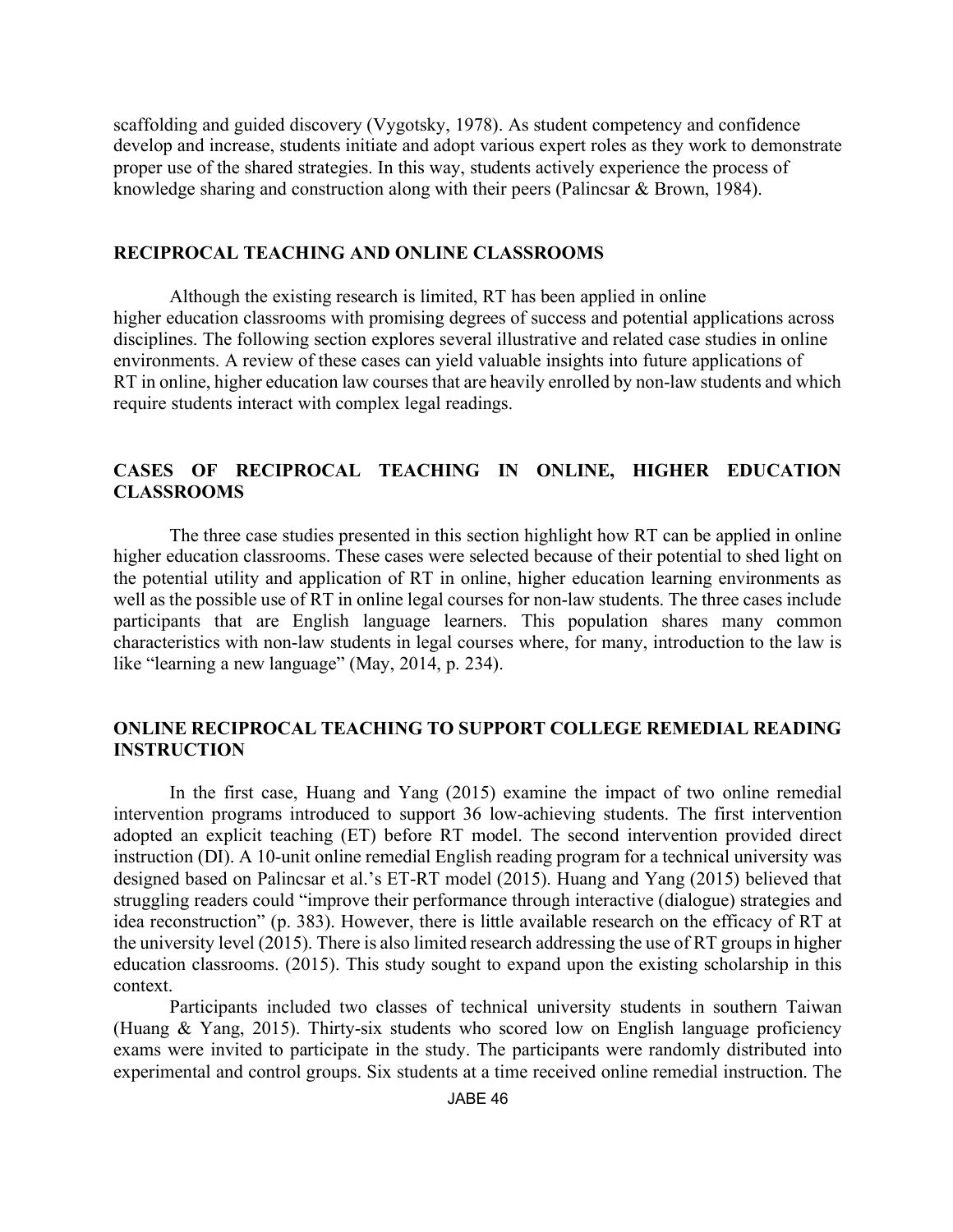10-week study adopted a pre- and post-test group design. For each 90-minute, weekly teaching period, the experimental and control groups received ET-RT and traditional DI instruction, respectively (Huang & Yang, 2015).

ET-RT provides a student-centered combination of explicit teaching, overt instruction, and modeling, as well as feedback through metacognitive self-monitoring and evaluation strategies (Huang & Yang, 2015). In this study, the instructor provided the RT group with 30 minutes of RT strategy instruction prior to the 10-week RT study intervention. The DI groups experienced a traditional, teacher-centered mode of instruction where the instructor provided instruction of reading skills along with questions for student response (2015). Data collection instruments included the Survey of Reading Strategies (SQRS), the Perceived Self-efficacy Scale on English Reading Strategies (SES-ERS), the Motivational Belief Scale (MBS), a reading comprehension test (RCT), and a student learning survey. All survey responses were recorded on a 5-point scale (ranked from strongly disagree to strongly agree).

Findings revealed significant improvements in reading comprehension associated with the ET-RT model as compared with DI. Specifically, quantitative data analysis showed that the experimental ET-RT group "significantly outperformed the control DI group on three SORS subscales' (Huang & Yang, 2015, p. 390). The ET-RT group also "significantly outperformed the control DI group on all five SES-ERS subscales" (p. 390). For the MBS, the ET-RT group significantly outperformed the DI group on the self-efficacy subscale. For reading comprehension, the RT "markedly outperformed the DI group" (p. 390). Qualitative data analysis showed moderate satisfaction on the part of both groups regarding the study intervention. ET-RT participants highlighted perceived benefits of the explicit reading strategy instruction (2015).

Study successes included promising data regarding the utility of both ET-RT and DI instruction. In totality, findings show that implementation of ET-RT "significantly improved students' reading comprehension, reading strategies, and self-efficacy compared with DI" (Huang & Yang, 2015, p. 390). The researchers concluded that in light of findings where ET-RT outperformed DI, additional thought on the design and implementation of interactive remedial English instruction is warranted.

It is important to also note that there were challenges, including (for example), the multitude of factors (language, emotional development, and personal experience) that impact the acquisition and adoption of reading skills and comprehension. The researchers noted that future studies should more expressly consider these factors (p. 404). Additionally, the development and implementation of ET-RT reading skills is challenging, as are best practices for maximizing longer-term impacts of ET-RT on reading comprehension (p. 404). Similar strategies, as well as similar cautions, might be applied in law-courses with non-law students, as well. The two populations share many characteristics in connection with a need for reading comprehension and reading strategies.

### **UNDERGRADUATE ENGLISH AS A FOREIGN LANGUAGE (EFL) STUDENTS' EXPERIENCES WITH MOODLE-BASED RECIPROCAL TEACHING**

In a second case, Chang and Lan (2019) examined the use of Moodle (a free and open source learning management system) as an online learning platform for incorporating online RT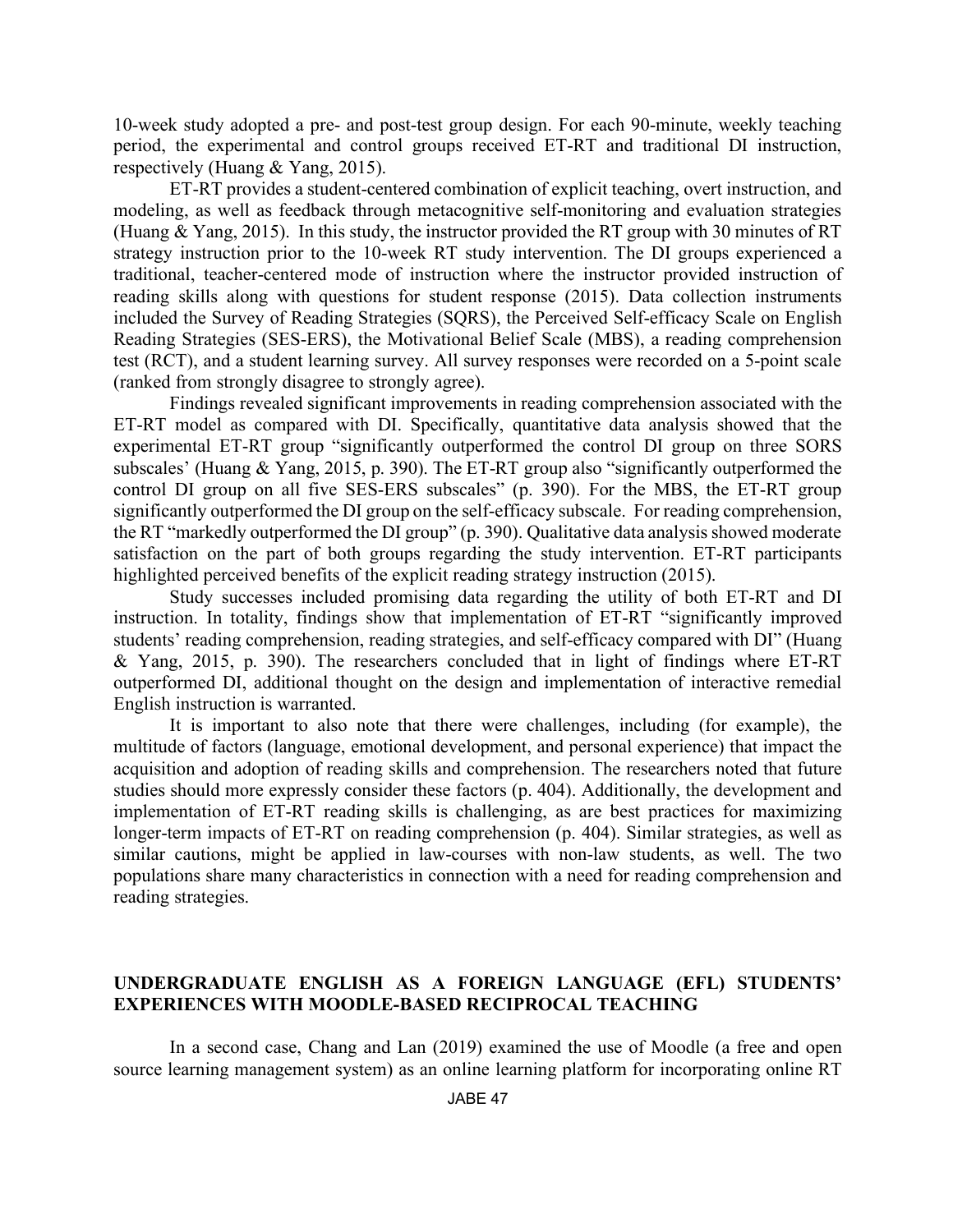in a college freshman English Reading course. While research has acknowledged RT's potential to support university students' reading comprehension (Gruenbaum, 2012), limited research has explored its use in online learning environments. In this study, Chang and Lan (2019) designed a 10-week, Moodle-based instructional module that embedded RT's four reading strategies. Participating students were English majors enrolled in a refresher English reading course at a national university of science and technology in southern Taiwan (2019). This population shares similar characteristics with non-law students in legal coursework and associated needs for reading comprehension strategies.

The researchers collected survey data on 53 students' perceptions and experiences associated with the online RT module (Chang & Lan, 2019). Researchers also measured reading comprehension using a pre- and post-test that consistent of multiple-choice questions and a summary-writing task. Students' instruction-related Moodle posts were also collected for analysis. Findings showed that nearly 60% of participants agreed that all four of the RT strategies were useful in terms of improved reading comprehension (Chang & Lan, 2019). Further, more than 90% of participants who found a given RT strategy helpful rated it as somewhat or very helpful (Chang & Lan, 2019). Participants also performed stronger on reading comprehension multiple choice questions in Week 10 as compared with Week 1. In sum, the researchers found that participants perceived the web-based RT application positively and also that participants scored higher on the post-test multiple choice comprehension assessment (Chang & Lan, 2019). In terms of successes, these findings suggest that reading comprehension can be enhanced through the use of Moodlebased (or other online) RT interventions.

However, while the study offers promising insights, it is important to note that the study also evaluated student pre- and post-writing summaries and found no improvement in post-test writing summaries. In particular, the propositional density (PD) of the post-test summary texts was similar to that of the pre-test summary texts (Chang & Lan, 2019). Student difficulties using written English to express text understanding did not significantly improve (Chang & Lan, 2019). The researchers were unsure whether this challenge (the lack of significant change in student summary-writing PDs) might be associated with limitations of the Moodle instructional unit (for example, length or content). Another challenge involved potential drawbacks in the way the online RT interventions were designed (distinct from the potential of the strategy itself to prove useful in online environments).

# **INTEGRATING RECIPROCAL TEACHING AND ANNOTATION FEATURES IN ONLINE CLASSROOMS TO SUPPORT READING COMPREHENSION**

In a third case, Tseng and Yeh (2018) examined how implementing RT instructional strategies coupled with an annotation tool might improve student comprehension in an online classroom. Despite the increasing popularity of online learning and the potential for annotation tools to support both cooperative and collaborative online dialogue, little research has been done regarding the use of RT combined with annotation tools in online learning environments. However, annotation tools (and highlighting and commenting features, for example) offer unique opportunities to implement RT strategies in interactive ways in online learning environments (Tseng & Yeh, 2018). Online annotation tools also enable students to respond to each of the RT cognitive strategies in a visual and collaborative manner.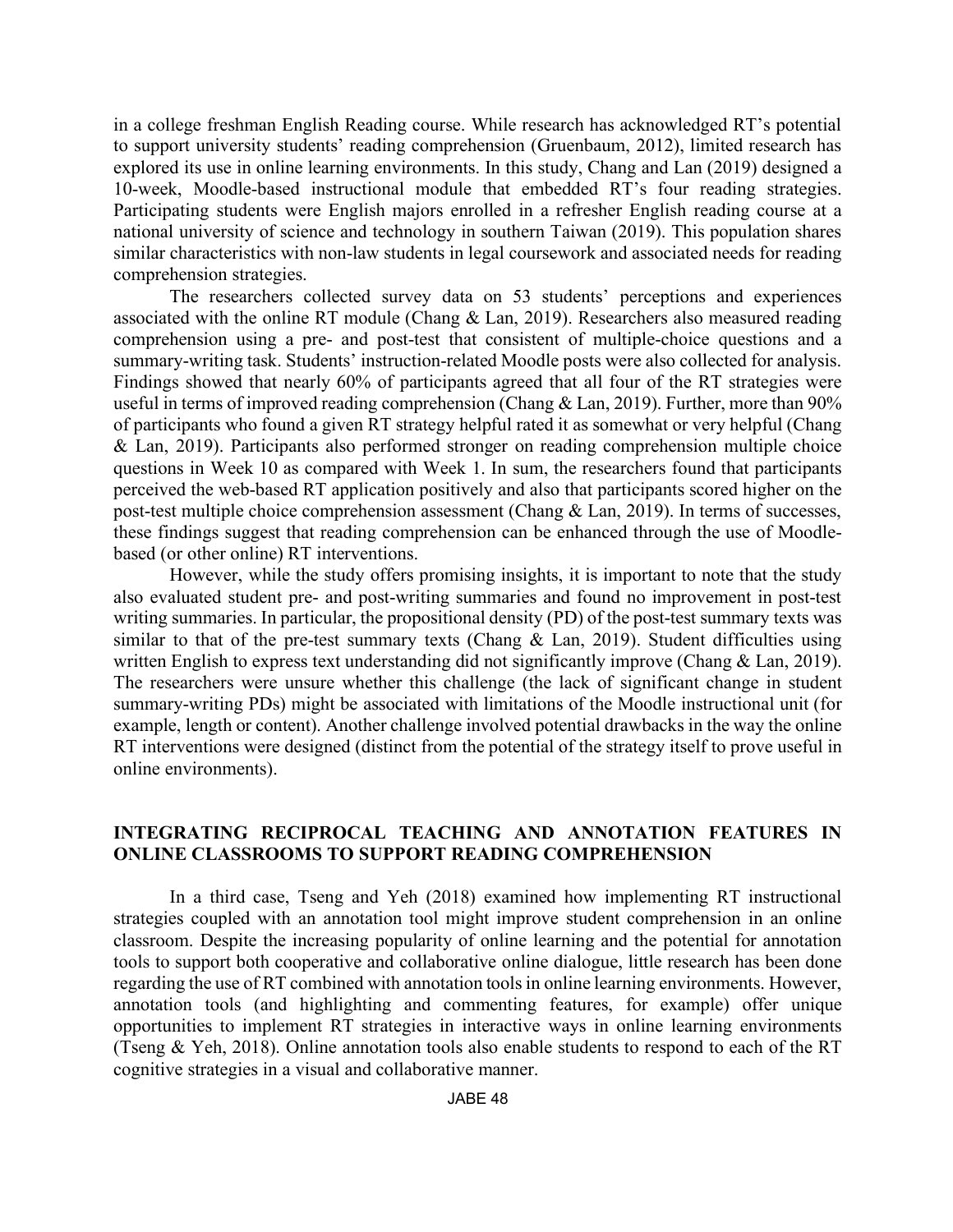In this study, 22 low-achieving English as a Foreign Language (EFL) students at a Taiwan university participated in a pre- and post- reading comprehension test study design. The researchers designed a 12-week course to implement RT and relied upon Google Docs as their annotation tool. After introducing the annotation tool, the instructor modeled RT strategies for students within Google Docs. The 22 students were divided into six groups of three and one group of four students. Each group was assigned an English article (with a total of three assigned readings, each consisting of 400-460 words) and instructed to apply RT strategies (Tseng & Yeh, 2018). Data included pre and post Test of English for International Communication ("TOEIC") reading scores, reflective essays (in which students ranked the four RT strategies and described their related experiences), and participation records (Tseng & Yeh, 2018). Pre- and post-TOEIC reading test scores were analyzed based on paired-sample-t-test results. Essays were coded and analyzed using an inductive approach that included reading through data, coding, generating themes, and ultimately interpretation (2018).

Data showed that students' English reading comprehension significantly improved after the introduction of RT strategies in conjunction with associated annotation tools. Students ranked questioning and predicting strategies as the two most useful strategies, largely due to the collaborative reading both promoted among students (Tseng  $& Yeh$ , 2018). At the same time, students indicated summarizing and clarifying were less useful, largely as a result of challenges the EFL students encountered with their texts (2018). Study results also indicated that annotations supported RT strategies by promoting a collaborative environment in which students could discuss and respond to individual RT strategies (predicting, clarifying, questioning, summarizing) and providing ways to organize and respond to reading material in a way to simulates face to face discussions conversation (2018).

The success of this study illustrates that RT strategies can be effectively employed in collaborative, online learning environments and perhaps more powerfully with the adoption of complementary tools such as online annotation software. Applying RT strategies and online annotation tools are especially powerful in empowering "students to easily see and respond to each other's use of RT strategies in a collaborative learning environment" (Tseng & Yeh, 2018, p. 800). Online RT strategies, combined with annotation tools, also supported student sharing and discussion via multiple media forms, including text and images (Tseng & Yeh, 2018). Challenges revealed themselves in student written reflections and identification of summarizing and clarifying as less useful than questioning and predicting strategies. In particular, as a result of low English proficiency levels students struggled to identify which vocabulary definitions fit specific contexts (2018).

### **RECOMMENDED RESPONSES TO HIGHLIGHTED CHALLENGES**

The above referenced cases encountered a variety of challenges in connection with the application of RT in online higher education classrooms. There are a variety of ways to overcome these challenges and successfully incorporate RT in online higher education legal courses for the benefit of non-law students' reading comprehension.

One challenge involved varying degrees of success with certain unique RT strategies. For example, in Tseng & Yeh's (2018) study, data showed that students struggled to apply both clarifying and summarizing strategies given limited English language proficiencies. To address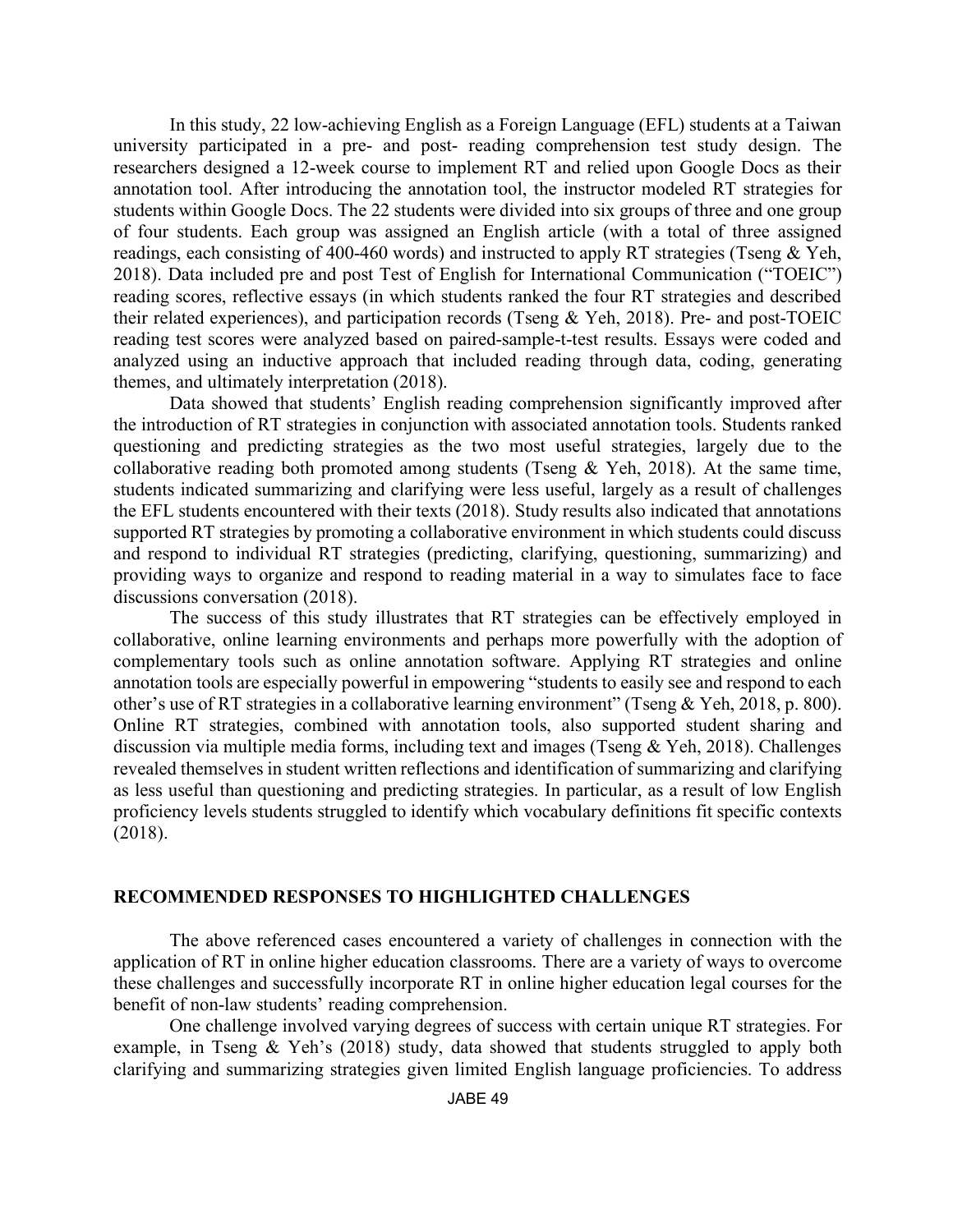this challenge (for ELL learners and more broadly in any course where students are exposed to significant amounts of new vocabulary such as in law courses), teachers might first spend time on key vocabulary and/or provide students with additional resources to support vocabulary development. As Mustafa et al. (2019) write, "vocabulary is a strong predictor of reading comprehension, vocabulary homework is seen as a way to improve reading comprehension" (p. 21). Relatedly, research has found that student struggles with reading comprehension often originate in a limited vocabulary (with respect to both size and depth) (Kheirzadeh & Tavakoli, 2012; Mustafa et al., 2019; Zuhra, 2015). Tseng and Yeh (2018) suggest that teachers might look to online annotation tools to monitor and document both student understanding and use of RT strategies as well as to identify areas to emphasize in feedback with students. Additionally, to address vocabulary-related challenges not unlike those highlighted in the shared cases, Mustafa et al. (2019) examined the impact of web-based homework designed to help improve student reading comprehension of academic texts and found that when students received reading skill training focused on vocabulary instruction along with associated vocabulary homework (paper-based or electronic) students achieved improved reading comprehension scores (whereas students who received reading skill training only did not). Thus, Mustafa et al. (2019) encourage teachers "to assign vocabulary homework as a compulsory learning requirement in teaching reading comprehension" (p. 37).

This strategy might be adopted and applied in conjunction with RT in online learning environments, as well. Applied to law courses for non-law students, instructors might first assign vocabulary homework on key legal terms used in an assigned case or legal article. Instructors might also share support resources to further develop student's legal vocabulary. May (2014) notes the importance of first remembering and understanding foundational legal concepts and terminology before students can interpret and apply the law. In particular, "students must first master the knowledge base" (May, 2014, p. 241) and strategies to help students do so include lectures, in-class discussions, and online quizzing. To address some of the challenges students faced when working to comprehend complex texts (and as further illustrated by the challenges identified in the above referenced studies), teachers might prepare supporting resources that help students "master the knowledge base" such as vocabulary flashcards and review sheets to aid students as they apply RT strategies (May, 2014, p. 241). As an example, a document with vocabulary flashcard practice for foundational legal terminology is shared as a supplemental resource.

Recommendations for the identified challenges also rest within studies presented in this paper. For example, Huang & Yang's (2015) work on ET-RT offer suggestions to address challenges with student struggles applying RT strategies associated with limited vocabulary. Perhaps, for example, instructors might incorporate ET in advance of RT to further support student vocabulary and RT competence.

Another challenge involved the potential for drawbacks in the way the online RT interventions were designed (distinct from the potential of the strategy itself to prove useful in online environments). That is, the design of the RT intervention might be just as important as the RT content. To address this challenge, future studies might test varying versions (for example, extended periods for RT instructional units compared with shorter instructional units) of online interventions. In fact, prior research has highlighted concerns associated with limited time for students to practice newly introduced RT strategies (Chang & Lan, 2019; Chou, 2016; Hashey &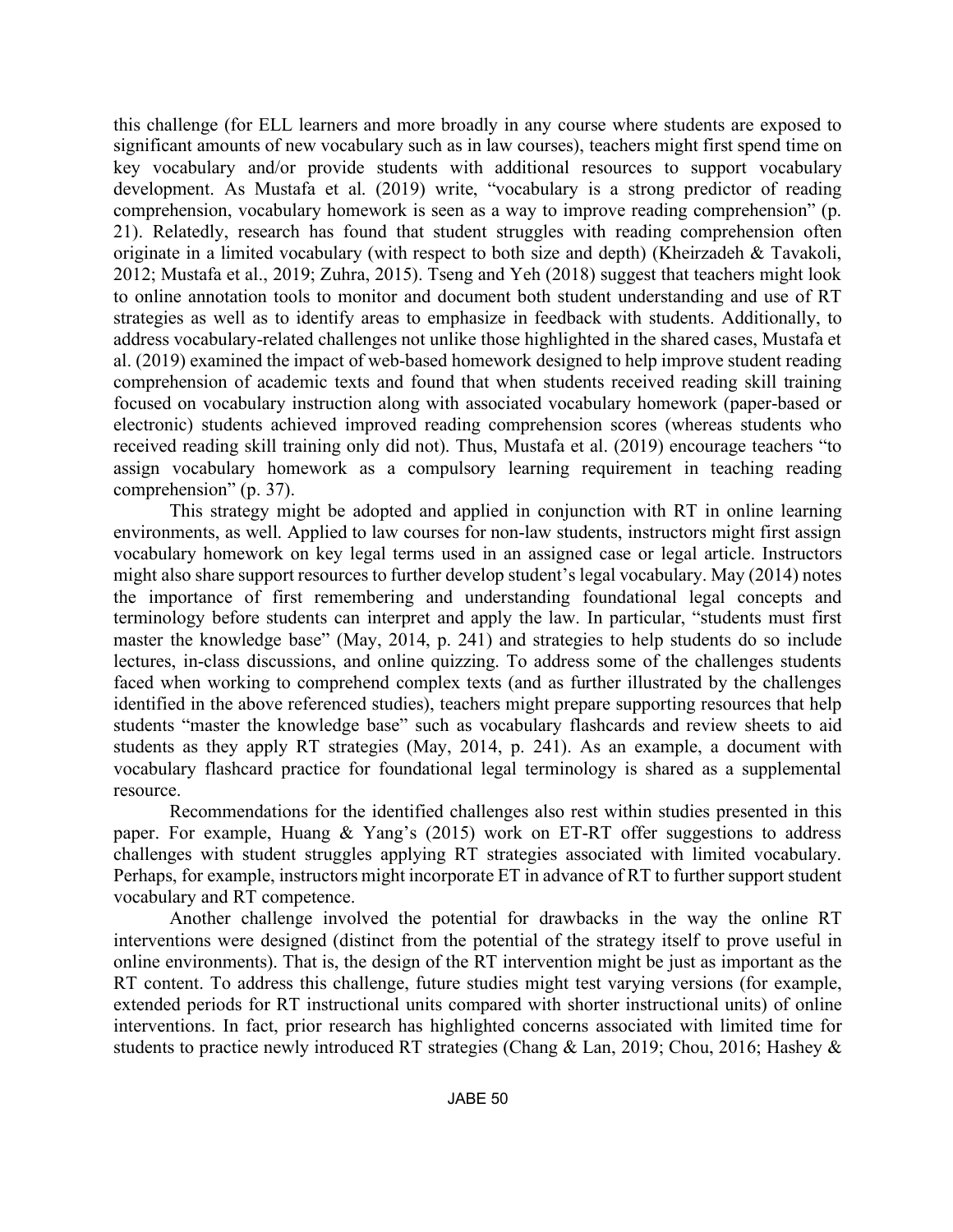Connors, 2003; Takala, 2006). Additional practice opportunities embedded within presented RT instructional experiences are also recommended (Chang & Lan, 2019).

Finally, a similar challenge highlighted the difficulties of accounting for the many factors (i.e., personal experience, emotional development, and cognitive development) that impact reading skills development and acquisition (Huang & Yang, 2015). One recommendation to account for some such factors includes adopting an experimental design that breaks students into groups based on one (or more) of such factors to the extent possible (Tseng & Yeh, 2018). By way of example, in legal course settings, testing groups might be broken down based on language background, personal prior exposure to legal concepts, and/or some other distinguishing factor.

## **CONCLUSIONS & NEXT STEPS**

The increasing prevalence of online learning combined with universal challenges students encounter when reading complex text (for example, non-law students reading legal materials) present opportunities for instructors to support the reading and learning experience of all online students. Constructivist RT is one such strategy that has shown promising potential, as reflected in the case studies described in this paper. As discussed above, there are interesting opportunities to build upon the work in the examined studies (including the combination of RT with ET strategies and vocabulary support materials as well as study design and instructional unit modifications), with the goal of further enhancing RT applications in online higher education courses (including legal courses for non-law students).

A variety of supplemental resources may be helpful to anyone interested in incorporating RT strategies in their own online instruction. The resources shared in this section are applicable for instructors teaching non-law students in legal courses as well as for instructors supporting struggling readers in all online learning environments.

For a sample lesson plan incorporating RT (and which can be adapted to online learning environments), see:

http://olms.cte.jhu.edu/olms2/data/ck/sites/1943/files/Reciprocal%20Strategy%20Lesson%20Pla n.pdf.

For RT role cards (which can be adapted to online, small group discussions), see: https://www.prodigygame.com/blog/reciprocal-teaching/#lesson-plan.

For free online annotation, workshop, and collaborative note sharing tools (to support RT in online environments), see:

- Google Docs, at: https://www.google.com/docs/about/
- RemNote, at: https://www.remnote.io/
- Padlet, at: https://padlet.com/

For free online meeting options for group collaboration, see:

- Zoom, at: https://zoom.us/
- Google Hangouts, at: https://hangouts.google.com/
- Skype, at: https://www.skype.com/en/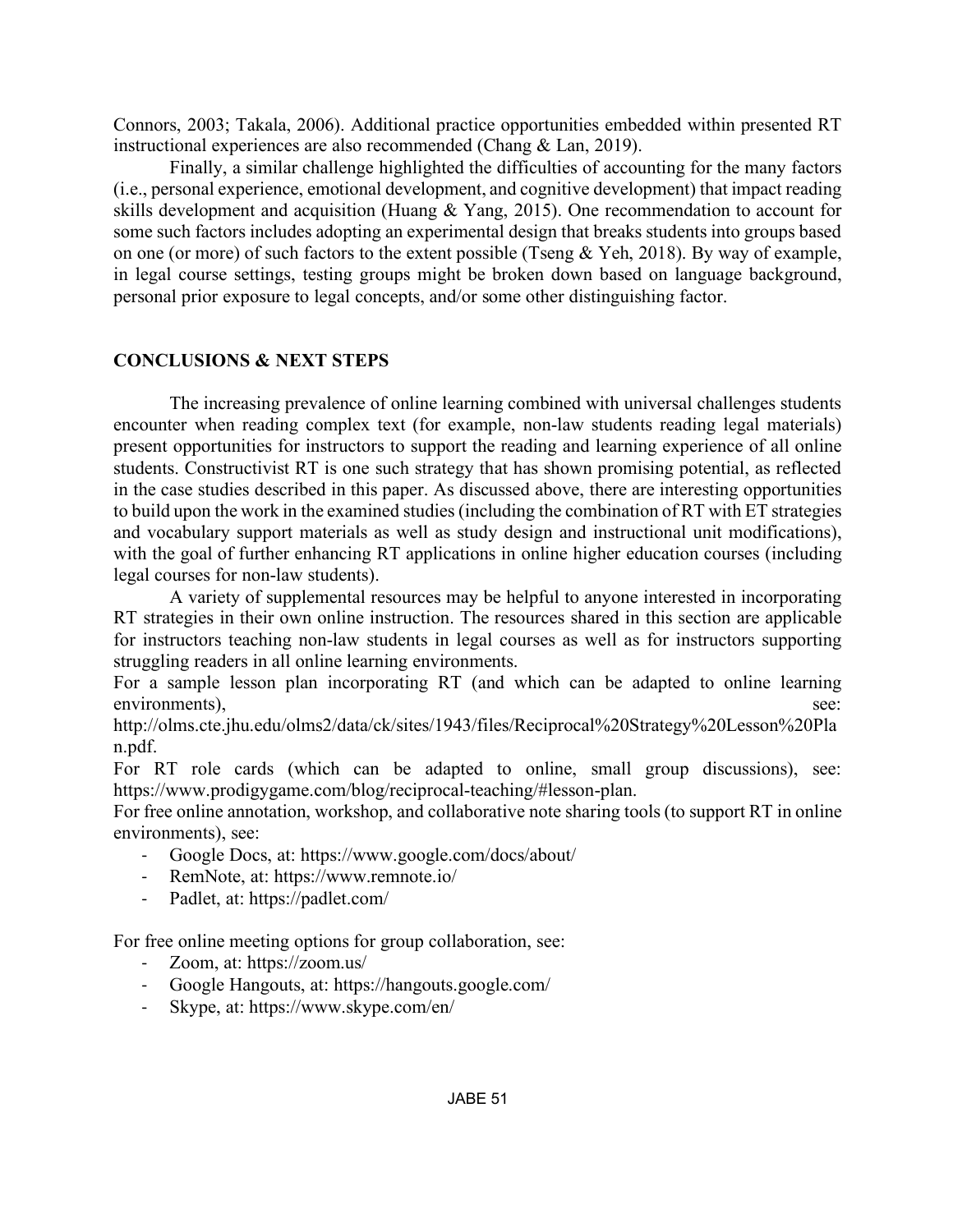For a sample (and adaptable) document with embedded practice flashcards for terms from the United States Courts Glossary of Terms, see: https://www.remote.io/a/qEuMmP6qR9Hyg3pkN

For more on Bruner's theory of constructivism, see: http://www.infed.org/thinkers/bruner.htm<br>For tips on managing effective online discussion boards, se For tips on managing effective online discussion boards, see: https://er.educause.edu/blogs/2018/11/10-tips-for-effective-online-discussions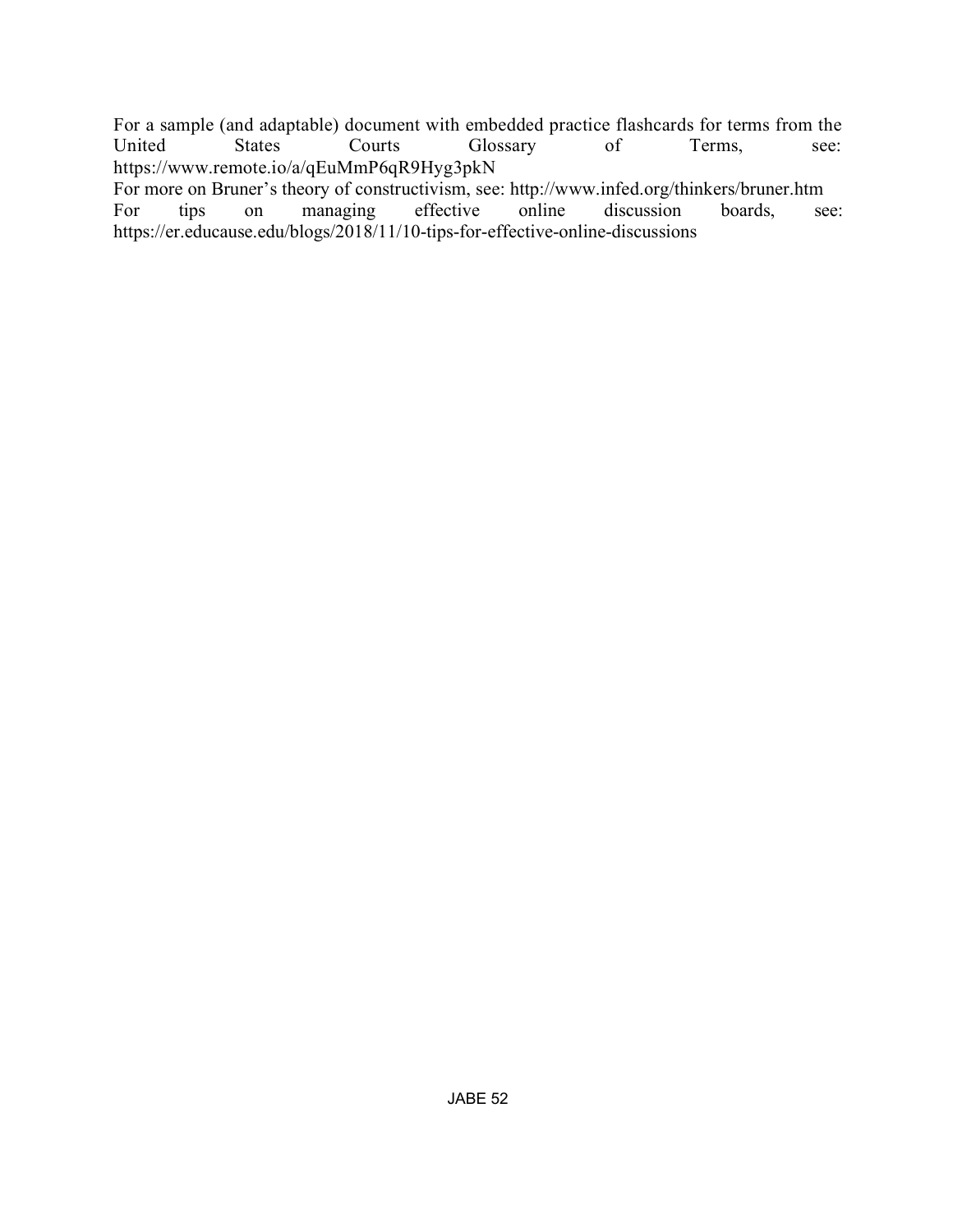#### **REFERENCES**

- Allen, I. E. & Seaman, J. (2017). *Digital Learning Compass: Distance Education Report Enrollment Report* 2017. Online Learning Survey. https://onlinelearningsurvey.com/reports/digtiallearningcompassenrollment2017.pdf
- Bettinger, E. & Long, B. T. (2009). Addressing the needs of underprepared students in higher education: Does college remediation work? *Journal of Human Resource, 44(*3), 736-771.
- Bohlin, L., Durwin, C. C., & Reese-Weber, M. (2012). *Edpsych: Modules*. McGraw-Hill Higher Education.
- Bonk, C. J. & King, K. S. (1998). Computer conferencing and collaborative writing tools: Starting a dialogue about student dialogue. In C. J. Bonk & K. S. King, (Eds.), *Electronic Collaborators: Learner Centered Technologies for Literacy, Apprenticeship, and Discourse.* (pp. 3-23). Mahwah, New Jersey: Lawrence Erlbaum Associates, Inc.
- Bruner, J. (1966). *Toward a theory of instruction*. Harvard University Press.
- Chang, M.-M. & Lan, S.-W. (2019). Exploring undergraduate efl students' perceptions and experiences of a moodle-based reciprocal teaching application. *Open Learning: The Journal of Open and Distance Learning.* DOI: 10.1080/02680513.2019.1708298
- Chou, I. C. (2016). Helping students learn in EMI courses using reciprocal teaching: A case study of a Taiwan university. *Asian Education Studies, 1*(2), 140-149
- Dove, L. R., & Bryant, N. P. (2016). Law in translation: Challenges and opportunities in teaching international students in business law and legal environment courses. *Journal of Legal Studies Education, 33*(2), 263–291.
- Englert, C. S. & Thomas, C. C. (1987). Sensitivity to text structure in reading and writing: A comparison between learning disabled and non-learning disabled students. *Learning Disability Quarterly, 10,* 93-105.
- Ertmer, P. A., & Newby, T. J. (1993). Behaviorism, cognitivism, constructivism: Comparing critical features from an instructional design perspective. *Performance Improvement Quarterly*, *6*(4), 50–70.
- Foster, E., & Rotoloni, R. (2005). *Reciprocal Teaching: General overview of theories*. In M. Orey (Ed.), Emerging perspectives on learning, teaching, and technology. Emerging Perspectives on Learning, Teaching, and Technology. http://epltt.coe.uga.edu/
- Gilbert, F. (2018). Riding the reciprocal teaching bus. A teacher's reflections on nurturing collaborative learning in a school culture obsessed by results. *Changing English, 25*:2, 146-162, DOI: 10.1080/1358684X.2018.1452606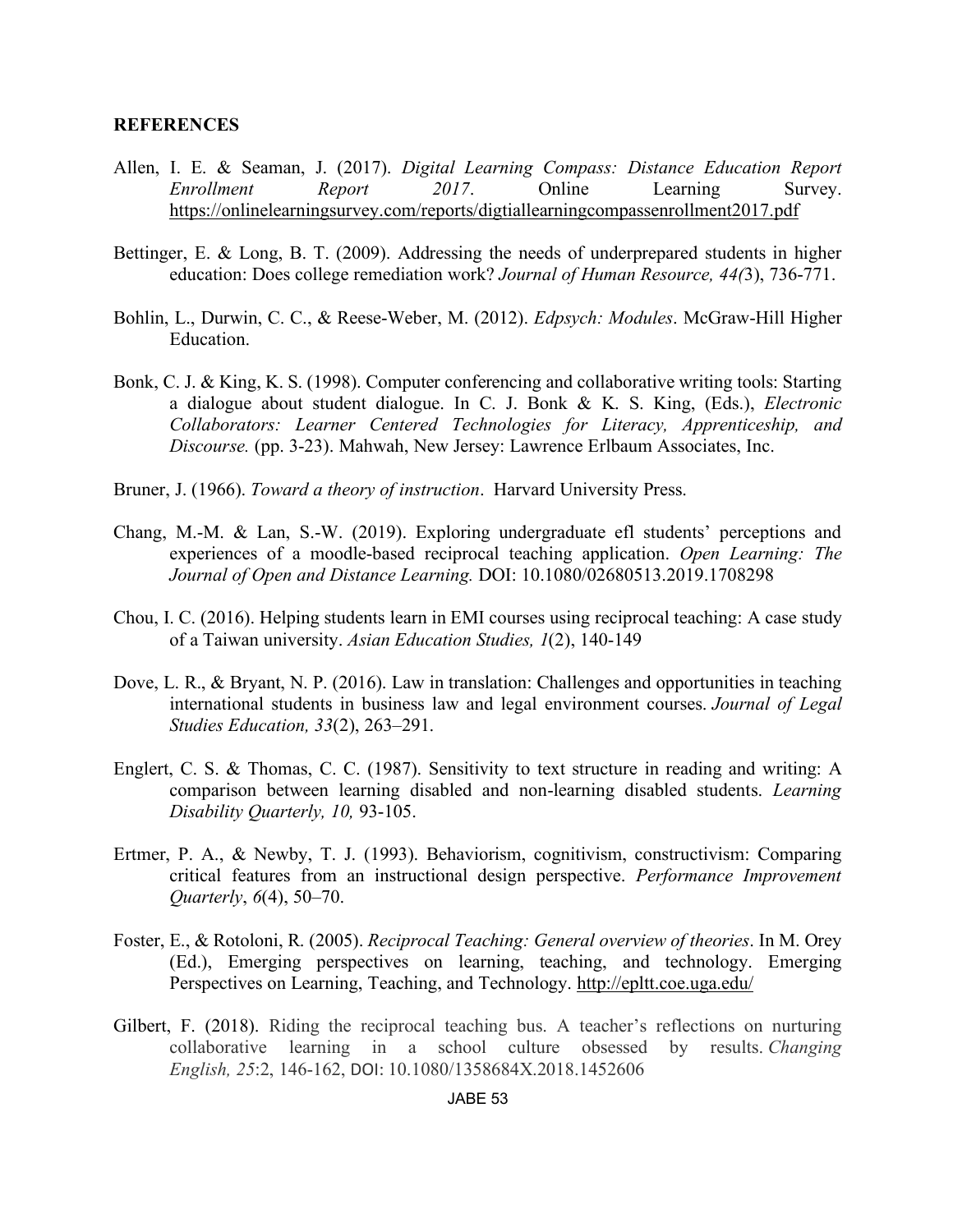- Gruenbaum, E. A. (2012). Common literacy struggles with college students: Using the reciprocal teaching technique. *Journal of College Reading and Learning, 42*(2), 110-116.
- Hashey, J. M., & Connors, D. J. (2003). Learn from our journey: Reciprocal teaching action research. *Reading Teacher, 57*(3), 224-233.
- Huang, C. T. & Yang, S. (2015). Effects of online reciprocal teaching on reading strategies, comprehension, self-efficacy, and motivation. *Journal of Educational Computing Research, 52*(3), 381-407.
- Jenkins, H. (2006). *Convergence culture: Where old and new media collide.* New York University Press.
- Kheirzadeh, S., & Tavakoli, E. (2012). The causes of reading difficulty: The perception of Iranian EFL postgraduate and under-graduate students. *Journal of Language Teaching and Research, 3*(1). https://doi.org/10.4304/jltr.3.1.147-152
- Kimble, J., & Prokop, J. A., Jr. (2014). Strike three for legalese. *Michigan Bar Journal, 93*(3), 40– 43.
- Koksal, I. (2020). The rise of online learning. Forbes. https://www.forbes.com/sites/ilkerkoksal/2020/05/02/the-rise-of-onlinelearning/#61c6dd6972f3
- Lee, E., & Hannafin, M. J. (2016). A design framework for enhancing engagement in studentcentered learning: Own it, learn it, and share it. *Educational Technology Research and Development, 64*(4), 707–734. https://doi-org.ezproxy.snhu.edu/10.1007/s11423-015- 9422-5
- Locke, J. (1690). Second treatise of civil government. Marxists. https://www.marxists.org/reference/subject/politics/locke/ch06.htm
- May, D. (2014). Using scaffolding to improve student learning in legal environment courses. *Journal of Legal Studies Education, 31*(2), 233–248. https://doiorg.ezproxy.snhu.edu/10.1111/jlse.12015
- Mergel, B. (1998). Instructional design & learning theory. University of Indianapolis. https://ace.uindy.edu/access/content/group/25d1b231-afc6-47b1-b00ecf3425b39a5c/PTPP609/Module%202%20Files/Learning%20Theories%20of%20Instruct ional%20Design.pdf
- Miller, C. & Crain, S. J. (2011). Legal environment v. business law courses: A distinction without a difference? *Journal of Legal Studies Education, 28*(2), 149-174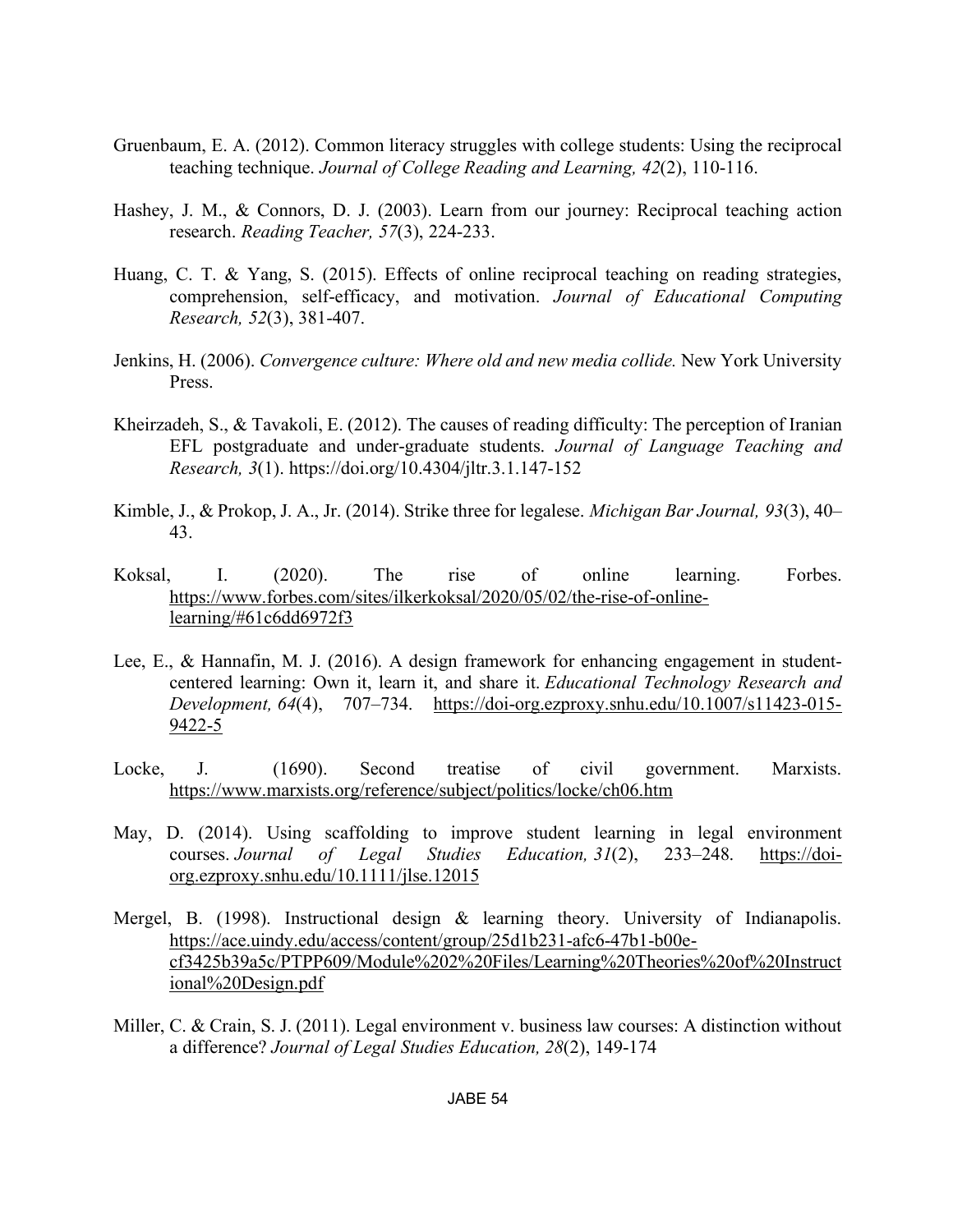- Moules, J. (2020). Business schools scramble as demand grows for online MBAs. *Financial Times*. https://www.ft.com/content/0f662ab2-4cc0-11ea-95a0-43d18ec715f5
- Mustafa, F., Assiry, S. N., Bustari, A., & Nuryasmin, R. A. (2019). The role of vocabulary elearning: Comparing the effect of reading skill training with and without vocabulary homework. *Teaching English with Technology, 19*(2), 21–43.
- O'Brien, C. N., Powers, R. E., & Wesner, T. L. (2018). Benchmarking and accreditation goals support the value of an undergraduate business law core course. *Journal of Legal Studies Education, 35*(1), 171–189.
- Oczkus, L. (n.d.). Reciprocal teaching at work: Powerful strategies and lessons for improving reading comprehension, 3rd Edition. ASCD. http://www.ascd.org/publications/books/118045/chapters/The-Fab-Four@-Reciprocal-Teaching-Strategies.aspx
- Online Education Statistics (2020). Education Data. https://educationdata.org/online-educationstatistics
- Online Learning Consortium. (2017). *New Study: Over Six Million Students Now Enrolled in Distance Education*. Online Learning Consortium. https://onlinelearningconsortium.org/news\_item/new-study-six-million-students-nowenrolled-distance-education/
- Palincsar, A. S., Brown, A. L. & Martin, S. (1987). Peer interaction in reading comprehension instruction. *Educational Psychologist,* 22(3&4): 231-253.
- Palincsar, A. S. & Brown, A. L. (1984). Reciprocal teaching of comprehension-foster and comprehension-monitoring activities. *Cognition and Instruction,* 1(2):117-175.
- Panko, M. (2002). Small group learning in online discussions: Staying in your own backyard or peering over the garden fence? Australasian Society for Computers in Learning in Tertiary Education. https://www.ascilite.org/conferences/auckland02/proceedings/papers/042.pdf
- Roberts, J. C. & Roberts, K. A. (2008). Deep reading, cost/benefit, and the construction of meaning: Enhancing reading comprehension and deep learning in sociology courses. *Teaching Sociology, 36*(2), 125-140.
- Sanchez, C. A., Wiley, J., & Goldman, S. R. (2006). Teaching students to evaluate source reliability during internet research tasks. In *Proceedings of the 7th international conference on learning sciences* (pp 662-666). Bloomington, IN: International Society of the Learning **Sciences**

Schwartz, M. A. (2017a). Legal writing: Legalese, please. *Probate and Property, 31*(6), 55–59.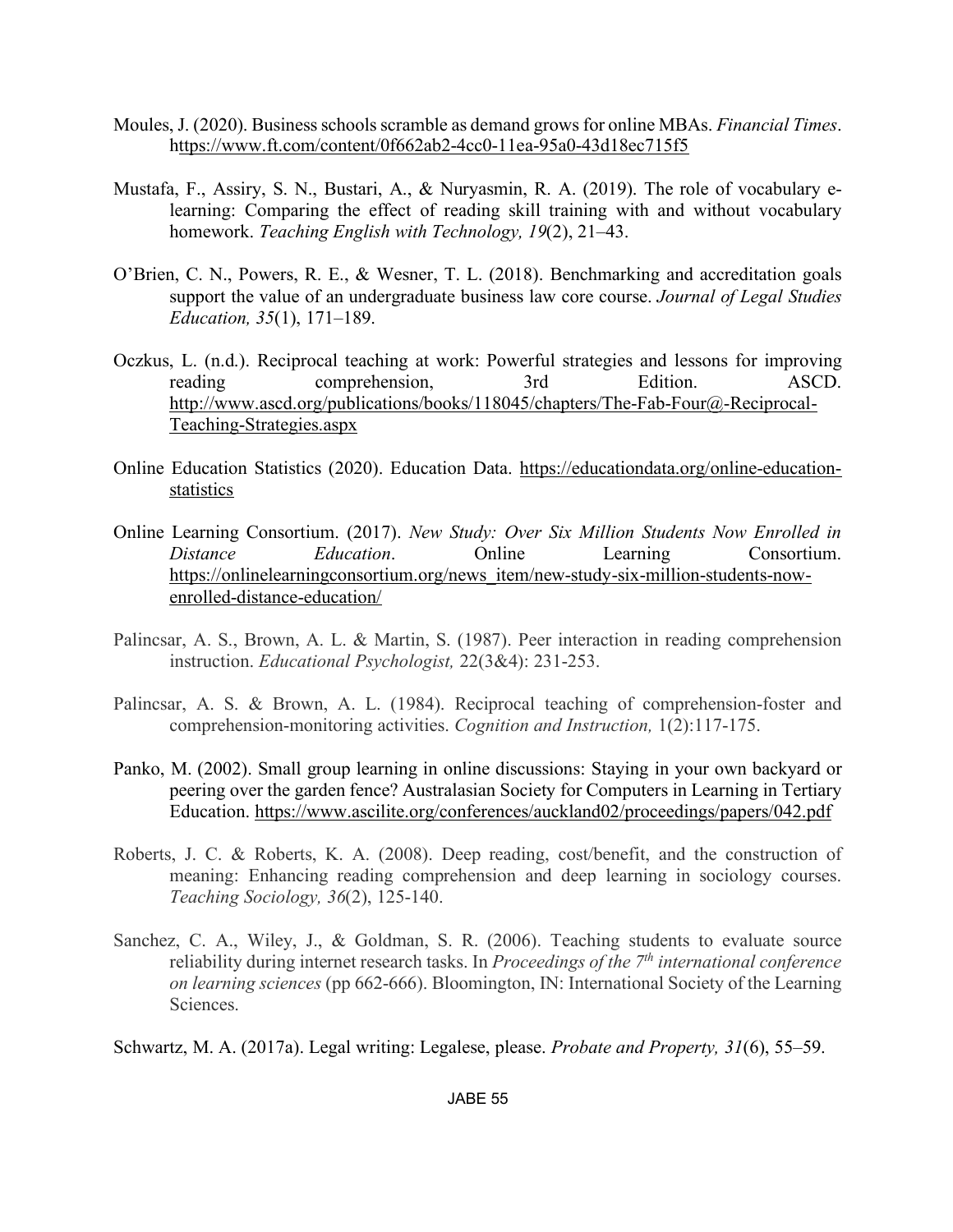Schwartz, M. A. (2017b). Do you speak legalese. *Florida Bar Journal, 91*(4), 57–59.

- Seaman, J. E., Allen, I. E., & Seaman, J. (2018). Grade increase, tracking distance education in the United States. ERIC. Institute of Education Sciences. https://files.eric.ed.gov/fulltext/ED580852.pdf
- Snowman, J., & McCown, R. (2015). *Psychology applied to teaching* (14th ed.). Cengage Learning.
- Snyder, T. D., Tan, A. G., & Hoffman, C. M. (2004). *Digest of education statistics 2003* (NCES 2005-025). U.S. Department of Education, National Center for Education Statistics. Washington, D.C.: U.S. Government Printing Office.
- Takala, M. (2006). The effects of reciprocal teaching on reading comprehension in mainstream and special (SLI) education. *Scandinavian Journal of Education Research, 50*(5), 559-576.
- Tseng, S. S. & Yeh, H. C. (2018). Integrating reciprocal teaching in an online environment with an annotation feature to enhance low-achieving students' English reading comprehension. *Interactive Learning Environments. 26*(6), 789-802.
- Understanding Legal Terminology (n.d.). Civil War Era NC. https://cwnc.omeka.chass.ncsu.edu/exhibits/show/legal-documents-primarysource/understanding-legal-terminolog/understanding-legal-terminolog
- Vygotsky, L. S. (1978) Vygotsky, mind in society: The development of higher psychological processes. Cambridge, MA: Harvard University Press.
- Winograd, P. (1984). Strategic difficulties in summarizing texts. *Reading Research Quarterly, 19*(4), 404-425.
- Zuhra. (2015). Senior high school students' difficulties in reading comprehension. *English Education Journal, 6*(3), 430-441.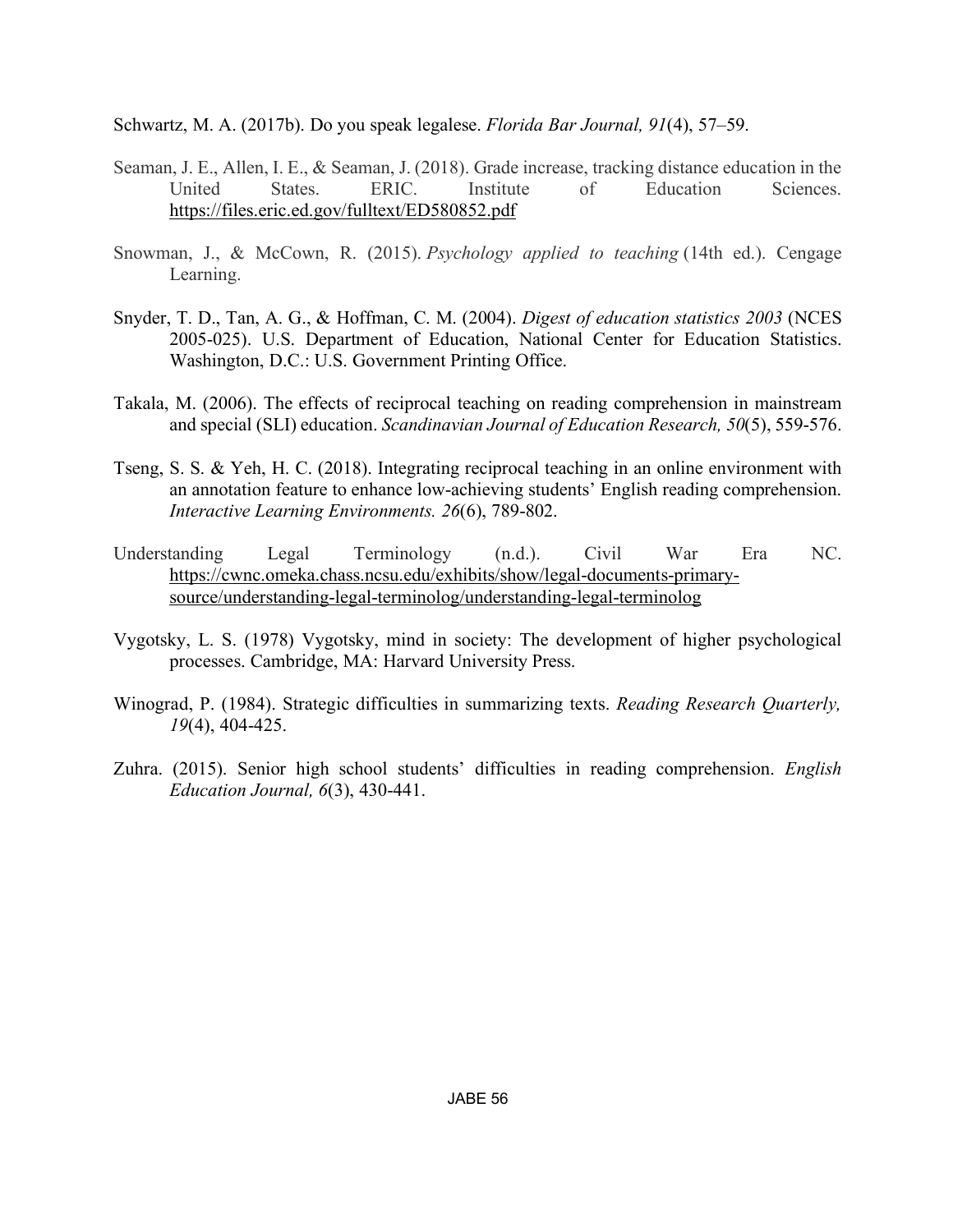# **THE EVOLUTION OF HUMAN RESOURCE DEVELOPMENT: STRATEGIC HRD TO TRANSFORM ORGANIZATIONS INTO HIGH-PERFORMANCE ORGANIZATIONS**

Katherine N. Yamamoto, DBA Eastern Oregon University yamamok@eou.edu

Salvador G. Villegas, DBA Northern State University Sal.villegas@northern.edu

# **ABSTRACT**

This study surveys the evolution of human resource management (HRM) and human resource development (HRD). An exploration of the foundational and essential literature discusses how HRM and HRD aim to enhance organizational performance to develop and train employees. It then explores the issues and trends of HRM in today's global business climate, workplace environment, strategic hiring, and how the organizations use the HRD strategies to develop themselves into high-performance organizations (HPO).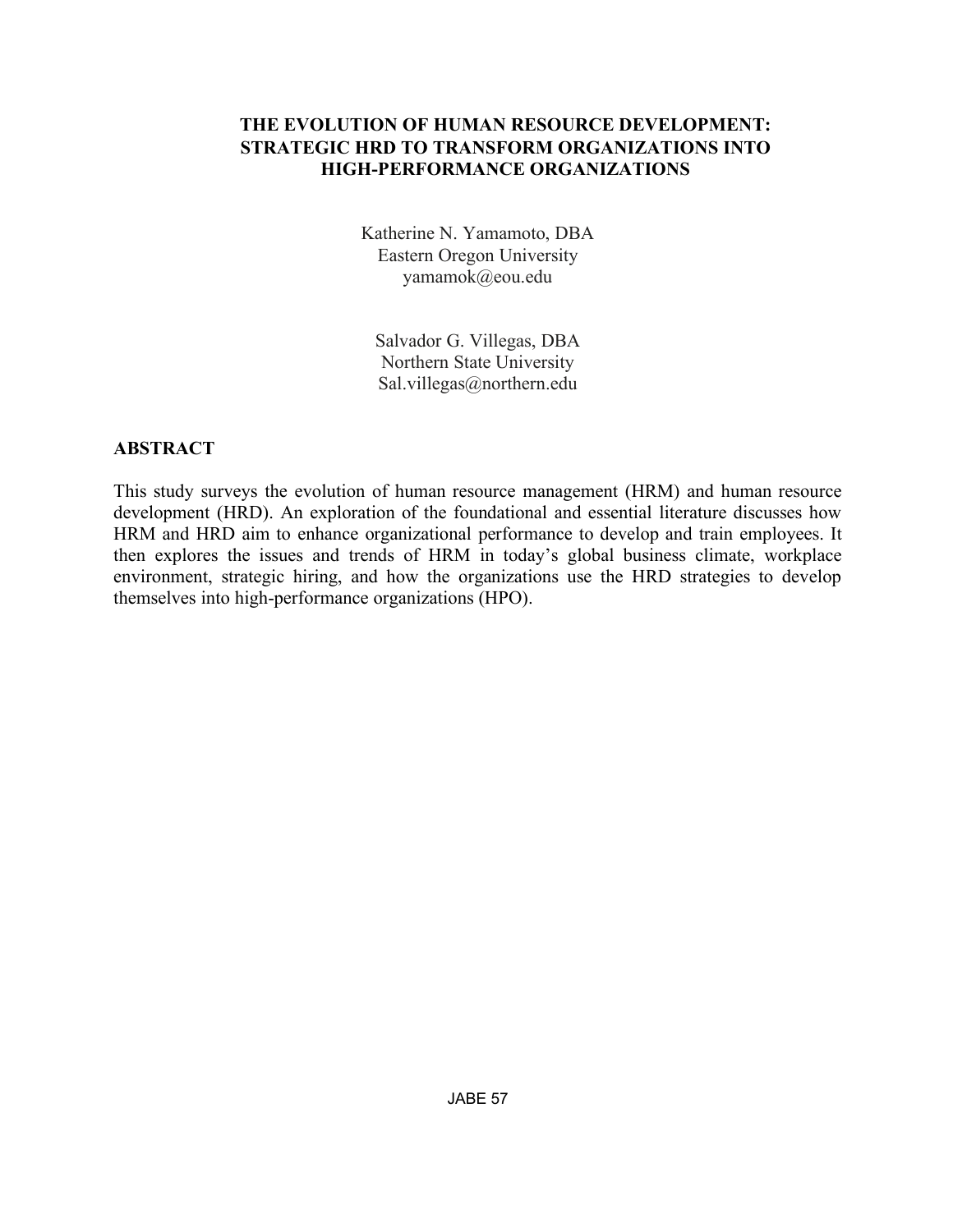#### **INTRODUCTION**

The role of effective employee management is critical for enhancing organizational performance of every business across the globe. Every business organization, small to large, engages in some aspect of human resources (HR). Human resource management (HRM) is focused on the well-being of organizational employees, compensation, creating a safe & healthy work environment while focused on production. HRM is also intently focused on identifying/recruiting candidates, hiring, training, and overall employee development (Gilley et al., 2009). Strategically, HRM also communicates and serves the interests of both employees and the company as a marketdriven entity in for-profit as well as in non-profit organizations (Mathis et al., 2016).

HRM is about understanding and managing an organization's human capital and its business operations with the goal of high performance (High Performance Organization Center, 2020; Gilley et al., 2009). According to Reed (2017), HRM is influenced by internal and external factors. Internal factors that influence an organization's HRM are organizational culture, business strategy, nature of operations, skills of the available workforce, and the role of HR (Reed, 2017). External factors that influence an organization's HRM are the labor market, competitive forces, regulatory climate, industry best practices, and academic theories (Reed, 2017). HRM covers organizational development, individual development, human capital management, human resource development, labor relations, legal compliance, benefits, compensation, recruiting, retention, termination, diversity, HR information system, training, and workplace safety (Nkomo et al., 2010; Reed, 2017).

Within a small business, the owner often takes the role of an HR manager and supervises HR functions of the company including hiring, payroll, documentation, and employee training (Reed, 2017). Larger companies deal with the same HR issues but tend to have specific HR professionals to directly handle all HR functions. Generally, HR specialists need to know many areas of HR rather than one aspect of HR to meet organizational needs (Lay, 2013; Reed, 2017).

Today, organizations recognize that hiring motivated and capable employees is critical for business success (Kouzes & Posner, 2012). The workforce reflects the human intellectual capital, which allows organizations to stay competitive among their peers (Friedman, 2015). Over the years, the scope of HRM has become more diverse and complex. Now, HR involves strategically meeting staffing needs, providing effective and individualized training, complying with federal and state regulations, enforcing policies, and providing benefits that protect employees (Stanford, 2015).

The theoretical transformation of HR to HRD seeks to create a human-centric approach that allows for organizational effectiveness through investment in learning (Reed, 2017; Sheehan et al., 2013), sustained creativity and innovation (Loewenberger, 2013), an increase in competitive readiness, renewed capacity, and a rise in profitability (Gilley, et. al., 2009). The current understanding of HRD is not solely focused on a singular aspect or attribute, but rather creates a holistic employee driven strategy. This theoretical foundation directly creates organizational success through human resources focused efforts. Even as human resources practitioners operate in a fluid and ever-changing landscape (Arcichvili, 2012), research on this topic continues to show the power of this framework when allowed to grow effectively and to its full potential (Ruona & Gibson, 2004).

As argued by past researchers, being sensitive to the workers' needs is the greatest benefit of the business organization (Blanchard & Spencer, 2015). As an HR professional, one's task is to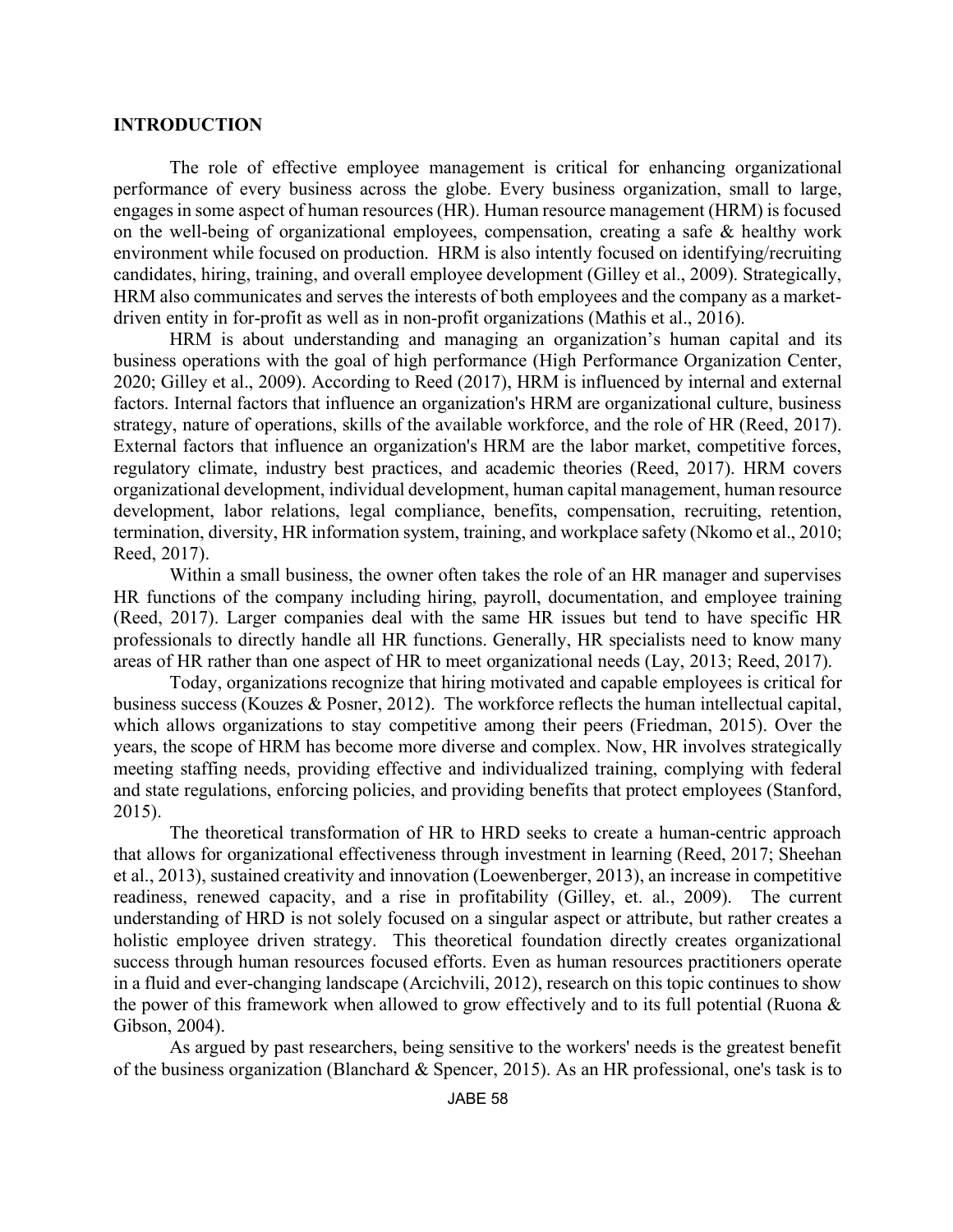pay attention to the policies and practices in the organization that affects the motivation and safety of employees, who are assets to the company. HRM is a term used for the evaluation, decisionmaking, process, and activities that would meet the requirements of employees and aid the performance of the organization (Gilley et al., 2009). This study explores what encompasses the role of HRM, how it has evolved into human resource development (HRD), and the practical implications to business leaders. This essay then discusses important HR issues relating to developing into high-performance organizations (HPO).

### **HISTORY OF HUMAN RESOURCE MANAGEMENT**

Extant literature on this topic offers various definitions of HRM (Huselid, 2011). Initially, HRM was defined as the management of individuals within the organization based on the framework presented in Drucker's theory (Drucker, 1985). The second is Strauss and Sayles' theories based on employee management (Jennings, 1961), third is Thatcher's method of control (Guest, 1990). Another is Ulrich's theory based on economic research (Hayton et al., 2011). However, the history of HRM started long before these definitions of HRM were published. For example, the Ancient Chinese organized people into specific groups to form armies; their specific actions displayed successful practices of HRM such as management, training, and the transfer of knowledge in an organized manner (Hayton et al., 2011).

During the Industrial Revolution, factories developed people management to increase productivity and output (Northouse, 2018; Wren & Bedeian, 2017). Fast and inexpensive mass production became popular in many industries. Production plants forced workers to labor long hours, and the workforce became exhausted resulting in large production inefficiencies (Northouse, 2018; Wren & Bedeian, 2017). Businesses began to understand that employee satisfaction and motivation directly results in more efficient work output. It was with this realization that factories started to care about human relations and workplace safety (Reed, 2017; Wren & Bedeian, 2017). During the 20th century, most organizations started personnel management to deal with regulatory compliance in protecting workers' rights and safety. After World War II, more personnel development and training programs were introduced to businesses. Additionally, trade unions developed to protect workers' interests (Reed, 2017; Society for Human Resource Management, 2009).

The introduction of modern HRM started in the 1970s (Reed, 2017). Technological development allowed multinational corporations (MNCs) to grow and globalization became the trend. HRM methods began to influence globalized workforces and evolve managerial behavior across cultures. HR stated to deal with complex information systems and problem-solving relating to employee information available to HR professionals. As businesses continue to operate in a global marketplace, there is a critical need for organizational leaders to understand that employees come from diverse cultural backgrounds (Reed, 2017). Organizational culture cannot continue to be rigid nor myopic, but rather it must support employees with diverse nationalities within the organization. Global HRM procedures need to produce diverse employees who can perform at expected levels (Reed, 2017; Society for Human Resource Management, 2009).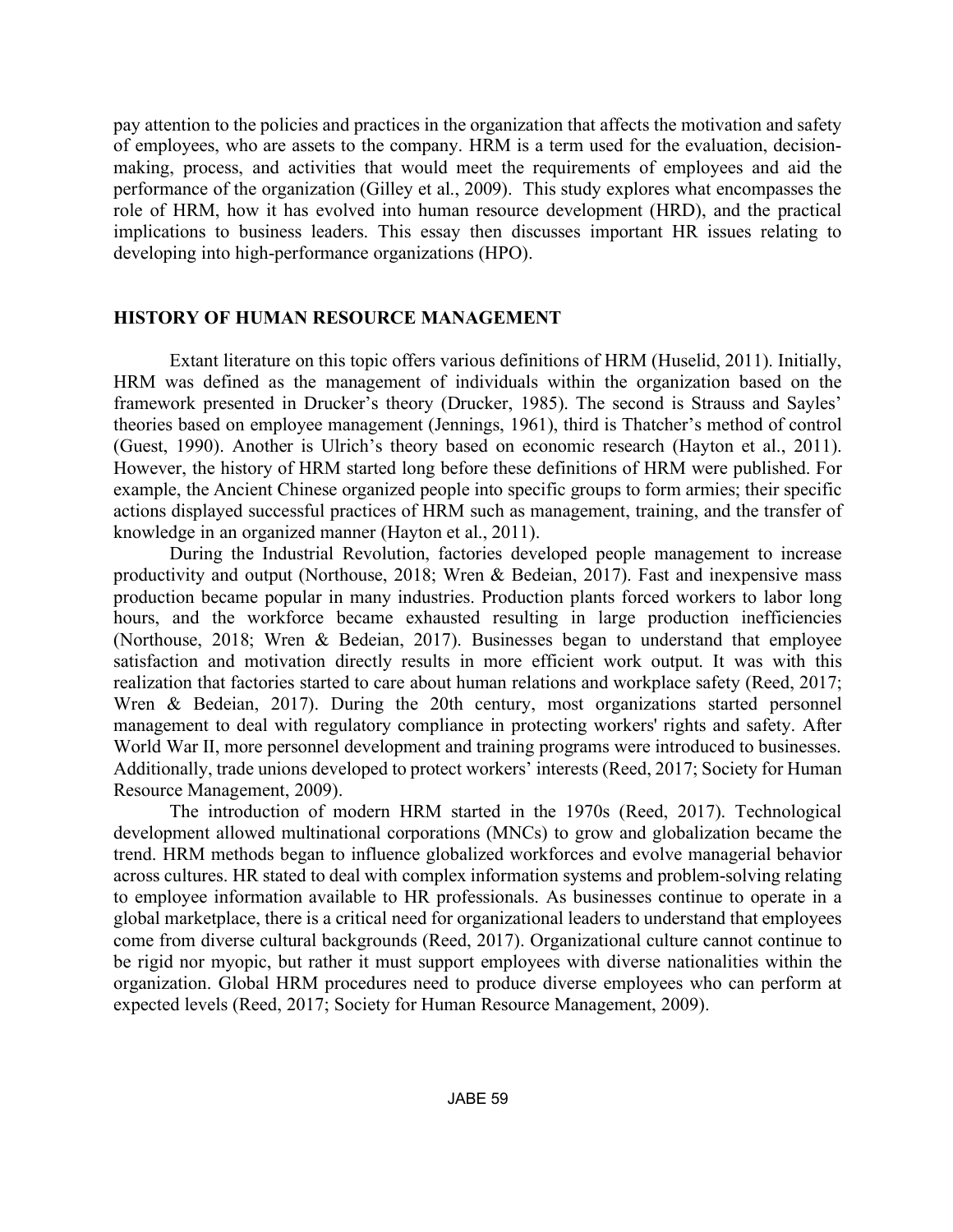#### **CURRENT ISSUES IN HUMAN RESOURCE MANAGEMENT**

Every organization, regardless of size, location, and goals, needs to manage human resource issues. These issues include everything related to the people side of operating an organization. Included within the scope of HRM are the specific duties of recruiting talent, hiring procedures, training, development, and compensation. Once a candidate becomes an employee, the role of HRM is there to provide employees with a safe, healthy, and productive work environment with open communication. Most importantly, organizations are faced with the ultimate challenge of finding a balance between how to best serve the needs of employees and how to optimally serve the global needs of the organization.

#### **Legal Issues**

There are numerous local, state, and federal regulations that will make it illegal to discriminate based on race, religion, age, disability, gender, marital status, etc (Russ-Eft, 2000). Some nations, like the United States, specifically prohibit discrimination based on sexual orientation. Organizations need to make their hiring decisions based on the ability to do the task (Reed, 2017). Pregnancies are considered short-term disability (Reed, 2017). Organizations should not take, for example, pregnancy, into the promotion or hiring decisions. The prohibition against discrimination extends not only to intentional behavior but may also cover unintentional actions (Armstrong & Mitchell, 2008; Reed, 2017). When HR decisions are being made, seeking legal advice is recommended.

Laws to protect workers' interests have been passed and implemented. Examples of these legal regulations include the Equal Pay Act, Title VII of the Civil Rights Act, the Age Discrimination in Employment Act, etc. Organizations today have policies that explain what sexual harassment is and the penalties for violating such policies. The organizations are responsible for reinforcing employees to understand that sexual harassment is not tolerated (Armstrong & Mitchell, 2008; Bolman & Deal, 2013; Friedman, 2015; Gilley et al., 2009; Kouzes & Posner, 2012; Lay, 2013; Manroop et al., 2014; Mathis et al., 2016; Nkomo et al., 2010).

### **Strategic Staffing**

Traditional ideas of hiring the best people to fill a vacant position have been updated to more complex and dynamic notions. As HR practitioners are operating in a constantly changing and hard to predict environment (Arcichvili, 2012), the need to adopt an agile framework for employment selection has emerged which is comprehensive, coordinated, and dynamic (Ruona & Gibson, 2004). Strategic HR has taken on this challenge to analyze the requirements of the organization and the conditions of the global market to select employees which will ultimately provide an organization with a competitive advantage (Ruona & Gibson, 2004). Strategic HR hiring decisions require more information to assess the qualities and organizational fit of a candidate more so than traditional HR approaches. The HR information systems available to HR practitioners now use as much information as possible about candidates to identify factors that could affect the productivity and efficiency of organizational performance in the long-term (Bassi, 2011; Blunt, 1990; Chermack & Kasshanna, 2007).

Traditional and current strategic hiring practices have five major/distinct differences from one another. First, while traditional staffing tries to fill a job position, strategic staffing considers task duties that are focused on business goals to optimally enhance an organization's competitive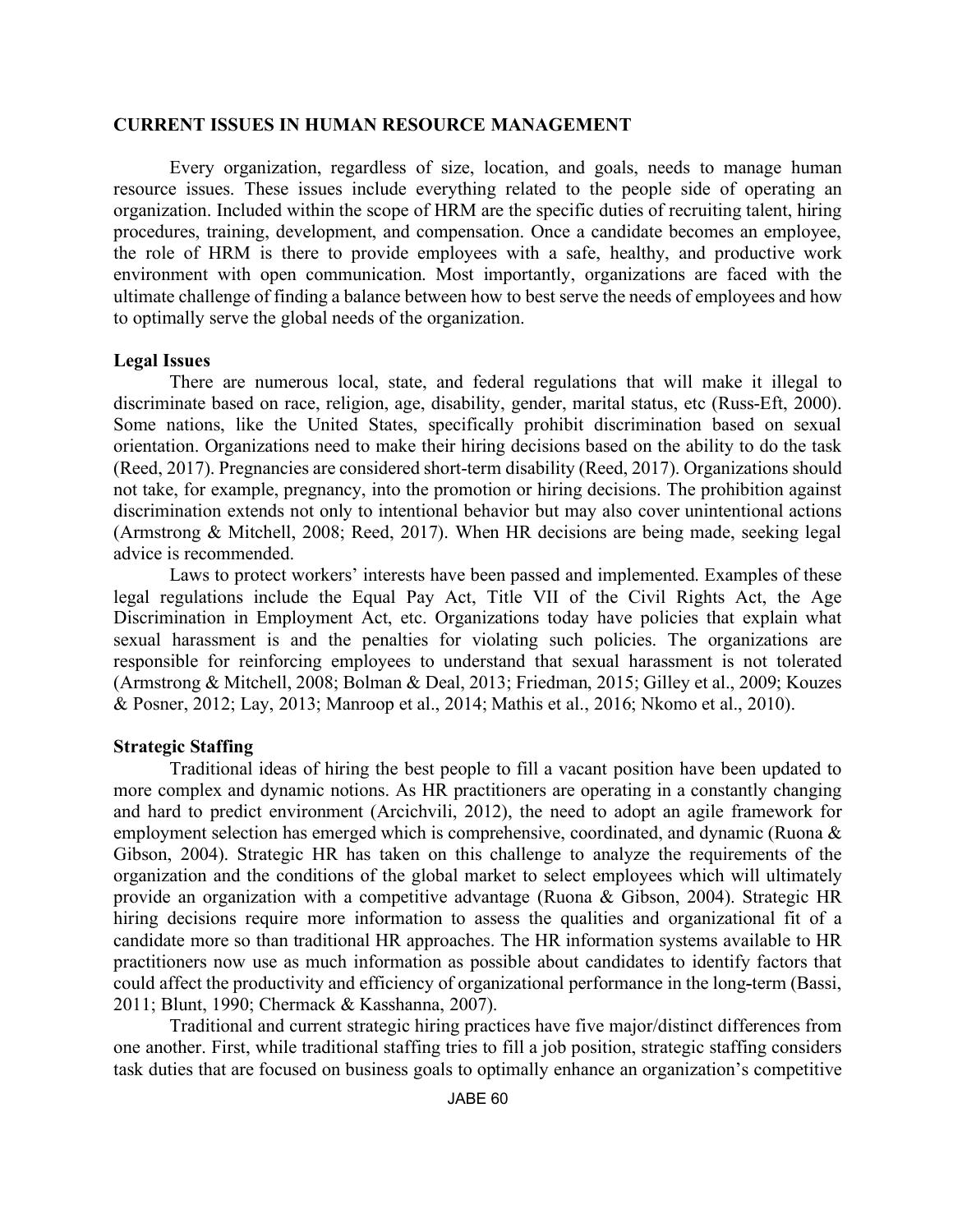advantage (Reed, 2017). Second, traditional staffing practices created job descriptions for a position, but strategic staffing analyzes the competencies needed to produce maximized performance in any task (Reed, 2017). Third, traditional staffing aims to find an individual who best fits the job while strategic hiring determines the combination of both internal and external resources that can optimize the tasks that need to be accomplished (Reed, 2017). Fourth, while traditional HR looks for technical competence, strategic staffing looks for candidates who are technically qualified and able to carry forward the organization's values and objectives (Reed, 2017). Lastly, traditional hiring decisions are primarily the results of an interview, whereas strategic staffing views the results of an interview as only one of many sets of tools available to make the best hiring selection for both the candidate and the organization (Bassi, 2011; Kuchinke, 2013; Reed, 2017).

Strategic hiring decision-making considers multiple factors of future organizational performance. For example, some questions that HR managers ask are: "what are the most important priorities that the organization is dealing with, and how can it best stay competitive?" "what are the trends in this competitive industry?" "what are the organization's long-term strategic goals?", etc. Strategic HRM emerged intending to increase efficiency in globalized competition with hiring being the central focus. Improved strategies for attracting, retaining, and developing talents; methods such as balance scorecards to evaluate the workforce, and stress the contribution of strategic HRM to create organizational competitive advantage (Bassi, 2011; Kuchinke, 2013; Reed, 2017). Within the dynamics of hiring the right employee for the position, past researchers have postulated that a primary function of human resources is to function as the ethical gatekeepers of an organization (Villegas et al., 2019).

#### **Workplace Environment**

What do organizations need to do to be recognized as an employee-friendly workplace in the current globalized competitive market? Levering and Moskowitz (2000) gave the illustration of American companies who are dedicated to quality improvement extends to not just their goods and services they offer but also to the employee working environment as well. The six areas postulated by these researchers measure the quality of the workplace through 1) pay and benefits, 2) advancement opportunities, 3) job security, 4) supportive organizational culture, 5) openness and fairness, and 6) organizational values and motivation (Levering & Moskowitz, 2000). Levering and Moskowitz (2000) introduced the idea of how to create an employee-friendly workplace which is both healthy and productive.

Organizations known for employee friendly HRM policies have adopted the idea that their people are valuable assets and need to be treated as such (Levering & Moskowitz, 2000). The step that organizations take to integrate this value into their daily business practices varies from one organization to another. Organizations may not always take human concerns over business practices, but it means that the wellness of employees is regularly taken into consideration when organizations are making financial decisions (Levering & Moskowitz, 2000).

There are very few organizations that guarantee lifetime employment in the marketplace today, but organizations that place value on employees' wellbeing look at layoffs as a last resort, not an immediate response to an economic downturn (Levering & Moskowitz, 2000; Reed, 2017). For instance, Steelcase, a Michigan based furniture company experienced sales dip in the 1990s, it was forced to terminate over 1,000 employees. But before they took this step, the organization cut the salaries of executives and froze pay increases for the entire organization. It can be seen from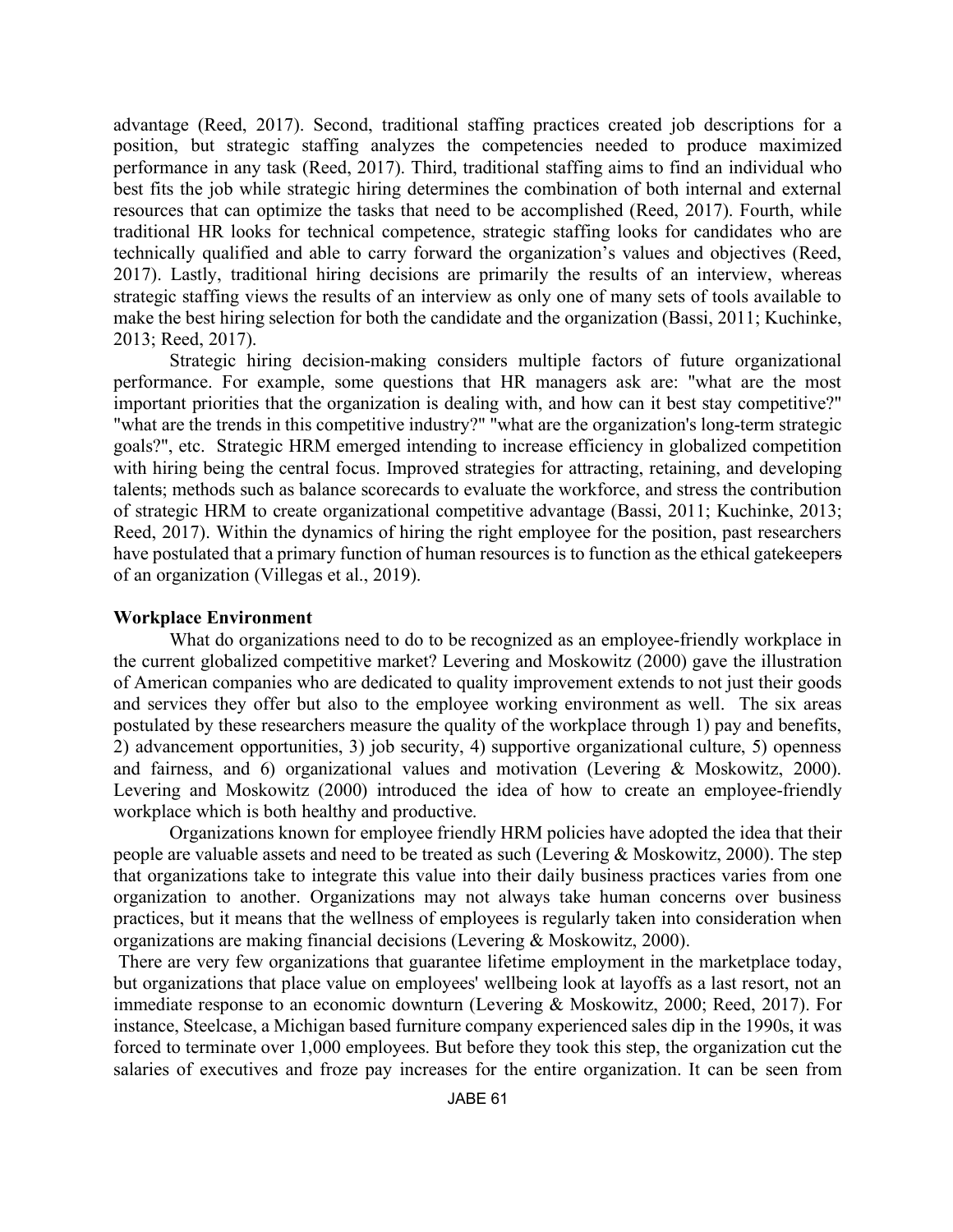Steelcase's example that the company showed a reasonable commitment to its employees' job security (Levering & Moskowitz, 2000).

Organizations are now required to provide a safe work environment by both federal and state regulations (Reed, 2017). However, many employee-friendly organizations have created work facilities and introduced policies that exceed the legal requirement. A Wisconsin mail-order business, Lands' End, invested in an employee recreation center with a gym with exercise equipment, and a swimming pool (Levering & Moskowitz, 2000). Merck and Company, in New Jersey, created a convenience store, on-site automatic teller machines for employees, and cafeterias that provide after-hours food service to provide comfort while they are working overtime (Levering & Moskowitz, 2000). These organizations embody the idea that an organization's human capital (employee) is the greatest asset of the company (Fulmer & Ployhart, 2013).

Now, several organizations are committed to the idea of providing a balance between work and home (Reed, 2017). HRM policies do differ from one organization to another, but they recognize the challenges for raising a family with work responsibilities. The benefits of these organizations may even provide allowances for childcare and eldercare (Levering & Moskowitz, 2000). Some organizations realize that the unknown in the business environment increases employees' stress and thus they do not perform optimally due to an unpredictable future (Reed, 2017). The traditional idea of keeping employees in the dark about organizational performance is being gradually replaced with more open communication with employees. Organizations increasingly practice transparency by sharing financial matters with employees and even providing employees the opportunity to collaborate with management on problem-solving (Werner, 2014).

Most organizations aim to highly perform through organizational and strategic use of their resources. One of the important organizational resources is its human capital, which can be used effectively to lead organizations into high performance organizations (HPO) (High Performance Organization Center, 2020). A characteristic of a high-performance organization (HPO) is its ability to adapt and quickly address both consumers' as well as employees' needs (High Performance Organization Center, 2020) while instilling strong cooperation & relationships between organizational units (de Waal, 2007).

One example of organizations addressing employees' work needs is through providing alternative work arrangements. Alternative work arrangements include condensed work week, flexible work schedules, homeworking, part-time job-sharing, and lasting part-time work arrangements (Reed, 2017). As the access to information is available using high-speed internet networks, many organizations can offer alternative work arrangements (Huselid, 2011). These arrangements allow employees to manage their schedules. According to a survey, nearly 85 percent of American organizations offer some type of alternative work arrangement, and it is estimated that more businesses now offer flexible work schedules (Cappelli, 2016; O'Bannon, 2016). This is done so that organizations give employees some degree of control over their work schedules, and this will allow flexibility to take care of personal responsibilities unrelated to work. The reasoning behind alternative work arrangements is that by allowing employees to deal with personal responsibilities, they will be more productive at work, and less likely to change jobs when competitors offer more money (Cappelli, 2016).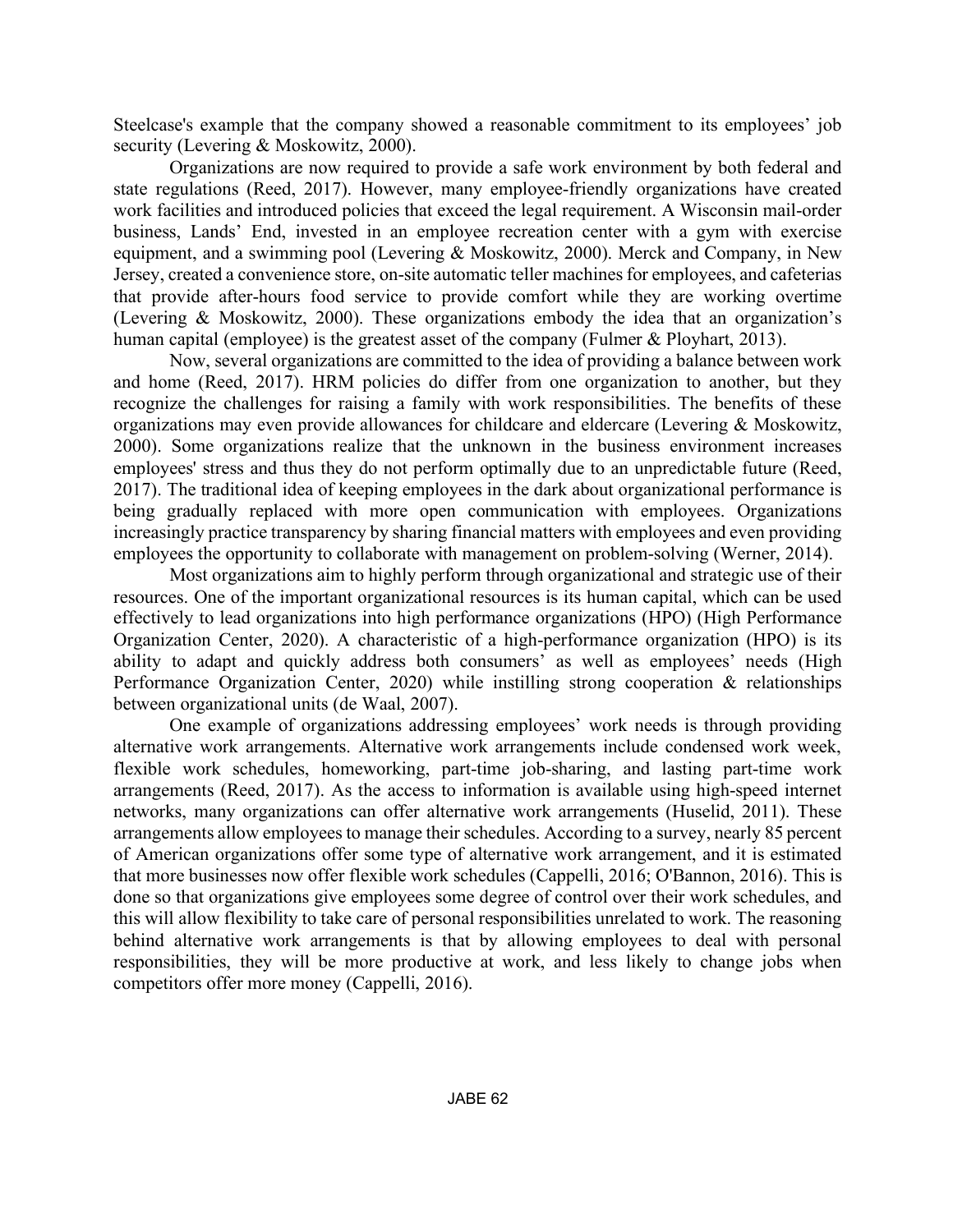### **HUMAN RESOURCE DEVELOPMENT WITHIN HRM**

Where Senge (1990) theorized the need for entities to grow into learning organizations, HRD takes things a step further through a dynamic process used to improve organizational productivity and performance. This practice aims to continually enhance the development of the organization and simultaneously develop the careers of employees (Gilley et al., 2009). HRD designs learning for employees and assesses the process, programs, employees, and evaluates the impact of skill development within the organization (Reed, 2017). HRD then implements how such factors influence organizational productivity and effectiveness. HRD also provides performance evaluations of employees and promotes the development of their careers (Gilley et al., 2009; Reed, 2017).

## **Employee Performance**

Developing and implementing an organized performance evaluation process frequently creates additional work for supervisors (Reed, 2017). The performance evaluation also places pressure on employees by forcing them to set goals and adhere to behaviors needed to achieve these goals (Kuchinke, 2013; Werner, 2014). One challenge of the performance evaluation process is that it puts both employees and managers into a potentially uncomfortable situation as managers are required to give evaluations that employees may not enjoy receiving (Gilley et al., 2009; Reed, 2017). It can be difficult for many managers to be clear and constructive when they conduct performance appraisal meetings when and if they are forced to give negative feedback or news to employees (Kuchinke, 2013; Werner, 2014). Generally, the benefits of structured and effective performance evaluations outweigh the time, effort, and energy the process requires for both individual and organizational productivity/effectiveness (Reed, 2017).

Even with the potential for an uncomfortable situation, structured performance evaluations have benefits for the organization. They can also enhance the effectiveness of the mentoring that is already taking place between managers and employees (Gilley et al., 2009; Reed, 2017). A wellimplemented appraisal can motivate employees to improve their performance (Kuchinke, 2013; Werner, 2014). It can also provide an objective and legally defensible basis for HR decisions including compensation increases and promotions. It establishes a fair performance standard that is in keeping with company values (Armstrong & Mitchell, 2008; Nkomo et al., 2010). These processes also motivate employees to improve their skills so that they can make more contribution to organizational success (Gilley et al., 2009; Reed, 2017).

A performance evaluation process aims to establish a systematic way to evaluate employee performance and provide constructive feedback to employees (Kuchinke, 2013; Werner, 2014). It sets up measurement systems, performance standards, documentation procedures, and deciding how to communicate to employees. Commonly used performance evaluation methods are management by objectives, critical incidents reporting, essay appraisals, rating checklists, and behaviorally anchored rating scales (Mathis et al., 2016; Reed, 2017). The extent to which employees are involved in establishing performance criteria, how performance is rated, the amount of time and effort required to evaluate employee performance can vary (Lay, 2013; Mathis et al., 2016; Nkomo et al., 2010).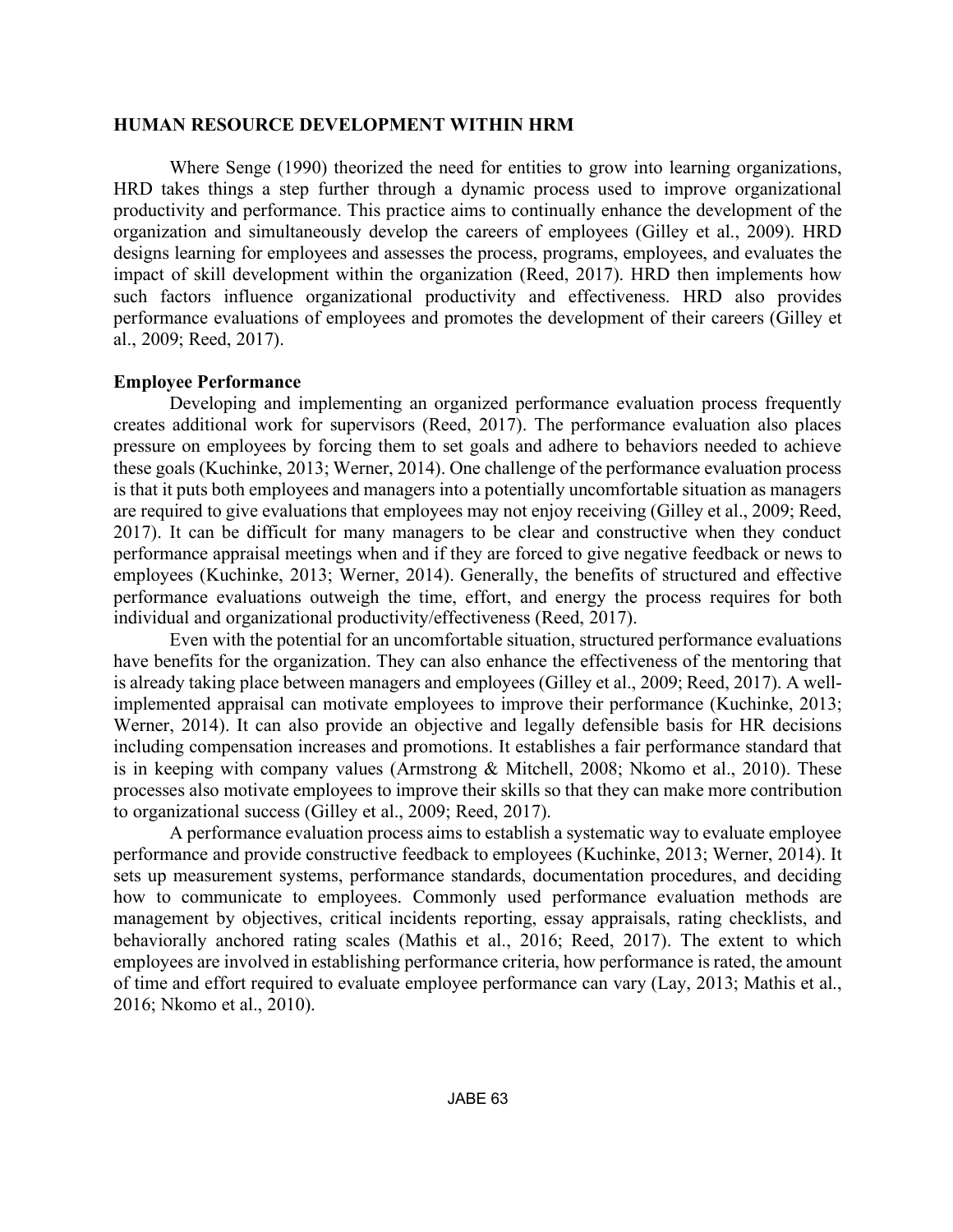#### **Training and Professional Development**

One important question an HR professional should ask when one considers HRD is this: What do you do when you develop your employee, and then they leave (Reed, 2017)? Another question to ask is: What do you do when you do not develop your employees properly and they stay (Reed, 2017)? Not addressing the various needs of employees can result in poor performance of both individual employees as well as negatively impact organizational performance. Organizations that want to remain competitive in the market need to engage in organizational development (OD) initiatives to address the changes in the dynamic marketplace (Reed, 2017).

HRD is the part of HRM, which deals with developing employees so that they have the skills and knowledge they need to perform their jobs both now and, in the future, (Reed, 2017). HRD is concerned with HR competencies of employees through talent management and OD interventions are performed where appropriate to continue to develop HR competencies (Reed, 2017). This concept moves past the administrative roles of HRM and focuses intently on knowledge transfer, and the application of learning at both individual and organizational levels (Gilley et al., 2009).

It would be ideal if every employee an organization hires onboarded with all the information needed to do complete their work, possess the required skills for success, and had the necessary experience needed to perform their assignments perfectly. This is not reality, however. To maintain a competitive advantage, organizations need their employees to keep learning and continually improve to make contributions to organizational performance (Schachter, 2017). Employee training and development involves a broad range of educational activities (Gilley et al., 2009; Reed, 2017). These trainings may not be built into job functions but are specifically aimed to produce positive improvements in how employees work. These learning activities can range from video learning, attending workshops, to formal education paid for by the organization (Reed, 2017). The overall aim of training and development is to accomplish organizational goals most cost-effectively and efficiently possible (Bassi, 2011; Gilley et al., 2009; Reed, 2017).

The goals that underline training practices in most organizations are becoming increasingly linked with other HR functions such as hiring, promotions, and such, are in line with the organizations' strategic objectives (Gilley et al., 2009; Reed, 2017). Rosen and Berger (1992) suggested that training in organizations traditionally has been peripheral to routine operations and planning. Small organizations usually viewed it as a luxury and not as a necessity. Due to organizations not prioritizing learning and training in the past, the budgets for training in many organizations increased or decreased depending on their bottom line at that time (Rosen & Berger, 1992). Learning and employee training is central to HRD, and should not be considered an expense, but rather an investment with a mutual benefit to both the employee and organization (Sheehan, et al, 2013).

The ability of employees to obtain the information and skills is needed to deal with the changing and dynamic complexities of the globalized market (Gilley et al., 2009; Reed, 2017). The concept of Learning Organizations describes organizations that recognize that in the current highly competitive marketplace, it is not that what employees currently know that determines an organization's success, but their ability to quickly learn and adapt to such a changing business environment (Reed, 2017; Senge, 2006).

Organizations use training to attract a competitive skilled workforce (Gilley et al., 2009; Reed, 2017). Organizations today are spending more on employee education than in the past, as traditional approaches to training have continued to transform (Blunt, 1990; Reed, 2017; Senge,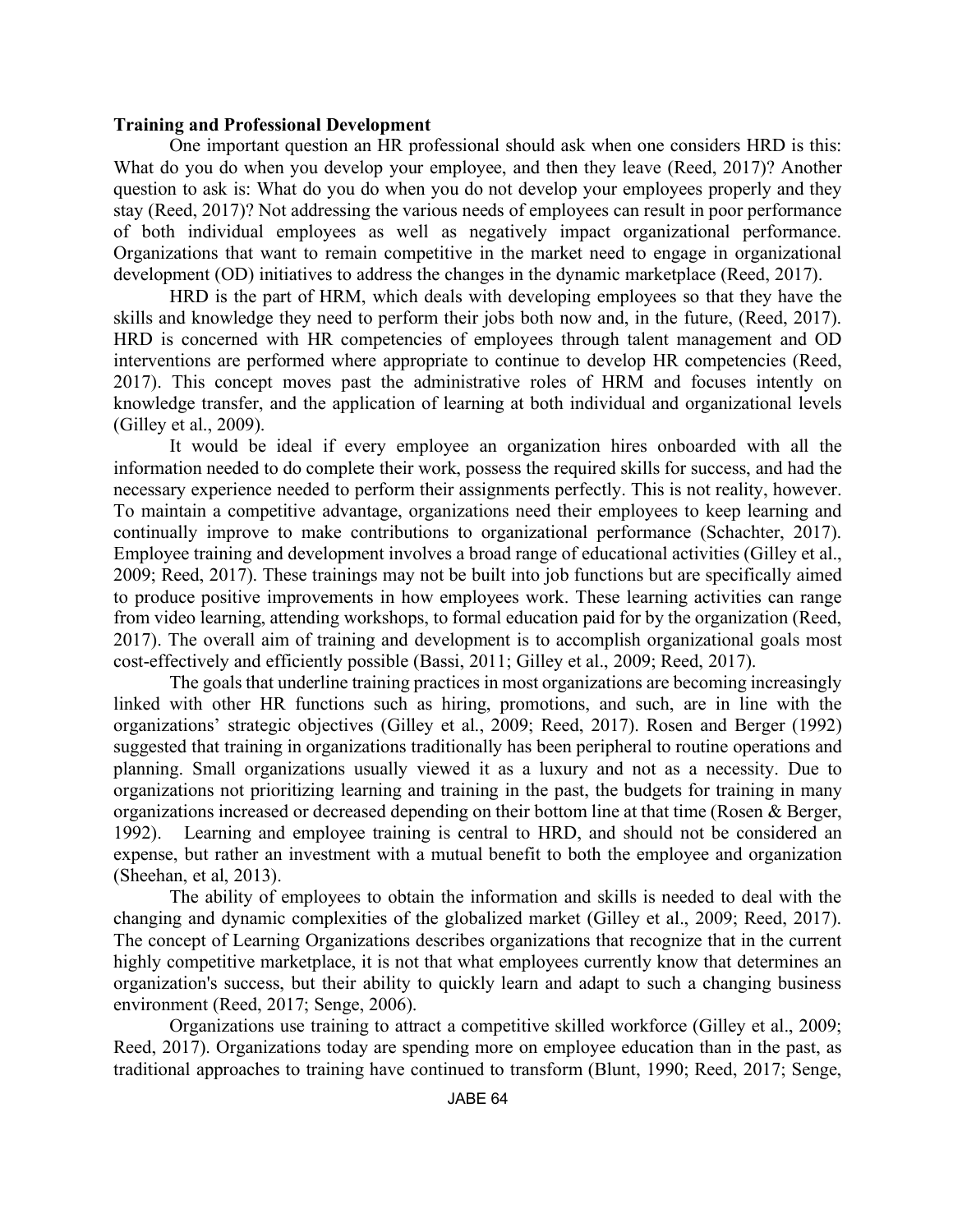2006). It used to be the case that HRD departments operated in isolation with their budget and objectives (Gilley et al., 2009; Reed, 2017). The training department would often create workshops that employees would participate in with very specific learning objectives. What is ineffective with this approach is that these trainings had little to no relationship to organizational strategy or goals (Blunt, 1990; Reed, 2017; Senge, 2006). However, organizations that are concerned with productivity and improvement are working more closely than ever with senior managers and employees themselves (Gilley et al., 2009; Reed, 2017). These organizations are verifying the skills needed to keep them competitive through the training. Training and education are no longer tangential activities to organizational strategy but are vital parts of an organization's hiring and promotions (Blunt, 1990; Senge, 2006).

What makes an organizational training program successful takes more than a well-designed curriculum and workshops (Gilley et al., 2009; Reed, 2017). A company needs an environment that is conducive to continuous development (Reed, 2017) while fostering an environment of individual growth through probing and discovery (de Waal, 2007). The momentum for such a learning environment needs to be created from the top levels of the organization. Executives and organizational leaders need to be strong advocates of employee learning and education (Reed, 2017). Several of the accepted practices seen in organizations, which are recognized for their excellent training programs include A vision that emphasizes continuous learning as a mission statement, and a clerical assistance system that makes it easy for staffs to understand about the training, a systematic evaluation that is aligned to strategic objectives and its core competencies, a tuition reimbursement policy, communication facilitation between the education department and managers, performance evaluation activities that take into account what supervisors have done to enhance individual and career development of the employees they oversee (Blunt, 1990; Reed, 2017; Senge, 2006).

To understand how much employees have learned in a workshop setting depends greatly on the subject they learned (Reed, 2017). The knowledge acquisition that takes place during training that concentrates on specific knowledge areas can be measured by giving tests before and after the session and comparing the outcomes (Reed, 2017). However, the subject matter of many training programs, for instance, leadership abilities, does not apply to this measurement approach. Determining whether a training session has had a constructive effect on actual work performance depends on the nature of training (Gilley et al., 2009; Reed, 2017). The challenge that organizations experience is that performance in most professions is influenced by variables that may have minute effects on what has been learned in the training program (Blunt, 1990; Gilley et al., 2009; Reed, 2017; Senge, 2006).

Measuring the bottom-line benefits of training is the challenge that HRM faces to build a rationale for the value of training (Reed, 2017). The effects and benefits of training cannot be directly measured by cost-benefit analysis (Gilley et al., 2009; Reed, 2017). The cost may be easy to quantify but the indirect benefits of training may lead to reduced turnover, reduced absence, reduced complaints, a less hostile and hectic workplace with fewer healthcare or workplace safety issues, and the need for less managing (Gilley et al., 2009; Reed, 2017). When an HR specialist is pressured by the administration to provide a return-on-investment (ROI) rationale for training, one must work with senior management to develop a financial measurement for those indirect benefits of training (Reed, 2017). Otherwise, the ROI will be skewed heavily to the cost side (Blunt, 1990; Senge, 2006; Reed, 2017).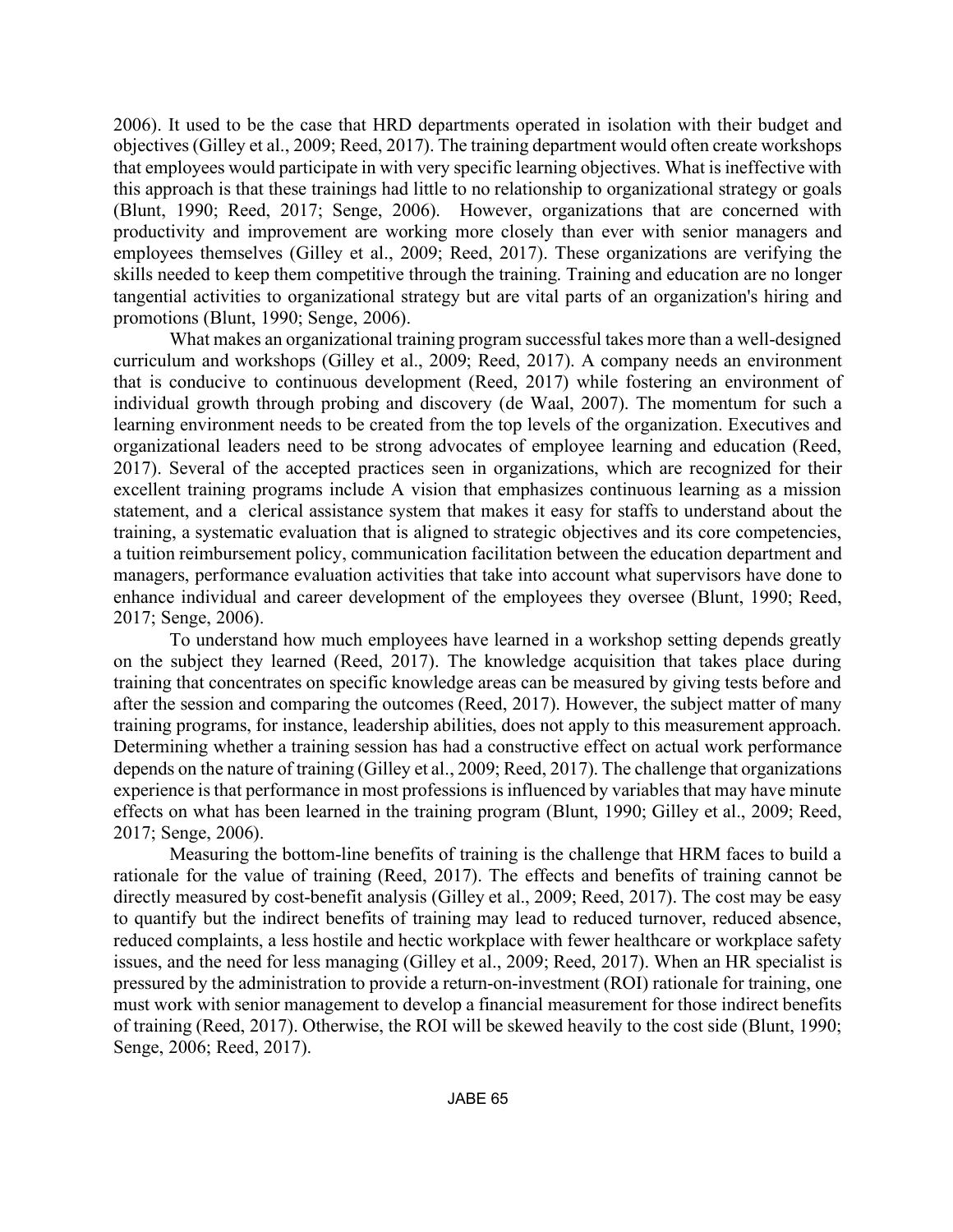## **STRATEGIC HRD IN HIGH-PERFORMANCE ORGANIZATIONS**

One needs to understand the importance of strategic HRD as well as what High-Performance Organization (HPO) means to see the synergistic influence HRD and HPO models have on one another to lead business organizations to higher efficiency, effectiveness, profitability, and productivity. Research by de Waal (2007) describes HPO as:

A High-Performance Organization is an organization that achieves financial results that are better than those of its peer group over a longer period, by being able to adapt well to changes and react to those quickly, by managing for the long term, by setting up an integrated and aligned management structure, by continuously improving its core capabilities, and by truly treating the employees as its main asset. (p. 4).

Furthermore, the High-Performance Organization Center (2020) developed an HPO framework based on extensive research, and now success factors of HPOs are validated around the word. According to the High-Performance Organization Center (2020), these five HPO success factors are as follows:

- 1. Quality of management and employees
- 2. Openness
- 3. Continuous improvement
- 4. Long-term orientation
- 5. Continuous improvement

Likewise, Thoman and Lloyd (2018) summarize these five key characteristics of an HPO as follows: a) an HPO is dynamic and adaptable to the changing business environment, b) it is committed to long-term business planning and allocates resources accordingly, c) it can integrate its functions and business units effectively, d) it focuses on continuous improvement to enhance its performance, and e) it perceives its employees as assets and treats them with respect. Moreover, HPOs frequently use Kaizen, Lean, and Six Sigma approaches to improve their processes, operations, and productivity while recognizing their employees' dedication and handwork through employee recognition programs and teambuilding efforts (Ohno & Bodek, 1988; Yamamoto et al., 2019).

Strategic utilization of HRD within HRM to develop HPOs that will thrive in the changing global business environment is what many business leaders are aiming to accomplish (High-Performance Organization Center, 2020). Organizations that are committed to being continuously improving as successful HPOs need to implement HRD initiatives strategically. Gilley et al. (2009) suggest focusing on four distinct areas of HRD to lead organizations to long-term growth and business success: a) short-term individual development of each employee, b) long-term career development of each employee, c) long-term organizational performance management, and d) long-term and continuous organizational development (OD). Strategic HRD approach often requires the implementation of change, which needs to occur continuously within HPOs. Successful HPOs are flexible and able to adapt to change from within and change around themselves (High-Performance Organization Center, 2020). Skilled HR leaders need to collaborate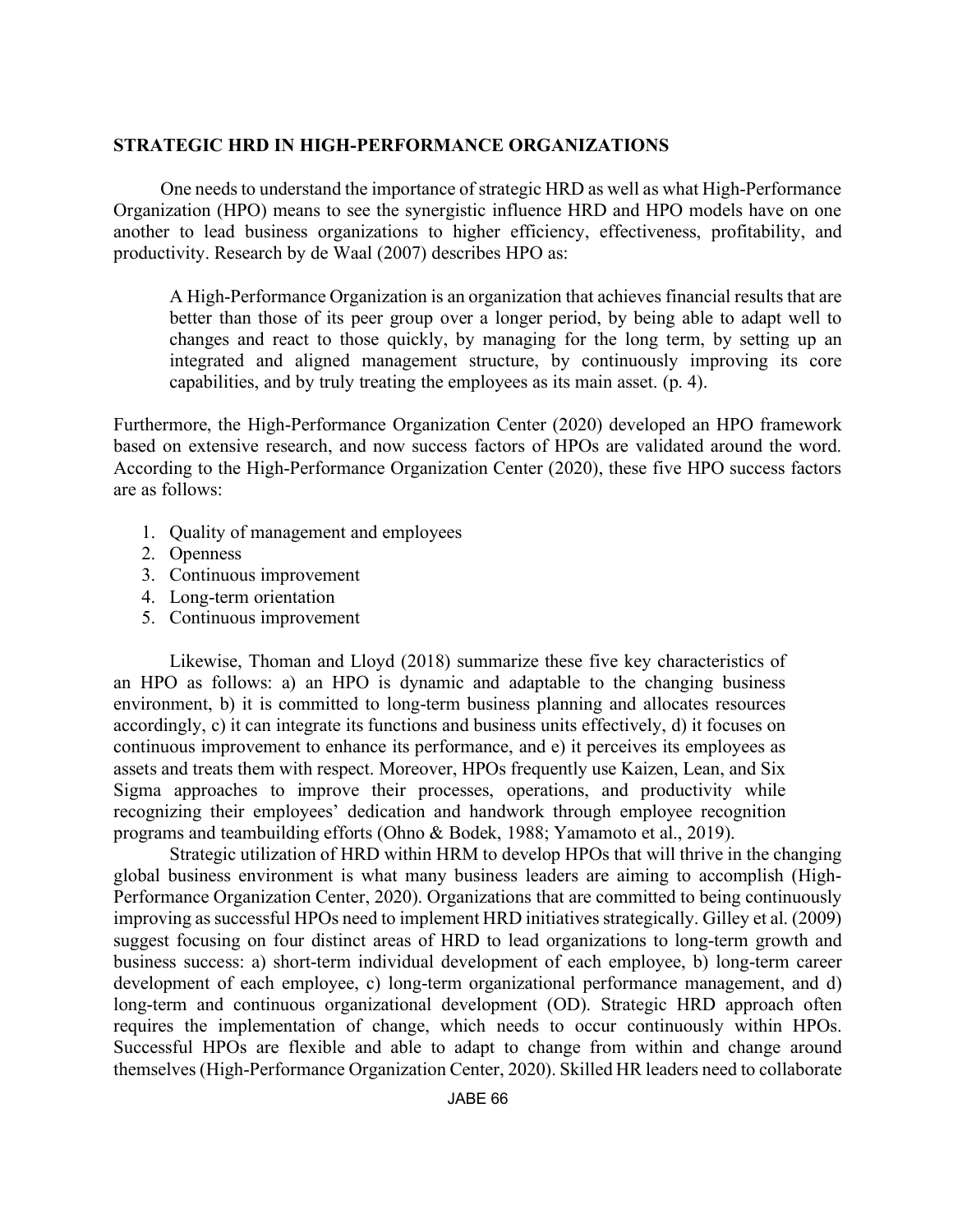and partner with executives and managers at all levels of HPOs to introduce well-planned OD interventions to guide HPOs through process changes necessary for continuous growth and improvement so they can thrive in the completive and ever-changing business environment (High-Performance Organization Center, 2020; Reed, 2017).

# **CONCLUSION**

HR professionals today face the challenge of changing demographics of the global workforce (Gilley et al., 2009; Reed, 2017). The percentage of working women with children under school age, for instance, has consistently increased for a few decades (Cappelli, 2016; Kouzes & Posner, 2012). This is a trend that helps understand why childcare support is a vastly demanded benefit (Cappelli, 2016; Kouzes & Posner, 2012; Levering & Moskowitz, 2000).

Additionally, because more people live longer now than ever, a growing number of workers are taking on the obligation of caring for their elderly parents or other family members, a trend that is a new addition to the employee benefits, such as eldercare (Cappelli, 2016; Kouzes & Posner, 2012; Levering & Moskowitz, 2000). Employees' family and personal health can influence their work performance, and now employers consider their family and personal health concerns are no longer a matter that organizations can ignore (Reed, 2017). Therefore, the HRM function itself has started to take on more operational and strategic importance for organizations than ever before.

Organizational leaders increasingly request HR specialists to help develop long-term employment approaches and to introduce and follow through on practices that help employees receive the care they need to meet the changing weight of their work (Cappelli, 2016; Reed, 2017). Competitive market environments in many industries have never been stronger (Reed, 2017). Organizations are now facing the challenge of satisfying the requirements of their customers more efficiently without raising prices (Bassi, 2011; Reed, 2017).

Advancements in technology created more convenience, but also more stress (High Performance Organization Center, 2020). Technology alone cannot be a solution to the overload that many people experience in their jobs (Bassi, 2011). We need to understand technology well enough to put it into strategic and effective use to ultimately lessen the pressure that organizations and employees experience. The principal asset of an organization is its people (Fulmer & Polyhart, 2013; Gilley et al., 2009). HRM is no longer an administrative function in business, but rather a strategic differentiator in the current global business environment (Reed, 2017). HRM needs to function to support employees receive the development and training that they need to best use advanced technology effectively on their jobs. As organizations implement HRD processes, they must be willing and able to accept change, and in this case, change means learning (High Performance Organization Center, 2020; Reed, 2017; Schein, 1996).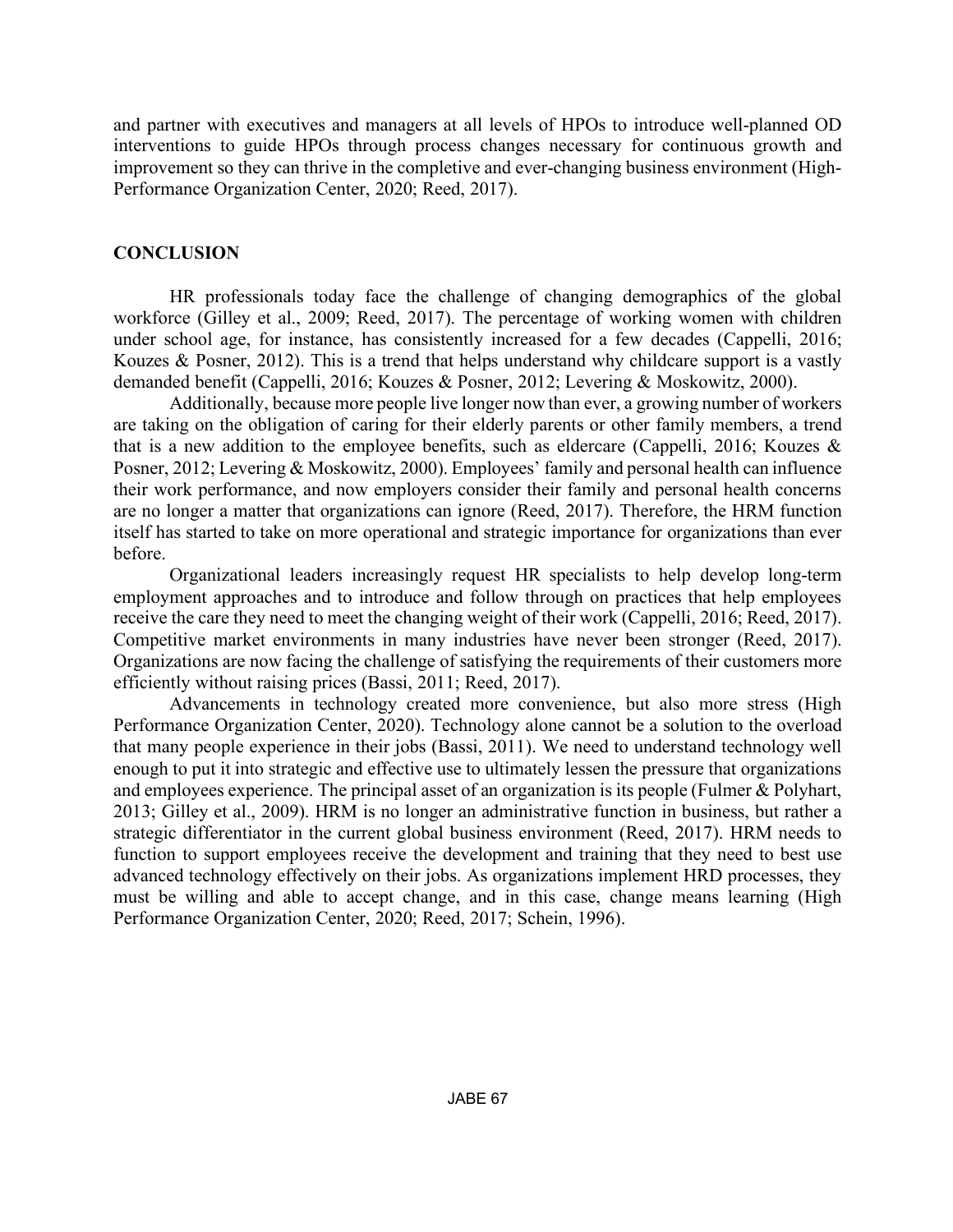### **REFERENCES**

- Arcichvili, A. (2012). HRD, the science of the artificial. *Human Resource Development International*, *15*(3), 265–267.
- Armstrong, S., & Mitchell, B. (2008). *The essential HR handbook: A quick and handy resource for any manager or HR Professional.* (1st ed.). Career Press.
- Bassi, L. (2011). Raging debates in HR analytics. *People & Strategy, 34*(2), 14–18.
- Blunt, P. (1990). Recent developments in human resource management: the good, the bad, and the ugly. *International Journal of Human Resource Management, 1*(1), 45–59.
- Blanchard, K., & Spencer, M. D. J. (2015). *The new one-minute manager*. (1st ed.). William Morrow.
- Bolman, L. G., & Deal, T. E. (2013). *Reframing organizations: Artistry, choice, and leadership.* (5th ed.). Jossey-Bass.
- Cappelli, P. (2016). Staying ahead in the new employment context. *IESE Insight,* (31), 32–39.
- Chermack, T. J., & Kasshanna, B. K. (2007). The use and misuse of SWOT analysis and implications for HRD professionals. *Human Resource Development International, 10*(4).
- de Waal, A. (2007). The characteristics of a high-performance organization. *Business Strategy Series*, 8(3), 1-10.
- Drucker, P. F. (1985). How to make people decisions. *Harvard Business Review, 63*(4), 22–25. Gilley, J., Eggland, S., & Maycunich, A. (2009). *Principles of human resource development.* (2nd ed.). Basic Books.
- Guest, D. E. (1990). Have British workers been working harder in Thatcher's Britain? A reconsideration of the concept of effort. *British Journal of Industrial Relations, 28*(3), 293– 312.
- Friedman, R. (2015). *The best place to work: The art and science of creating an extraordinary workplace.* (2nd ed.). Tarcher Perigee.
- Fulmer, I. S., & Ployhart, R. E. (2014). "Our most important asset": A multidisciplinary/multilevel review of human capital valuation for research and practice. *Journal of Management*, 40(1), 161–192. https//doi.org/10.1177/0149206313511271
- Hayton, J. C., Piperopoulos, P., & Welbourne, T. M. (2011). Celebrating 50 years: 50 years of knowledge sharing: Learning from a field moving forward. *Human Resource Management, 50*(6), 697–714.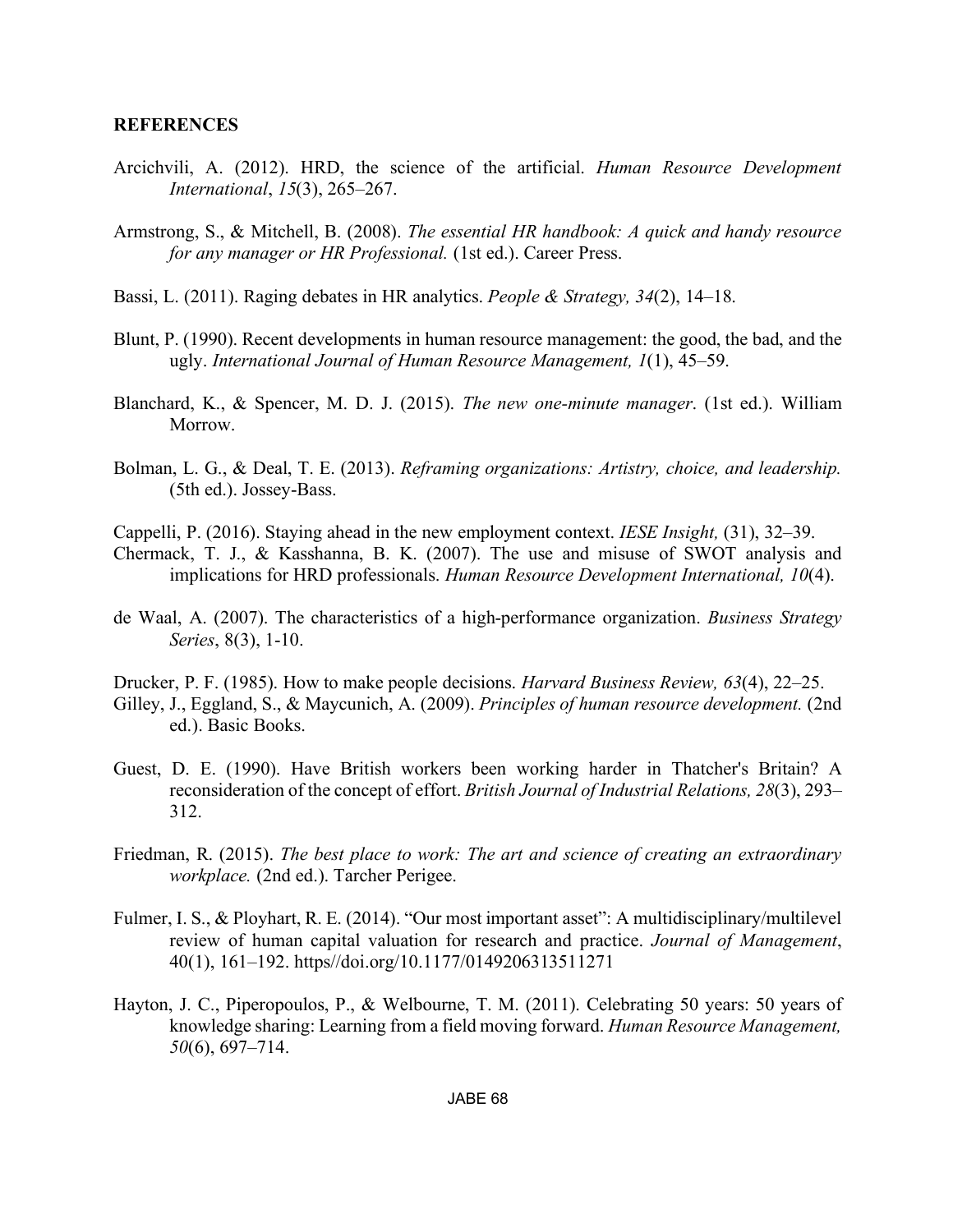- High Performance Organization Center. (2020). *The characteristics of a high-performance organization*. https://www.hpocenter.com/scientific-studie/the-characteristics-of-a-highperformance-organization/
- Huselid, M. A. (2011). Celebrating 50 years: Looking back and looking forward: 50 years of Human Resource Management. *Human Resource Management, 50*(3), 309–312.
- Jennings, E. E. (1961). Personnel: The human problems of management. *ILR Review, 14*(3), 490– 491.
- Levering, R., & Moskowitz, M. (2000). *The 100 Best companies to work for in America*.Plume.
- Kouzes, J. M., & Posner, B. Z. (2012). *The leadership challenge: How to make extraordinary things happen in organizations.* (5th ed.). Jossey-Bass.
- Kuchinke, K. P. (2013). HRD as design science. *Human Resource Development International, 16(*4), 369–373.
- Lay, D. (2013). *Lean HR.* CreateSpace Independent Publishing Platform.
- Loewenberger, P. (2013). The role of HRD in stimulating, supporting, and sustaining creativity and innovation. *Human Resource Development Review*, *12*(4), 422–455.
- Manroop, L., Singh, P., & Ezzedeen, S. (2014). Human resource systems and ethical climates: A resource-based perspective. *Human Resource Management, 53*(5), 795–816.
- Mathis, R. L., Jackson, J. H., Valentine, S. R., & Meglich, P. (2016). *Human resource management*. (15th ed.). South-Western College Publications.
- Nkomo, S. M., Fottler, M. D., & McAfee, R. B. (2010). *Human resource management applications: Cases, exercises, incidents, and skill builders.* (7th ed.). South-Western Cengage Learning.
- Northouse, P. G. (2018). *Leadership: Theory and practice* (8th ed.). Sage Publications.
- O'Bannon, I. M. (2016). What drives workplace happiness? *CPA Practice Advisor, 26,* 28–28.
- Ohno, T. & Bodek, N. (1988). *Toyota production system: Beyond large-scale production.* (1st ed.). Productivity Press.
- Reed, S. M. (2017). *A guide to the human resource body of knowledge.* (1st ed.). Wiley.
- Rosen, R. H., & Berger, L. (1992). *The healthy company: Eight strategies to develop people, productivity, and profits.* (1st ed.). Tarcher.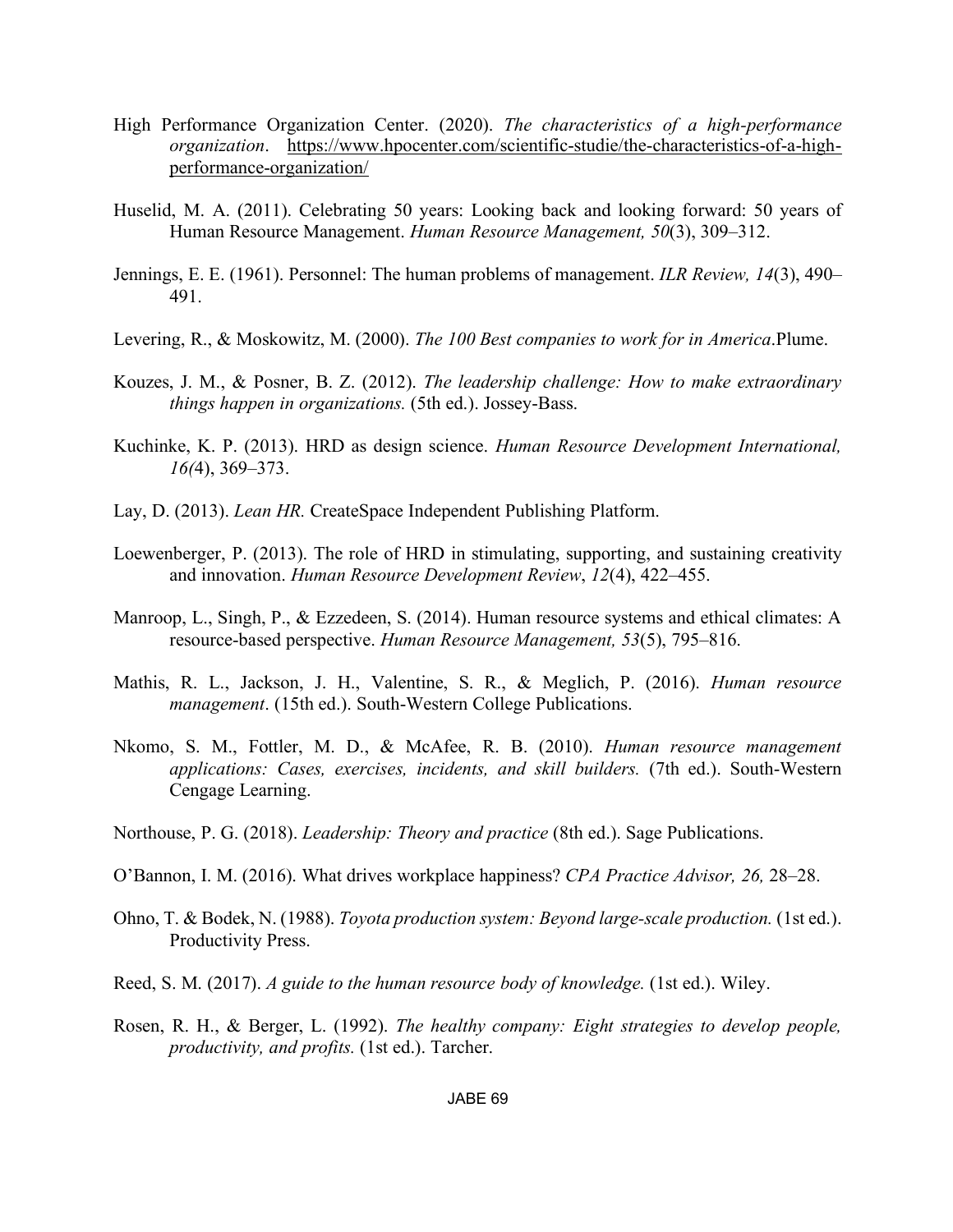- Ruona, W. E. A., & Gibson, S. K. (2004). The making of Twenty-First Century HR: An analysis of the convergence of HRM, HRD, and OD. *Human Resource Management*, *43*(1), 49–66.
- Russ-Eft, D. F. (2000). A case for case studies on HRD ethics and integrity. *Human Resource Development Quarterly, 11*(2), 101–103.
- Schein, E. H. (1996). Kurt Lewin's change theory in the field and in the classroom: Notes toward a model of managed learning. *Systems Practice*, *9*(1), 21.
- Senge, P. M. (2006). *The fifth discipline: The art & practice of the learning organization.* (2nd ed.). Doubleday.
- Sheehan, M., N. Garavan, T., & Carbery, R. (2013). Innovation and human resource development (HRD). *European Journal of Training and Development*, *38*(1/2), 2–14.
- Society for Human Resource Management. (2009). *A history of human resource: SHRM's 60-year journey*. Society for Human Resource Management.
- Stanford, N. (2015). Guide to organization design: Creating high-performing and adaptable enterprises. (2nd ed.). *The Economist*.
- Thoman, D. & Lloyd, R. (2018). A review of the literature on human resource development: Leveraging HR as strategic partner in the high-performance organization. *Journal of International & Interdisciplinary Business Research*, *5*(9), 147-160.
- Villegas, S., Lloyd, R. A., Tritt, A., & Vengrouskie, E. F. (2019). Human resources as ethical gatekeepers: Hiring ethics and employee selection. *Journal of Leadership, Accountability and Ethics,* 16(2).
- Werner, J. M. (2014). Human resource development  $\neq$  human resource management: So, what is it? *Human Resource Development Quarterly, 25*(2), 127–139.
- Wren, D. A., & Bedeian, A. G. (2017). *The evolution of management thought.* (7th ed.). Wiley.
- Yamamoto, K., Milstead, M., & Lloyd, R. A. (2019). A review of the development of lean manufacturing and related lean practices: The case of Toyota production system and managerial thinking. *International Management Review, 15*(2), 21-40.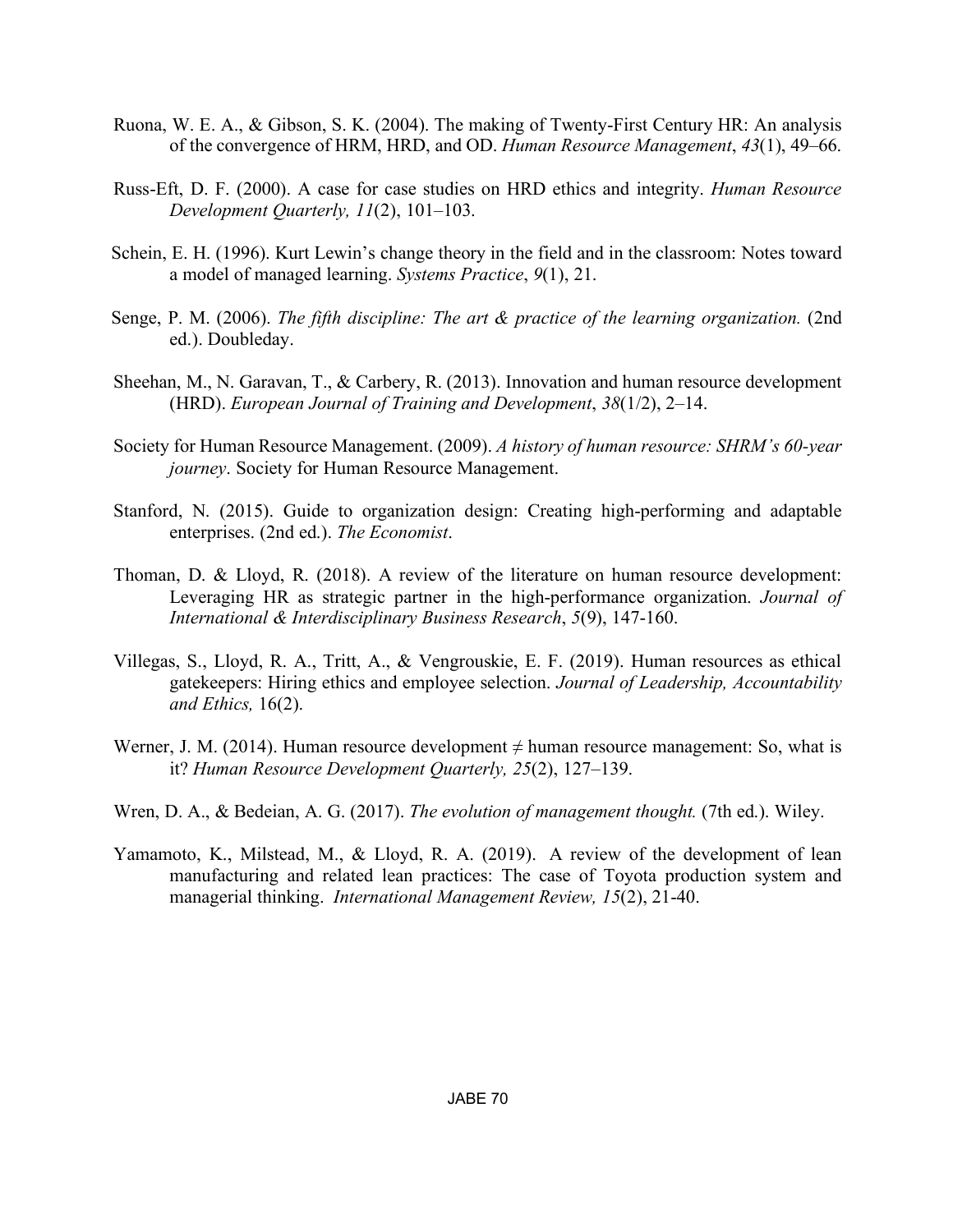## **GAME ON! USING TECHNOLOGY TOOLS TO INCREASE STUDENT ENGAGEMENT AND MOTIVATION**

Cathy Robb, Ed.D., M.S.A. Professor Oakland City University School of Business 138 Lucretia Street Oakland City, IN 47660 crobb@oak.edu

Jervaise McDaniel, Ed.D., M.S.M. Associate Professor Oakland City University School of Business 138 Lucretia Street Oakland City, IN 47660 jmcdaniel@oak.edu

# **ABSTRACT**

For today's college students, technology is an inseparable part of life. Faculty can leverage technology to be a useful tool in supporting student motivation and engagement. Motivating students to engage and participate in class are challenges common to any instructor. Providing communication options to encourage student participation is a way of enhancing formative assessment. Embracing technology in the classroom with gamification apps allows students to have fun and be motivated to engage in activities while enabling instructors to gain valuable information on student learning. This paper explores the use of gamification to increase student feedback time, engagement and motivation using two free platforms: Kahoot! and Flipgrid.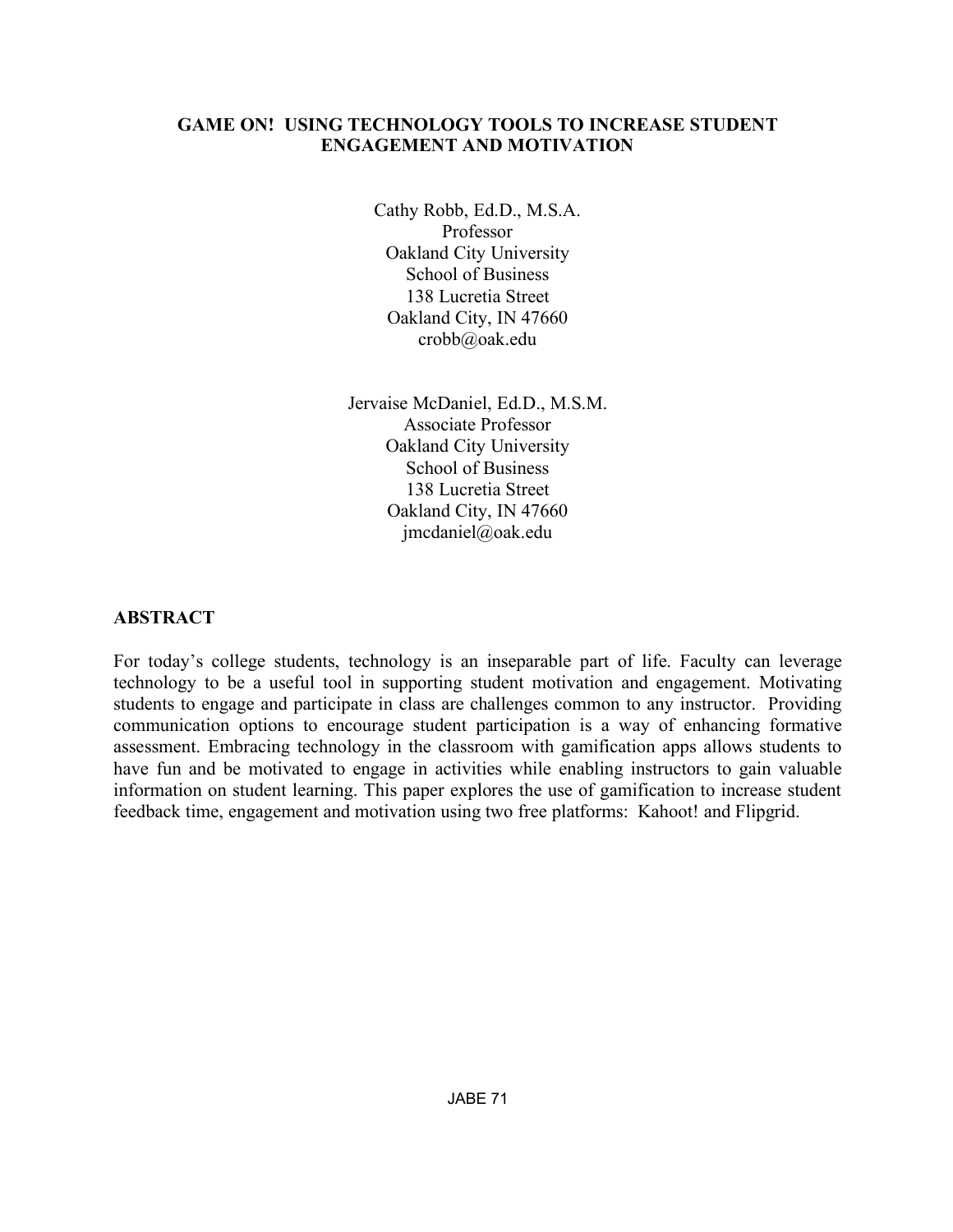## **INTRODUCTION**

Engaging students and evaluating their understanding of concepts are challenges common to any instructor and are essential to effective teaching. If students don't provide feedback, instructors will be challenged to assess learning and redirect teaching. Technology can support formative assessment by enhancing learning performance, attitude and motivation across disciplines (Bhagat & Spector, 2017). For today's college students, technology is an inseparable part of life and it can be a useful tool in supporting both faculty and students inside and outside the classroom for increased engagement. Embracing technology in the classroom can allow students to be engaged and have fun which increases motivation while providing assessment of learning for the instructor. This paper explores the use of gamification to increase student feedback time, engagement and motivation using two free platforms: Kahoot! and Flipgrid.

# **PURPOSE OF THE RESEARCH**

Each year technology becomes more complex and more prevalent in our daily lives. Education has benefited from advancements in technology and computers moving from overhead projectors and videotapes to smartboards and video streaming with internet in the classrooms. The technology has evolved with a paperless trend as students have laptops and cell phones to access e-books rather than bringing print textbooks and notebooks to class. Educators are then competing with Twitter, Instagram, Snapchat, Facebook, and other technology platforms for the attention of students in the classroom.

Walk into almost any classroom today and you will see students seemingly glued to their phones (Gleason, 2019). Smartphones are a normal part of life as students are living in a digital world. Students are coming to class with no book but will have their cell phone charged and in hand ready to access materials digitally. Educators are then challenged with incorporating teaching methods to engage and motivate students with the increasing presence of mobile technology. The question then is, "Can educators incorporate the use of smart phones in the classroom to bridge the gap between technology and student engagement?"

Technology is one of the most important components in the future of classroom learning. Instructors must lead the charge of innovation and integration of technology into the classroom to ensure that students achieve the best learning outcomes (Dryer et al., 2015). Technology can expand content delivery options in a class adding variety, motivation and engagement to the lesson, while providing instructors the opportunity to reach students at a variety of learning styles (Dryer et al., 2015). According to Mandernach (2009) there is a vast amount of data to support the theory of well-designed multimedia resources boosting student learning outcomes. Interactive applications that are supported by technology can supplement readings from texts and aid students in becoming more engaged in the classroom material. Using technology to create engaging formative assessment is one way that faculty members can enhance student learning while helping students prepare for summative assessments (Robertson et al., 2019).

Kahoot! and Flipgrid are two smartphone apps that offer options for addressing formative assessment. These apps provide a path to incorporate technology into the classroom while enhancing student motivation, participation, and feedback. The research questions addressed in this study are: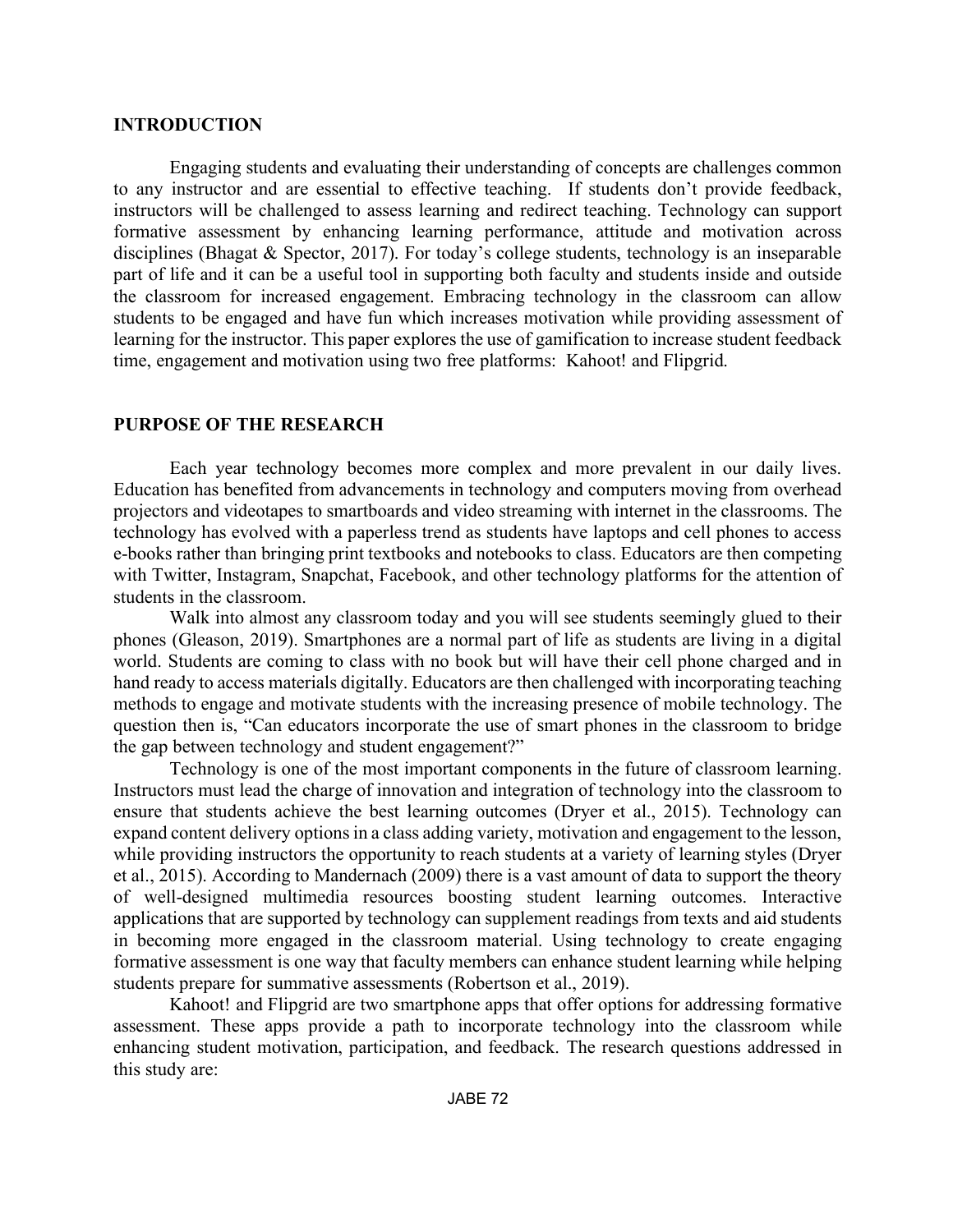1. How is the time for student feedback impacted by using a technology based formative assessment tool as compared to traditional feedback?

2. Does the delivery of a technology based formative assessment tool increase student motivation and participation?

#### **LITERATURE REVIEW**

A condition for increasing motivation is creating a sense of belonging in the classroom (Quay & Quaglia, 2004). Students who feel part of the class community are more connected to the course which also builds on motivation. Technology incorporated in the classroom can aid in supporting student motivation which then can lead to improving engagement and student grades. Technology may be viewed as a replacement for human instruction, but the, "human touch isn't necessarily about *not* using technology – it's about leveraging it in a way where the human touch can be improved" (Mooney, 2008, p. B9). Instruction can be enhanced by incorporating technology to impact student motivation, participation and feedback.

#### *Student Motivation and Engagement*

Student engagement and motivation are common concerns for educators at all levels. Motivation is defined as a state that arouses, directs and sustains human behavior in such a way that it plays a fundamental role in learning (Glynn et al., 2005). A motivational design theory that this paper supports is the Attention, Relevance, Confidence and Satisfaction or ARCS Model (Keller, 1983). The ARCS model is an approach that is intended to enhance the learning environment to stimulate and sustain students' motivation to learn therefore improving retention and course grade. Attention is the first condition as an element of motivation and is a prerequisite for learning. A student has to at least be paying attention to a stimulus for learning to occur. The second category of Relevance addresses the connection between the subject matter being taught and the learner's need to find that material meaningful. Confidence, which is the third factor in the ARCS model, can influence a student's persistence and accomplishment. Confidence building strategies can include providing opportunities for students to experience success. Satisfaction is the last element in the model where if students feel good about their accomplishments, they will be more motivated to participate and complete the work (Keller & Suzuki, 1988).

To support the ARCS theory, instructors can increase student engagement and motivation by incorporating technology supported activities into their classrooms and providing timely feedback on assignments. According to a study by Onodipe and Ayadi (2020) the use of technology in the classroom has been demonstrated to increase motivation to learn the material in class and to receive better grades. When students use technology to engage with the material, they are more motivated because technology has the novelty factor when compared to traditional learning environments. Instructors can increase student engagement and participation by creating a classroom environment that is social and active (Basko & McCabe, 2018).

Reading and writing are still key to academics and educational success, but technology is changing the ways we receive and communicate information. Integrating digital literacy skills into academics is becoming important for student success. The American Library Association's digital literacy task force defines digital literacy as the "ability to use information and communication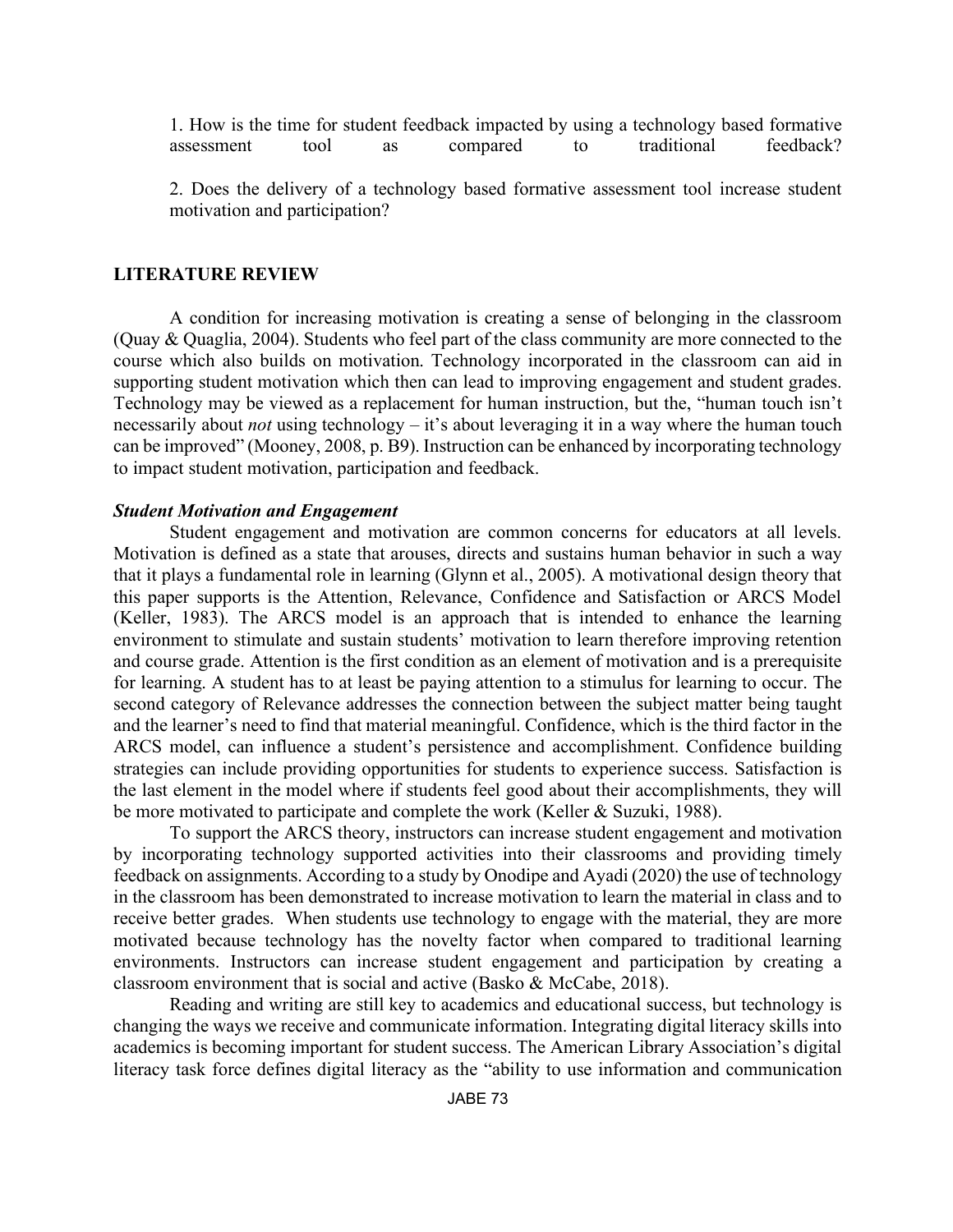technologies to find, evaluate, create, and communicate information, requiring both cognitive and technical skills" (Heitin, 2016, p. 5). Digital literacy skills include finding and creating digital content along with communicating and sharing it effectively, which reflects the importance of students being social media savvy.

Social media has a large presence in today's technology-based world with a variety of platforms at our students' fingertips, such as Twitter, Snapchat, and Facebook. Using a form of electronic communication for social networking provides a powerful way of creating learning opportunities for classes that enable students to create and share content and ideas. Social media can leverage the power of social networks to express opinions and build knowledge helping students to learn from each other (Gleason, 2019). Many video games for students today can be played through signing in and competing electronically, thus building a social platform for game playing. Gamification is a strategy that incorporates the challenge and competition of an online video game while helping educators overcome the challenges of timely feedback, motivation, and participation in the classroom.

## *Gamification*

Gamification is about incorporating game dynamics into non-gaming environments. Games are designed for fun but also to challenge the player to advance to the next level and to keep playing. Gamification of education can be defined as . . . "a developing approach for increasing learners' motivation and engagement by incorporating game design elements in educational environments" (Dichev & Dicheva, 2017, p. 1). This approach to instruction meets the increasing student challenge of engagement and at the same time imparts important course concepts. According to Subhash and Cudney (2018), the increasing presence of technology in the classroom is moving content delivery away from the traditional "chalk and talk" methods.

For the purpose of this study, the focus of gamification was specifically geared to gamebased student response systems (GSRS). Licorish, Owen, Daniel & George (2018) define GSRSs as ". . .a gamification approach that makes use of game principles and student response systems tools to support learning, engagement, motivation and fun during the learning process (p. 3).

The two systems explored in this study are Kahoot! and Flipgrid. Licorish, Owen, Daniel and George (2018) described Kahoot! as a vehicle to feature course content in the form of quizzes in which students are the contestants in a "game show" environment. Flipgrid takes a different approach to increasing student motivation through creating an active, social learning community by providing students a place to share ideas, receive feedback and have peer-to-peer discussions via video postings.

## *Kahoot!.*

Kahoot! has been in existence since 2012 and is a free game-based learning platform that incorporates fun into a variety of subjects using the free app (Kahoot! History, 2020). Kahoot engages the students by requiring them to login to the game with a pin number from their phone, which connects students to the instructor's already created Kahoot! game. Students answer questions from their phone in a competitive environment turning their phone into a live student response system. "The platform enables teacher-learner interaction in classroom settings of various sizes via competitive knowledge games using existing infrastructure (which includes good Internet connection)" (Tan et al., 2017, p. 570).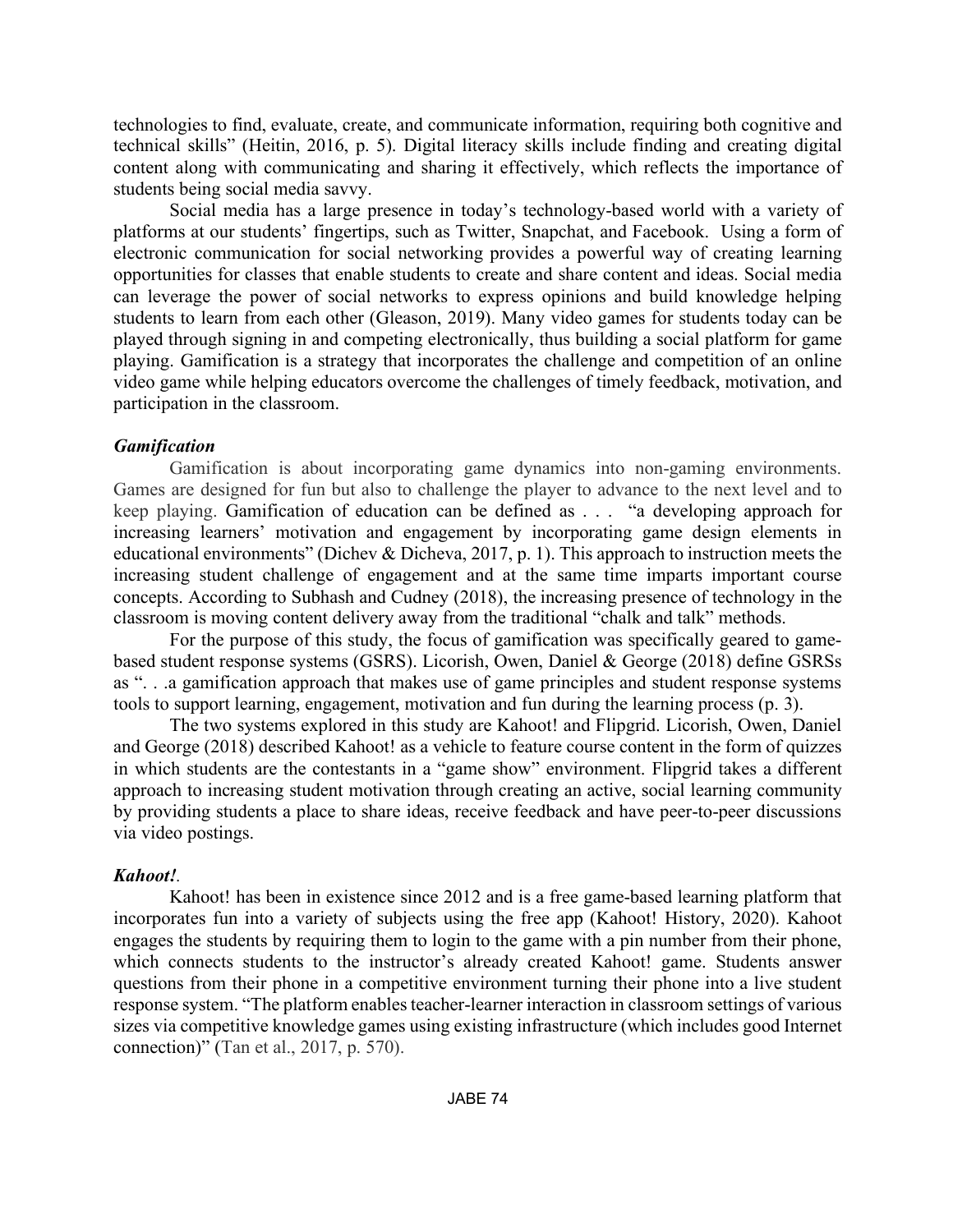Kahoot was the project of a graduate student at the Norwegian University of Technology and Science (NTNU). Kahoot! software meets the criterion of engagement that gamification has identified in several studies (Dichev & Dicheva, 2017; Subhash & Cudney, 2018; Tan et al., 2017). In the eight years of existence Kahoot! has been used in K-12, higher education, and has also been adapted to training in business and industry. Today, the Kahoot! movement spans far beyond classrooms as it is utilized in business training sessions, at sporting and cultural events, or in various social and learning contexts (Kahoot!, 2020). In a study by Tan et al. (2017), students "found Kahoot! to be beneficial in terms of: 1) inducing motivation as well as engagement, and 2) fostering and reinforcing learning (for both theoretical and practical aspects)" (p. 565).

To support faculty, Kahoot! has created opportunities to earn certifications in three levels consisting of bronze, silver, and gold. The certifications are video based and can be completed in approximately one hour with an 80% or better being required to earn the certification (Kahoot! Certified, 2020). With each Kahoot! game played, there is a downloadable spreadsheet that provides formative assessment data for the entire game and by question. Because Kahoot! is fairly new, there is limited research on its' efficacy, especially in higher education. Three studies published since 2017 are reviewed below to reflect some of the current research in the field on Kahoot!.

In a study conducted by Tan et al. (2017), Kahoot! was used in a public university in Malaysia to enhance learning in an English Media class. Fifty-one students participated in the study with 78.4% indicating that they had never played Kahoot!. In nine areas, 98% of students indicated their attitudes toward Kahoot! was favorable. Such areas included those of fun, interest, excitement, positivity, and motivation. Responses in an open-ended question revealed that students "enjoy the competitiveness" and "subconsciously, it feels like a flash revision that makes me remember the lecture more, winning or losing the quiz" (p. 577). The researchers recommended further qualitative research be conducted.

In a study conducted by Esteves et al. (2018) Kahoot! was used in an engineering undergraduate school in Portugal. In this study, there was a comparison between the traditional approach to teaching and the utilization of Kahoot! In the comparison, the average theoretical grade improved by 6.4%. In the study 84 students participated rating Kahoot! with 94% indicating they would "recommend it" and 92% indicating they "learned something." In a comments section, one student wrote, "The subject contents are hard and very theoretical. Kahoot! helped a lot lightening the burden" (p. 125).

Licorish et al. (2018) conducted a qualitative study of 14 students using Kahoot! in the classroom. The four questions the study addressed are listed below:

- 1. How does Kahoot! influence classroom dynamics?
- 2. Does the use of Kahoot! influence students' engagement, and how?
- 3. In what ways does the use of Kahoot! influence students' motivation towards learning?
- 4. How does the use of Kahoot! enrich learning experiences? (p.7)

"The questions were focused on understanding students' experiences using Kahoot! and the tool's influence on classroom dynamics, their engagement, motivation and learning." (Licorish et al., 2018, p. 8).

Eleven participants indicated that the discussion generated by the Kahoot! game was one of the most beneficial outcomes. Nine participants reported that Kahoot! helped them recall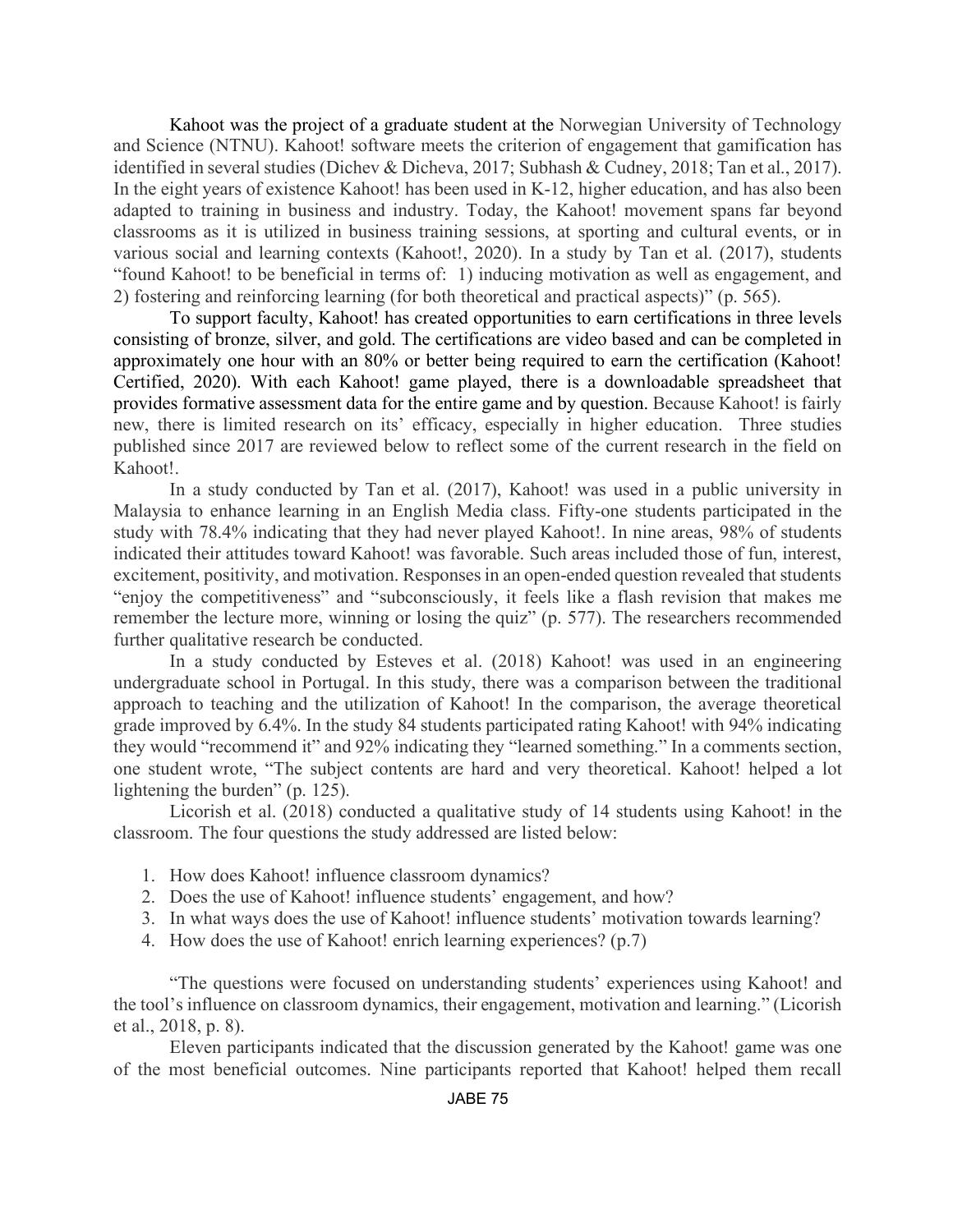information during and after class. Kahoot! afforded more opportunities for students to engage with each other and the instructor while creating a fun environment. Kahoot! provided a two-fold advantage in that it was a break from lectures, but it also inspired student to pay more attention during lectures so that they might perform well during Kahoot!. Students were motivated by the competitive nature of the game. Students reported that because of their participation in Kahoot! their learning of the subject matter was enhanced (Licorish et al., 2018). Researchers suggested further studies on a larger scale be conducted.

## *Flipgrid*

Flipgrid is a video discussion platform designed to allow students to engage in conversations through video and audio by using a free account in the mobile app or website. Students enjoy using their smartphones and this medium capitalizes on the technology already at their fingertips and at the same time increases classroom engagement. Assignments and discussions that are textually-based may not be effective for all students and lack the personal connection that comes from seeing and hearing others (Green & Green, 2017). In Flipgrid, students may view their own recordings to evaluate speaking strengths and weaknesses for improvements. This application also supports the growing importance of improving digital literacy skills of students (Vorholt, 2018).

In June 2018, Microsoft purchased Flipgrid and is now offering it to the K-12 and higher education community at no cost. As a part of Microsoft, the Flipboard community helps expand the company's presence in the increasingly competitive educational technology market. The platform supports more than 20 million users in 180 countries and across a wide range of learning environments, from pre-kindergarten classrooms to PhD programs (Hernandez, 2018).

Flipgrid has two key elements: a grid and a topic. A grid is created to organize related topics or discussions. Within a topic, there are options for having multiple student responses that are threaded. Sharing a grid with students can be done through a class URL or a QR code that is created with your topic. Students create their free Flipgrid account and then can upload short videos as responses to posted discussion questions. This embraces the technology already at the students' fingertips while improving student engagement and motivation.

One research study on the use of Flipgrid reflected student communication skills improved by having them use Flipgrid to post routine 3-minute videos. The study showed that speaking anxiety went down and that student self-confidence went up (Hashim et al., 2019). Another research study conducted by Stoszkowski (2018) reported using Flipgrid in class aided in evenly distributed class participation using videos. Students who might sit back are now more involved and those who might otherwise dominate discussions are less likely to do so. The ease of formative feedback was also noted in this study as instructors can email comments directly to the individual student. Stoszkowski (2018) also indicated the strength of the tracking feature in Flipgrid. The number of views on each video along with total engagement time across the group can all be tracked within the Flipgrid application.

### **METHOD**

The authors chose to utilize the nonprobability method of sampling to analyze Kahoot! and Flipgrid applications in the classroom for this study. The most common reasons for using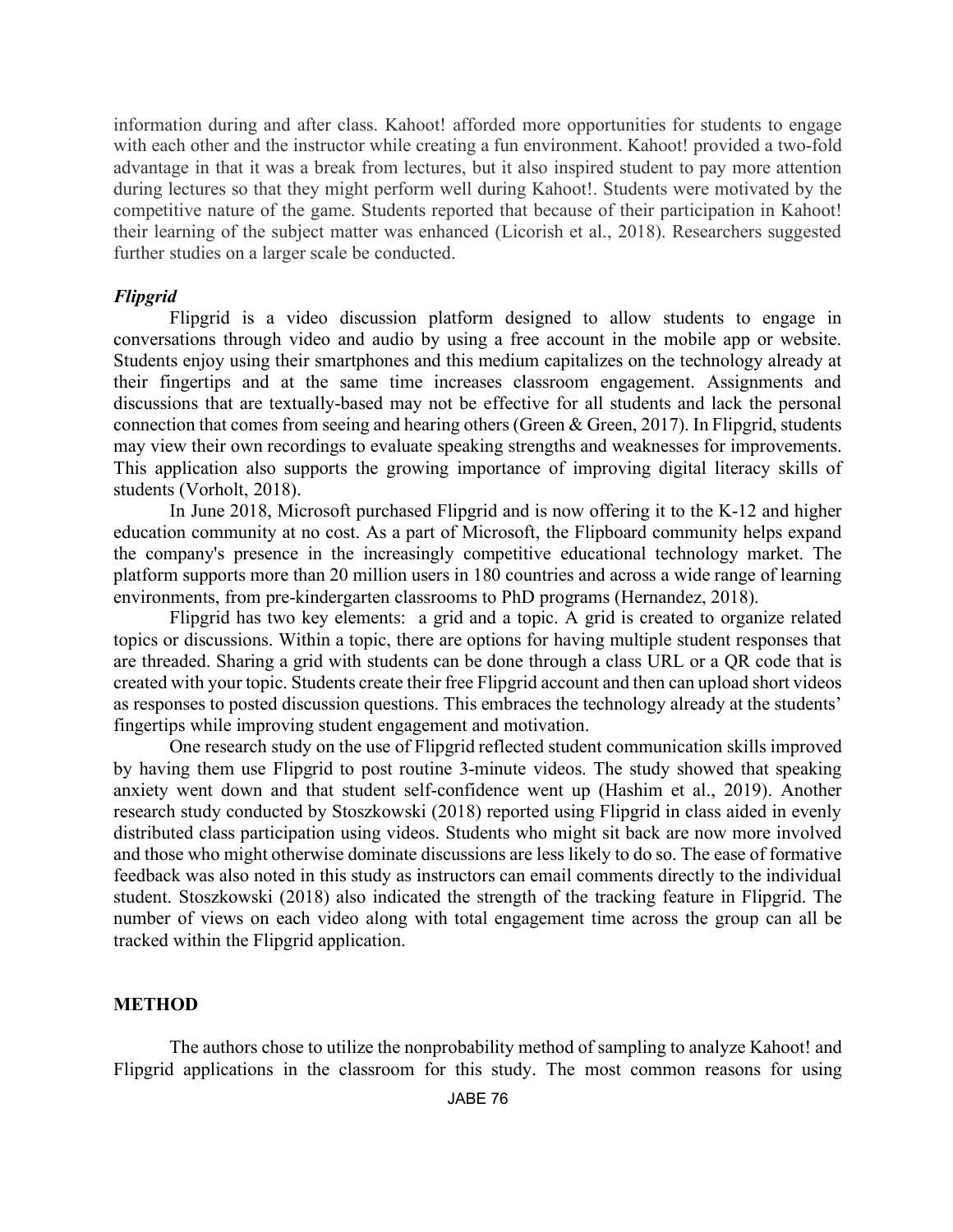nonprobability sampling are cost and time. The non-probability method fits this study because it is used when funds and time are limited (Glen, n.d.; Laerd Dissertation, 2012). Furthermore, nonprobability sampling is used for ease of access and in some cases is the only option available (Showkat & Parveen, 2017). In nonprobability sampling randomization is not used in selecting the sample rather subjective methods are used to decide which elements are included in the sample. Nonprobability sampling mostly involves judgment instead of randomization where participants are selected due to easy access (Showkat & Parveen, 2017). Thus, nonprobability sampling is a sampling technique that does not give all the participants or units in the population equal chances of being included (Ilker et al., 2015).

Convenience sampling is a type of nonprobability sampling and is used when members of the target population meet certain practical criteria, such as easy accessibility, geographical proximity, or availability at a given time (Ilker et al., 2015; Laerd Dissertation, 2012). In many experiments a convenience sampling is possible because the researcher must use naturally formed groups as participants in the study (Creswell, 2003). "Captive participants such as students in the researcher's own institution are main examples of convenience sampling" (Ilker et al., 2015, p 2).

A convenience sample does make it difficult to reflect a true experiment as groups are not randomly assigned (Creswell, 2003). Classes for this study were already established and students were on the class roster. The assumption made with convenience sampling is that the members of the target population are homogeneous and there would be no difference in the research results obtained from a random sample (Ilker et al., 2015). Homogeneous based sampling was applied for this study and is defined as a sample whose elements share equal characteristics or traits (Laerd Dissertation, 2012). Therefore, the argument is made that there would be no difference in research results obtained from a random sample.

This study used nonprobability convenience sampling to analyze Kahoot! and Flipgrid use in separate 400 level business classes. These classes were already established, and enrollments completed for the Fall 2019 semester. Kahoot! was implemented in a Management & Leadership course and Flipgrid was used in a Senior Seminar course. Both courses reflected graduation requirements for students pursuing a bachelor's degree in the School of Business and they were being delivered on main campus in a traditional 15-week semester.

One of the major shortcomings identified of nonprobability sampling is the findings may lack generalizability (Showkat & Parveen, 2017). For nonprobability sampling it's impossible to know how well you are representing the population (Glen, n.d.). However, through this method of nonprobability research, an event can be studied to gain valuable insights towards further research. Threats to the validity of this study can be addressed by repeating and expanding this study to reflect the outcomes of larger data sets (Creswell, 2003).

## *Kahoot!*

Kahoot! was utilized in a 400 level Management & Leadership course to reinforce ideas in the assigned reading. This is a required course for all Management and Human Resource Management majors in the School of Business. Twenty-four students were in the class and all students participated in the Kahoot! game during the in-class session. Students were notified a week in advance of the game and were advised to review the book. Since many of the students were familiar with Kahoot!, they needed little instruction. The game contained 25 questions with a time allotment of 20 seconds per question to record their answer using their mobile devices. Students competed on an individual basis and everyone in the class had their own device to actively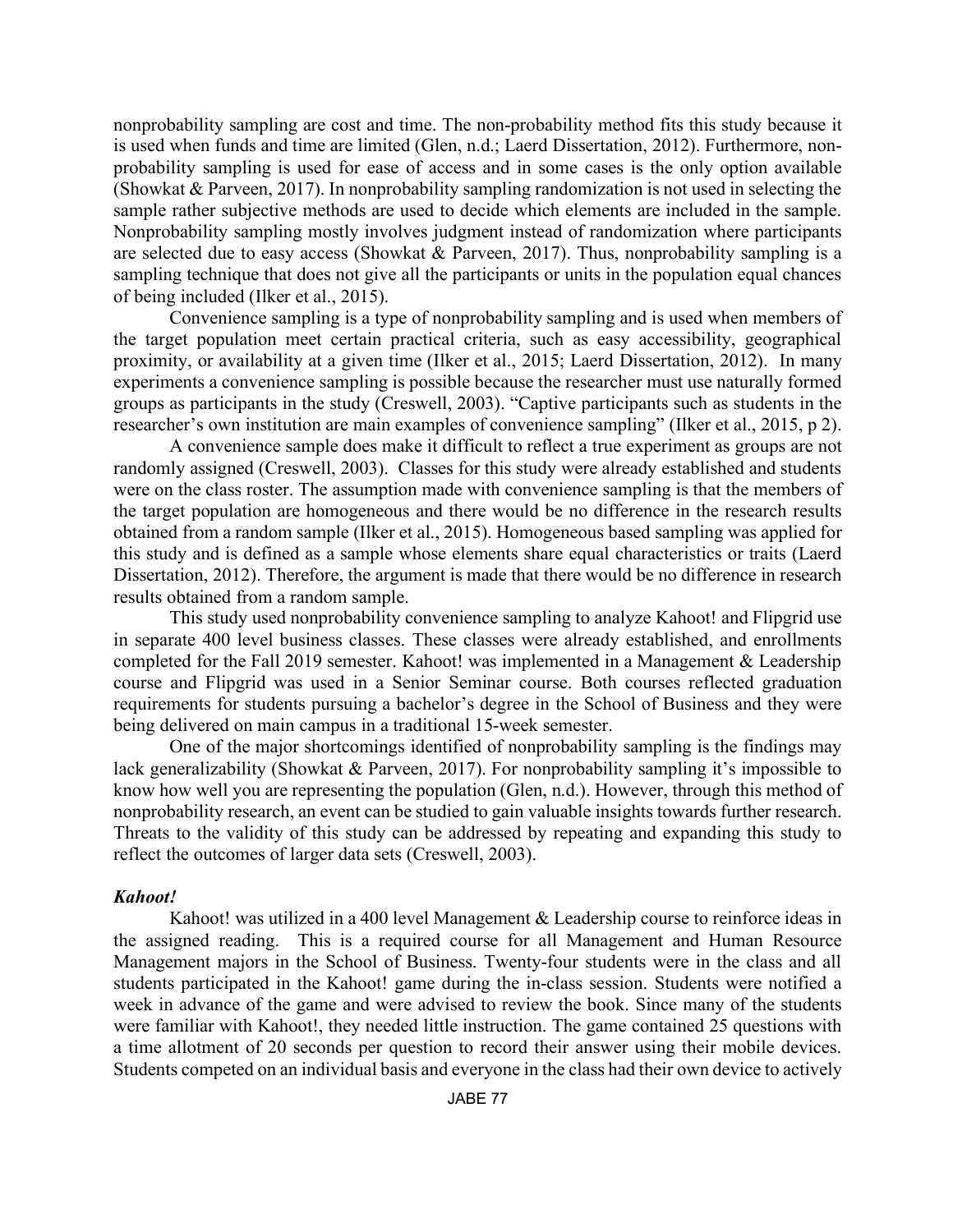participate. Students looked forward to the game and were very competitive when answering the questions.

### *Flipgrid*

The formative assessment used for a 400 level Senior Seminar class was the same for a control and experimental class and this differed only by the delivery requirements for the assignment. For the control class, a one-page paper was required for this assignment and for the experimental class a Flipgrid video was required.

Flipgrid was introduced to a Senior Seminar class with 15 students as a reflection activity to have students record a video to discuss key concepts learned during a business simulation project (as opposed to writing a paper). From a quick poll at the beginning of class, the results reflected that none of the students in the class had ever used Flipgrid before, so this was an entirely new platform for students to learn.

Students were established in teams for their Senior Seminar class where they competed in a business simulation program. Teams are normally allowed 15 minutes to meet and debrief their performance before writing their reflection paper. The same parameters of the assignment were maintained but what changed was the delivery mode from a paper to a video reflection. The assignment was posted in their Flipgrid account which reflected the following:

Welcome to Flipgrid! Tap the green plus button below to open the Flipgrid camera. Then, record a short video reflecting on your biggest learning points from your Capsim [business simulation] company this week.

Two instructors were present during the class to take notes and observe any problems or questions in setting up the Flipgrid app. There were no technical questions or problems from students installing and establishing their accounts on the Flipgrid app.

## **FINDINGS AND DISCUSSION**

### *Kahoot!*

The Kahoot! software application addressed the first research question asking, "how is the time for student feedback impacted by using a technology based formative assessment tool as compared to traditional feedback?" Feedback from Kahoot! is immediate for the students. The students' scores are based on answering questions correctly, and on how quickly the students respond. At the end of the game, students are given their total score and the top five scorers for the game are displayed. The Kahoot! game reflected in this study was played as a review on reading the book, *Good to Great* by Jim Collins. Students were tasked with recalling information from a two-month time period. The Kahoot! Game Data Table reflects that 66.33% of the questions were accurately answered. To see what questions were specifically missed the most, the instructor can view each sheet tab (as provided in the downloadable spreadsheet located in the instructor's account) to see student responses by question. All 24 students participated in this Kahoot! game, which reflects 100% active student engagement in the class.

For other classes the review of "Good to Great" (Collins, 2002) was accomplished by a two-page thought paper. In this example, with 24 students in a class, turnaround time would be a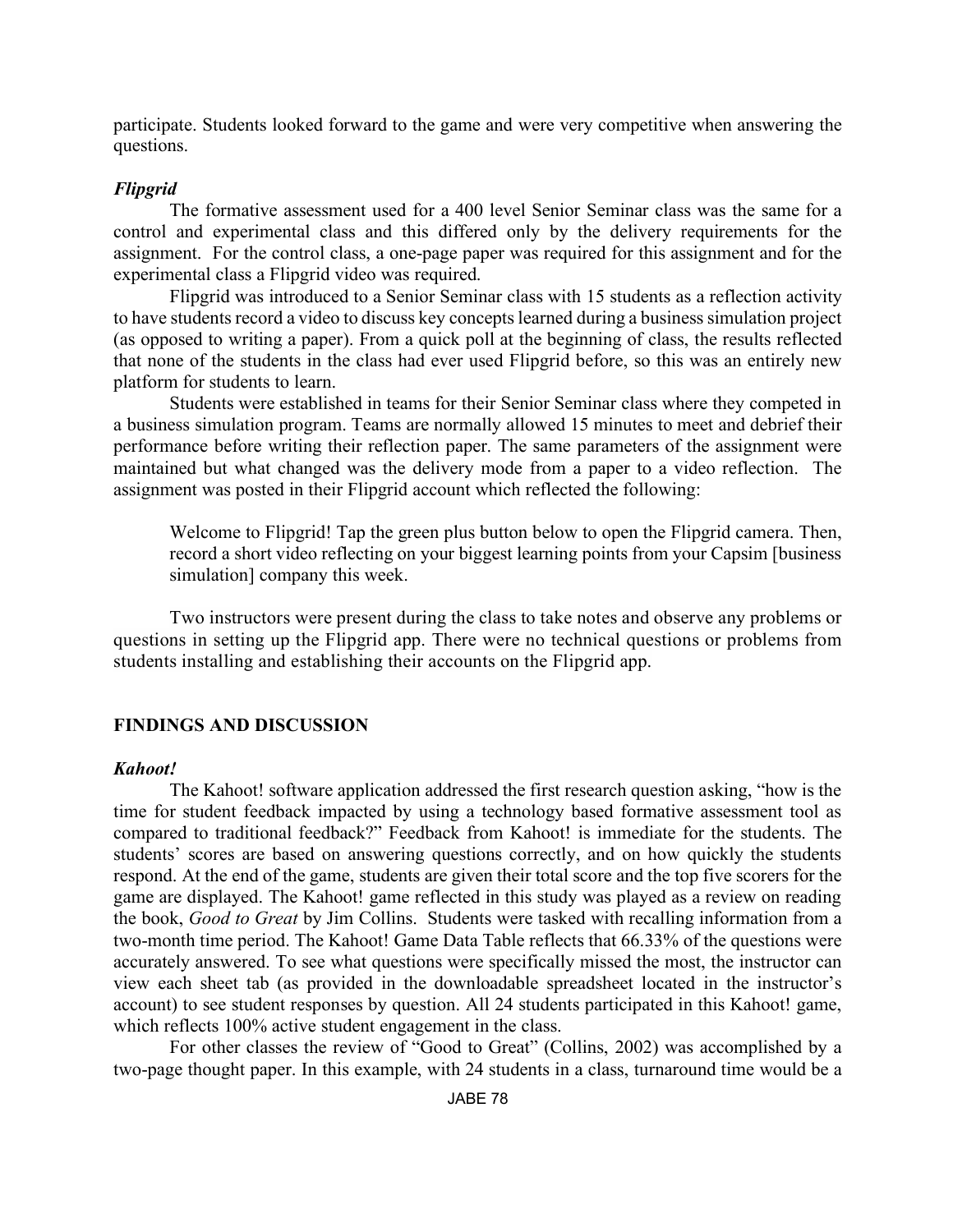minimum of 72 hours. With Kahoot! students review the content in a fun and engaging way and the instructor can provide comments and feedback at each question. Students enjoy the competitiveness of the game, which supports the ARCS model (Keller, 1983) towards building motivation in the class. Using Kahoot! builds students' attention, relevance, confidence and satisfaction through quick, supporting feedback using a gamification model.

Kahoot! has features that provide tracking of completed games under the instructor's account. The Kahoot! Game Data Table (Table 1) below summarizes the data available to download in Microsoft Excel which provides the responses from each game. Summary sheet tabs are made available to give the instructor an overview of the entire game results. In addition, the spreadsheet file has sheet tabs for each individual question that breaks down the results by question to reflect formative assessment data.

| <b>Good to Great Review Fall 2019</b> |                       |  |  |
|---------------------------------------|-----------------------|--|--|
| Played on:                            | 10/16/2019            |  |  |
| Hosted by:                            | Dr. Jervaise McDaniel |  |  |
| Played with:                          | 24 Players            |  |  |
| Played:                               | 25 of 25 Questions    |  |  |
|                                       |                       |  |  |
| <b>Overall Performance</b>            |                       |  |  |
| Total Correct Answers (%)             | 66.33%                |  |  |
| Total Incorrect Answers (%)           | 33.67%                |  |  |

### **Table 1: Kahoot! Game Data Table**

The ranking, final score, and total points for each student indicated to the instructor that over 50% of the class had a good grasp of the content. Eleven of 24 students (46%) placed above the 70th percentile and corresponding total scores for this group were above 20,000. Total scores in the Kahoot! game are calculated by giving the correct answer and how fast the answer is submitted.

To further aid the instructor in shaping future exams and lectures, Kahoot! provides a report that identifies which questions were problematic for the students. The number of questions that fell below the  $50<sup>th</sup>$  percentile in correct answers indicate content that needs further review. The questions should then be examined for validity and structure to determine if the question should be thrown out, rephrased, or the material should be reinforced with the students.

At the end of the Kahoot! game is a feedback option that the instructor can click on to enable for quick overall student input on how they felt about playing Kahoot! in class. This can be easily incorporated into the game so that students may indicate their perceptions of using Kahoot!. The feedback feature, once built into the game, asks players to complete a short feedback form asking them to self-report their perceptions of playing the game. Students gave this Kahoot! a 4 star rating and all students reported that they learned something, and they would recommend it again.

Kahoot! also offers an advanced reporting option for instructor access which reflects the mean answer time for each question and a chart graphing the question-by-question progress of the top 10 players. The advanced report also reflects the number of players whose accuracy was 35%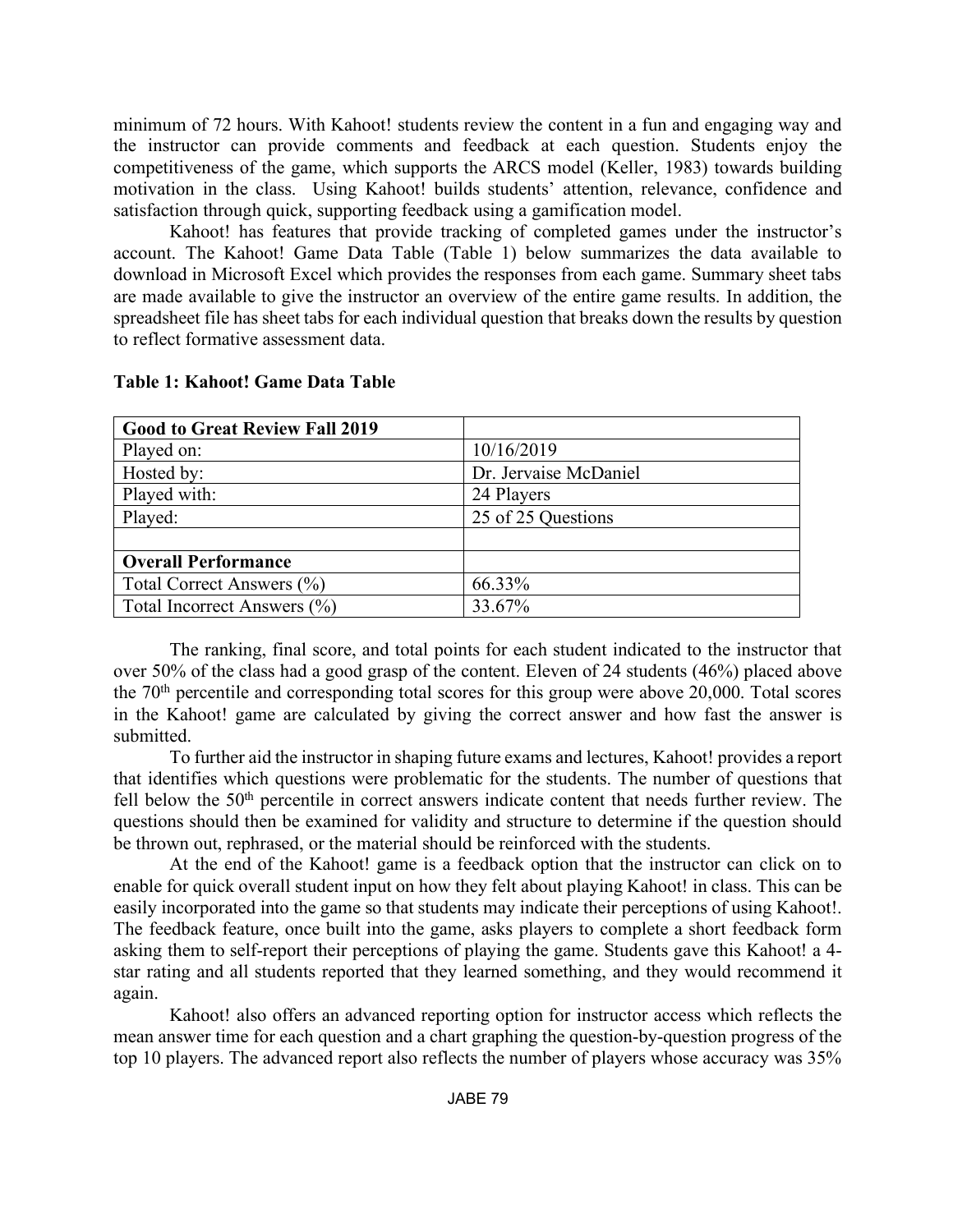or less and those players that did not answer all the questions. This type of data aids the instructor in reviewing student engagement in the class and helps to re-direct teaching to better accomplish the learning objectives.

# *Flipgrid*

The Flipgrid video activity addressed research question two asking, "does the delivery of a technology based formative assessment tool increase student motivation and thus participation?" Results are reflected in the table below (Table 2).

## **Table 2**

| <b>Class Type</b>         | <b>Total Enrollment</b> | <b>Number of Students   Participation</b><br>Participating | Rate    |
|---------------------------|-------------------------|------------------------------------------------------------|---------|
| Control Class             |                         |                                                            | 78%     |
| <b>Experimental Class</b> |                         |                                                            | $100\%$ |

For the Flipgrid analysis all teams successfully completed their video and uploaded it to the Flipgrid site for 100% participation as compared to the paper assignment from the control group which reflected a 78% participation with four students not submitting the written paper assignment.

The Flipgrid videos were reviewed by the class and students were asked how they felt about using Flipgrid to record their Capsim reflections rather than submitting written paper reflections. The Flipgrid site supports students commenting to each other on their posted videos via text or even with another video post. Flipgrid also records the number of video views and time spent watching the videos, reflected as engagement time. Comments from the students in the class included the following:

It's like an academic Facebook. I've never seen anything like it. I don't like discussion boards, so this is great. This is better interaction.

It's better than submitting a discussion post with text.

It's a neat way to share our ideas about Capsim.

I'd rather record a video than type a reflection paper.

The instructors observed the students being excited and curious to download and use the Flipgrid app since this was a new experience, thus stimulating their attention per the ARCS model and increasing motivation to participate (Keller, 1983). Through the instructor's Flipgrid account, the video posts were monitored. The instructor could then verify that all teams had a video posted and 100% of the class participated in the video reflection activity.

Flipgrid also supports instructor feedback and scoring via a 5-point scoring rubric based on Ideas and Performance. The rubric can be customized if needed but a default scoring rubric is provided with the account setup. Feedback from the instructor is private to the student. Videos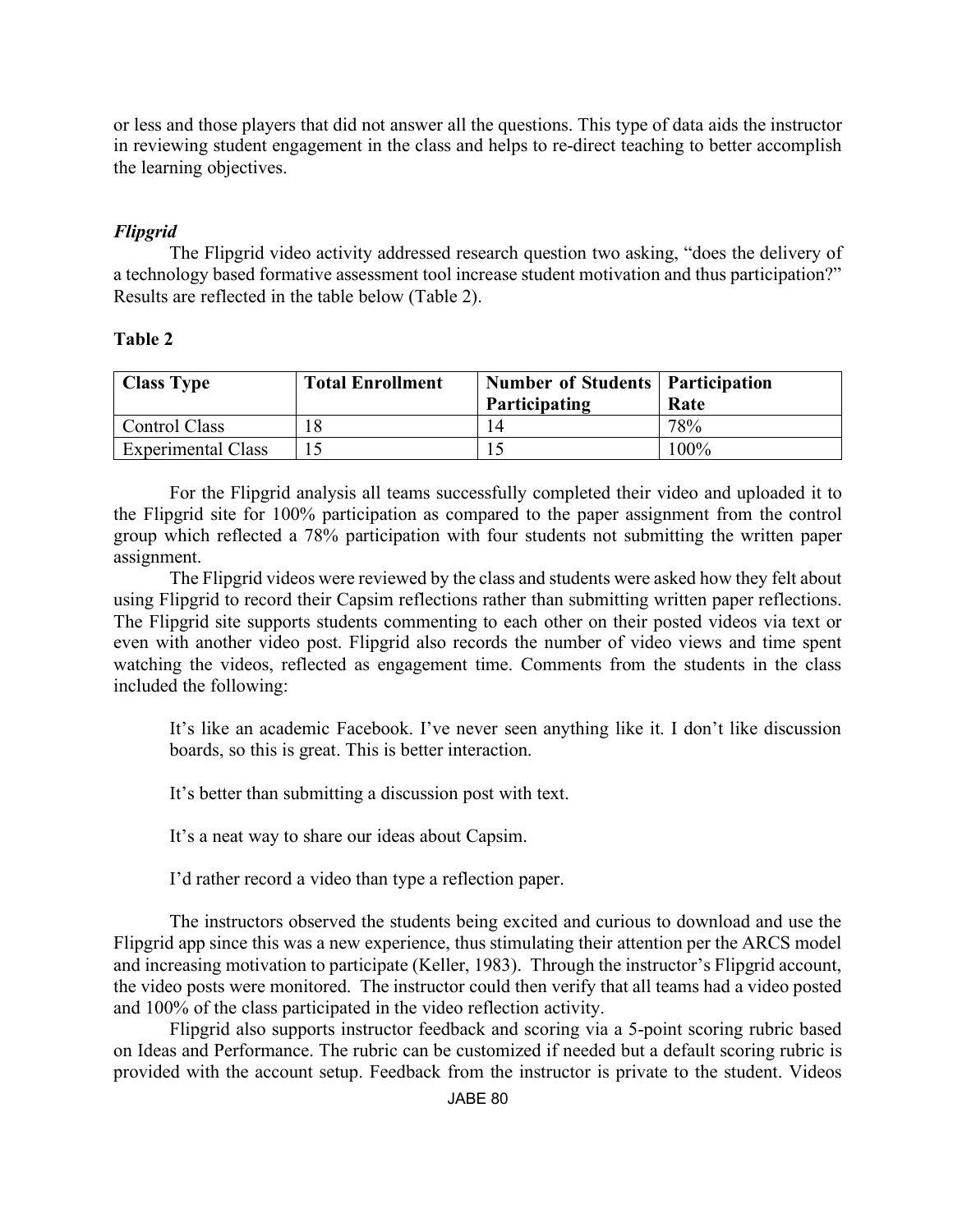were scored and feedback was provided by the instructor on this assignment using the Flipgrid Video Feedback feature. The ARCS motivation model (Keller, 1983) is supported by the instructor providing quick, personalized feedback through the Flipgrid platform.

## **FUTURE RESEARCH**

For this study one limitation was the small sample size and both courses were from the School of Business. Kahoot! and Flipgrid, were the applications used independently in two 400 level classes at a small University with instructors that are open to new technology applications for classroom use. Further research should consider the instructor's ability to incorporate technology tools and how different courses and class sizes may be able to utilize these technologies.

Both of these classes reflected 100% student engagement and from the instructor's qualitative observations students were motivated to participate during these class activities. Future research should include multiple classes at various levels to increase the data analysis. Another suggested research study would be to incorporate the use of Kahoot! in a class and then follow-up in the same class with a video posting using Flipgrid to assess student perceptions of engagement and motivation. This research could be conducted to see if there is a statistically significant result on using Kahoot! and Flipgrid and the impact on students' final class grade.

As technology develops, new GSRS's are introduced and existing GSRSs add features and support faculty with reports on student assessment. Kahoot! and Flipgrid have features that can collect quantitative and qualitative data to aid educators on formative assessments. Both platforms offer the opportunity to address different learning styles. The quality and features of both Kahoot! and Flipgrid grows as technology improvements are made. There is currently not enough research on gamification and in particular on the advantages of specific games such as Kahoot! and Flipgrid. Dichev and Dicheva (2017) reviewed studies on gamification and determined the following:

- (i) The practice of gamifying learning has outpaced researchers' understanding of its mechanisms and methods.
- (ii) Insufficient high-quality evidence exists to support the long-term benefits of gamification in educational context.
- (iii) The understanding of how to gamify an activity depending on the specifics of the educational context is still limited. (p. 25)

As noted throughout this paper, technology is prevalent not only in the lives of students, but also in the lives of faculty. Educators would be remiss if they did not seize the opportunity technology presents to enhance student motivation, participation and feedback providing it fits well in their classroom. Each instructor's classroom is a unique learning environment, so the focus is how to make the technology support students and instructors in these learning environments.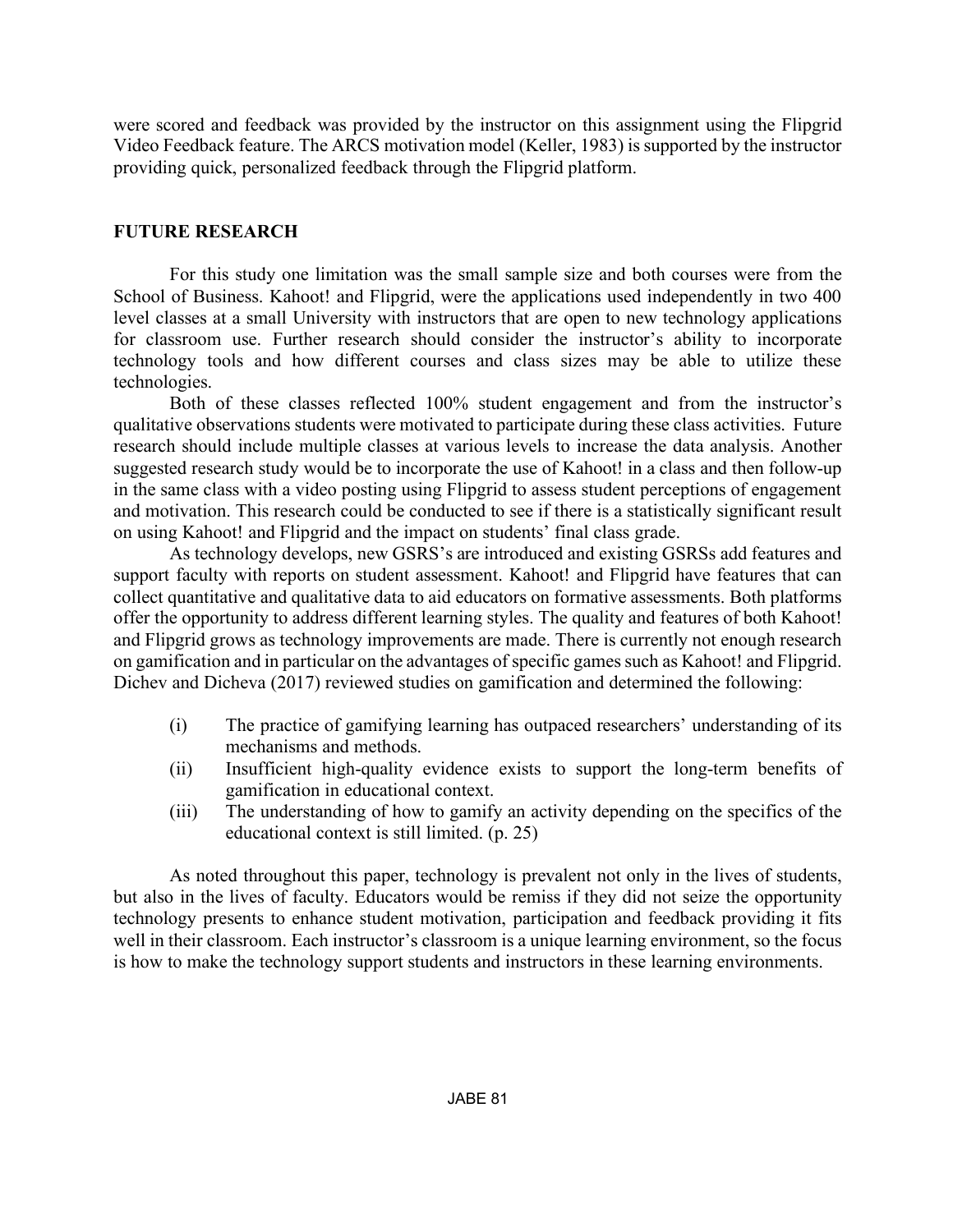### **REFERENCES**

- Bhagat, K. K. & Spector, J. M. (2017). Formative assessment in complex problem-solving domains: The emerging role of assessment technologies. *Journal of Educational Technology & Society*, 20(4), 312-317.
- Basko, L., & McCabe, C. (2018). Keeping your sanity while keeping your students: How teacher engagement can increase student persistence when teaching students during their first college course. *Journal of Instructional Research*, 7, 119–123.
- Collins, J. (2001). *Good to great: Why some companies make the leap and others don't*. HarperBusiness.
- Creswell, J. (2003). *Research design* (2nd ed.). Sage Publications.
- Dichev, C. & Dicheva, D. (2017) Gamifying education: What is known, what is believed and what remains uncertain: A critical review. *International Journal of Educational Technology in Higher Education*. 14.9.
- Dyer, T., Larson, E., Steele, J., & Holbeck, R. (2015). Integrating technology into the online classroom through collaboration to increase student motivation. *Journal of Instructional Research*, 4, 126–133.
- Esteves, M., Pereira, A., Veiga, N., Vasco, R., & Veiga, A. (2018). The use of new learning technologies in higher education classroom: A case study. iJEP: Vol.8, No. 2, 2018.
- Gleason, B. (2019). Learning with Social Media: Bringing popular platforms into the classroom to develop literacy, identity, and citizenship. *Literacy Today* (2411-7862), 37(3), 26–28.
- Glen, S. (n.d.) Non-probability sampling definition types. https://www.statisticshowto.com/non-probability-sampling/
- Glynn, S., Aultman, L., & Owens, A. (2005). Motivation to learn in general education programs. *The Journal of General Education, 54*(2), 150-170.
- Green, T., & Green, J. (2017). Flipgrid: Adding voice and video to online discussions. *TechTrends: Linking Research & Practice to Improve Learning*, 62(1), 128–130.
- Hashim, H. U., Md Yunus, M., & Hashim, H. (2019). 3-minutes pitching with flip grid: An antidote of innovation for speaking anxiety. *International Journal of Innovative Technology and Exploring Engineering*, *8*(7), 1798-1801.
- Heitin, L. (2016). What is digital literacy? *Education Week.* 36(12), 5-6.

Hernandez, P. (2018). Microsoft snaps up flipgrid video-based learning platform. *EWeek*, 1.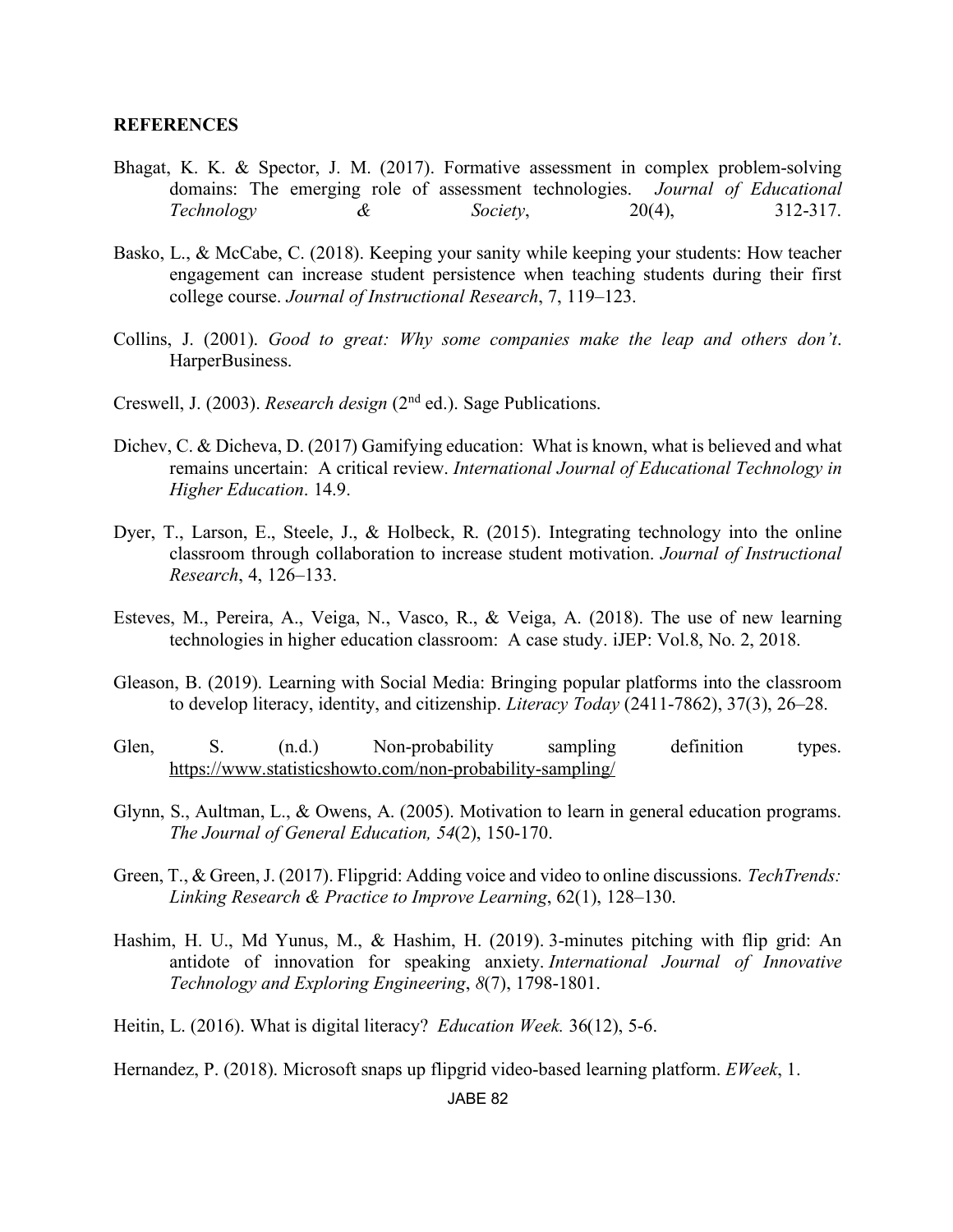Ilker E., Sulaiman A. M., Rukayya, S. A. (2016). Comparison of convenience sampling and purposive sampling. *American Journal of Theoretical and Applied Statistics, 5*(1), 1-4. http://doi.org/10.11648/j.ajtas.20160501.11

Kahoot! Certified. (2020). *What is Kahoot! Certified for Schools?* https://kahoot.com/certified*/*

Kahoot! History. (2020). *About us*. History. https://kahoot.com/company/

- Keller, J. (1983). Motivational design of instruction. In C. M. Reigeluth (Ed.), *Instructional design theories and models: An overview of their current status* (1st ed.). Hillsdale, NJ: Lawrence Erlbaum Associates.
- Keller, J., & Suzuki, K. (1988). *Use of ARCS Motivation Model in Courseware Design*. http://edweb.sdsu.edu/courses/edtec670/archives/cases-F02/edtec540/ARCSModelHandout.pdf
- Laerd Dissertation (2012). Non-probability sampling. http://dissertation.laerd.com/non-probability-sampling.php
- Licorish, S. A., Owen, H. E., Daniel, B. & George, J. L. (2018). Students' perception of Kahoot!'s influence on teaching and learning. *Research and Practice in Technology Enhanced Learning*. 13.9.
- Mandernach, B. J. (2009). Effect of instructor-personalized multi-media in the online classroom. *Instructional Review of Research in Open and Distance Learning, 10(3), 1-19.*
- Mooney, C. (2008). IT on the campuses: What the future holds. *The Chronicle of Higher Education, 54*(30), B9.
- Onodipe, G., & Ayadi, M. F. (2020). Using smartphones for formative assessment in the flipped classroom. *Journal of Instructional Pedagogies*, 23.
- Quay, S., & Quaglia, R. (2004). Creating a classroom culture that inspires student learning. *Teaching Professor, 18*(2), 1-5.
- Robertson, S. N., Humphrey, S. M., & Steele, J. P. (2019). Using technology tools for formative assessments. *Journal of Educators Online*, 16(2).
- Showkat, N. & Parveen, H. (2017). Non-probability and probability sampling. https://www.researchgate.net/publication/319066480\_Non-Probability\_and\_Probability\_Sampling
- Stoszkowski, J. (2018). Using Flipgrid to develop social learning. *Compass: Journal of Learning and Teaching, 11*(2). https://doi.org/10.21100/compass.v11i2.786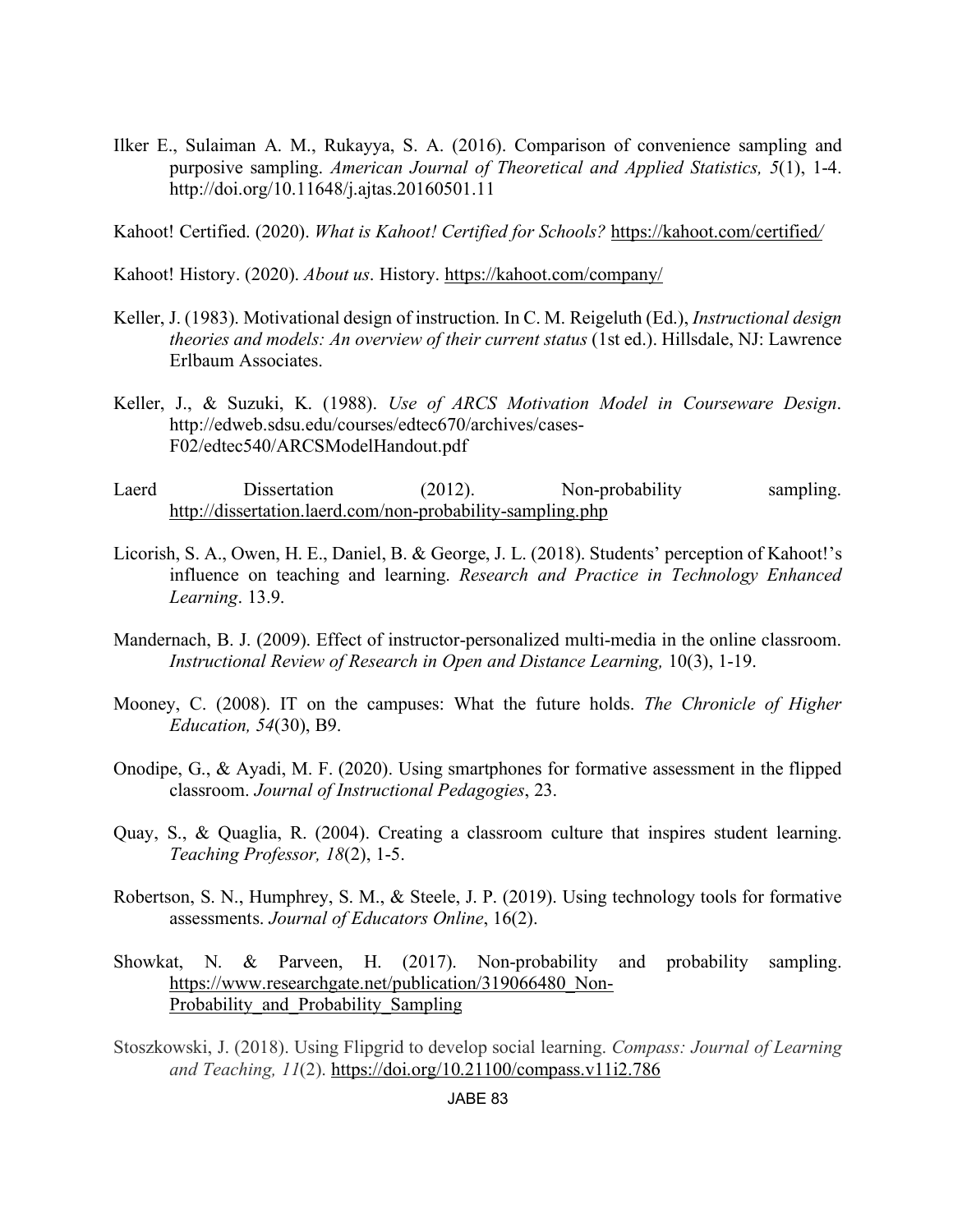- Subhash, S. & Cudney, E. A. (2018). Gamified learning higher education: A systematic review of the literature. *Computers in Human Behavior.*
- Tan, D.A. L., Ganapathy, M, & Kaur, M. (2017). Kahoot! it: Gamification in higher education. *Social Sciences & Humanities, 26*(1), 565-582.
- Vorholt, J. (2018). *New ways in teaching speaking* (2nd ed.). Annapolis Junction, MD: Tesol Press.